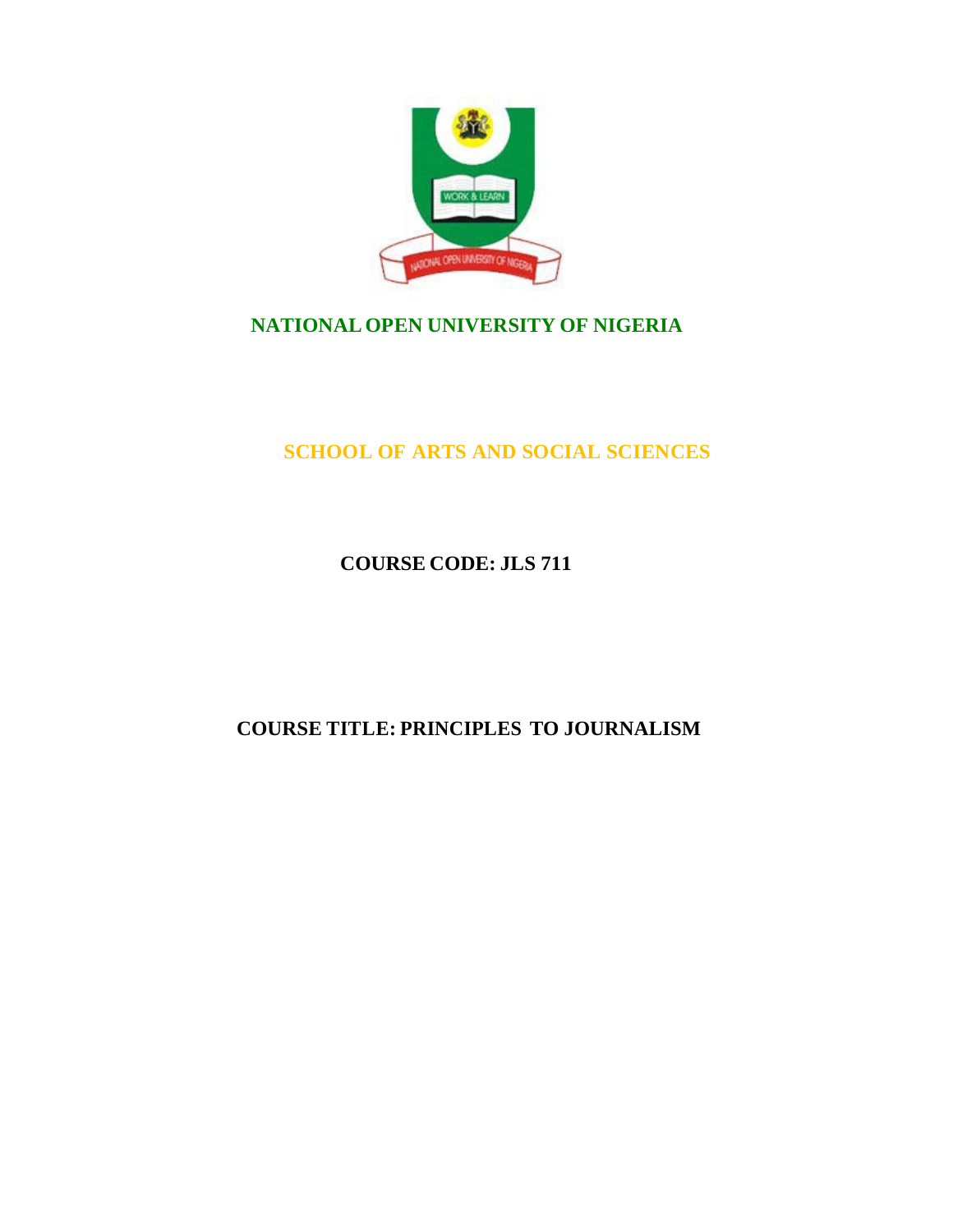# **COURSE GUIDE**

## **JLS 711 PRINCIPLES TO JOURNALISM**

| Course Developer | Idorenyin Udoesen Akpan, Ph.D, MNIPR, RPA,<br>Department of Communication Arts,<br>University of Uyo          |
|------------------|---------------------------------------------------------------------------------------------------------------|
| Course Writers   | Idorenyin Udoesen Akpan, ph.D, Mnipr, Rpa,<br>Department of Communication Arts,<br>University of Uyo          |
| Course Editor    | Mrs. A. Oloke<br>National Open University of Nigeria,<br>Victoria Island<br>Lagos.                            |
|                  | Programme Leader Christine I. Ofulue, Ph.D<br>National Open University of Nigeria<br>Victoria Island<br>Lagos |



## **NATIONAL OPEN UNIVERSITY OF NIGERIA**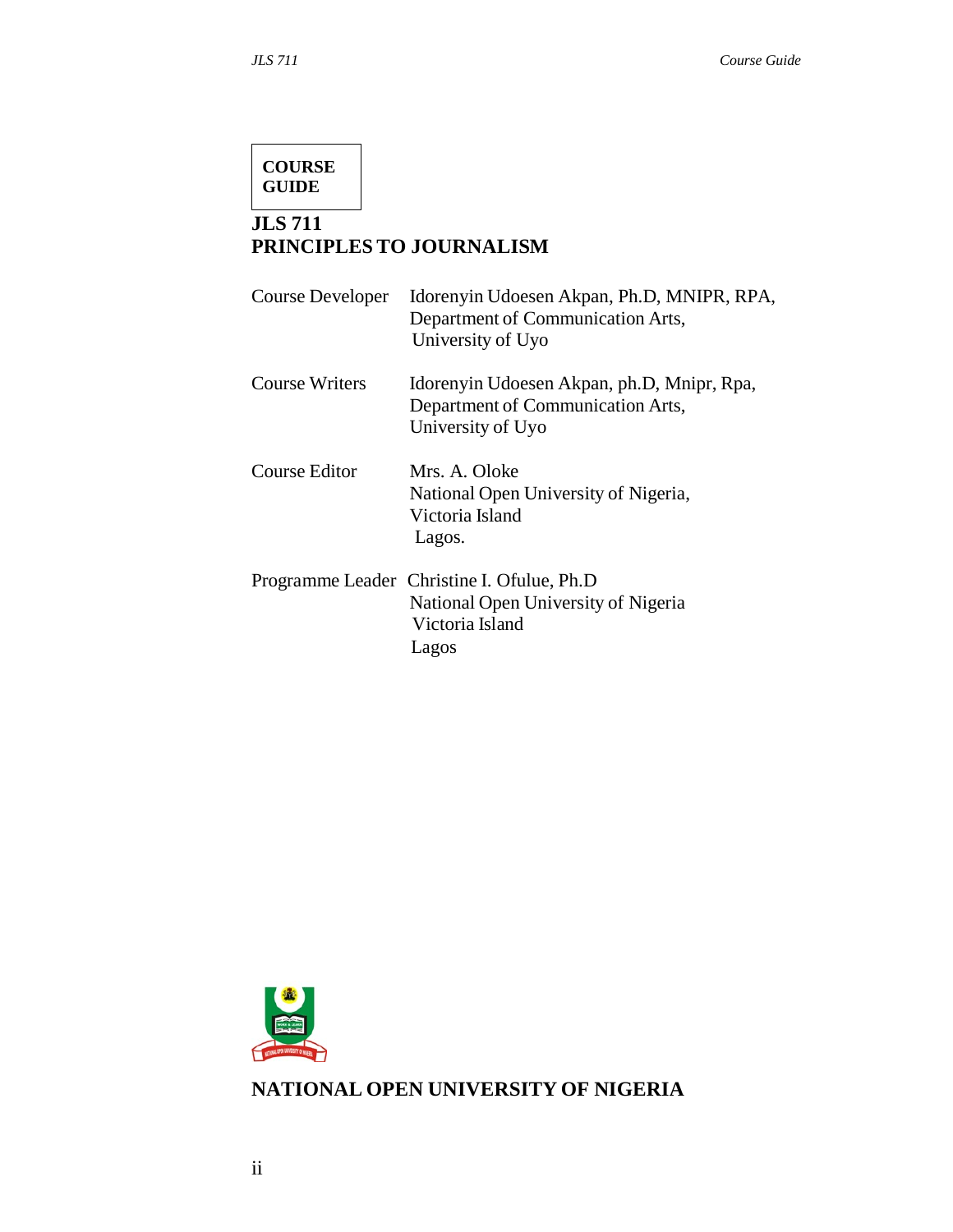National Open University of Nigeria Headquarters 14/16 Ahmadu Bello Way Victoria Island Lagos

Abuja Annex 245 Samuel Adesujo Ademulegun Street Central Business District Opposite Arewa Suites Abuja

e-mail: centralinfo@nou.edu.ng URL: www.nou.edu.ng

National Open University of Nigeria 2006

First Printed 2006

ISBN: 978-058-626-1

All Rights Reserved

Printed by …………….. For National Open University of Nigeria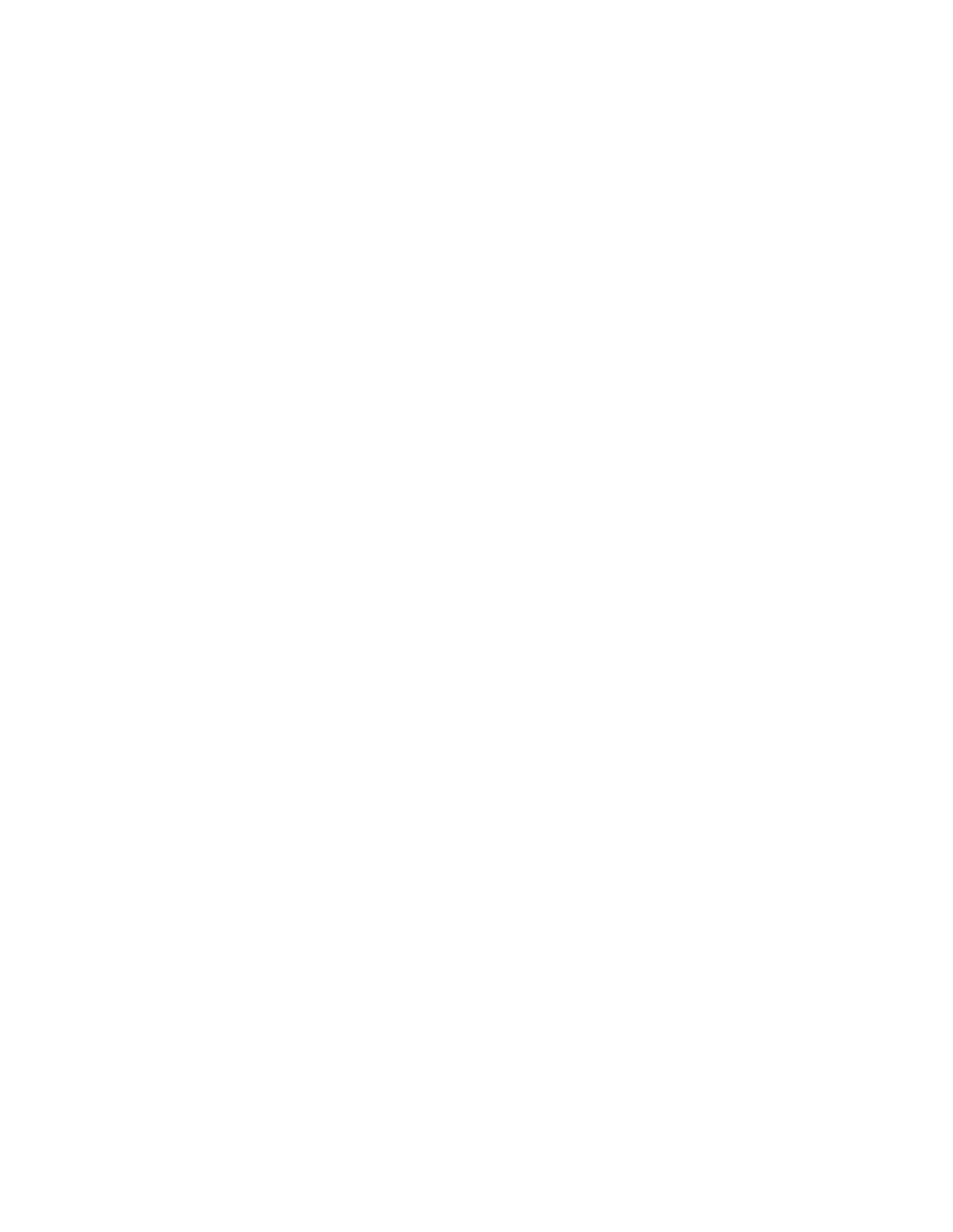#### Course Guide

# **TABLE OF CONTENTS**

Pages iii

| ∍       |
|---------|
|         |
|         |
| $3-4$   |
|         |
| 4       |
| $4 - 5$ |
| 5-6     |
|         |
|         |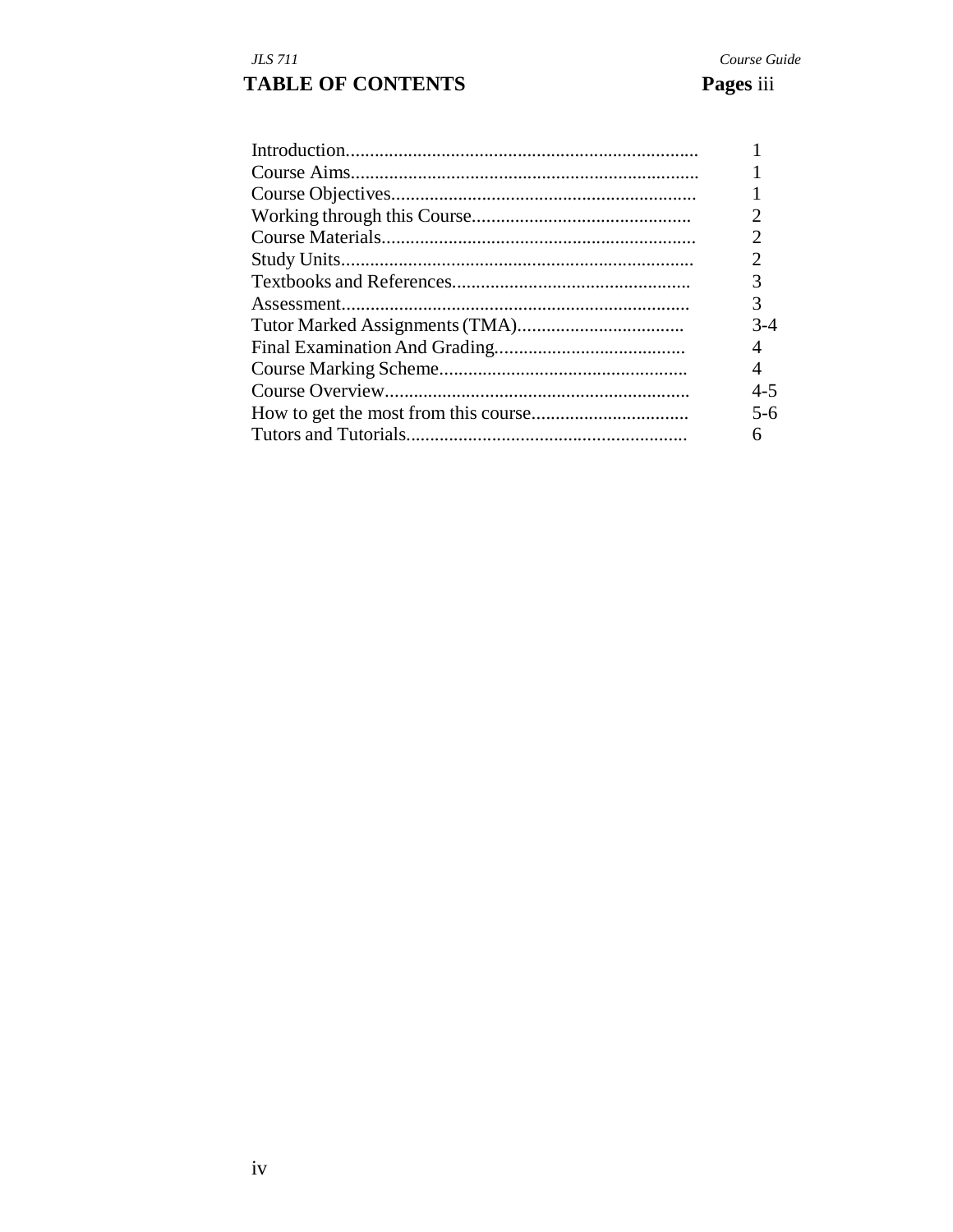## **INTRODUCTION**

#### **Welcome to JLS 711: Introduction to Journalism.**

Introduction to Journalism is a foundation course for students and practitioners in the field. It treats all the fundamental principles of writing and reporting for the mass media. Although particular attention is given to the practice of journalism in Nigeria, the basic principles still retain their universal meanings.

This course guide provides you with the necessary information about the contents, process, and materials with which to read and understand the subject matter of the course. The guide also specifies the amount of time you are required to spend on each unit of the assignments. It also gives you some guidance on your Tutor Marked Assignments (TMA). You are advised to attend the tutorial classes to discuss your difficulties with your tutorial facilitators.

## **COURSE AIMS**

The aims of this course are to:

- (i) Establish the history of journalism.
- (ii) Introduce the locus on the core business of journalism practice.
- (iii) Explain the related Laws of the Nigerian Nation that covers and regulates the practice of journalism.

## **COURSE OBJECTIVES**

There are objectives to be achieved in unit of the course. You should read them before studying each unit. It is expected that by the time you have finished studying this course, you should be able to:

- (i) Demonstrate their understanding of the history and development of journalism in Nigeria;
- (ii) Identify and know the basic principles of journalistic writing;
- (iii) Write news stories of any kind by applying the principles of journalistic writing;
	- (iv) Describe how news is gathered, processed and disseminated to readers; and
- (v) State the relevant laws that affect the journalism practice everyday.

## **WORKING THROUGH THIS COURSE**

To fully benefit from this course, you are expected to read the study units and other materials provided by NOUN. Each unit contains self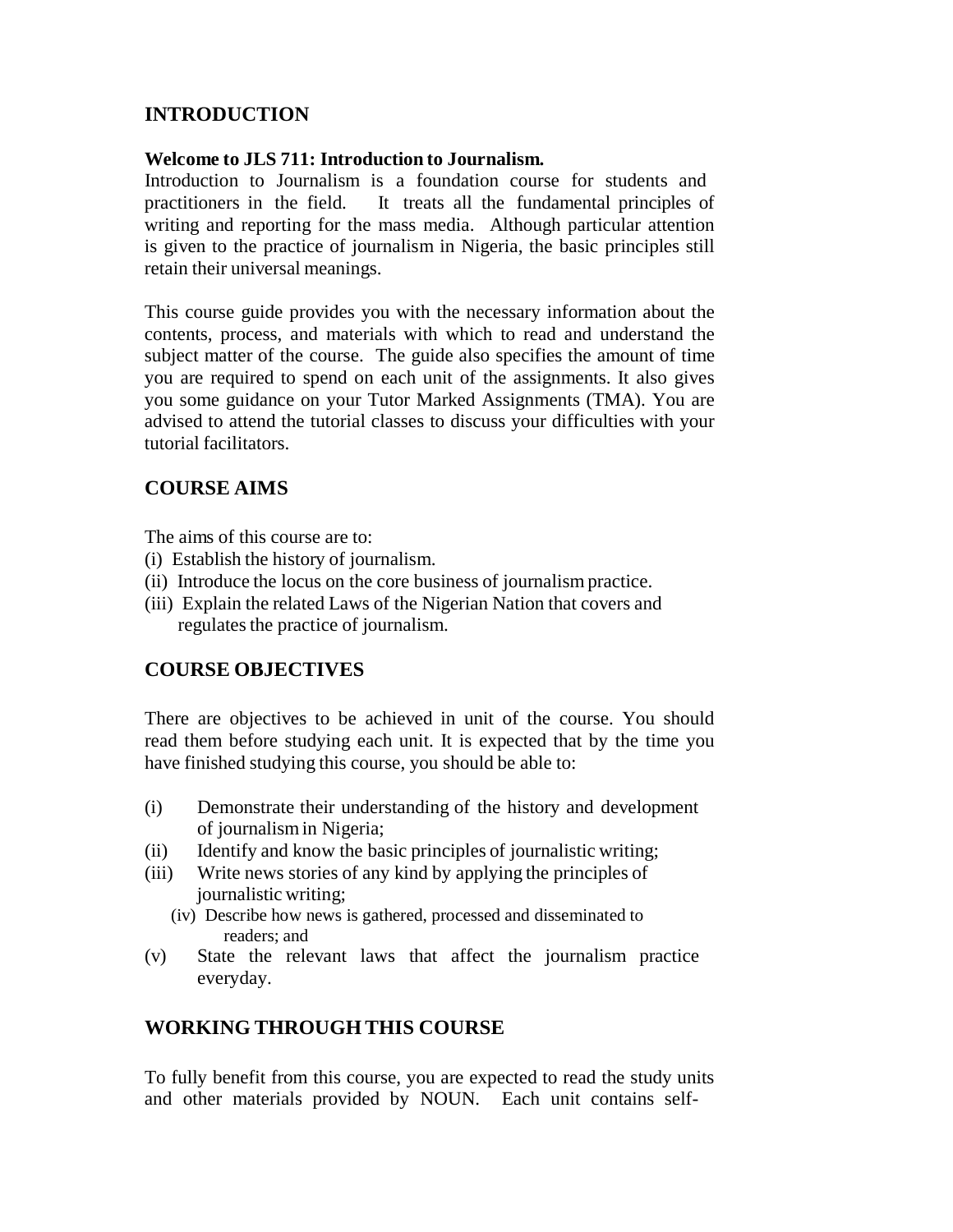assessment exercise. At certain points in the module, you are required to carry out the assignments, which will be marked by assessors appointed by the University. Remember, all components of this course contribute to your total success. So, take your time to read, and study them effectively in order to successfully derive the best from the course.

#### **COURSE MATERIALS**

The main components of the course are:

- 1. Course guide
- 2. Study Units
- 3. Textbooks
- 4. Assignment file
- 5. Presentation schedule

#### **STUDY UNITS**

There are sixteen study units and a course guide in this course, and they are as follows:

#### **MODULE ONE**

- Unit 1: The Development of Journalism: A World View
- Unit 2: Journalism Development in Nigeria: Pre-independence Era
- Unit 3: Journalism Development in Nigeria: Post-independence
	- Era
- Unit 4: The Journalism Industry: Key structural make up

#### **MODULE TWO**

- Unit 1: The Nature of News
- Unit 2: Writing the News
- Unit 3: Editing the News
- Unit 4: Headline Writing
- Unit 5: Essentials of Journalistic style
- Unit 6: Elements of Good News Reporting
- Unit 7: Interviewing and News sources

#### **MODULE THREE**

- Unit 1: Contempt of Court
- Unit 2: Court Reporting
- Unit 3: Knowing the Courts in Nigeria
- Unit 4: Defamation Law
- Unit 5: Copyright Law

The first module, consisting of four units generally establishes the history of journalism from the worldview to the Nigerian perspective.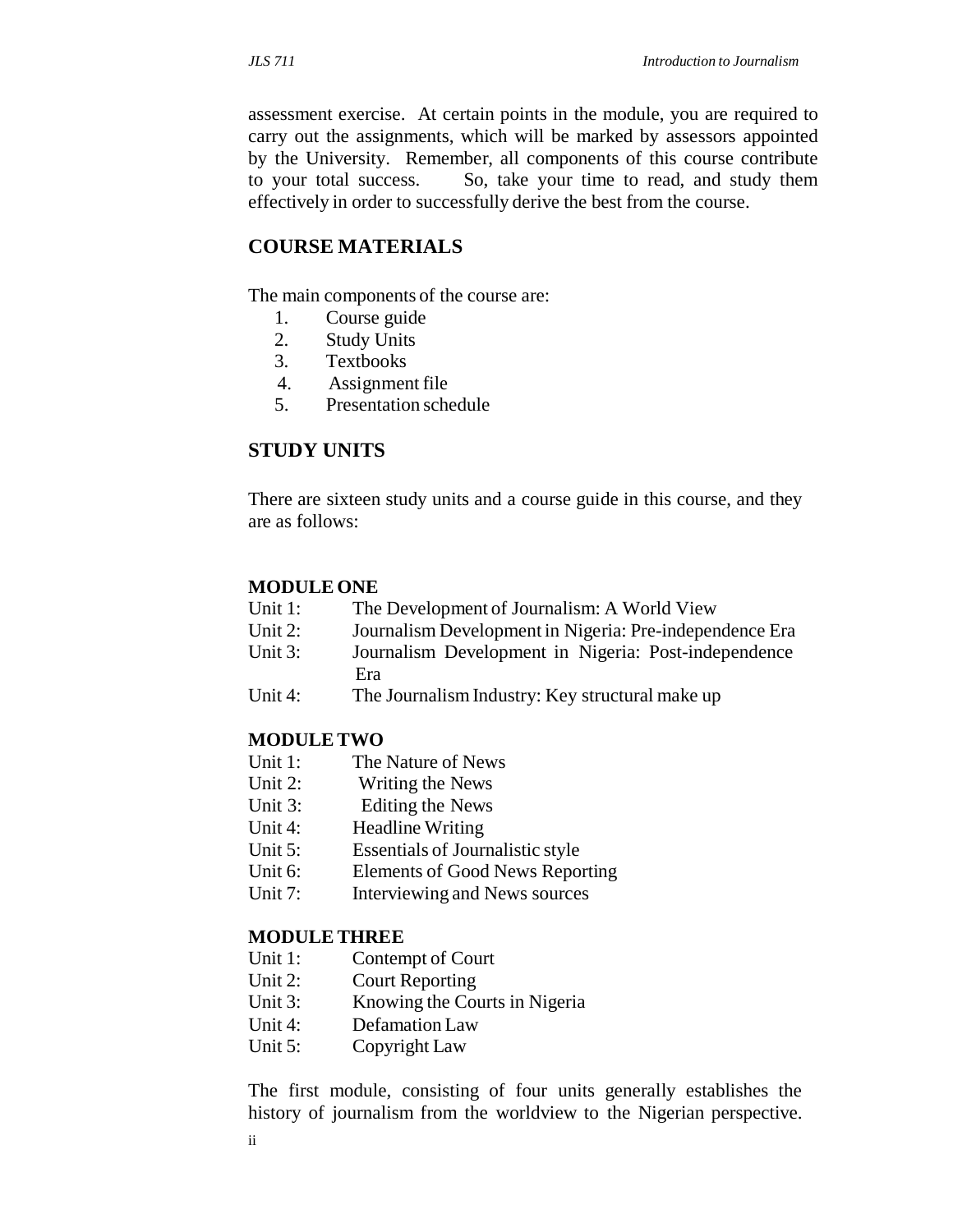The second module, comprising seven units of study, focuses on the core business of journalism practice. The last and third module, explains the related laws of the Nigerian nation that cover and regulate the practice of journalism. Each unit is designed to engage you for one week (seven days) and includes: specific objectives, reading materials, self assessment exercise, together with tutor-marked assignments. It is hoped that these exercises will help you achieve the learning objectives in each unit of the course syllabus.

#### **TEXTBOOKS AND REFERENCES**

Each unit has a set of recommended textbooks for references for study. You are also encouraged to read books, even when not recommended, but which contain relevant course themes. In addition, you can visit the Internet to enhance your chances of achieving your learning task.

#### **ASSESSMENT**

Assessment in this course is divided into two parts: They are (1) the continuous assessment or tutor marked assignments (TMA) and (2) a written examination. In doing the assignments, you are expected to apply all the information gathered during the course. The assignment must be submitted to your tutor for assessment in accordance with the deadlines stated in the presentation schedule and the *Assignment file*. The work that you submit for assessment will altogether account for 30% of your total course mark.

#### **TUTOR MARKED ASSIGNMENT**

Every unit is this course has a tutor marked assignment. You are required to attempt all the questions, and you will be assessed on all of them but the best four performances from the (TMAs) will be used for your 30% grading. One each will be selected from Modules 1 and 3, while two will be selected from any of the units in module 2. A greater weight is placed on module 2 because it reflects the core content of journalism practice.

When you have completed each assignment, send it together with a Tutor Marked Assignment form, to your tutor. Make sure each assignment reaches your tutor on or before the deadline for submissions. If for any reason, you cannot complete your work on time, contact your tutor for a discussion on the matter.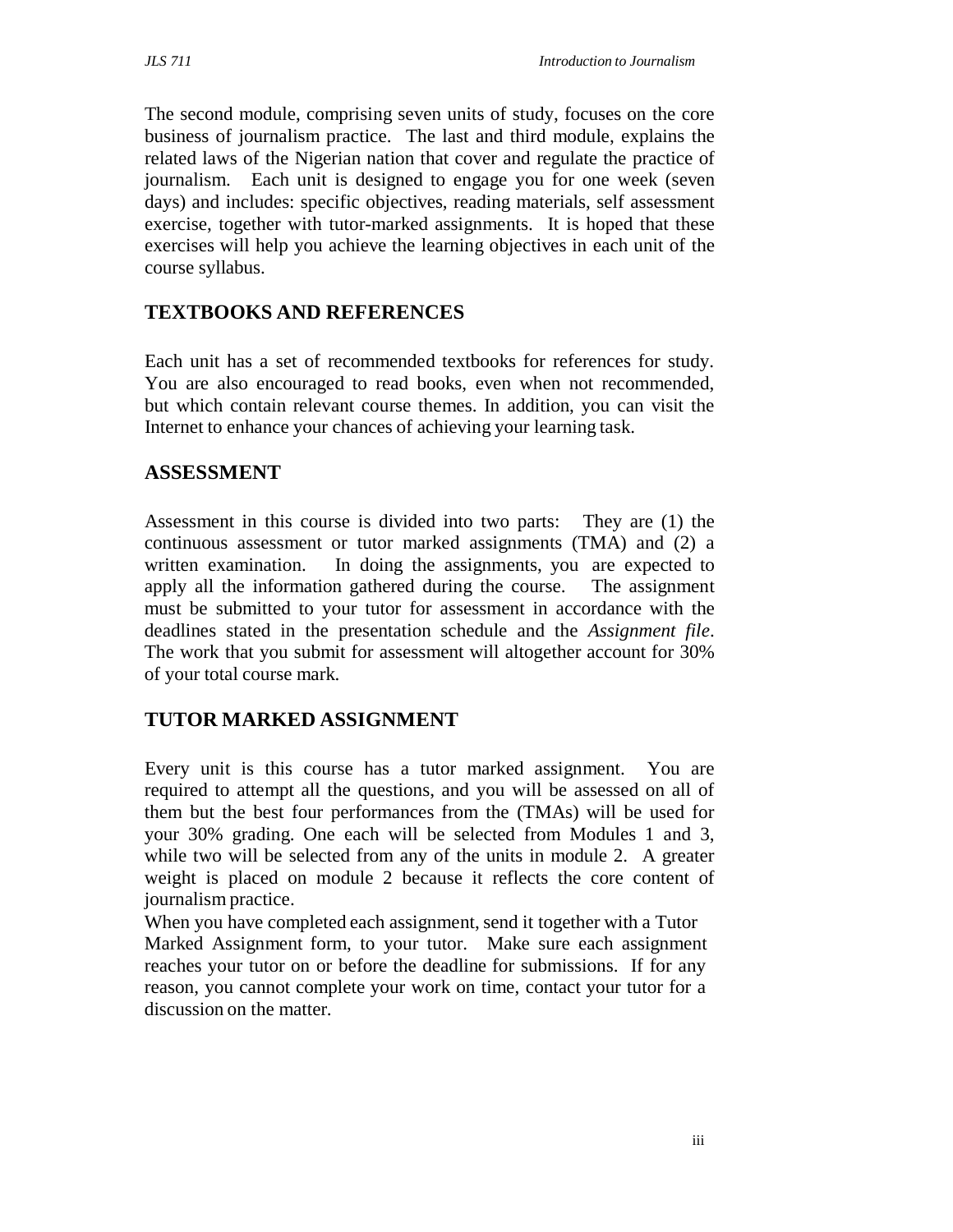### **FINAL EXAMINATION**

The final examination for this course will be three hours duration and will attract 70% of the total course grade. The examination will consist of questions which reflect the kinds of self assessment exercises and tutor marked assignment you have previously encountered. And all aspects of the course will be assessed. You should use the time between completing the last unit, and taking the examination to revise the entire course.

#### **COURSE MARKING SCHEME**

Here is a breakdown of how actual marking will be done.

| <b>ASSESSMENT</b>                                                                                                                                                  | <b>MARKS</b>                |
|--------------------------------------------------------------------------------------------------------------------------------------------------------------------|-----------------------------|
| Assignments $1 - 4$ The best from   Four assignments, best three marks<br>modules 1 and 3 and the two best   of the four count for 30% of course<br>from module 2. | marks.                      |
| <b>Final Examination</b>                                                                                                                                           | 70% of overall course marks |
| Total                                                                                                                                                              | 100% of course marks        |

#### **COURSE OVERVIEW**

| <b>MODULE</b> /<br><b>UNIT</b> | <b>COURSE TITLE</b>             | <b>NUMBER</b><br><b>OF WEEKS/</b><br><b>ACTIVITY</b> | <b>NUMBER</b><br>OF<br><b>ASSESSMENT</b> |
|--------------------------------|---------------------------------|------------------------------------------------------|------------------------------------------|
|                                | Course Guide                    | Week 1                                               |                                          |
| One                            | The Development                 | of Week 1                                            | $\mathbf{1}$                             |
| Unit 1                         | Journalism: A<br>World          |                                                      |                                          |
|                                | view                            |                                                      |                                          |
| Unit 2                         | Journalism Development   Week 2 |                                                      | 1                                        |
|                                | Nigeria:<br>Pre-<br>in          |                                                      |                                          |
|                                | Independence Era                |                                                      |                                          |
| Unit 3                         | Journalism Development Week 3   |                                                      | 1                                        |
|                                | Nigeria:<br>Post<br>in          |                                                      |                                          |
|                                | Independence Era                |                                                      |                                          |
| Unit 4                         | The journalism Industry:        | Week 4                                               | 1                                        |
|                                | Key structural makeup           |                                                      |                                          |
| Two                            | The Nature of News              | Week 5                                               | $\mathbf{1}$                             |
| Unit 1                         |                                 |                                                      |                                          |
| Unit 2                         | <b>Writing the News</b>         | Week 6                                               | 1                                        |
| Unit 3                         | <b>Editing the News</b>         | Week 6                                               |                                          |
| Unit 4                         | <b>Headline Writing</b>         | Week 7                                               |                                          |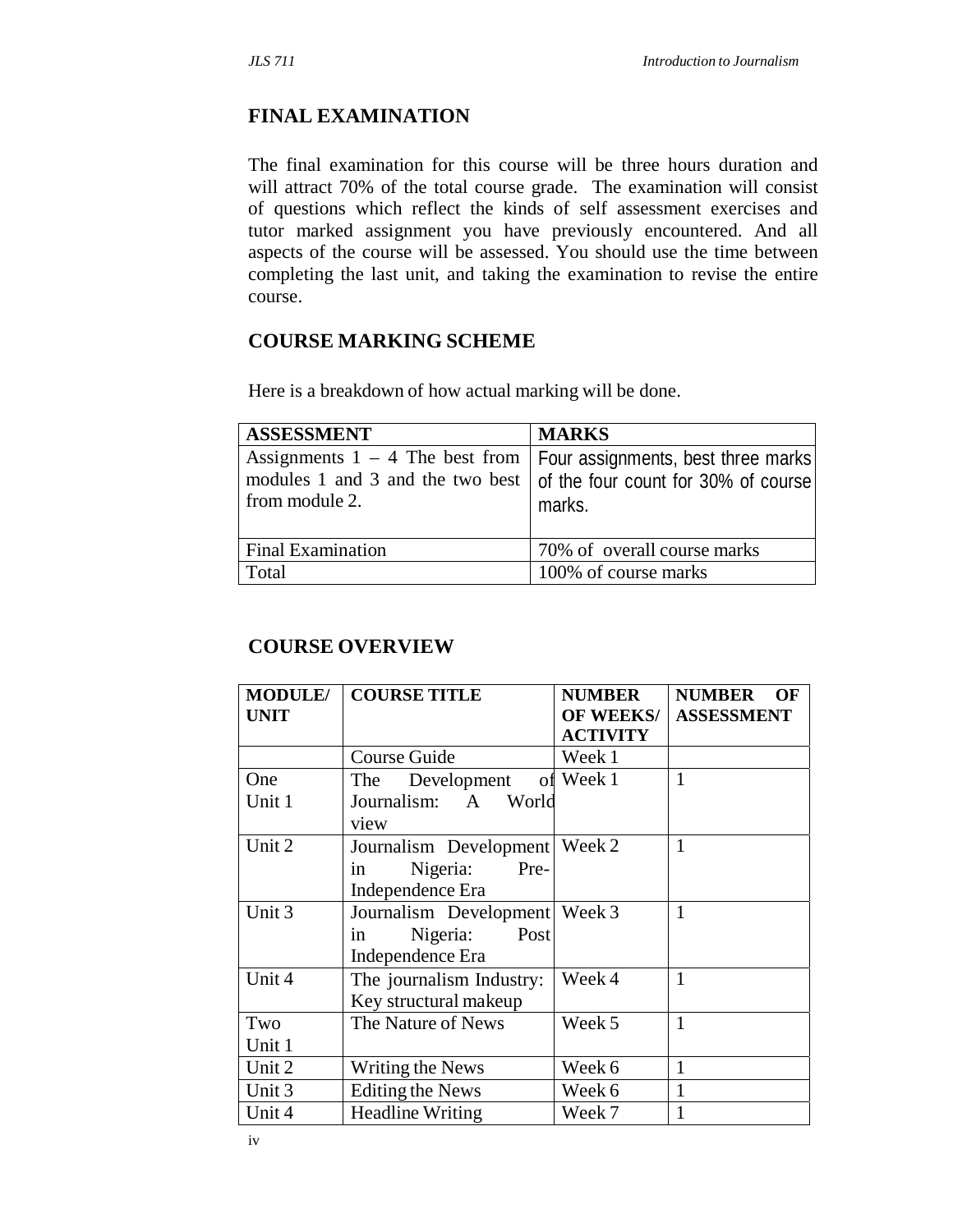| Unit 5 | Essentials of Journalistic      | Week 8   | 1  |
|--------|---------------------------------|----------|----|
|        | style                           |          |    |
| Unit 6 | Elements of Good News           | Week 9   | 1  |
|        | Reporting                       |          |    |
| Unit 7 | Interview<br>and<br><b>News</b> | Week 10  | 1  |
|        | sources                         |          |    |
| Three  | Contempt of Court               | Week 11  | 1  |
| Unit 1 |                                 |          |    |
| Unit 2 | <b>Court Reporting</b>          | Week 12  |    |
| Unit 3 | Knowing the Courts in           | Week 13  | 1  |
|        | Nigeria                         |          |    |
| Unit 4 | Defamation Law                  | Week 14  | 1  |
| Unit 5 | Copyright Law                   | Week 15  | 1  |
|        | Revision                        | Week 16  |    |
|        | Examination                     | Week 17  |    |
|        | <b>Total</b>                    | 17 weeks | 16 |

## **HOW TO GET THE MOST FROM THIS COURSE**

In distance learning, the study units replace the university lecturer. The advantage is that you can read and work through the study materials at your pace, and at a time and place that suits you best. Think of it as reading the lecture instead of listening to a lecturer. Just as a lecturer might give you in-class exercise, your study units provide exercises for you to do at appropriate times. Each of the study units follows the same format.

The first item is an introduction to the subject matter of the unit and how a particular unit intergraded with other units and the course as a whole. Next is a set of learning objectives. These objectives let you know what you should be able to do by the time you have completed the unit. You should use these objectives to guide your studies. When you have finished the units, you should go back and see if you have achieved the objectives.

If you make a habit of doing this, you will significantly improve your chances of passing the course. Self Assessment Exercises are interspersed throughout the units and answers are given at end of the course. Working these tests will help you to achieve the objectives of the unit and prepare you for the assignments and examination.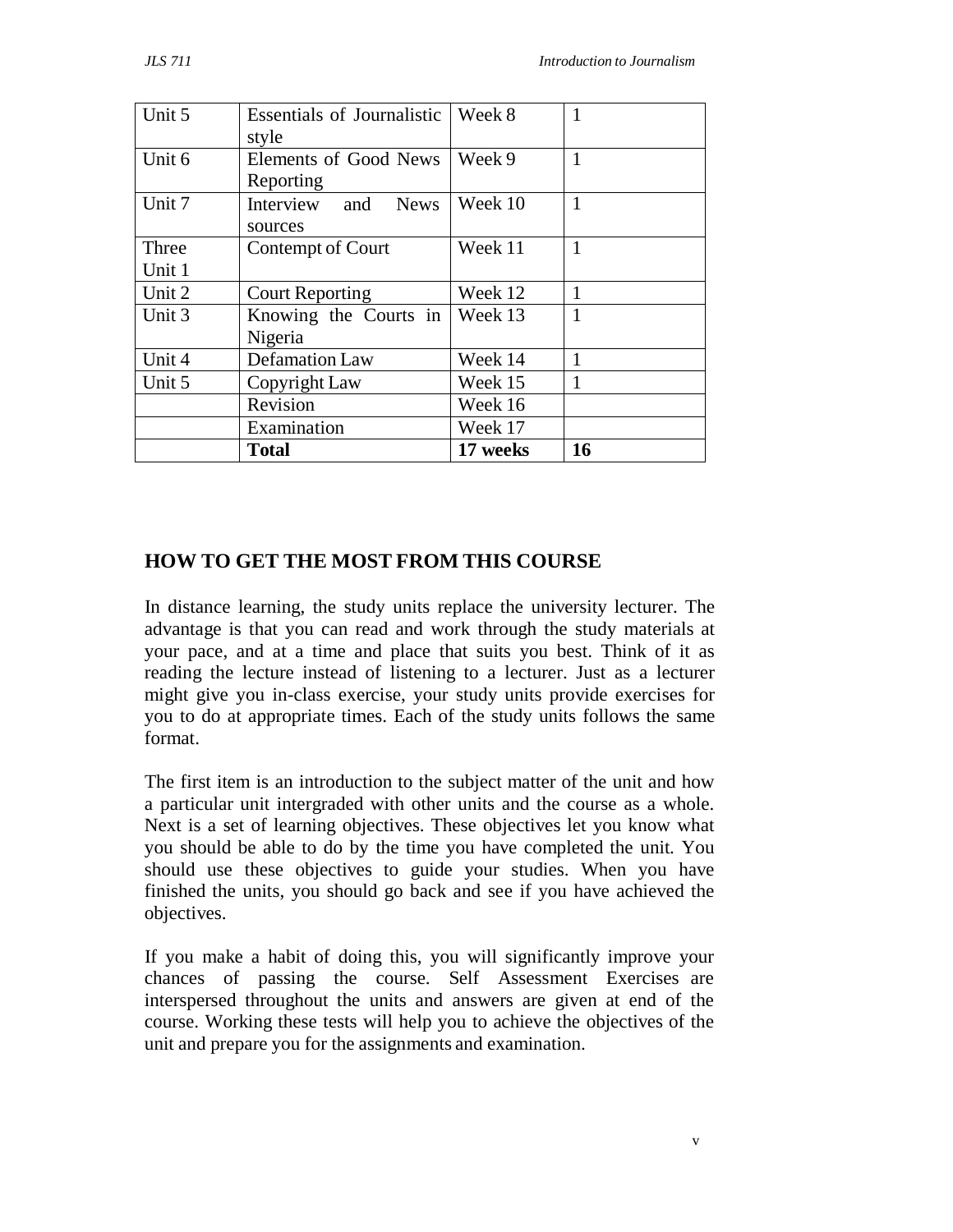You should do each Self Assessment Exercise as you come to it in the study unit. There will be examples given in the study units. Work through these when you have come to them.

#### **TUTORS AND TUTORIALS**

In this course, you have been provided with 15 hours of tutorials. You will be notified of the dates, times and location of these tutorials, a together with he name and phone number of your tutor, as soon as you are allocated a tutorial group. You tutor will tutor, mark and comment on your assignments as well as keep a close watch on your progress in this course. So, you should try as much as possible to attend tutorials. It is the only chance you have in meeting your total face to face and asking all the questions you want or need to ask.

We wish you a successful course work.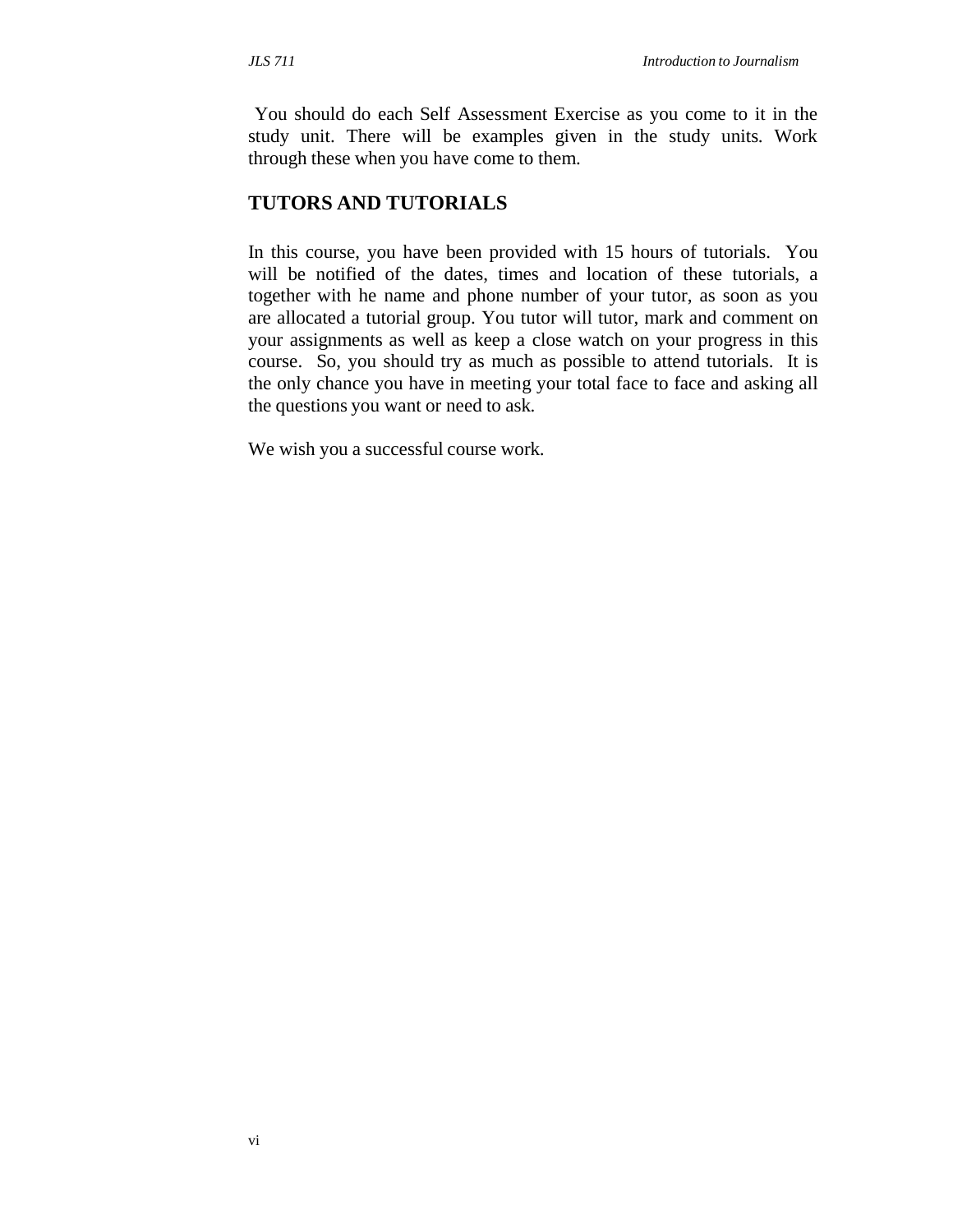# **MAIN COURSE**

| <b>Course Code</b>    | JLS 711                                                                       |
|-----------------------|-------------------------------------------------------------------------------|
| <b>Course Title</b>   | Introduction to Journalism                                                    |
| Course Developer      | Dr. Idorenyin Udoesen Akpan, MNIPR, RPA<br>University of Calabar<br>Calabar   |
| Course Writer         | Dr. Idorenyin Udoesen Akpan, MNIPR, RPA<br>University of Calabar<br>Calabar   |
| <b>Course Editor:</b> | Mrs. A. Oloke<br>National Open University of Nigeria<br>Lagos                 |
| Programme Leader      | Dr. Christine I. Ofulue, P.hD<br>National Open University of Nigeria<br>Lagos |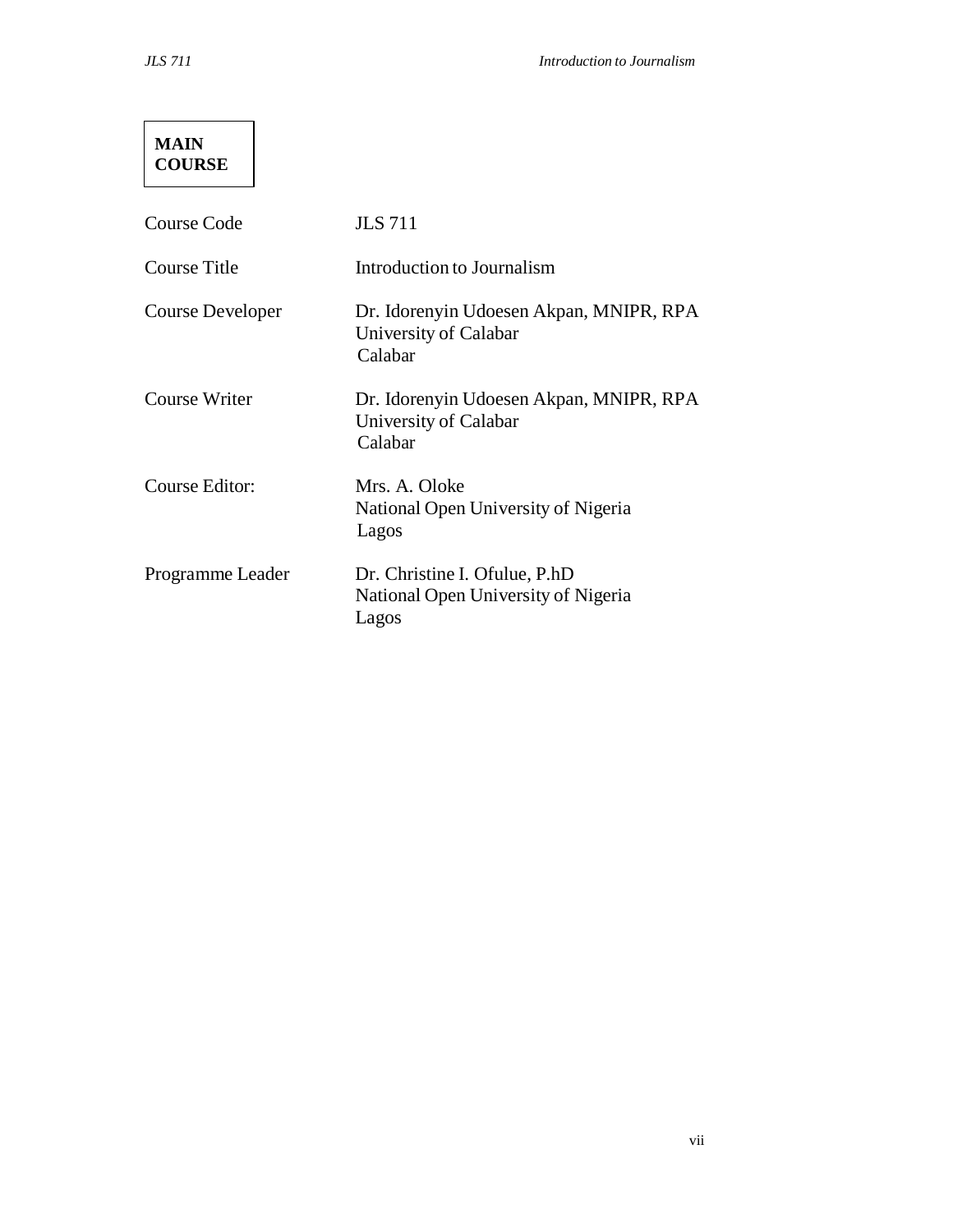

#### **NATIONAL OPEN UNIVERSITY OF NIGERIA**

National Open University of Nigeria Headquarters 14/16 Ahmadu Bello Way Victoria Island Lagos

Abuja Annex 245 Samuel Adesujo Ademulegun Street Central Business District Opposite Arewa Suites Abuja

e-mail: centralinfo@nou.edu.ng URL: www.nou.edu.ng

National Open University of Nigeria 2006

First Printed 2006

ISBN: 978-058-626-1

All Rights Reserved

Printed by …………….. For National Open University of Nigeria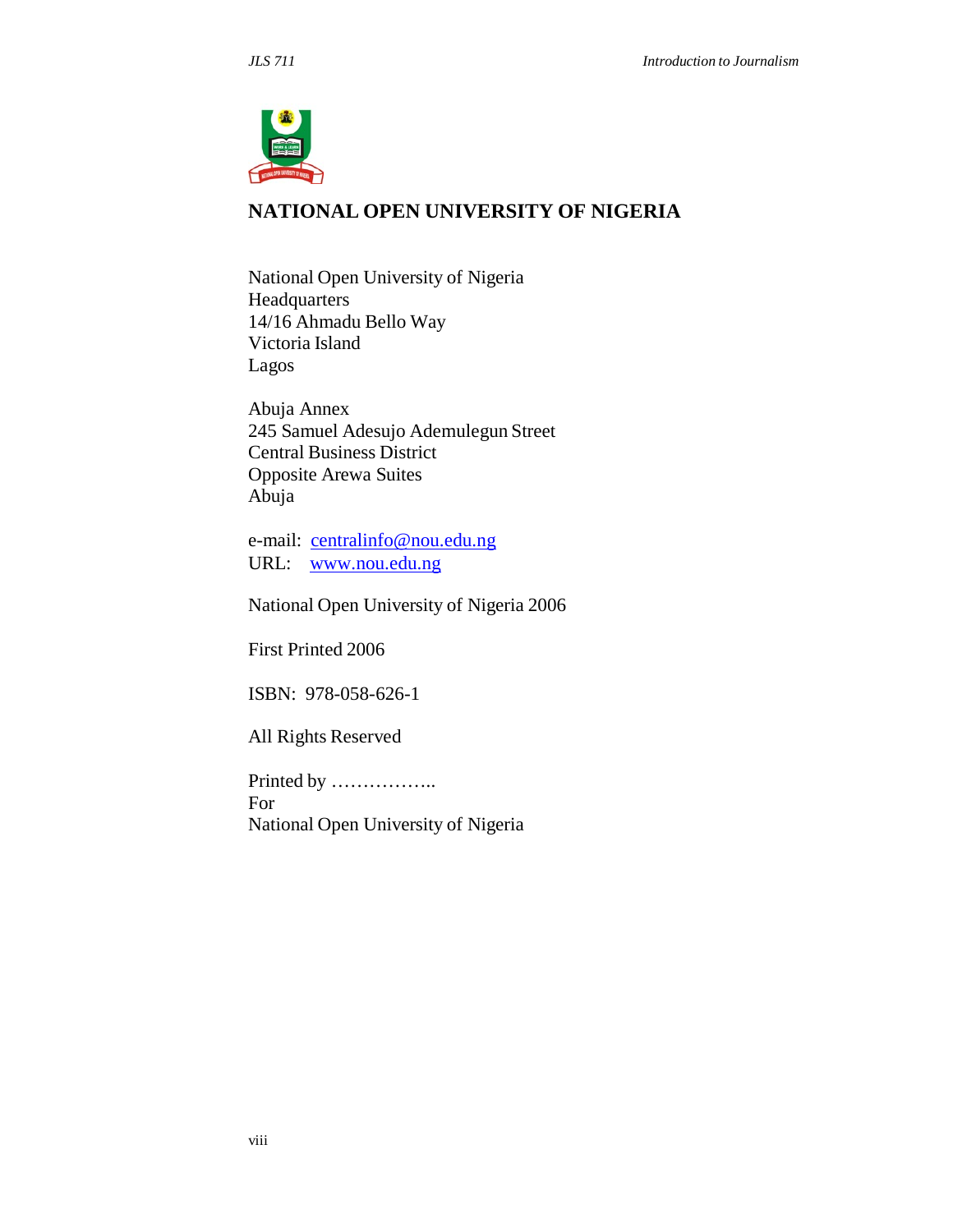**Module 1**

## TABLE OF CONTENT PAGE

|                 |        | <b>Journalism Development and Structure</b>      | $\mathbf{1}$ |
|-----------------|--------|--------------------------------------------------|--------------|
|                 | Unit 1 | The Development of Journalism: A Historical      |              |
|                 |        |                                                  | $1 - 10$     |
|                 | Unit 2 | Journalism Development in Nigeria: Pre-          |              |
|                 |        |                                                  | $11 - 18$    |
|                 | Unit 3 | Journalism Development in Nigeria: Post-         |              |
|                 |        |                                                  | 19-26        |
|                 | Unit 4 | The Journalism Industry: Key Structural Make Up. | $27 - 31$    |
| <b>Module 2</b> |        |                                                  | 32           |
|                 | Unit 1 |                                                  | $32 - 41$    |
|                 | Unit 2 |                                                  | $42 - 46$    |
|                 |        |                                                  |              |
|                 | Unit 3 |                                                  | 47-58        |
|                 | Unit 4 |                                                  | 59-70        |
| <b>Module 3</b> |        |                                                  | 71           |
|                 | Unit 1 |                                                  | 71-77        |
|                 | Unit 2 | Elements of Good News Reporting                  | 78-81        |
|                 | Unit 3 | Interviewing and News Sources                    | 82-88        |
| <b>Module 4</b> |        |                                                  | 89           |
|                 |        |                                                  | 89-94        |
|                 |        |                                                  |              |
|                 |        |                                                  | 103-113      |
|                 |        |                                                  | 114-121      |
|                 |        |                                                  | 122-127      |
|                 |        |                                                  | 95-102       |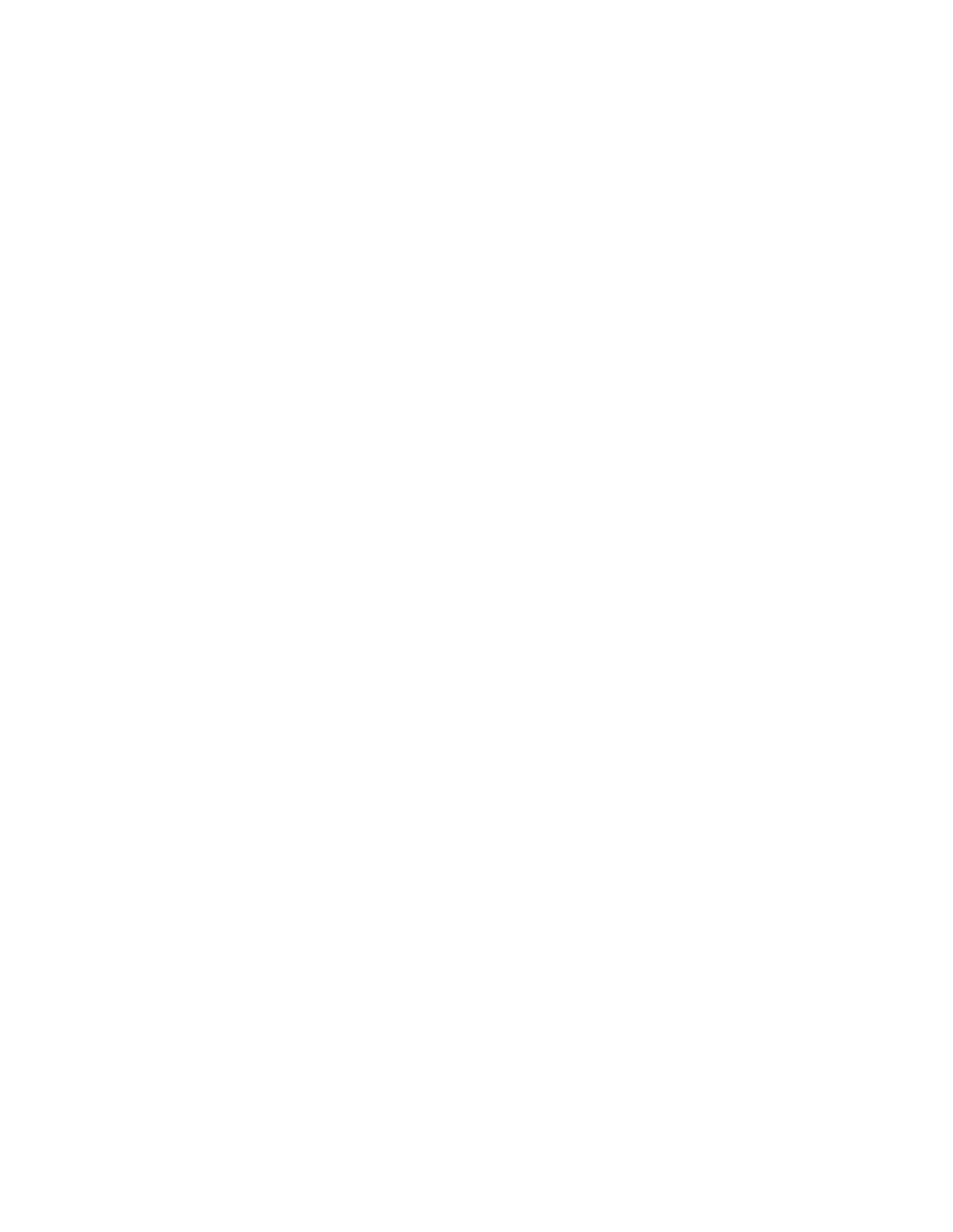## **MODULE 1**

## **JOURNALISM DEVELOPMENT AND STRUCTURE**

- Unit 1 The Development of Journalism: A Historical Approach
- Unit 2 Journalism Development in Nigeria: Pre Independence Period
- Unit 3 Journalism Development in Nigeria: Post Independence Era
- Unit 4 The Journalism Industry: Key Structural Make Up

## **UNIT 1 THE DEVELOPMENT OF JOURNALISM: A HISTORICAL APPROACH**

#### **CONTENTS**

- 1.0 Introduction
- 2.0 Objectives
- 3.0 Main Body
	- 3.1 Journalism: What it Means
	- 3.2 Nose for News
	- 3.3 The History of Journalism
	- 3.4 Technological Development
	- 3.5 American Dominance
	- 3.6 Politico-Economic Developments
- 4.0 Conclusion
- 5.0 Summary
- 6.0 Tutor Marked Assignment
- 7.0 References/Further Readings

## **1.0 INTRODUCTION**

In this unit, we are looking first, at the history of journalism from the viewpoint of the technologies that were produced in aid of the practice. There is also a view of the development of journalism in relation to the political and economic situation peculiar to the societies under which the discussion is made. Before we set out to do that, let us first understand what the concept of journalism is all about.

## **2.0 OBJECTIVES**

On successful completion of this unit, you should be able to:

Define and explain what journalism means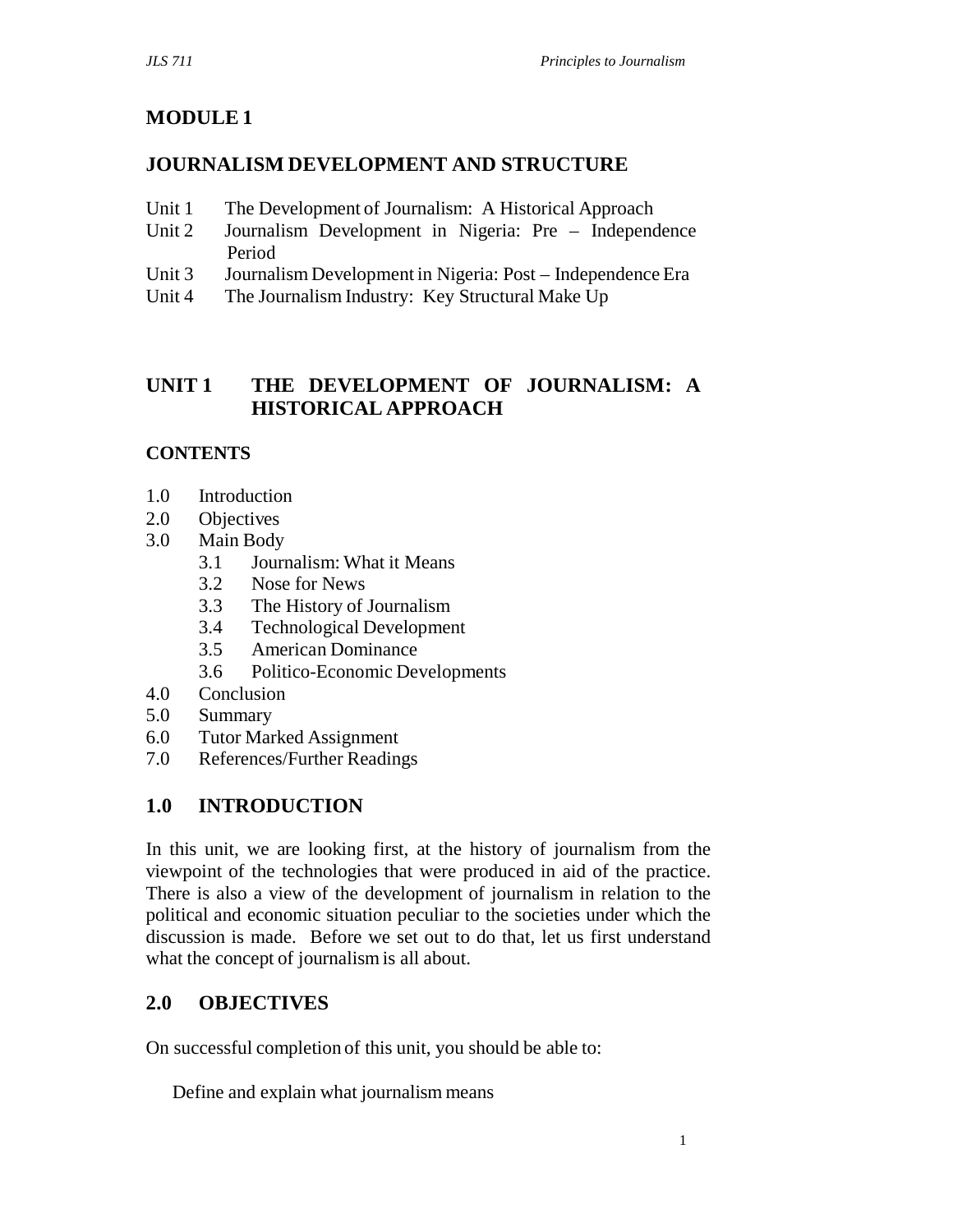Describe the origins of writing and printing Explain how journalism started in Europe and America Highlight the different phases of journalism development in Nigeria

#### **3.0 MAIN BODY**

#### **3.1 Journalism: What it Means**

Journalism is the art and science of gathering, selecting and processing information or ideas, intelligence for dissemination to the public. The media of dissemination are usually the print or broadcast channels. In other words, there is journalism for the print and the broadcast. For both them, the journalist follows the same principles and is guided by the same determinants/values in gathering news materials. What makes them different, lies in the adaptation of the principles to bear upon or reflect the specific features of the medium. For instance, a news story for transmission in the radio medium should use words, which are simpler and mostly conversational. But, in the newspaper or magazines, words may not be as simple and less conversational.

Good journalism consists of the intelligent assembly of relevant facts. Getting the facts to work with is not an easy task. Yet, it is the most important responsibility of the reporter. Newsgathering therefore concerns the 'what', 'where' and 'How' of identifying, selecting, collating and processing of information for publication in the newspaper, magazine, radio, television. To achieve all this, demands the special skill of nosing for news.

#### **3.2 Nose For News**

This is a journalistic parlance that describes the pulling force, zeal, anxiety and sensitivity of a journalist in the process of newsgathering. It requires that extreme observational tendencies and the ability to make deductions or meanings from factual assumptions. It does not call for any invention of facts, instead, an ability to assess or weigh the usefulness of answers from questions, especially when people, of today are particularly observant to help a journalist give answers that they think the journalist wants, rather than the ones he needs. In summary therefore, the 'nose for News' is

an ability to recognise possibilities of an item of information an ability to recognise clues which through their casual search, lead to the discovery of important information the capacity to recognise the relative importance of a number of facts

concerning the same general subject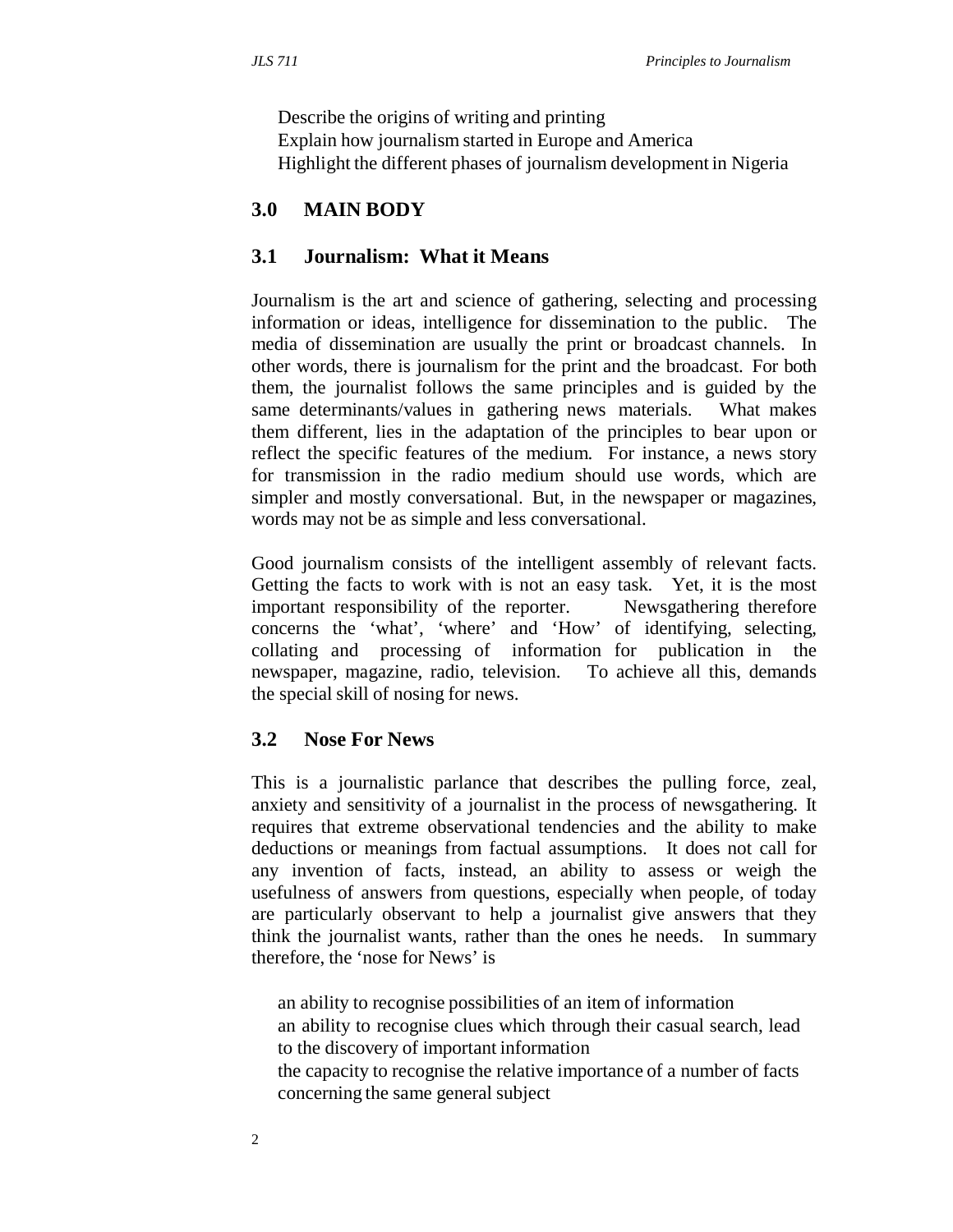## **Self Assessment Exercise 1.1**

State three primary roles of the journalists that have also given direction to the practice yesterday and today.

## **3.3 The History of Journalism**

## **3.3.1 Technological Developments**

Strictly speaking, the word technology does not refer to mechanisms, but the way mechanisms are used. Thus, when using such terms as modern technology, or the latest technology, although inventions or new machines are at the heart of the matter, it is the processes in which they are used that constitute the technology. This should be borne in mind when studying the text by a journalism historian Robert Desmond (1978:1 - 12). He talks about the Roman's first daily newspaper. Rain or shine, soldiers in Caesar's garrison in the freezing Alps or burning Sahara were lined up in the parade ground at least once a week to have the *Acta Diurna* read to them. The soldiers were easier to control and easier to motivate, if they were reassured regularly that theirs was the greatest nation on earth. News of fresh conquests by their colleagues in other parts of the Empire, plans by the government to increase soldiers' pensions, gossip about the famous, and sports reports all helped convince them they were remembered and would get fed today and paid next week.

## **a) Writing**

Desmond then takes several steps backward to trace the history of the ideographic and phonetic types of writing. The phonetic writing used here is based on a 26-letter Latin alphabet, and an Arabic numbering system. This systems is pre-dated, however, by ideographic systems. Originally, these systems used stylised drawings of objects. By a series of combinations and associations these pictographs could be made to represent abstract ideas as well as objects. For instance, the abstract notion of a home could be written down by melding the pictographs for a house, with those for a man and a woman. The notion of a family could be portrayed by combining the pictographs of home and children, and so on.

The three great early civilisations in India, Egypt, and China probably developed their own ideographic systems of writing independently. Today, only the Sino-Japanese versions survive. To those of us who only have to learn 26 letters and nine figures, the survival of an ideographic system in which people have to learn literally thousands of characters may seem strange. The Chinese see the advantages of this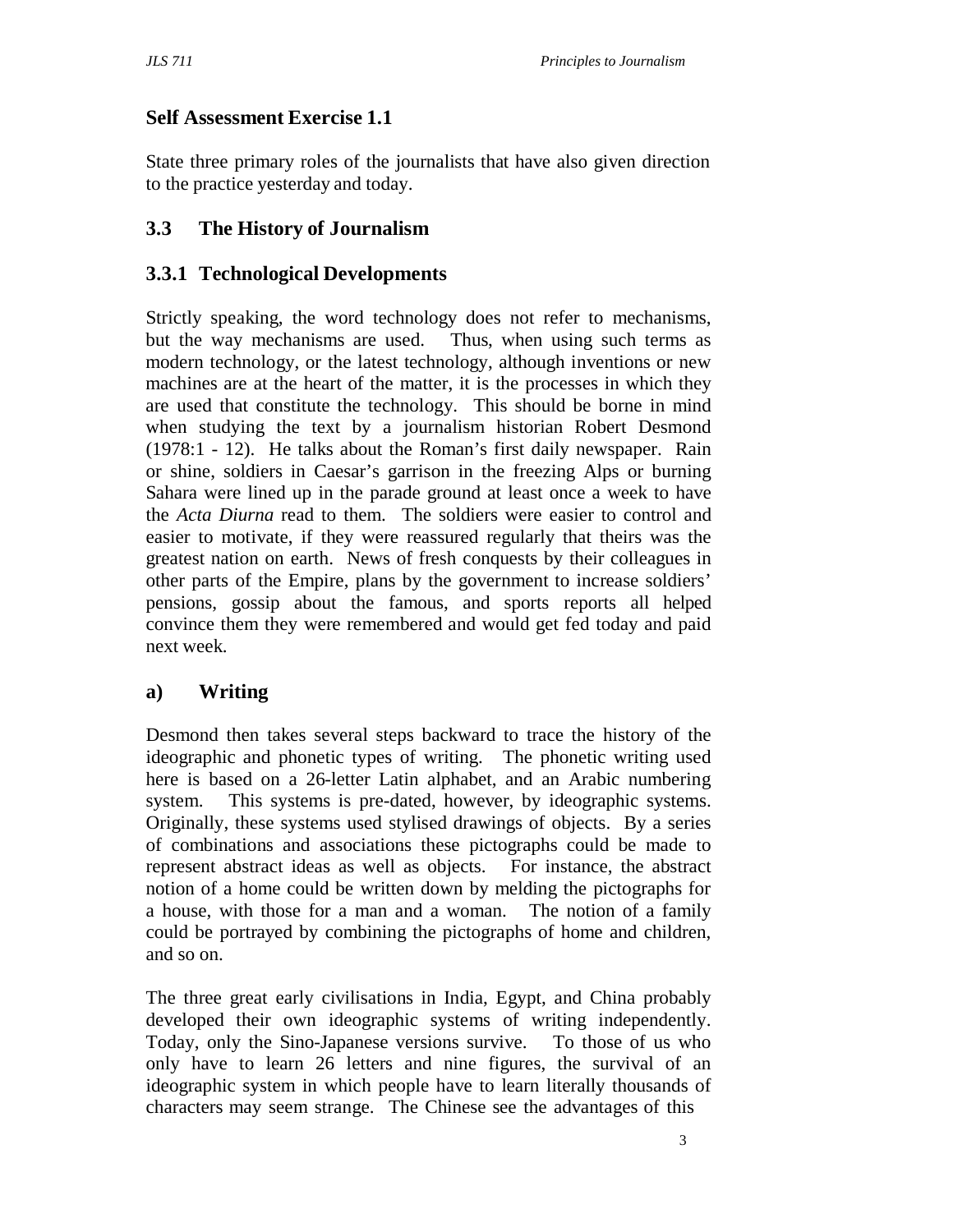system. The Latin alphabet is taught in schools in China and used in many forms of public communications such as street and shop names. However, the ideographic system has one advantage over the phonetic. The ideographs are the same for all languages. That is to say, there are many ethnic divisions in China, with many variations in language, but the ideographs are the same. The word for house may be very different in each language, but the ideograph is the same. Hence, the national television news is broadcast from Beijing in Standard Chinese, but for those who do not understand this language, most items of news are summarised on the screen in ideographic writing.

#### **b) Paper and Printing**

Desmond (1978) further outlines the development of writing surfaces, from animal skins to woven papyrus; then to the invention of paper about 1800 years ago. The latter occurred in China, but the major breakthrough in paper manufacture took place in Europe at the beginning of the nineteenth century. Almost simultaneously, chemists discovered how to break the strong bonds of lignite that hold wood fibres together so all the tree – not just the bark – could be used for paper-making. Engineers then invented machines that could make paper continuously as a long strip. (Up to this point paper had been made out of fibres, such as cotton and linen that were also used to make cloth). In the final part of this reading, Desmond summarises the development of printing.

For a start, the evidence has grown stronger that Coster (or Koster) was using movable type before Gutenberg. George Putnam says in his twovolume "Books and Their Makers" during the middle ages that Coster was using movable type in 1426 and published his first book using this method in 1430. This pre-dates the available evidence as to when Gutenberg started using movable type.

Second, Peter Schoffer who made the breakthrough for mass-producing type seldom gets credit in the history of printing.

Third, Caxton is unlikely to have carried out much printing himself. By the scale of his time he was virtually an old man by the time he returned to England after retiring from being a wool-merchant and diplomat in Burgundy. The foreign assistants he brought with him back from Europe, headed by Wynkyn de Word, were the real printers. Caxton was an author and translator. Caxton used his knowledge of the contemporary public service to get legislation passed by Parliament that could be described as the world's first guarantee of the Freedom of the Press.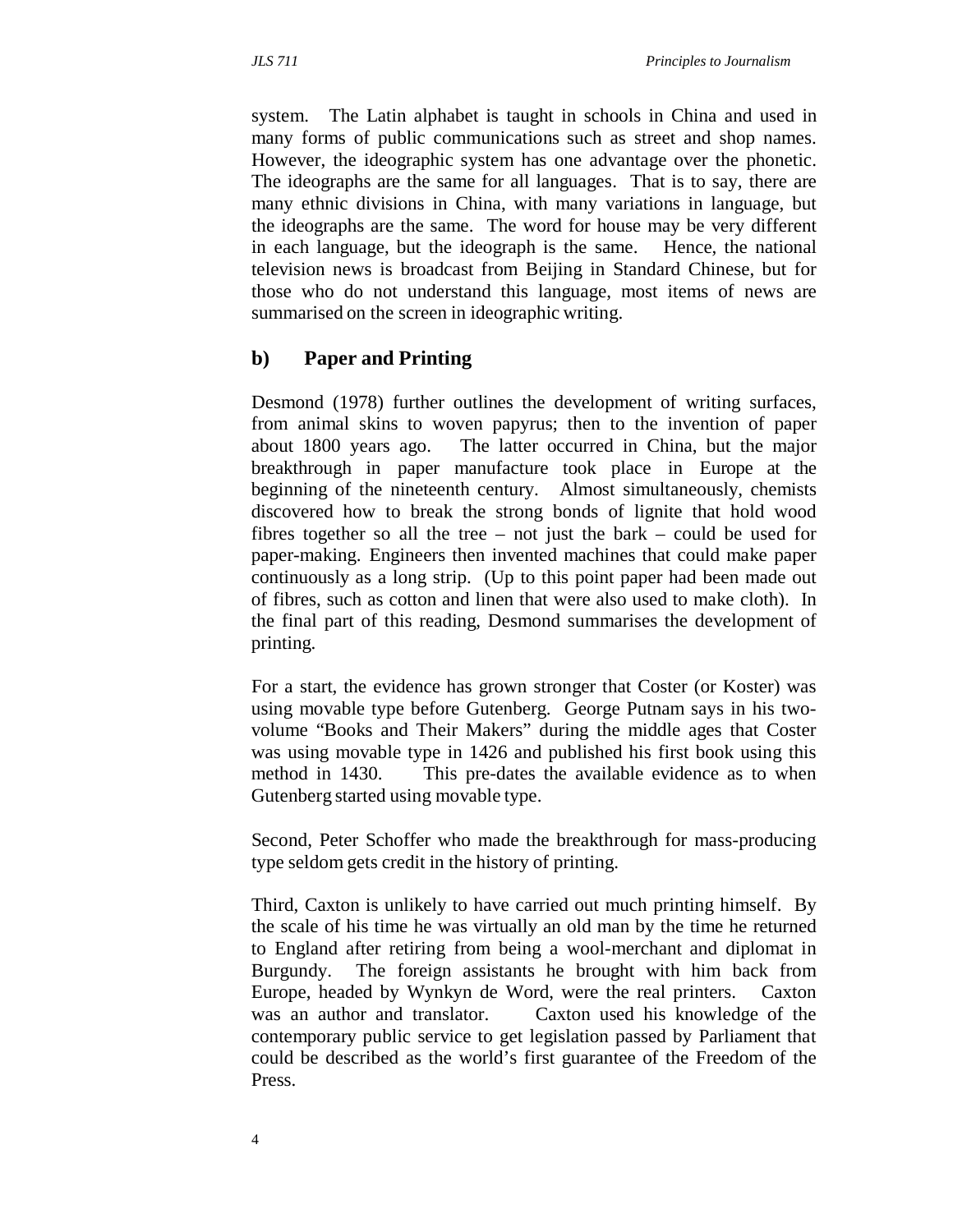#### **3.3.2 American Dominance**

This showcases the developments in journalism technology as viewed from the United States. This is probably an appropriate view because, after the steam-powered rotary press was invented by Walter Koenig in German, and first used in 1811 (three years earlier than in America), most of the significant new journalism technologies emerged in America. These included the telegraph, telephone, radio news, and television.

This list, however, should only be used as a guide. There is a certain ethno-centric bias in the extract by Schramm (1975). For example, the town of Schenectady is credited as being the place from which the first regular television schedules were broadcast. Other countries make rival claims that such broadcasts were originated from their soil. The most widely accepted of these claims is that the honour goes to the British Broadcasting Corporation in London in 1936.

Today, the place of origin of new journalism technology is hardly relevant. It is not significant if John Logie Baird invented television. What matters is that there are more people involved with American television coverage at an Olympic Games than competitors. What matters is that Olympic officials time high points in the Games' schedules to coincide with prime-time viewing in the Americas. What matters is that without the money generated through and by the American television networks, the Olympic Games as we know them may as well have some hitches.

However, the present dominance of the mass media by America is not something that will last in perpetuity. Just as the focus of media technology shifted from China to Europe, and then to America, so, too, will the focus move on to Asia and Africa.

Already there are signs this is happening. For instance, the present dominance of American and/or Japanese media is largely due to the expensive and complex back-up systems these two societies can afford to support their dominant news media. Even today it normally takes many hundreds of people to bring an overseas item of news to the front pages of American daily newspaper, radio newscasts, or television screens. But the 1991 coverage by CNN of the gulf War from within Iraq showed that a story could be covered round-the-clock by fewer than ten people using portable satellite phones. Since then, satellite technology has been improved, and the cost of digital video has been reduced so that it can now come within many family budgets. Soon individual journalists will be able to afford the portable technologies to cover stories for all types of media, without the backup of a newspaper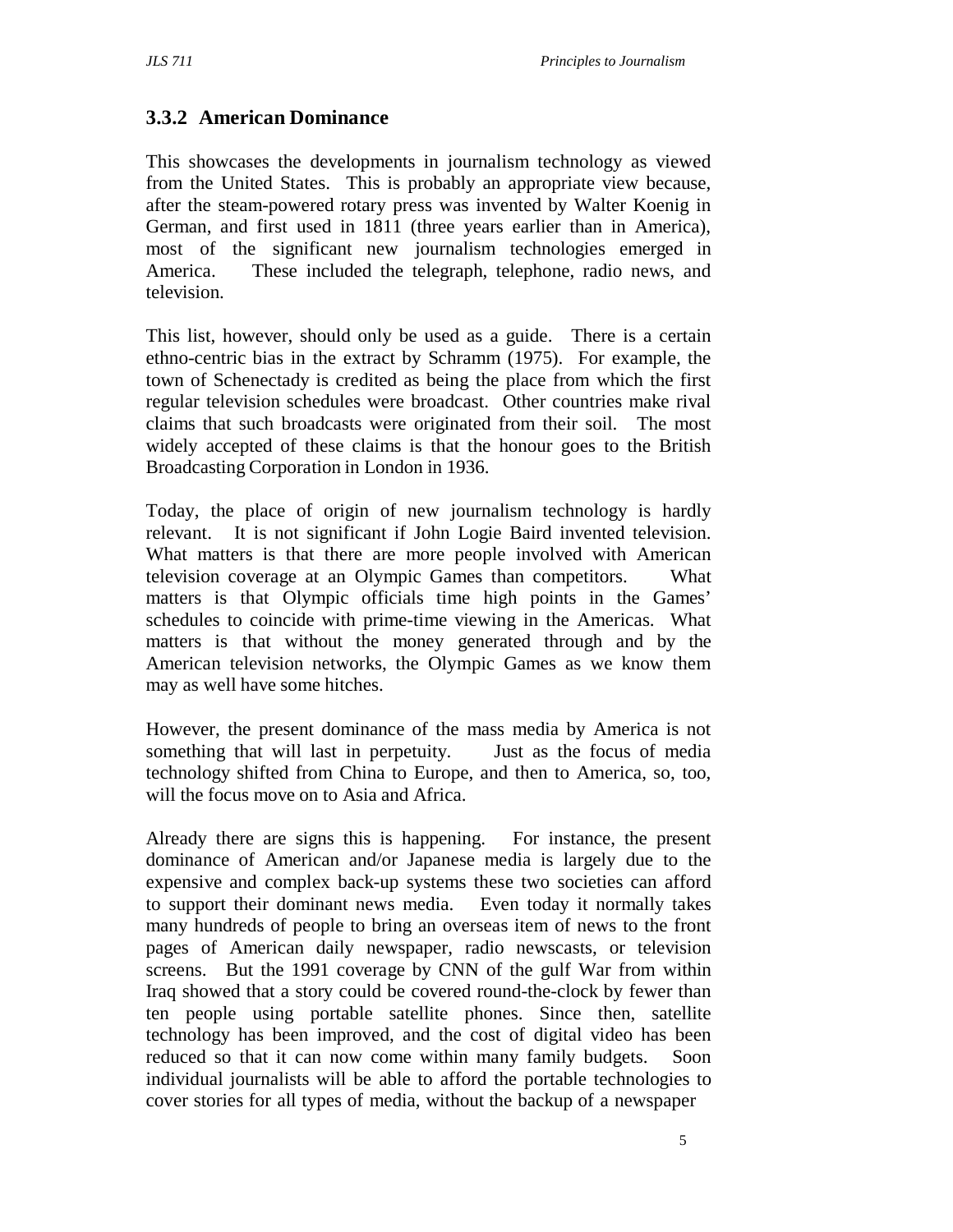empire, or a television network. Such a situation might lead to a new type of less-restricted, independent journalist, covering the world's news without political and economic interference.

On the other hand, it might lead to more restricted journalism as publishers no longer have to employ staff journalists, but can pick and choose which version of events pleases them and their customers most from the different ones offered by the many new technicallyindependent freelance journalists.

## **3.3.3 Politico-Economic Developments**

The history of journalism in England is the next step. Cranfield (1975) of the University of Newcastle traces how the Tudor monarchy whittled away the freedoms gained in the 1484 Act until the Crown had total control of all publications. Even when Parliament gained ascendancy over the monarchy there was little inclination by the elected government to relax the controls on publishing. Only party politics prevented the Printing Act being renewed in 1695. This lapse in government control meant England was the only country in Europe at that time where the publishing of newspapers was unlicensed.

## **a) Freedom of the Press**

A few weeks after he became king of Prussia in 1740, Frederick the Great introduced a process that partially freed the Press by removing virtually all censorship (Koser 1907: 158-9). He even tolerated attacks on himself in books, plays, pamphlets, and especially in the newspaper he ordered to be established in Berlin. Just across the border in Denmark, a young doctor from Prussia, Johann Struensee, took over the effective rule of the country in 1770 with the help of his lover, the queen Caroline Matilda (Williams  $(1907: 415 - 118)$ . One of his first edicts was the granting of unrestricted freedom of the press. Unfortunately, a prime target of the new free press was Struensee and his relationship with Caroline Matilda. After a sustained press campaign, Struensee was put on trial and beheaded in 1772.

The concept of a free press jumped the 20km gap between Denmark's Copenhagen and Sweden's town of Malmo. In 1997, the world's first law to specifically guarantee the freedom of the press – including limitations to this freedom – was introduced in Sweden. Since then freedom of the press has been guaranteed in the laws of many nations. In the United States and the former Soviet Union such a guarantee is enshrined in each nation's constitution; although the Soviet guarantee differed from its Western counterparts by guaranteeing freedom of access of its citizens to the columns of the press.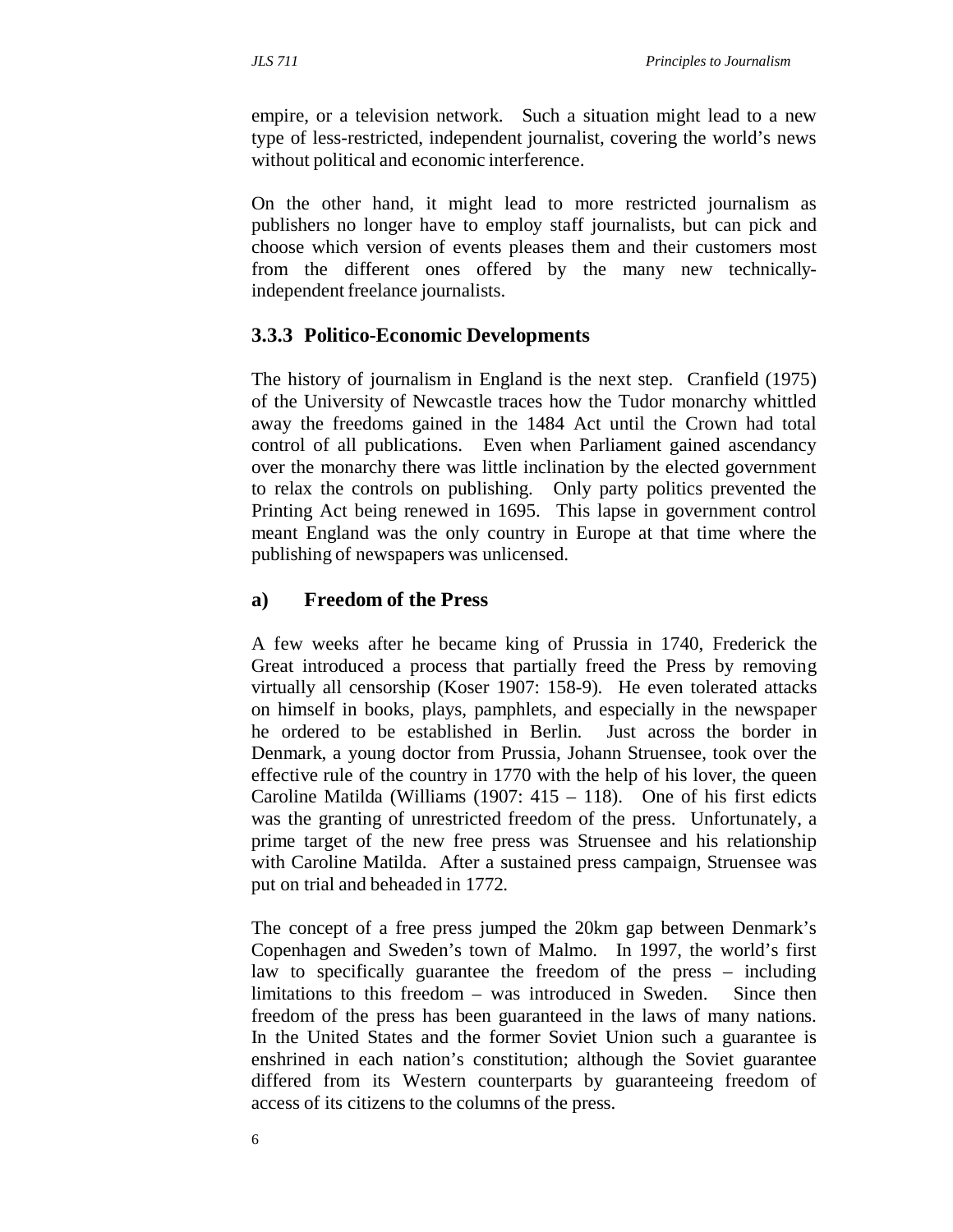## **b) Development of Newspapers**

Anthony Smith (1979:  $7 - 15$ ) offers an explanation why the birthplace of printing. China was one of the last places to introduce masscirculation newspapers. Smith also expands on Desmond's claim that modern newspapers and accompanying forms of journalism did not emerge in the West until about the 1850s. The author outlines four stages before the nineteenth century in the European development of publishing news. All were in book form, with the first stage being known as relations. These contained a description of a single event that was written long after the event occurred. The second stage was the collection of these relations into a publication known as a Coranto. The first English prototype of a daily newspaper was the *Daily Courant* (or Coranto) which appeared during the latter part of this stage, in 1702.

The publications in the third stage were known as *diurnals*. These dealt with more recent events and were published weekly – provided a sufficient number of significant events had occurred during the previous week. However, the diurnals ranked their information in chronological order.

The fourth stage was the mercury. Although these publications were still in book form, according to Smith, their writers adopted some of the basic practices used by today's journalists. For instance, for the time information was selected and ordered in ways that would most interest or influence the readers.

In another book by Smith (1978:147) that incorporates an historical view of journalism. The Politics of information, he quotes the nineteenth century poet Rev. George Crabbe as describing journalists as:

"Some champions for the rights that prop the crown. Some sturdy patriots sworn to pull them down; some neutral powers, with secret forces fraught. Wishing for war, but willing to be brought."

A pessimist might say that, in the intervening years, the role of journalists has not changed, only the technology. For instance, during the five years before the start of the nineteenth century, two New York newspapers "The World" (owned by Joseph Pulitzer) and "The Journal" (owned by William Randolph Hearst) were engaged in a circulation battle. After running the gamut of stories on local sex, crime and scandal, the World began to highlight often fictitious stories about the cruelty and excesses of the soldiers in the Spanish colony of Cuba.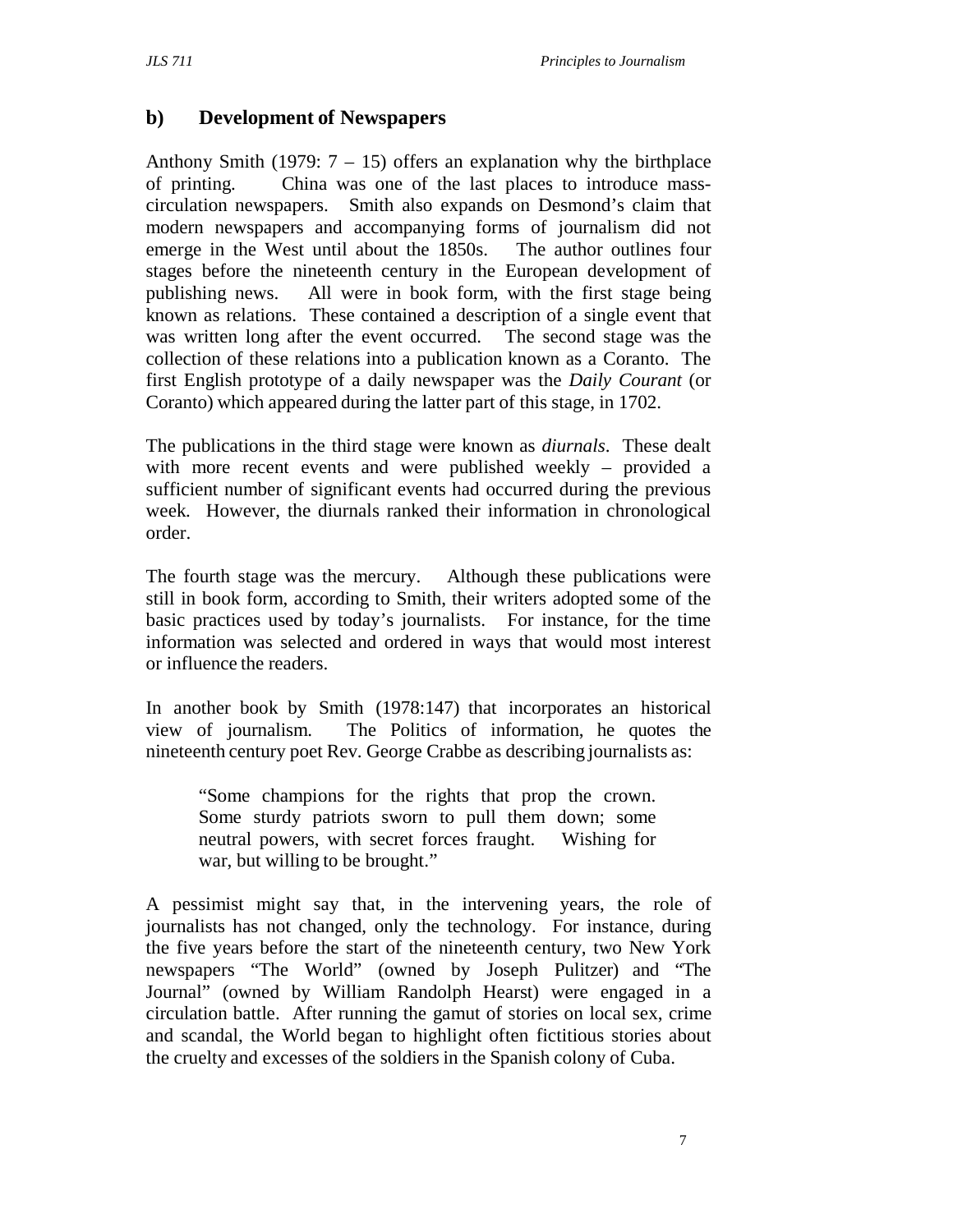The Journal responded by sending a dozen of the cream of its reporters and artists to milk as many human interest stories about the alleged civil war that was about to erupt. After several months one of the artists telegraphed Hearst asking to come home because there was no war. Hearst's reply was: "You supply the pictures. I'll supply the war". Sure enough, public opinion in American had been whipped up to such a fever pitch against the Spanish over the "exploited" Cubans that Hearst was able to persuade his government that the almost certainly accidental sinking of an American warship near Havana in 1898 was cause enough to start the Spanish-American War.

#### **c) The Fourth Estate**

Like Smith, Jeremy Tunstall in Newspaper History from the Seventeenth Century to the present Day, identifies four stages in the development of journalism. However, Tunstall argues that these stages are myths that have been constructed post facto in attempts to raise the status and value of journalists.

The first of these mythical stages was "the heroic struggle against state control of the press, culminating in the establishment of the fourth Estate". The tag of Fourth Estate helped reinforce this first myth. This was created by Lord Macaulay for journalists when he suggested that they were a fourth-part of government – after the estates, or classes, of the Lords Temporal (peers of the realm and members of the House of Lords), Lords Spiritual (archbishops and bishops of the Church of England, also sitting in the House of Lords), and the Commons (members of the lower house).

Tunstall's second mythical stage was the "key role of the Fourth Estate in maintaining a mature democracy" as watchdogs.

The third stage was the alleged transformation of journalist from venal hacks into socially responsible people committed to the ideals of "objectivity, accuracy, and truth"; and fourth, "the contest within the press between commercial and non-commercial goals, between conceptions of the press as an industry and as a public service" (1978: 17).

Smith also pours cold water on such a romanticised view of journalism history. He sees the needs of trade and the economy of particular societies dictating the rate of development and spread of journalism. He says, for instance, that the fact that the Far East had a 500 – year march on Europe in the development of printing and yet had to wait for Europeans to introduce the idea of newspapers only demonstrates this hypothesis. There was no commercial or economic need for newspapers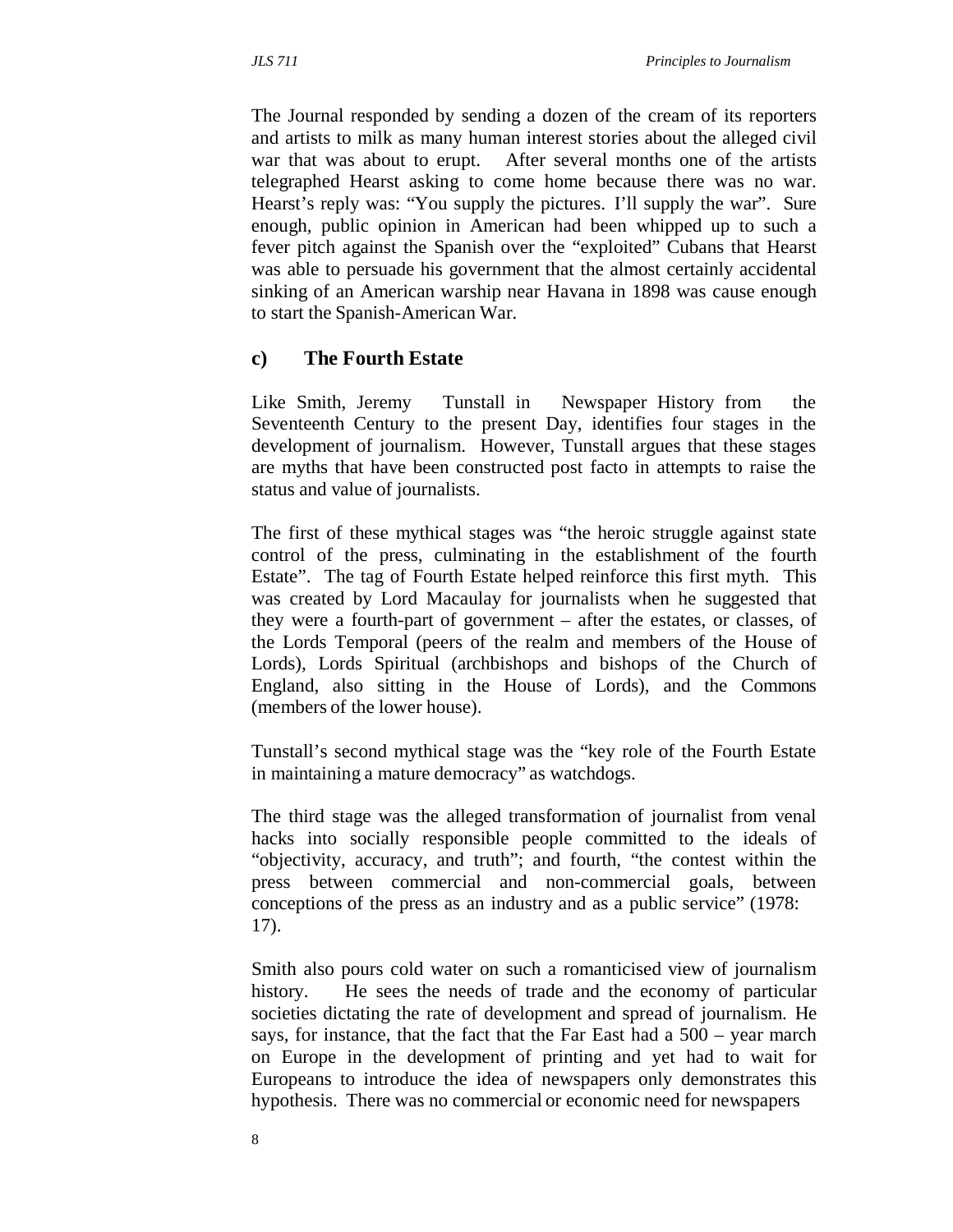for the common reader in the highly-bureaucratised, pre-nineteenth century China.

## **Self Assessment Exercise 1.2**

Discuss how technology, politics and economy have significantly influenced the growth of journalism practice today.

## **4.0 CONCLUSION**

The newspaper is not just the oldest of the popular mass media; it has also tended to serve as the training ground for many journalists.

Without doubt, the press is an integral part of the society and needs to be kept healthy. It is the greatest public service, which hinges its performance on investigative journalism, a tool used to perform the watch dog function of the press.

The next question is to do with where the press is going with the speed of technological advancement of the century. What sort of future does the newspaper have in the new dispensation? Answers to these questions will be found by communication researchers.

## **5.0 SUMMARY**

In this unit so far, you have learnt that:

Journalism is not just an art of news gathering and selecting, but of processing and disseminating of intelligence to the public;

Good journalism consists of intelligent assembly of facts which can be enhanced and facilitated by the journalists development and use of the skill of 'nosing for News';

Technology makes easy the work of the journalist at all levels – newsgathering, news professing and news dissemination;

Technological developments in the field of journalism cuts across the globe with each continent of the world wielding dominant power as time and chance permit it;

The good journalism is significantly influenced by the political and economic support given it by any society. Such political structures and policy can dictate the length and breath of freedom given the press or can mar such freedom and discourage investment in the journalism progression.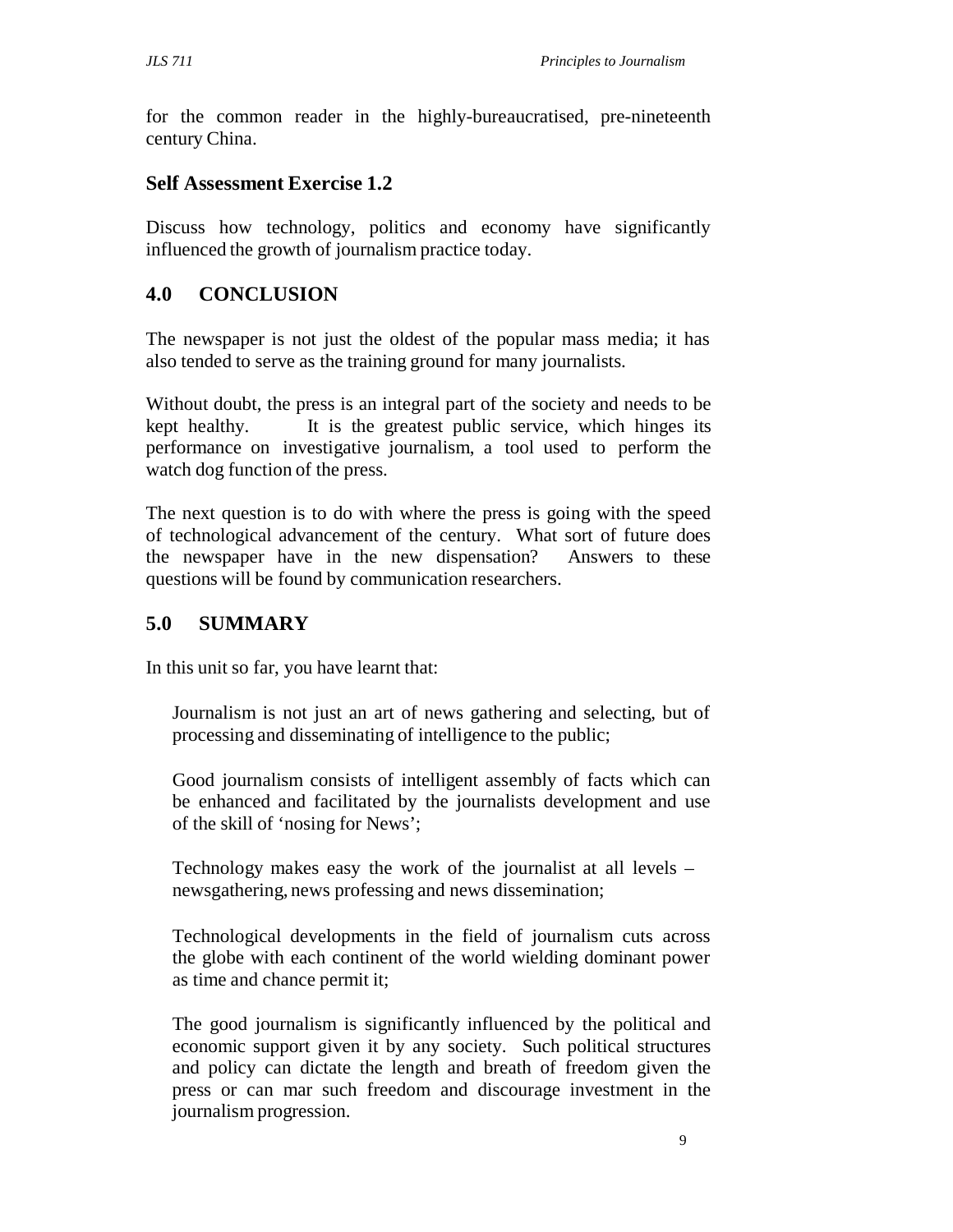## **6.0 TUTORED MARKED ASSIGNMENT**

Discuss the significant trends in the world that have influenced the growth of journalism.

## **7.0 REFERENCES/FURTHER READINGS**

Cranfield, G. A. (1978) ThePressandSociety.

Desmond, Roberts (1978) ReportingtotheTwentiethCentury:ASearch for understanding.

Schramn, Wilbur (1975) "ChronologyofMassCommunications"

Smith, A. (1979) TheNewspaper:AnInternationalHistory.

Turnstall, J. (1978) NewspaperHistoryfromtheSeventeenthCenturyto the PresentDay.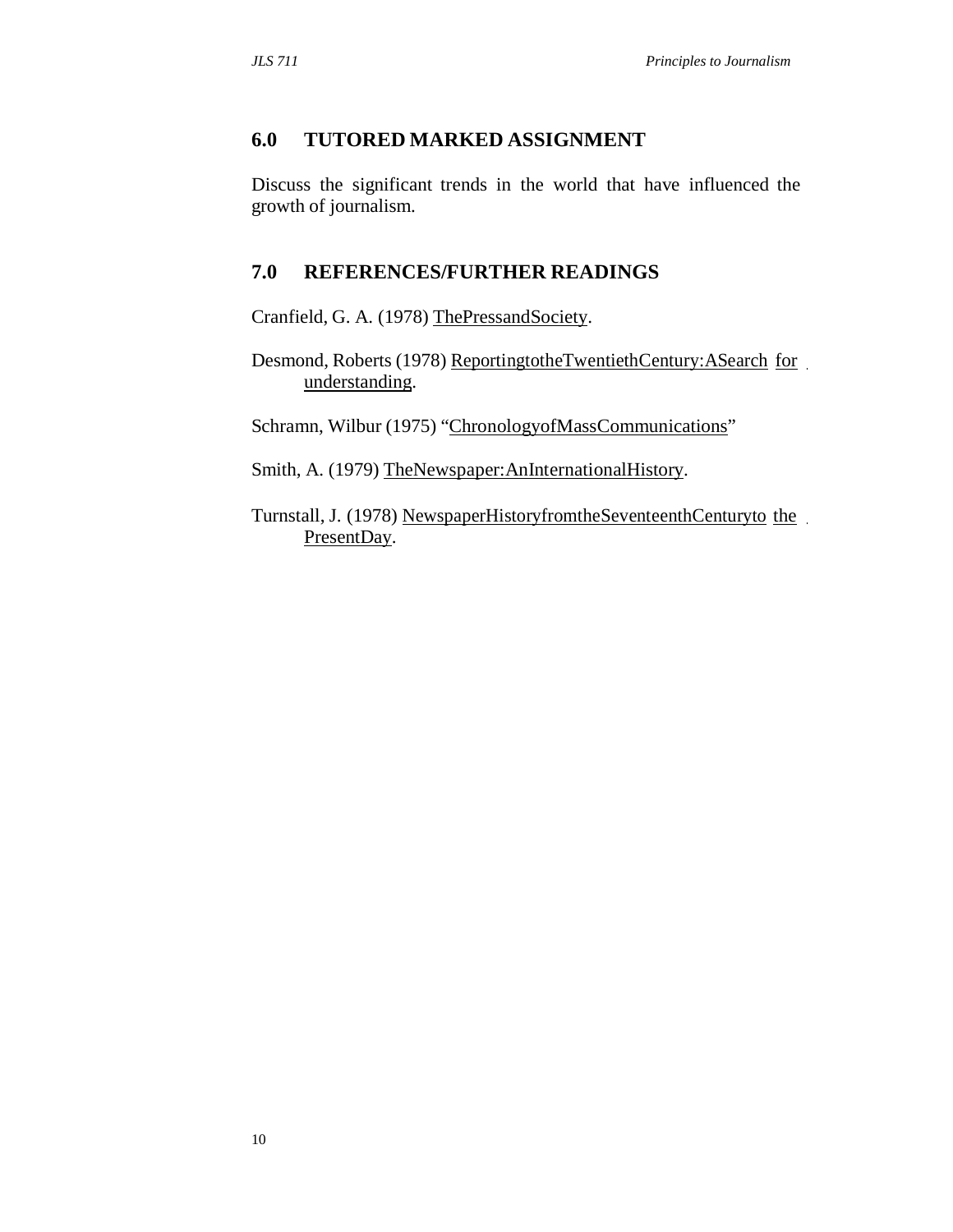## **UNIT 2 JOURNALISM DEVELOPMENT IN NIGERIA: PRE-INDEPENDENCE PERIOD**

## **CONTENT**

- 1.0 Introduction
- 2.0 Objectives
- 3.0 Main Body
	- 3.1 The Period of Missionary Journalism
	- 3.2 The Period of Alien-Dominated Press
	- 3.3 The Indigenous Press
- 4.0 Conclusion
- 5.0 Summary
- 6.0 Tutor Marked Assignment
- 7.0 References/Further Readings

## **1.0INTRODUCTION**

In this unit, the issue of press development is revisited but this time, the Nigerian society before independence in 1960 is given special attention. The direction of our discourse will reflect a blend of two important trends. While you will read about the kinds and number of papers that sprang up at every stage of our discussion, you would also notice that such developments are discussed side by side with the propelling political and economic interest of the participants of those periods or eras.

## **2.0 OBJECTIVES**

On successful completion of this unit, you are expected to:

Identify the major publications of the eras under study List the key personalities/players during such era Describe the major roles and contributions played by the owners and participants in the press business

## **3.0 MAIN BODY**

## **3.1 The Period of Missionary Journalism**

The history of Print Journalism began in Nigeria with the installation of the Printing Press at Calabar by the Presbyterian Mission in 1846. The presence of the printing press had a religious undertone, in the sense that books, pamphlets, short essays and short stories that were produced had their contents focused primarily on religious matters and other cultural interests. Although, this development did not last long and has often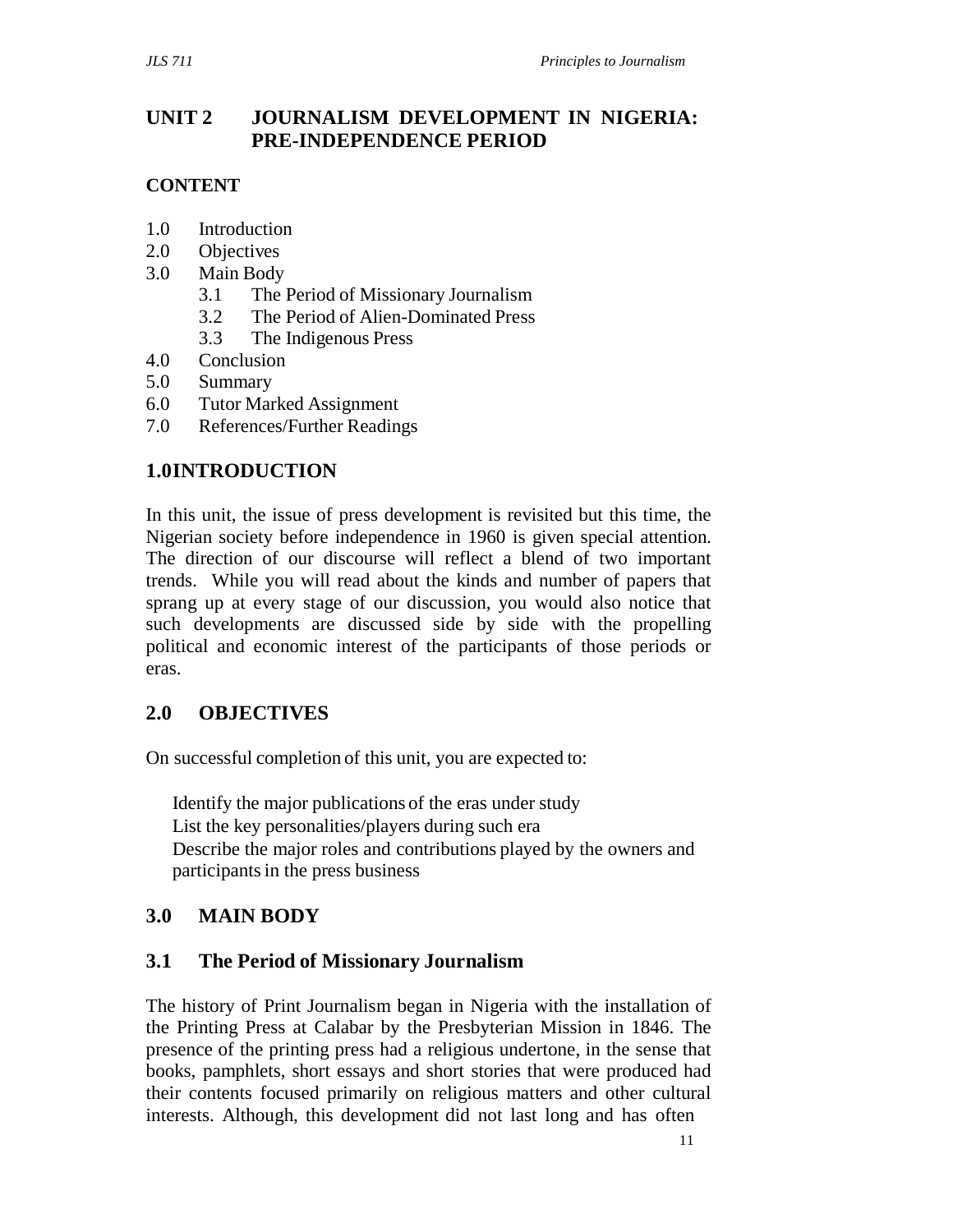been left out in the chronicles of print development in Nigeria, other missionaries and religiously inclined business conscious men took a cue from the Calabar experience. Consequently, Rev. Henry Townsend, a missionary journalist, established a printing press in Abeokuta in 1854. Five years afterwards i.e. in 1859, the "WE IROHIN FUN A WON ARA EGBA ATI YORUBA" was founded. The newspaper translated into English Language means "Newspaper in Yoruba for Egba and Yoruba people". The newspaper was published forthnightly but later became bilingual in 1860, when the English version was added to the Vernacular edition. "Iwe Irohin" was purely a religious newspaper, publishing news about church activities, particularly, the establishment of new churches, the arrival and departure of missionaries and even the death of religious dignitaries and traditional rulers.

The newspaper's (Iwe Irohin) primary objective was to cultivate good and appreciable reading attitude among the people of the area and even beyond. As a result of this, the newspaper expanded its news coverage to cover non-religious events such as those about trade and commerce, exhibitions, sports, health, hygiene, moralistic, educational and other news items of national consequences, crime reports, immoral news abstracts, alcoholic promotions, etc.

Although "Iwe Irohin" ceased to exist in 1867, as a result of 'IFOLE', the popular uprising in Yoruba land that saw many Europeans feeling or expelled from Abeokuta, the newspaper was said to be unique in several ways. Omu (1980) writes that IweIrohin was the best organised of the mission papers at the time. It was also the first paper to be published in African Language.

Rev. Henry Townsend's trial at newspaper publishing could be called the "Preliminary period in the evolution of the Nigerian Press", while Hope Waddell's attempts could be described as the evolution of the "Commercial Press in Nigeria".

The characteristics of Townsend's "Iwe Irohin" were equally remarkable. It had a cover price of 30 cowries per copy, while the English edition was sold for one penny,

It had a crude technical production, since the modern press technology was yet to become known. Its layout was crowded and dull, and without pictures. The newspaper had two large columns running down from its masthead and filled with text in uniform types.

The Iwe Irohin regularly carried anti-slavery editorials and many of its religious publications were either slanted or coloured to promote the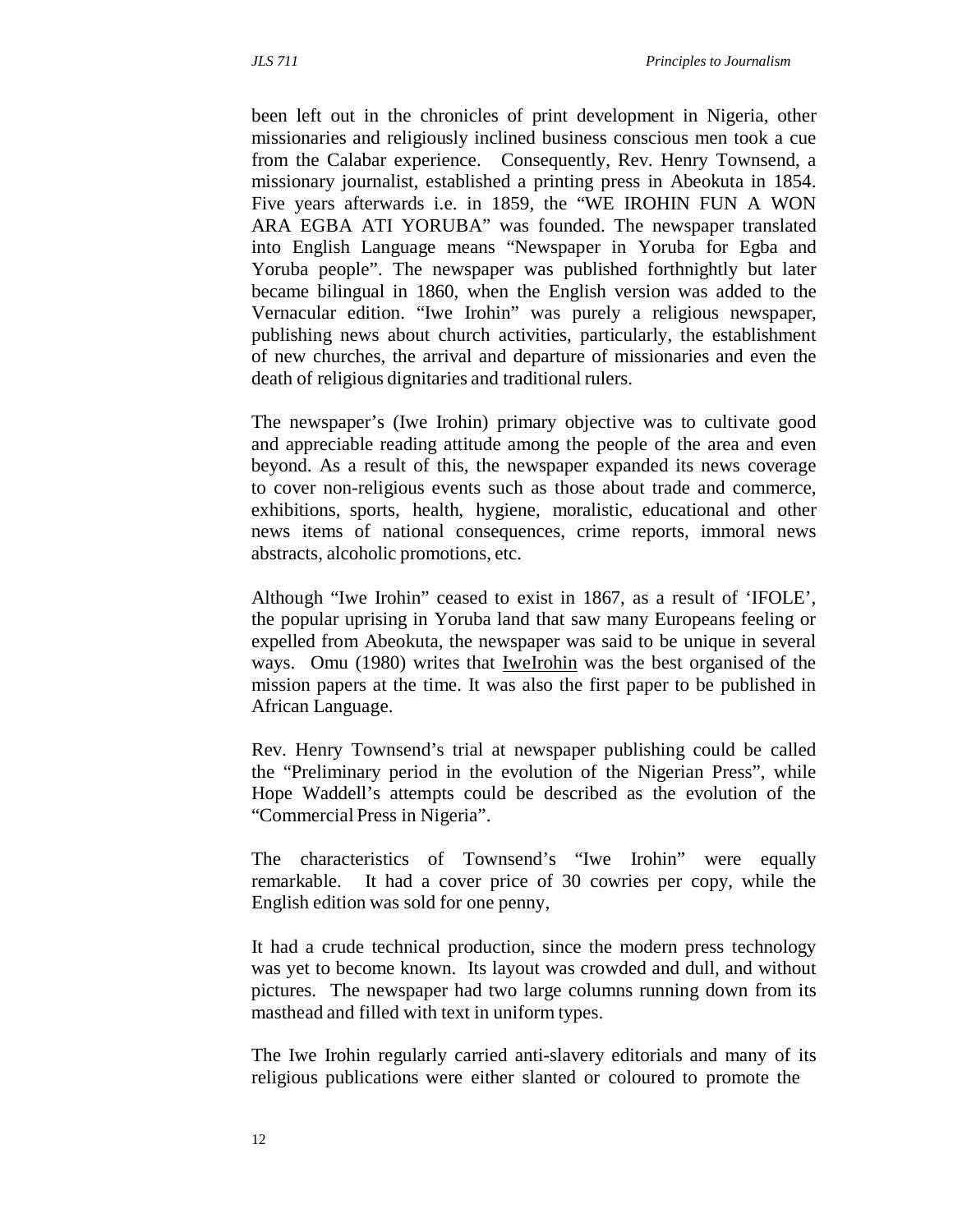crusade against slavery. The paper actually spear headed the attack on slavery.

However, other publications of the early missionaries as documented by Nwuneli (1985) were:

The African Gleamer published in 1917 by the African Church Organisation of Nigeria (ACON) - English Language.

African Hope (1919) by ACON – English Language.

Leisure Hours (1918) by CMS – English Language.

Nigerian Baptist (1923) by Nigerian Baptist Convention, English and Yoruba Language.

Nigerian Methodist (1925) by the Methodist Church – English Language.

African Challenge (1934) by Sudan Interior Mission (SIM) - English language.

African Christian (1930) by African Church Organisation - English language,

African Chronicles (same as in No.7.)

Catholic life (1936) by the Roman Catholic Church – English language.

Labarian Ekklesiye (1947) by the Muslim Society of Nigeria – English and Arabic languages.

The contributions of these missionary papers were summarized by Fred Omu (1978), as having significant influences on West African Society. The newspapers introduced the first generations of educated Africans to what has become an intrinsic part of enlightened society in Europe and other continents. Their examples gave inspiration to Africans who then exploited the business (news papering) and employed it as the chief weapon of exercising power as well as participating in government.

## **Self Assessment Exercise 2.1**

What are the main features of 'Iwe Irohin' that you have read?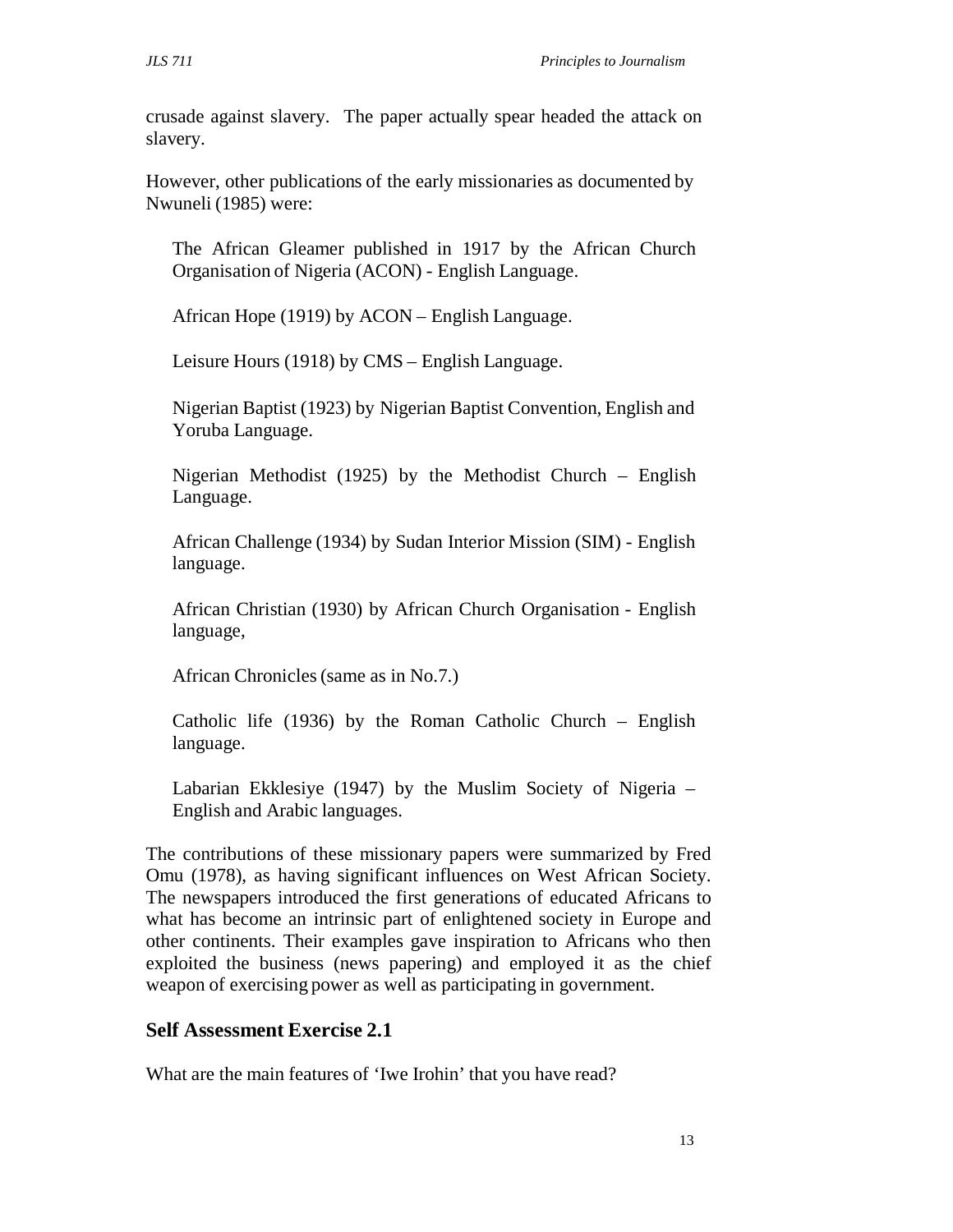#### **3.2 The Period of the Alien-Dominated Press**

The alien dominated press simply covers the period non-Nigerians enjoyed the freedom of publishing newspapers for Nigerians. The first recorded impression of this era was initiated by Robert Campbell on June 6, 1863. It was called the ANGLO-AFRICAN newspaper. As a weekly newspaper, Anglo-African had a circulation figure of between 30-50 copies and was sold for three pence. The primary interest of the publisher, Robert Campbell was to exploit the growing interest in western education and enlightenment in Lagos, by providing cheap and accessible material, which would educate, inform and entertain its readers. Robbert Campbell's publication was Nigeria's second newspaper to be launched after Townsend's attempt. Campbell's "Anglo-African" devoted its front pages to publishing, advertisement, notices, and announcements. It carried local and overseas news, and a lot of editorials dealing with the issues of those years. It was ahead of Townsend's "Iwe Irohin" in news coverage and editorial issues. The newspaper later ceased to exist on December 30, 1865 due to some financial constraints.

That the Anglo-African ceased to exist did not mean that other aliens were discouraged from venturing into the business. In fact, certain conditions or factors engendered greater interest and zeal in the minds of the aliens. Some of the factors were identified as:

The uncompromising difference between the teachings of missionaries and their overt behaviour and practices. This was primarily evident in the increasing difficulty to reconcile missionary protestation of Christian ethics or doctrines with the evidence of glaring hypocrisy exemplified in Henry Townsend's desperate fight against Ajayi Crowther.

The educational or literacy level was increasing tremendously in Nigeria, particularly in Lagos and other cities along the West African Coast.

The rapid growth of printing industry in urban centres in the progressive enterprise of newspaper publication.

The increasing nature of competition arising from aggressive business acumen which made advertising almost an inevitable tool of immense marketing efforts. The channels for such marketing goals and publicity were no doubt the organs of the press.

Such publications that followed the footsteps of Anglo-African were the LagosTimes and GoldCoastColonyAdvertiser established by Richard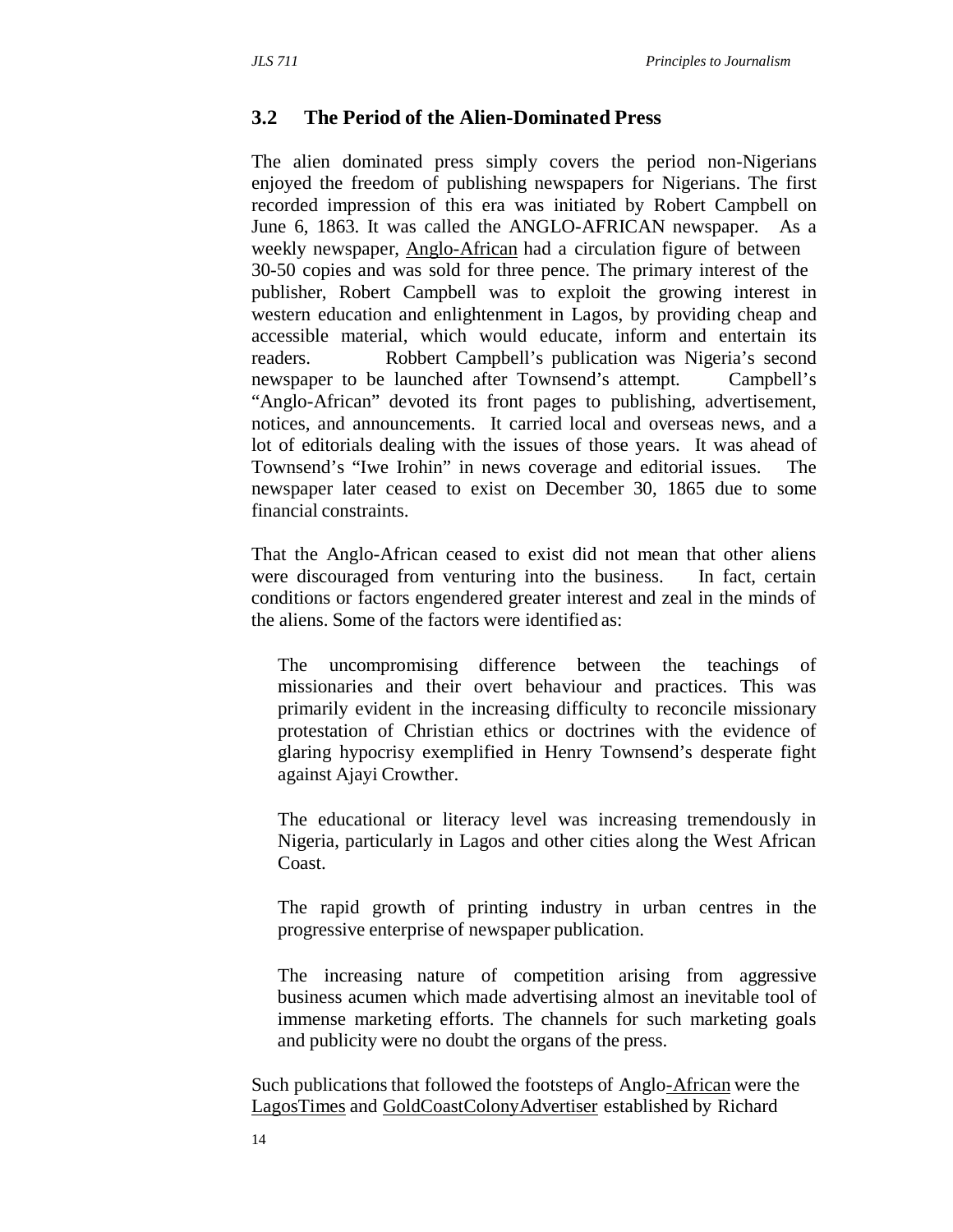Beale Blaize on November, 10, 1880. The LagosTimes was published fortnightly and sold for six pence. Its presence was significant in setting the ball of militant journalisms and nationalism rolling in Nigeria. Because of the stance, it was not patronized by the colonial government. The LagosTimes died in 1883 out of financial constraints.

Prior to the exit of LagosTimes, Blackall Benjamin had established the Lagos Observer on February 4,1882. He recruited the services of Dr. N.T. King and Robert Campbell to run the paper. The two-hired gentlemen later died in 1884 signalling also the death of the Lagos Observer Actually, B. Benjamin continued single-handedly with the paper until 1890 when the possibilities of the paper's survival was questionable. So, the Lagosobserver ceased to exist.

Its death notwithstanding the Lagos Observer was noted for its success in terms of its longer life span and remarkable effort in political emancipation. It actually attempted to balance radicalism with decorum. Other newspapers founded by aliens in Nigeria included the:

IweIrohinEko founded by Andrew Thomas in 1888, November3. The

WeeklyTimes by John Payne Jackson, a Liberian born businessman on May 3, 1890.

The Lagos Weekly Record founded by John B. Jackson in 1890. This newspaper became one of the most popular press having the greatest continuity and long life in the history of early newspapers in Nigeria. It was also reputed for its strong views on politics and total political independence for Africa.

TheStandard paper by George Alfred Williams on September 16, 1894.

TheLagosEcho founded by J.S. Leigh on September 12, 1898.

## **Self Assessment Exercise 2.2**

What main reasons encouraged aliens to avoid being discouraged in their business of journalism?

## **3.3 The Period of Indigenous Press**

One of the early indigenous newspapers was the NigeriaPioneer. It was founded by Kitoyi Ajasa in 1914. The newspaper was pro-governmental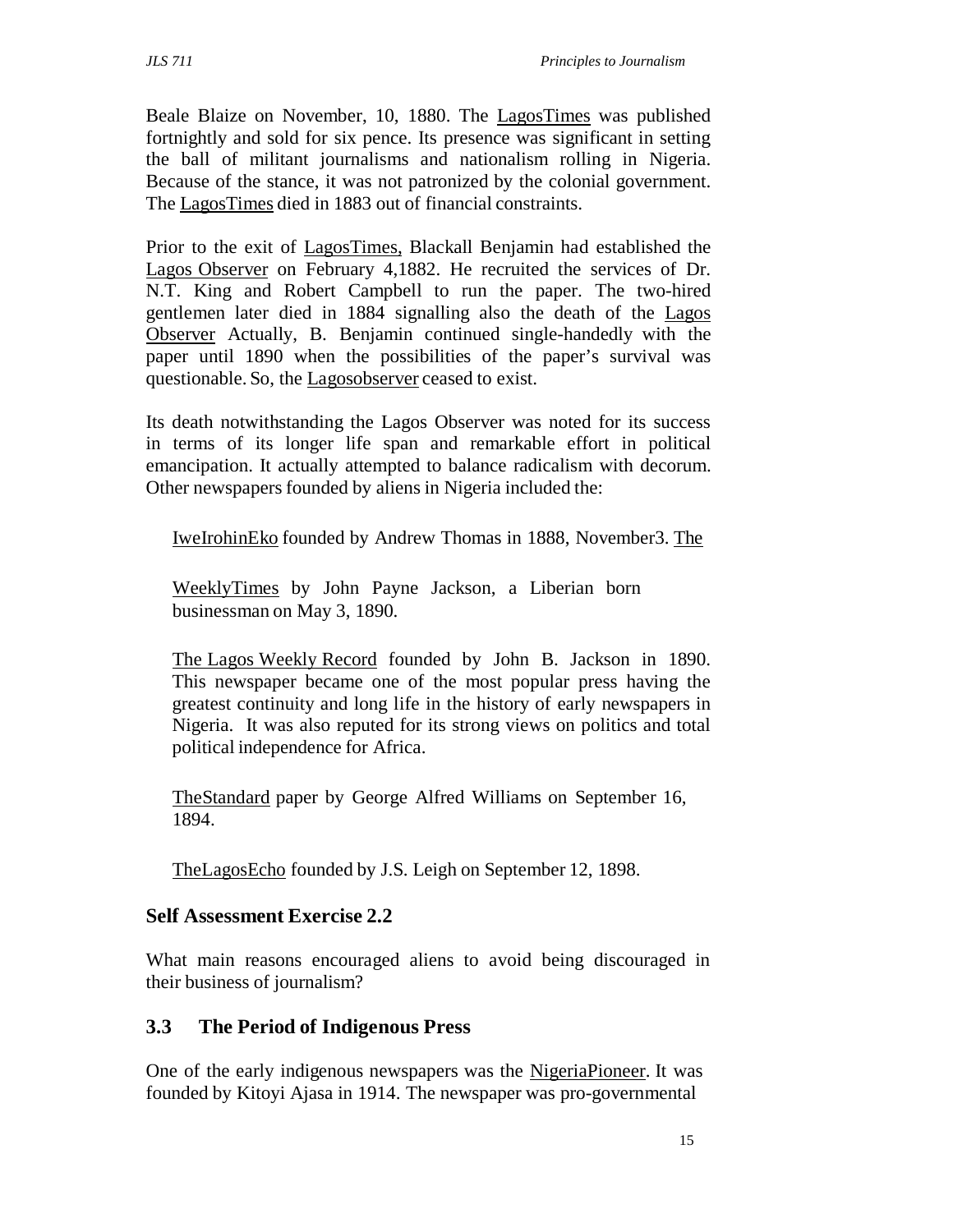and so, did not encourage radicalism of the nationalists. For this reason, the newspaper was unpopular. It died in 1936. Ernest Ikoli came into the scene with the AfricanMessenger on March 10, 1921. He is said to have been the first man outside Yoruba land to emerge into prominence in Lagos politics. The AfricanMessenger lasted for five (5) years before it metamorphosed into the Nigerian Daily Times, after being bought over by the then Nigerian Printing and Publishing Company in 1926.

Being a gentleman agreement between Adeyemo Alakija and Richard Barrow, the AfricanMessenger transformed into the DailyTimes, was headed by Ernest Ikoli as the first Editor under the management of Nigerian printing and publishing company, NPPC. Like its predecessor, the Nigerian Daily Times was pro-governmental and its relationship with the government was like that of the Times of London and the British government. The DailyTimes was later made a subsidiary of the London DailyMirror in 1948. This co-operation brought some positive changes to the Times of Nigeria in many ways. Notable among such development was the general treatment of news and page planning which witnessed remarkable improvement from what had existed before in the publishing scene then. The improvement were very much peculiar to the outlook of the Times and Mirror of London.

As a result to this relationship, the DailyTimes was solidly supported financially culminating in a highly equal competition with other newspapers of that time. It virtually made the business of publishing practically uncomfortable for other papers by attracting good and competent personnel with the baits of mouth-watering incentives. It also expanded greatly and increased its circulation capacity to about 62,000 in 1956, when the SundayTimes was introduced. Generally, the Daily Times was not liked by most Nigerians due to nationalist radicalism. It relatively lost the respect of the general public and was not of any significant consequence in the aggressive pursuit of national independence for the country.

Few other papers that co-existed with the NigerianDailyTimes and afterwards were:

The LagosDailyNews by Herbert Macauley and Akilade Caulcrick in 1927.

The NigerianDailyTelegraph by Akin Fagbemo Beyioku on November 12,1927.

AkedeEko by I. B. Thomas on June 1, 1929.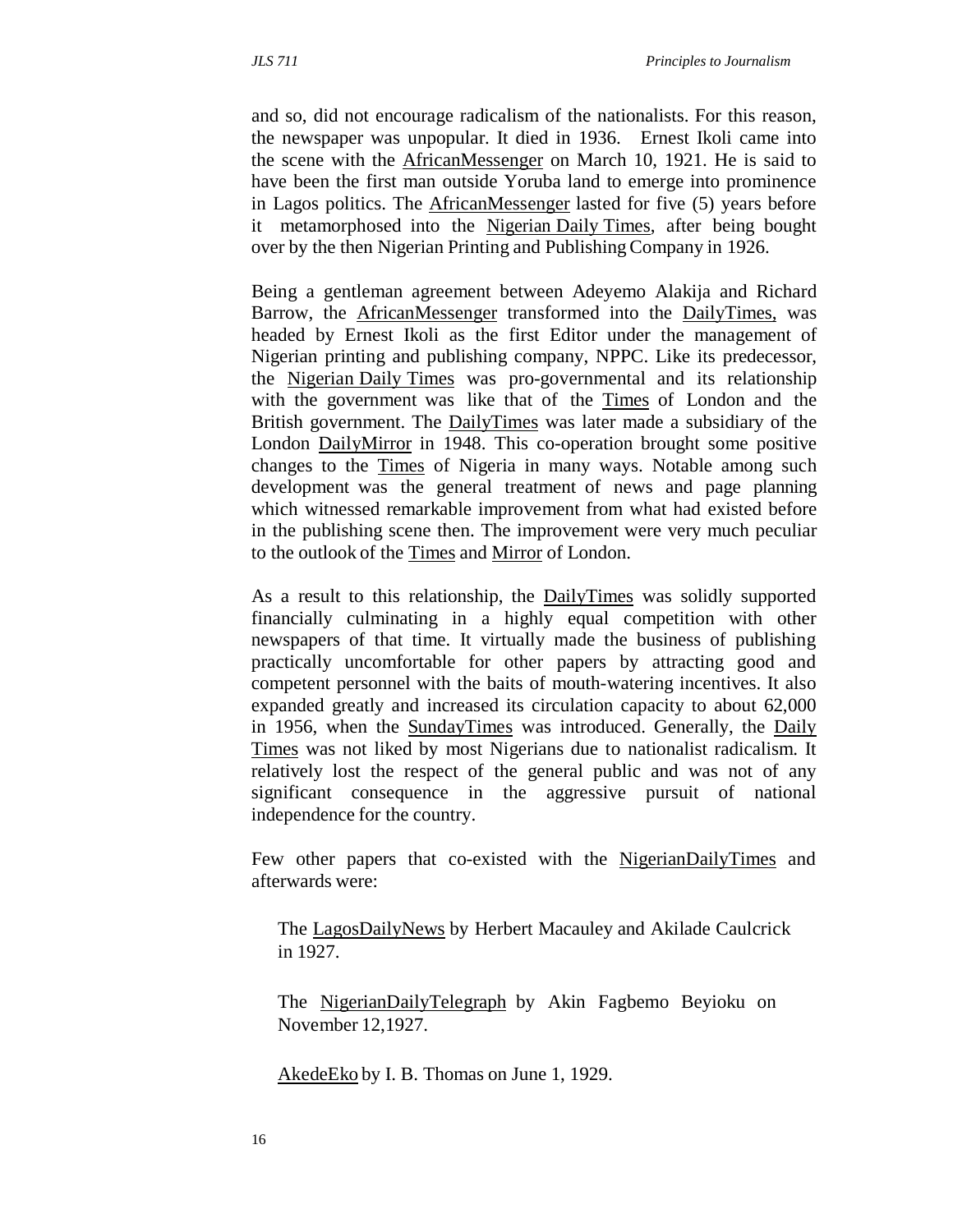The NigerianDailyMail by Ernest Ikoli in 1930.

The WestAfricanPilot in 1937 by Dr. Nnamdi Azikiwe. This newspaper was a pillar in Nigerian Journalism. It was well positioned and could be compared to a local training school for journalists, because it produced great future journalists – amongst them were Chief Anthony Enahoro and Chief Tony Momoh. Also, the Pilot was the first newspaper to introduce cartoon strips into Nigerian Journalism.

The West African Pilot was the most popular nationalist newspaper of all times in Nigeria. Journalistically, the W/A Pilot brought about great innovations in the general newspaper outlook and typography. It was noted for its tremendous use of pictures and modern headline forms. Dr. Azikiwe also owned and edited other papers such as the Eastern Nigerian Guardian, The Eastern Sentinel, and the "Northern Advocates".

By 1958, two newspapers, The DailyExpress and SundayExpress were launched from a partnership pact between Roy Thomson of Canada and the then ruling party in the Western Region. This resulted in the formation of Allied Newspapers of Nigeria, a new body that absorbed the former Amalgamated Press of Nigeria.

## **Self Assessment Exercise 2.3**

Briefly outline the major policy thrust of the West African Pilot and the Nigerian Daily Times.

## **4.0 CONCLUSION**

The early press in Nigeria set the pace for today's journalism. It is for this foundational thrust that made Nigerian press to be rated high amongst other nations.

## **5.0 SUMMARY**

On the whole, the general picture of the press during the colonial or preindependence of Nigerian history can be said to have been in the remarks of Dr. Azikiwe, thus:

If we analysed the earliest newspapers Published in this country in the first 70 years of existence, the following will emerge; The newspapers were mainly periodicals, published weekly, fortnightly or monthly; The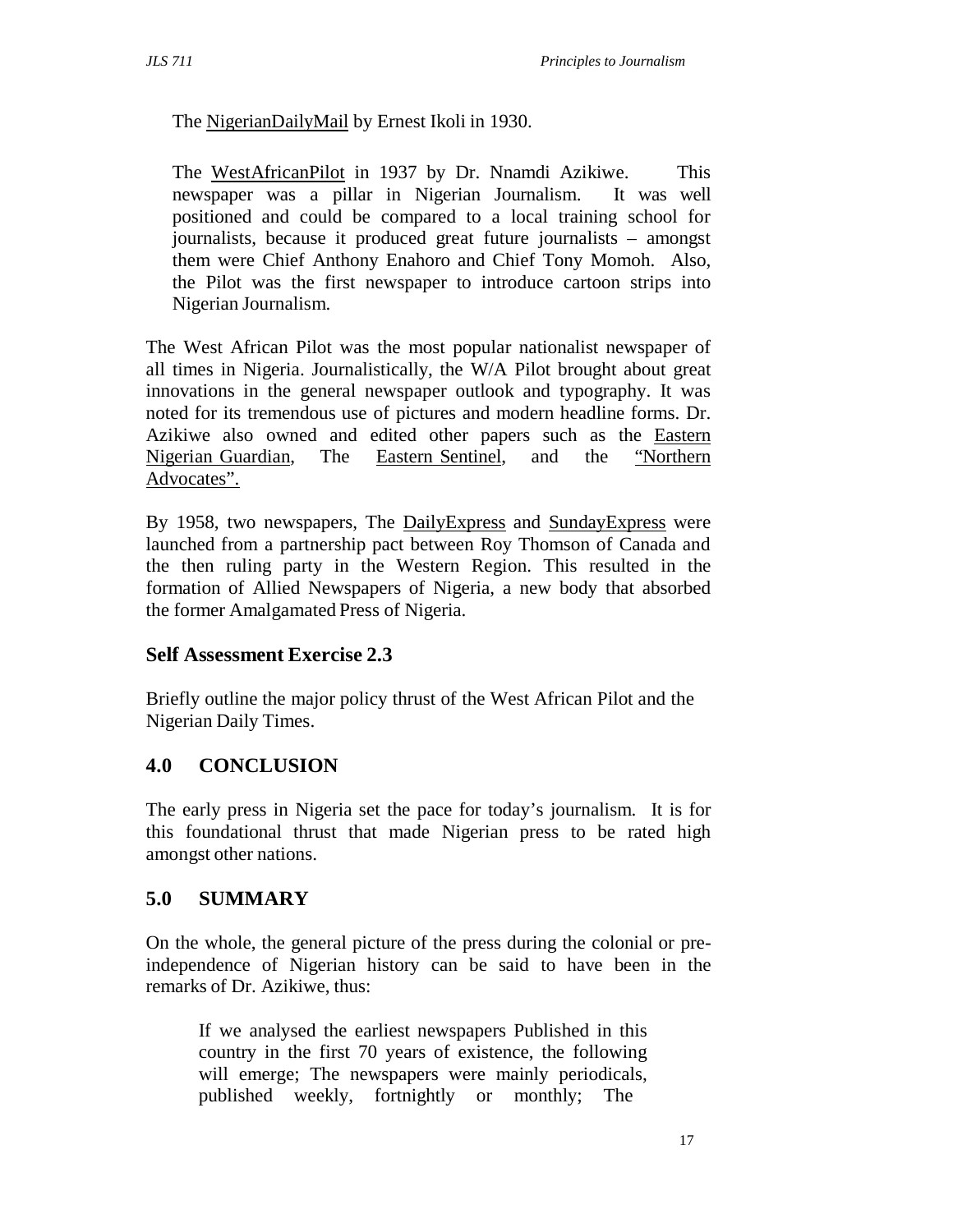proprietors were invariably their editors, With the exception of Iwe Irohin, the Nigerian Pioneer and the African Messenger, the Journalist were mostly aliens, the period of survivals of these papers were very short; Indeed averaging three and half years.

#### **6.0 TUTOR MARKED ASSIGNMENT**

Compare and contrast the major features of the following newspapers in terms of their objectives, contents and format:

- (i) Iwe Irohin
- (ii) Anglo African
- (iii) West African Pilot, and
- (iv) Nigerian Daily Times

#### **7.0 REFERENCES/FURTHER READINGS**

- Nwuneli, Onuora (1985) "The Evolution of Print Media in Nigeria" in Nwuneli Onuora (ed) MassCommunicationinNigeria:ABook of Reading. Enugu: Fourth Dimension Publisher.
- Ogunsiji, M. A. (1989) An Introduction to Print Journalism. Ikeja: Nelson Publishers Limited.
- Omu, Fred I. A. (1978) PressandPoliticsinNigeria,1880–1937 Bristol: Western Printing Services Limited.
- Umanah, Ahaziah (1991) "An Evaluation of Nigerian Press From the Colonial Era to the Present "in Udofia, Calix(ed) African JournalisminPerspective, Abak, Nigeria: Itiaba Publishers.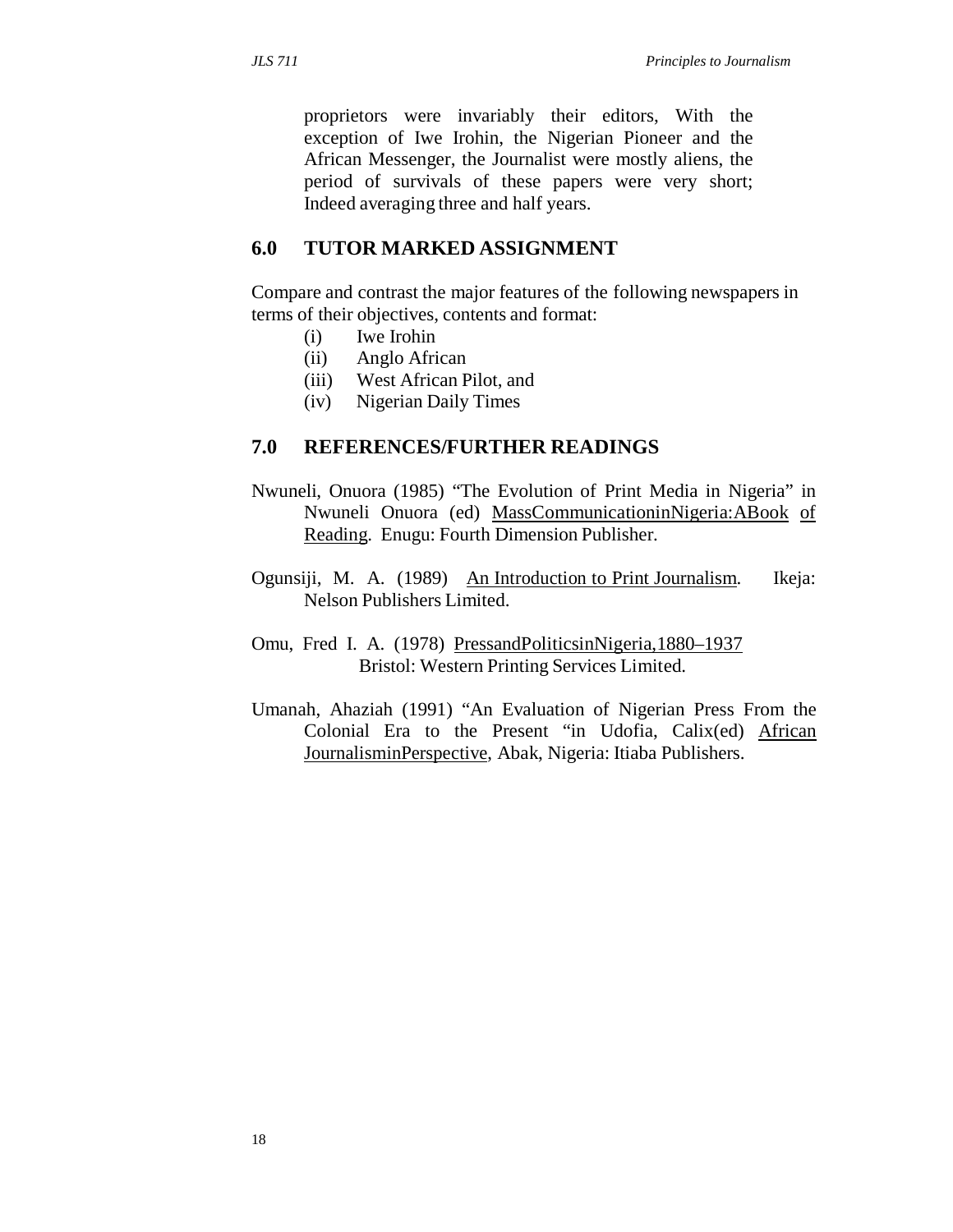*JLS 711 Principles to Journalism*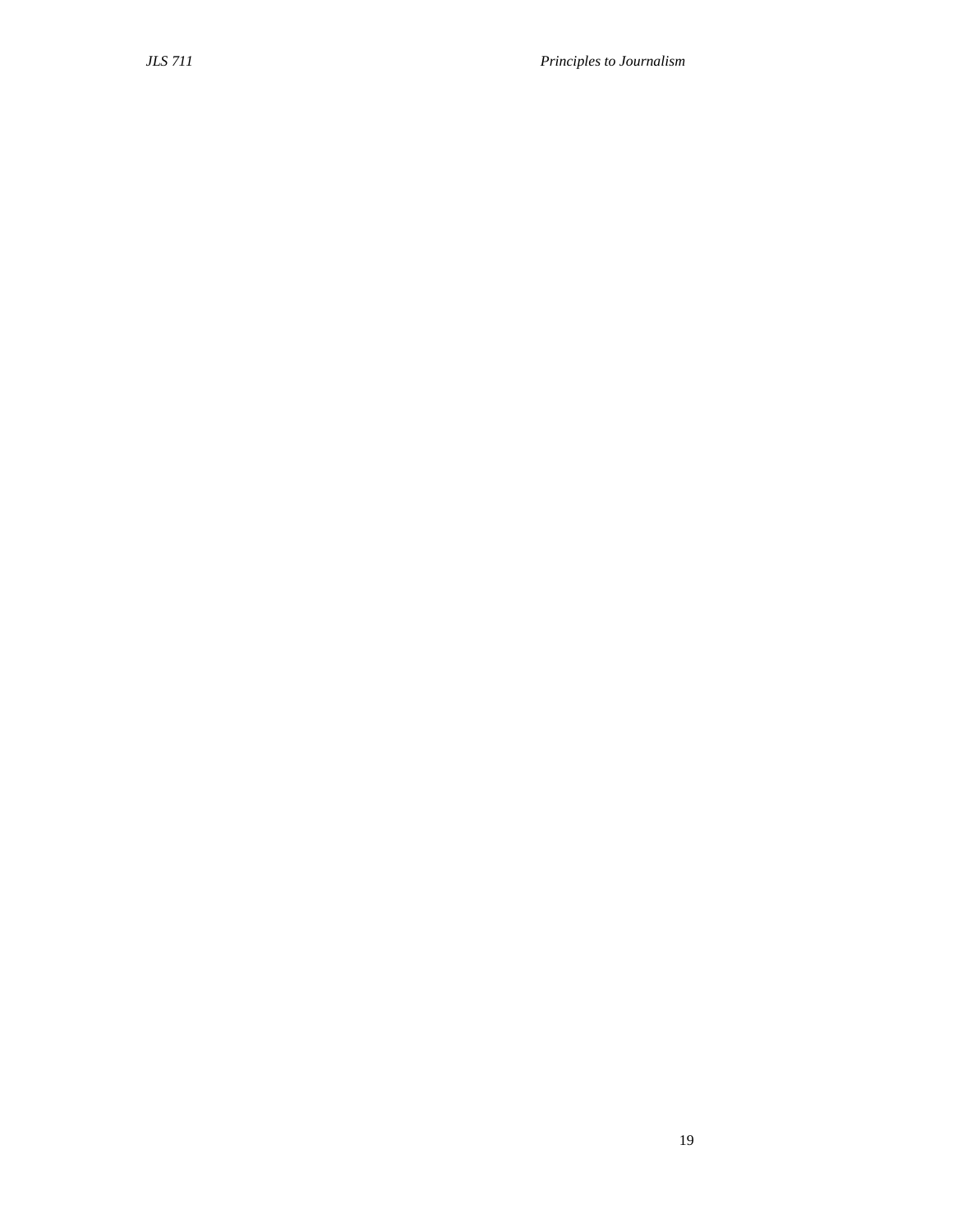### **UNIT 3 JOURNALISM DEVELOPMENT IN NIGERIA: POST INDEPENDENCE ERA**

#### **CONTENT**

- 1.0 Introduction
- 2.0 Objectives
- 3.0 Main Body
	- 3.1 The Modern Nigerian Press
	- 3.2 The Press in Civil War and Military Nigeria
	- 3.3 The Press in the Second Republic
	- 3.4 The Post Republic Press
- 4.0 Conclusion
- 5.0 Summary
- 6.0 Tutor Marked Assignment
- 7.0 References/Further Readings

#### **1.0 INTRODUCTION**

In this unit, the final part of the press development is discussed. Just as it was stated in the previous unit, the direction of our discussion will reflect not only the significant newspapers and events of the different periods, but also the political, social and economic issues that formed the basis of their existence.

#### **2.0 OBJECTIVES**

On successful completion of this unit, you are expected to:

Know the major publications during the period of Nigerian independence;

Know the key personalities/players during such period;

Understand the character of the press at periods shortly after independence.

#### **3.0 MAIN BODY**

#### **3.1 The Modern Nigerian Press**

The modern Nigerian Press history covers the period of independence in Nigeria and years afterwards. And for the Nigerian Press then, it was once nationalistic in nature later very regionalistic. It was preoccupied with the business of enhancing regional autonomies, preserving national independence but mostly promoting sectional, tribal and the very selfish interest of those in leadership positions. These confused and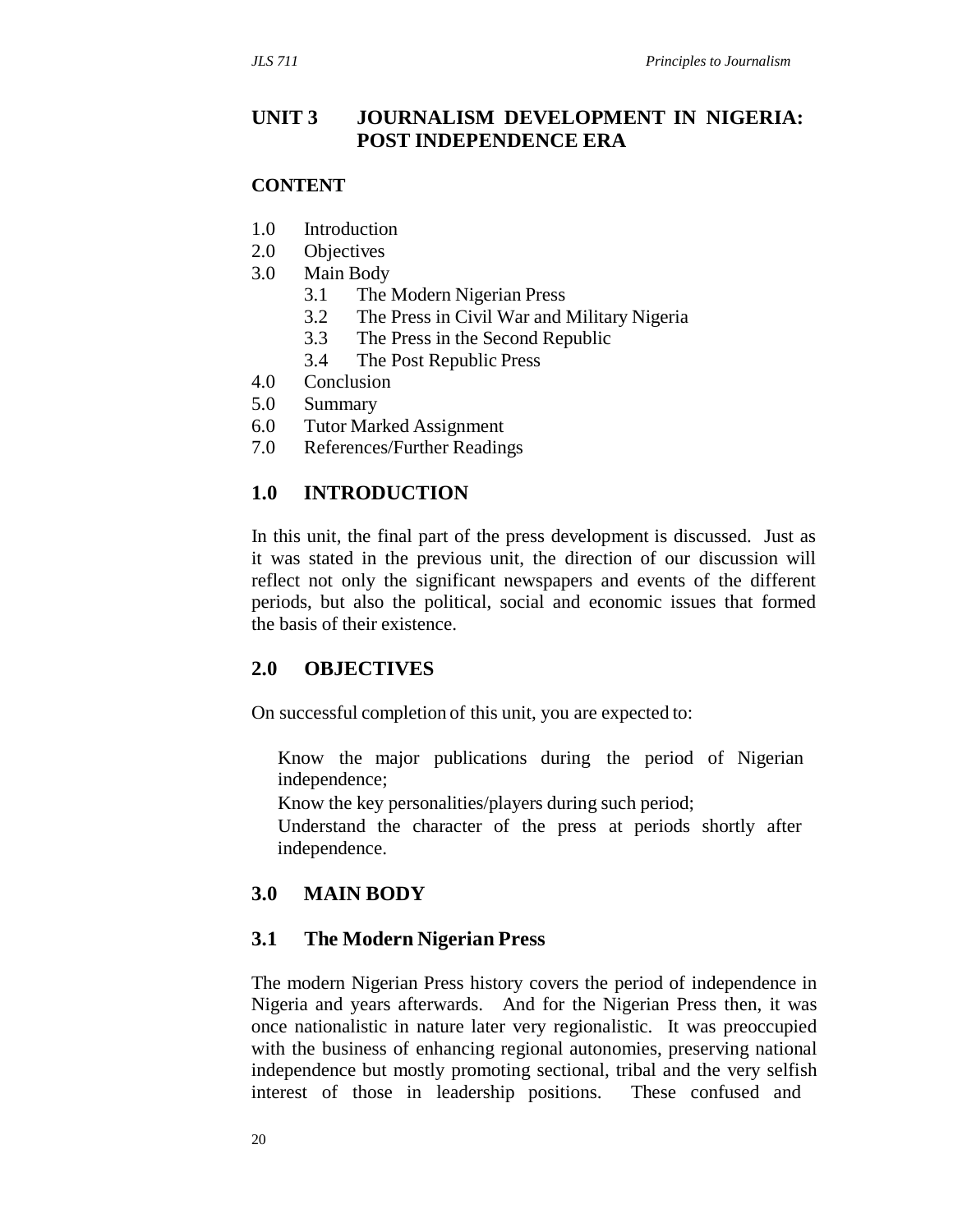provocative roles of the press at that time gave the independent press a rather justified and severely limited success.

The independent press, having been assured of independence on October 1, 1960 shifted aside its colonial militant advocacy of nationalism to embrace fresh responsibilities as vehicles of internal political and governmental control, of struggle and of maintenance of power. A social observer, Dr. Ahaziah Umanah once described the independent press as having some functional utilisation which were antagonistic, subversive of national cohesion, politically schisistic, fragmentary and fractious in social mobilisation. It seems apparent that the 'fragmentary' and parochial nature of the press of this period paved way for all government information apparati, both at the regional and national levels assuming new dimensions to the general information communication activities.

Within the regions, these official media channels were mainly manipulated by their respective governments and politicians for selfish advantages as well as against their local rivals, and their national political counterparts. It was the partisanship of the press operation mostly visible at the regional level that perhaps spurred the federal government to establish its own newspapers – TheMorningPost and the Sunday Post, in addition to Nigerian Daily Times. All these newspapers existed to preserve national power and counter possible attacks or encroachment of uncompromising regional forces into national interest or matters. Perhaps, it may be reasonable to mention a few or allude to little of the Press activities of Independence.

In Western Nigeria, TheNigerianTribune founded by Chief Awolowo in 1947 and later controlled by his wife through a major stockholding, was an opposition newspaper, particularly with the entrance of Chief Akintola as the political boss of Western Nigeria.

The Tribune, once the mouthpiece of Action Group now 'replaced' by the DailySketch later became the mouthpiece of Akintola's NNDP.

The Sketch was founded in 1964. It was used as a weapon in the political vendetta between Nigerian National Democratic Party NNDP and the Action Group that ensued after Awolowo's conviction and imprisonment on a charge of treasonable felony. Mr. Ayo Ojewumi, the Editor of Tribune was also sent to jail after the newspaper commented on possible irregularities in the budget of Western Nigerian government. However, with the release of Awolowo, TheTribune, alongside its vernacular edition IrohinYoruba began to flourish again.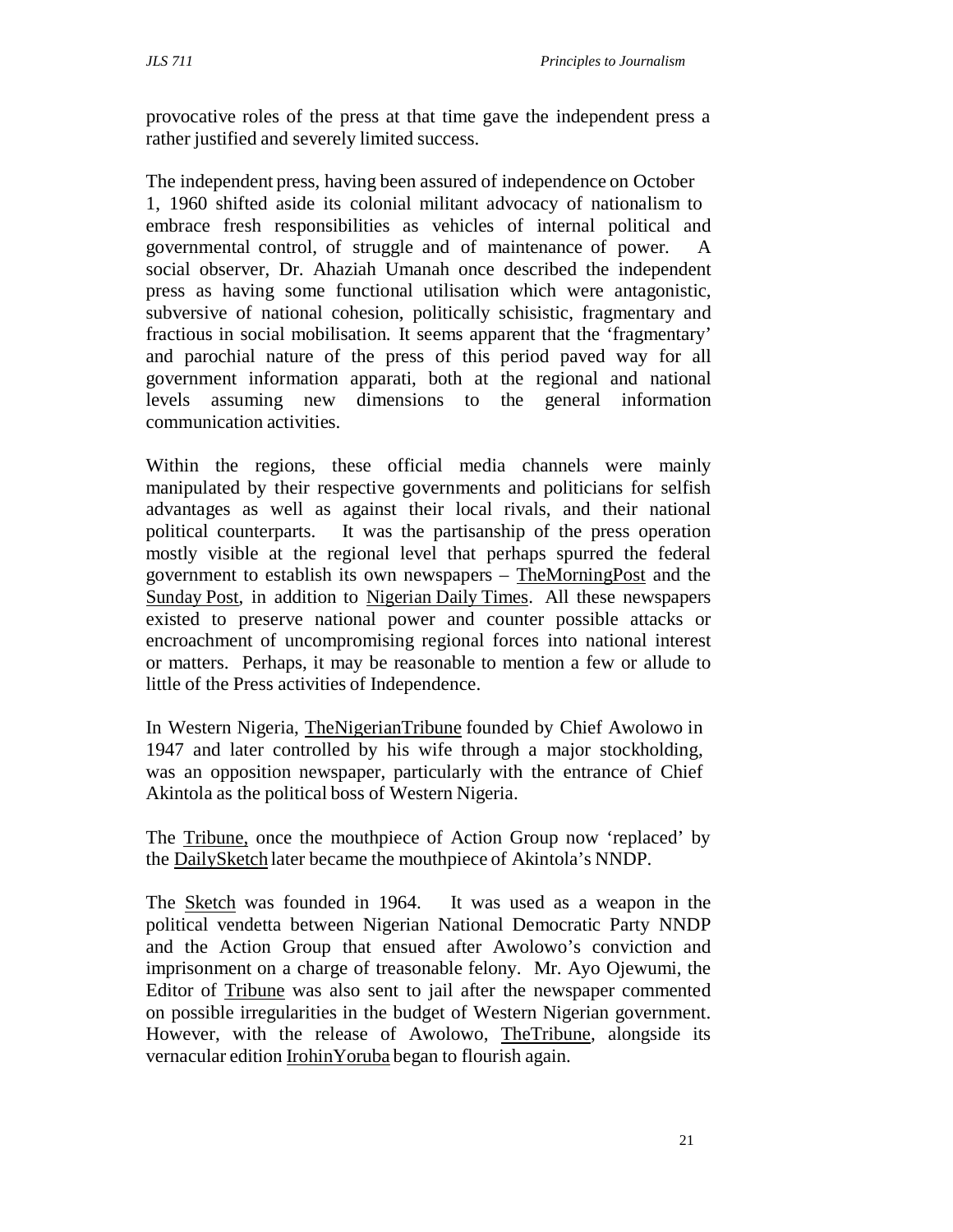In Eastern Nigeria, various newspapers were published to serve the people's interest. Notable amongst such publications were the Eastern Observer printed in Onitsha; the Nigerian Spokesman and the Eastern Sentinel, all constituting members of Zik's group of publications. There was also the CORAdvocate, a paper printed in Ikot Ekpene and serving as a mouthpiece of the minority states of the Eastern Region. The NigerianOutlook, an English daily published in Enugu by the Eastern Nigeria Information Services served as a government/party (NCNC) organ. Its regional partisanship was said to be unquestionable.

In the Northern Region of Nigeria, the story was not different. The NigerianCitizen, a bi-weekly, subsidised by the Northern Nigerian Government acted as the principal mouthpiece of the Moslems and the leadership of the NPC. Published by the Gaskiya Corporation in Zaria, it was a strong advocate of Northern supremacy and NPC's policies, programmes and ideology. There were also minor ethnic media challenges such as the Daily Comet, the Northern Star, all of Kano and the MiddleBeltHerald of Jos. These were principally organs of the Ibo State Union in the North, and served the interest of Ibos living there. Al of them ceased to exist by early 1968.

### **Self Assessment Exercise 3.1**

Outline the character of the press at independence. Do you think the character complements the ideals or values of journalism practice today?

## **3.2 The Press in Civil War and Military Nigeria**

The press during the Civil War period can be said to have been characteristically propagandistic, partisan and subjective; and in terms of a national sense of purpose/decorum, very mischievous as well as destructive of the individual human personality.

It could be maintained that the principal actors of the Civil War were Lt. Col. Odumegwu Ojukwu on the Biafran side and General Yakubu Gowon on the Nigerian or national front. The central reason behind the eruption of the war is attributed to the pogrom committed by the Northern Moslems against Southern Christians, more especially the Christian Ibos. This resulted in the secession move of Lt. Col. Ojukwu and his government (Eastern Nigeria) from the National geo-political composition.

The press at this period was said to be exercising the highest degree of propaganda in the Northern scene. This was exemplified by the initial reference of 'Radio Biafra' to General Gowon as 'Boy Yakubu Wagon' and the retortion of the Federal Radio to Ojukwu as a 'Rebel Leader'.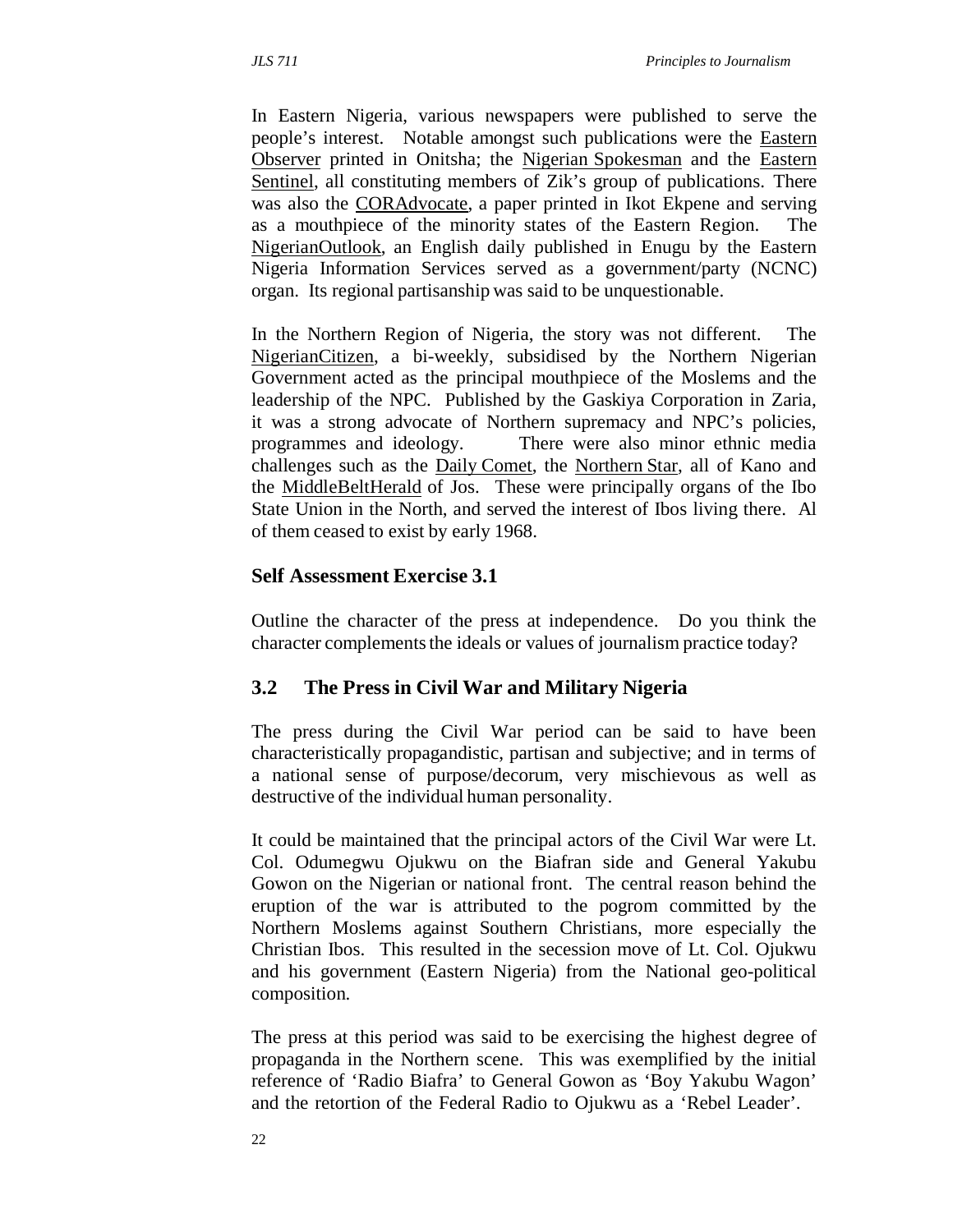*JLS 711 Principles to Journalism*

In 1968, Ojukwu had sought the services of a foreign-based Public Relations firm, Markpress in Geneva, to improve on his propaganda machinery. This action paid-off effectively for the Biafran side as the world was made to almost believe without reservation, the exaggeration of the truth behind the killing of the Ibos in the North. At one time, the figure was inflated to 30,000 Ibos (being killed).

Armed by the poor propaganda machinery of the Federal Military Government, the Nigerian side began a belated process of counter propaganda of the claims and counter claims of the Biafran government. Taking advantage of Biafran claim that, it is the Ibos that mainly controlled or perhaps exist in the East and thus were subjected to inhuman conditions of acute starvation resulting from the war, the federal mouthpiece (Radio Nigeria) took side in preaching against the assumed dominance of the Ibos in the East and indeed elsewhere. It however sang and amplified the slogan 'To keep Nigeria one is a task that must be done'. No doubt, that same task kept the military in politics for long. But how did the press help in keeping the task? The answer to the question can be feasible if one acknowledges the character of the press in the military period or years, (before the second republic). Its character was indeed Laurelistic'. This description means that the press was content with its rather unethical successes, honour and reputation or feats of singing praises of military leadership and pre-occupied with the promotion of personalities and seeking after mass media actors' gratification and rewards.

The press also became blind to the pervasive social ills, oblivious of the erosion of individual and corporate rights of citizens and uncaring of, if not participants in the corruption that infested the Nigerian body politics. The press however generated a general sense of awareness amongst the populace, with regards to Gowon's cardinal programme of 3Rs – Rehabilitation, Reconstruction and Reconciliation.

## **3.3 The Press in the Second Republic**

The military men paved way for the return of civilian government. A fresh opportunity for the masses to have a say and exercise their potentials in the governance of their country. This time, the parliamentary system of government which existed in the first republic was discarded and the presidential system mould out of American political structure was brought forward for experimentation.

In spite of these modifications, the cankerworm of partisanship and regionalism of the first republic thought to have rested in 'pieces' raised its hideous structure again. In other words, significant features of the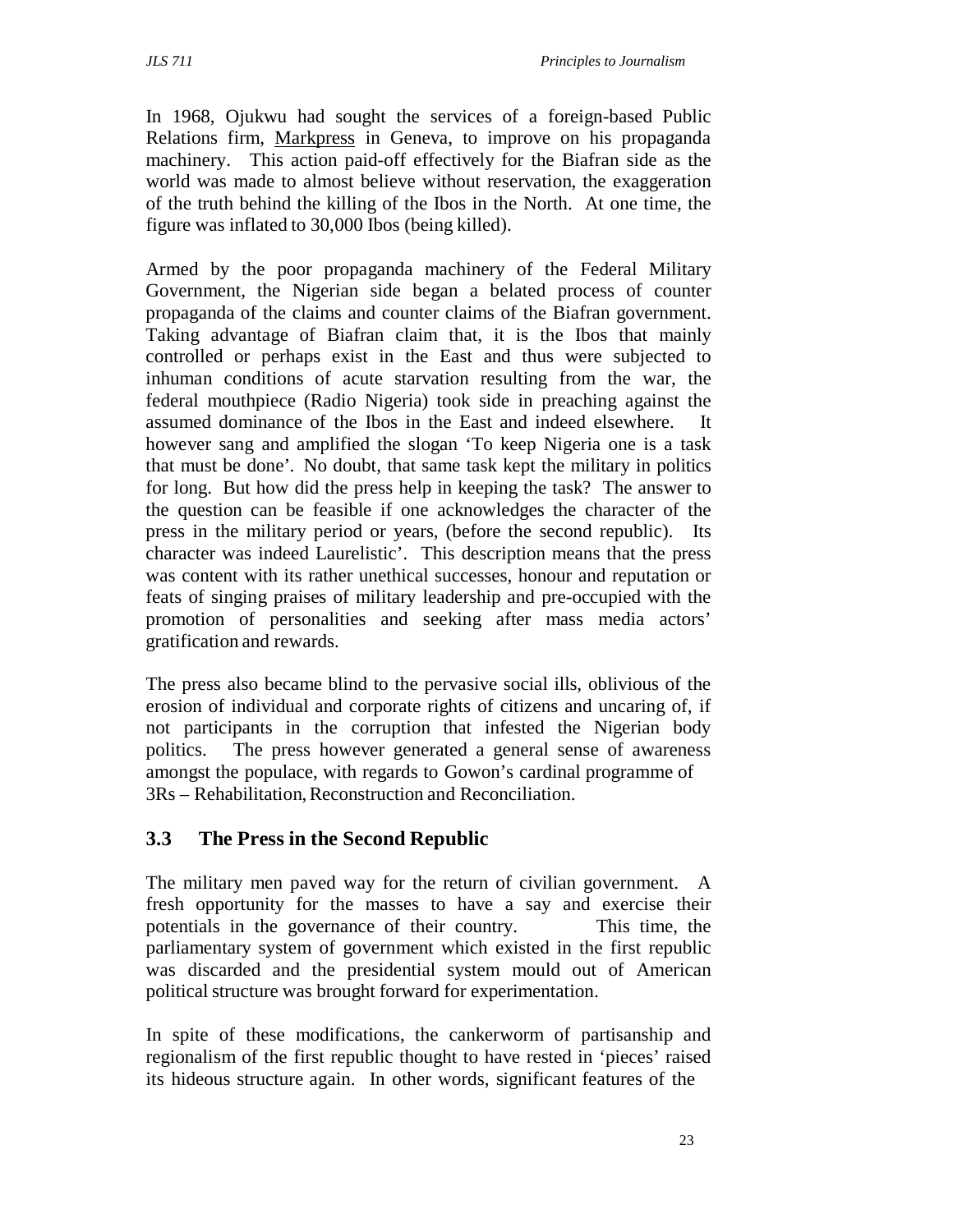second republic paralleled with the first republic, hence, making no change. These features were that:

A correlation existed between political parties of the first republic and the second republic.

Politics of the first republic was seen to have reflected the second republic, in spite of some constitutional provisions in the 1979 constitution.

No lesson seems to have been learnt from the military regime between 1996 – 1978.

Based on these features, the second republic was seen as a 'replay' of the first civilian rule. In this direction Peter Enahoro's observation of the status of the mass media towards the close of 1968 as lacking men of status as well as vision to recognise danger and oppose wrong was factually matured during the second republic as opposed to its prematurity at the time of observation.

The press at second republic metamorphosed into becoming political sycophants. The journalists allowed themselves to be used as tools for self-satisfaction. They discarded the ethic of the profession and advanced to the highest political 'Bidder', 'Messiah', or anybody who has 'rewards' to offer. The media, instead of classifying political issues for public evaluation, resorted to darkening them or proving ignorant of their dedication to independence, truthfulness, decency, impartiality and objectivity. Whether private of government owned, the mass media were organs of the many political parties that existed, of the states, of the Federal Government and of the regions. It was an era that the NPN press, NPP press, GNPP press, PRP press, etc. existed, each with strong loyalty and yearnings for increased gratification and persistent patronage. For the few ethically and professionally conscious journalists, the time was not right for 'saintly manners' as their cajoled and corrupted colleagues battered them with harassments while the government and every instrument of the state clobbered them. Indeed, the second republic press was in nutshell, exceedingly hypocritical to play the watchdog game, while helping to hasten the economic, social, moral and political decadence of Nigeria through their partisanship, sycophancy and slants.

#### **Self Assessment Exercise 3.2**

As one of the correlates of the first and second republic press, no lessons seem to have been learnt from the military eras. Discuss those lessons that ought to have been learnt.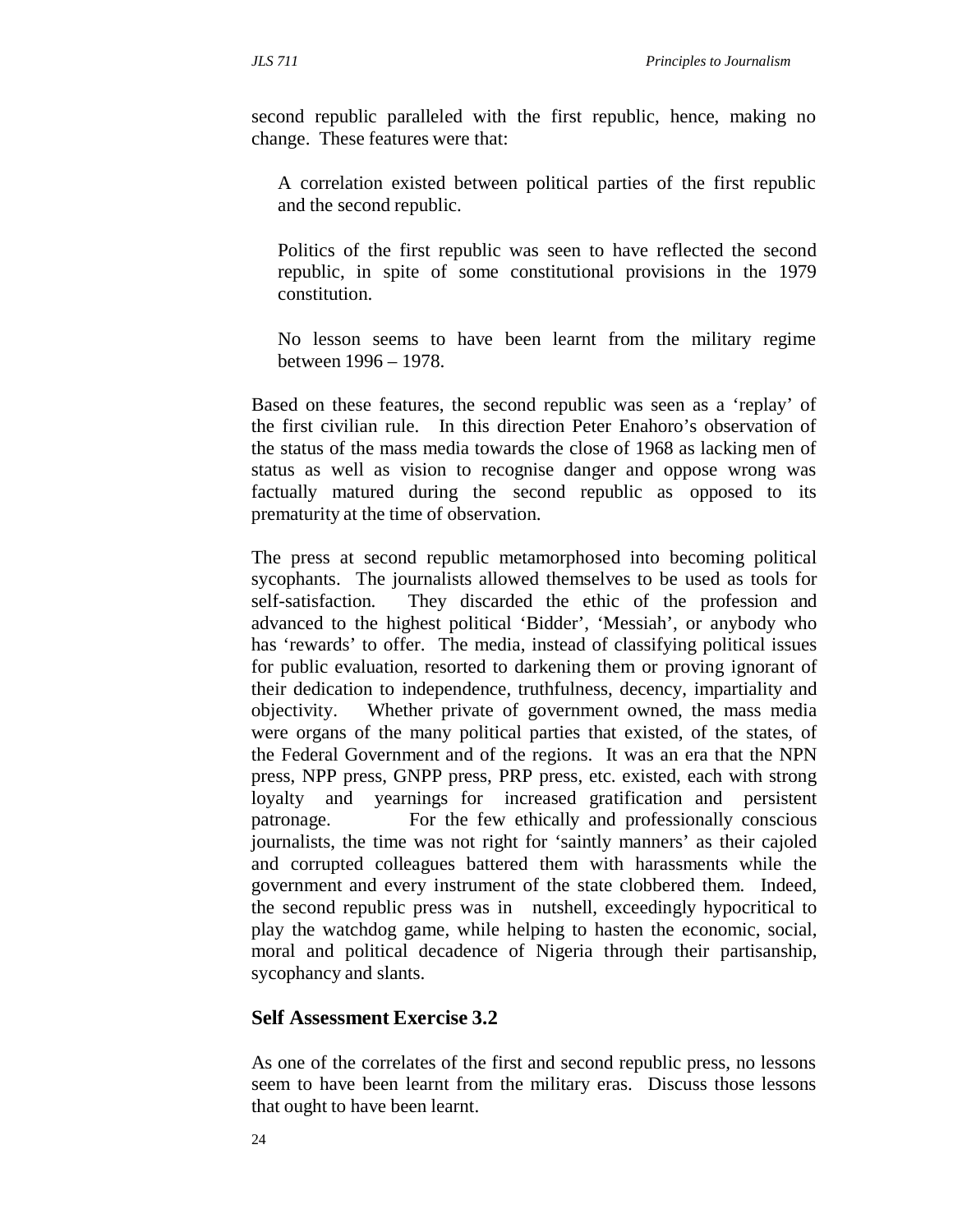## **3.4 The Post-Republic Press**

A flashback to the welter of decrees that the Federal Government felt strong to promulgate, ostensibly to facilitate the task of rebuilding the economy with the minimum diversion, the era of Buhari and Idiagbon must rank as the most hazardous for the practice of journalism. The era itself was presumingly a blessing in disguise or call it a necessary evil.

This is because, the death of the Nigerian press, the resurrection and its revitalisation were to be realised during the Buhari/Idiagbon regimes. It was a period when all newspapers and periodicals wrote almost the same thing, in almost the same manner and with an "almost" uniform pagination. In the same vein, the radio and TV stations were almost broadcasting the same thing at the same time slot and almost at the same length of time.

The apparati of censorship were so daring, brandished and sharpened to precision that, the intolerable state of social existence emboldened the mass media actors, challenged the mass media consumers and the general citizenry towards revitalising the Nigerian press. The journalists themselves became once again truly reflective of their profession and became dedicated to the ideals of journalism.

This determination to be right, resulted when their initial sycophancy earned them not only Decree No.4 and Decree No.2, under which several journalists had to operate in a terrain full of 'Mines and Traps' but also intense harassments, stage-managed trials and imprisonments, temporary closure of publishing organisations as well as seizures of publications.

The decline of the Buhari/Idiagbon regime gave birth to existential government of President Ibrahim Babangida. His government deriving strength from the weakness of the predecessor's regime, vowed a libertarian press and a social condition that will not only ensure the existence of, but works to enhance human rights in all ramifications. The regime's promises were appreciated by Nigerians who heaved a sigh of relief from the draconian years. Then came an immediate abrogation of stringent decrees like the Decree No.4 and released from jail of some of the press actors that were detained, etc. The personal charm of President Babangida added a personal touch to his being courted and even promoted by the press.

Although at the initial period of the administration, the promises and vows for the preservation of a libertarian press committed to a more investigative, advocative, agitative and provocative journalism seem utterly realistic, events in the later years of the regime punctuated the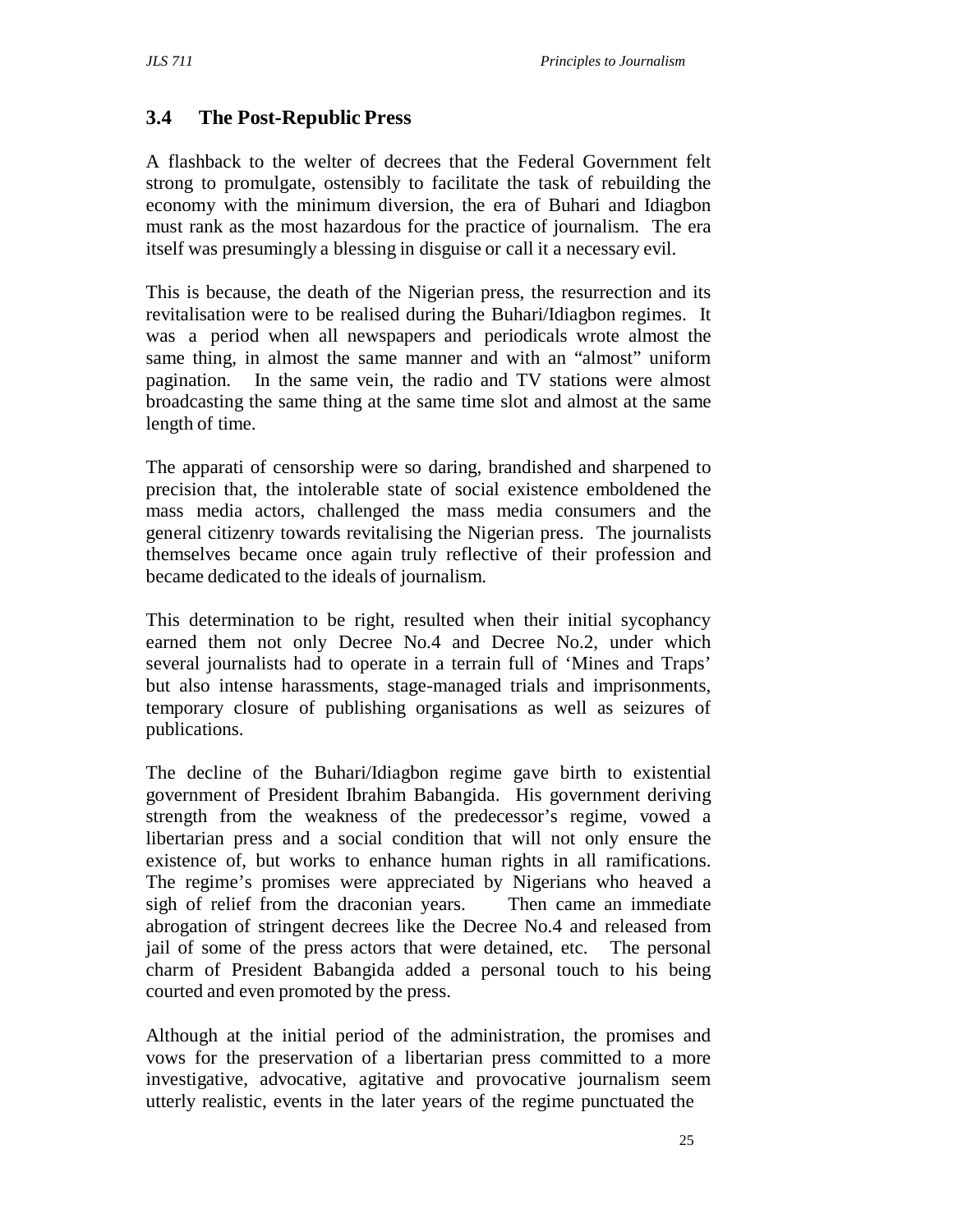original intents of the government to promote a libertarian press. The dwindling state of the privileged press freedom of the Babangida regime, perhaps, influenced the return to the authoritarian press in the regime of General Sani Abacha.

The press in Abacha's regime apart from bringing back the memories of colonial censorship, again promoted the ideals of controlled social responsibility on the part of surviving journalists. However, all of the gaggings were to be challenged and promoted in the wake of another democratic experimentations of the third republic, now headed by a retired military general and former military Head of State, Chief Olusegun Obasanjo.

## **4.0 CONCLUSION**

Just as the press gave African nationalism its primary means of dissemination and propaganda, it also gives politicians their prime means of reaching national audiences and of attempting to secure a national following. It is fair to say that the primary motivation for producing a newspaper in Nigeria is political rather than commercial. A Nigerian politician who has no access to, or is not reported by any news medium is at a grave disadvantage. The mass media report politics, they are also political institutions of central importance to the functioning of Nigerian democracy.

## **5.0 SUMMARY**

The more the harassment, the bolder the press. Overall, the Nigerian press is still rated one of the freest.

## **6.0 TUTOR MARKED ASSIGNMENT**

Would you prefer the press during the military regimes to the press during the civilian/democratic regimes? Give reasons in support of your stance.

## **7.0 RFERENCES/FURTHER READINGS**

- Nwuneli, Onura (1985) "The Evolution of Print Media in Nigeria" in Nwuneli Onuora (ed) Mass Communication in Nigeria: A Book of Reading. Enugu: Fourth Dimension Publishers.
- Ogunsiji, M. A. (1989) An Introduction To Print Journalism. Ikeja: Nelson Publishers Limited.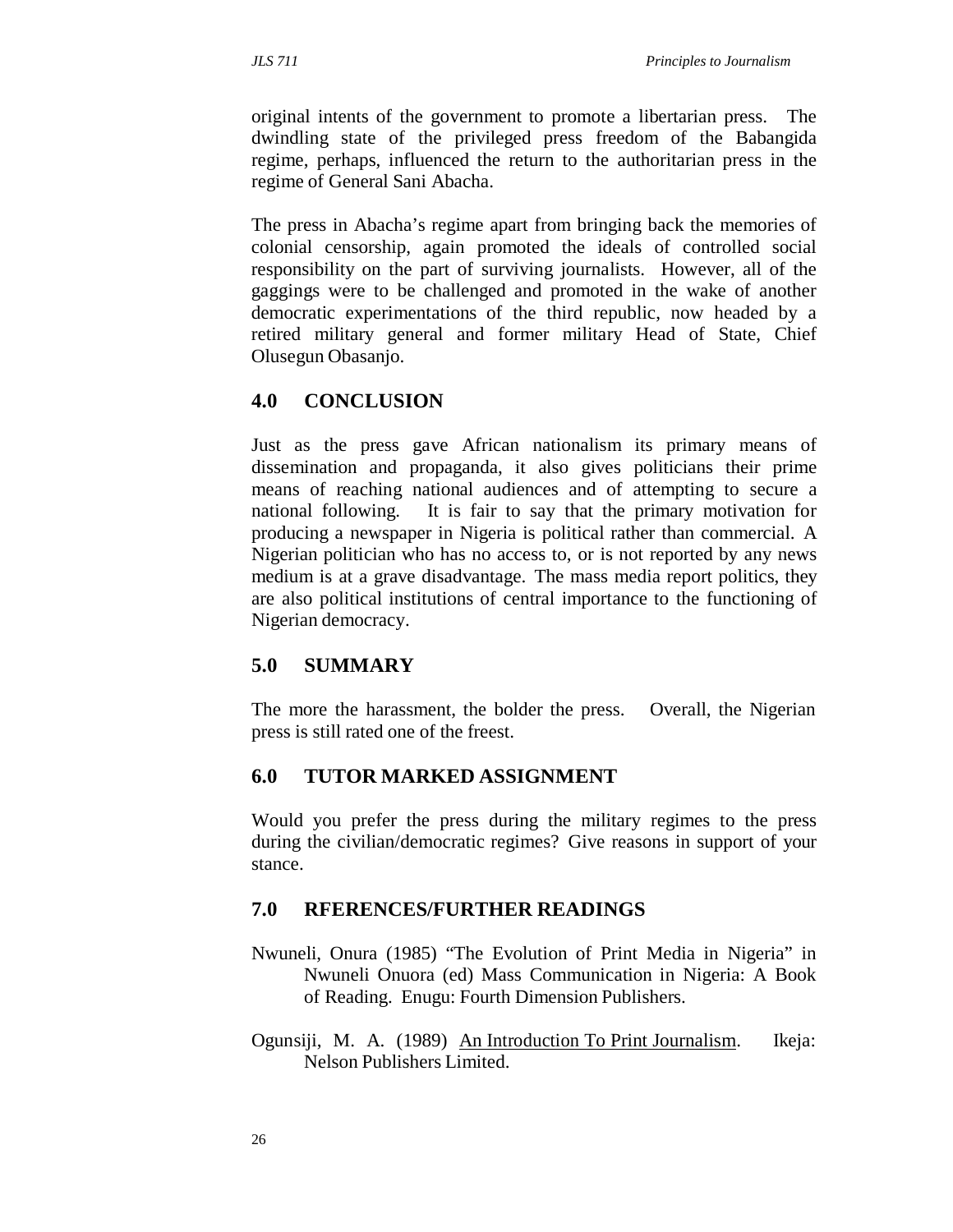- Omu, Fred I. A. (1978) PressandPoliticsinNigeria,1880–1937 Bristol: Western Printing Services Limited.
- Umanah, Ahaziah (1991) "An Evaluation of Nigerian Press From The Colonial Era To The Present" in Udofia. Calix (ed) African JournalisminPerspective. Abak, Nigeria: Itiaba Publishers.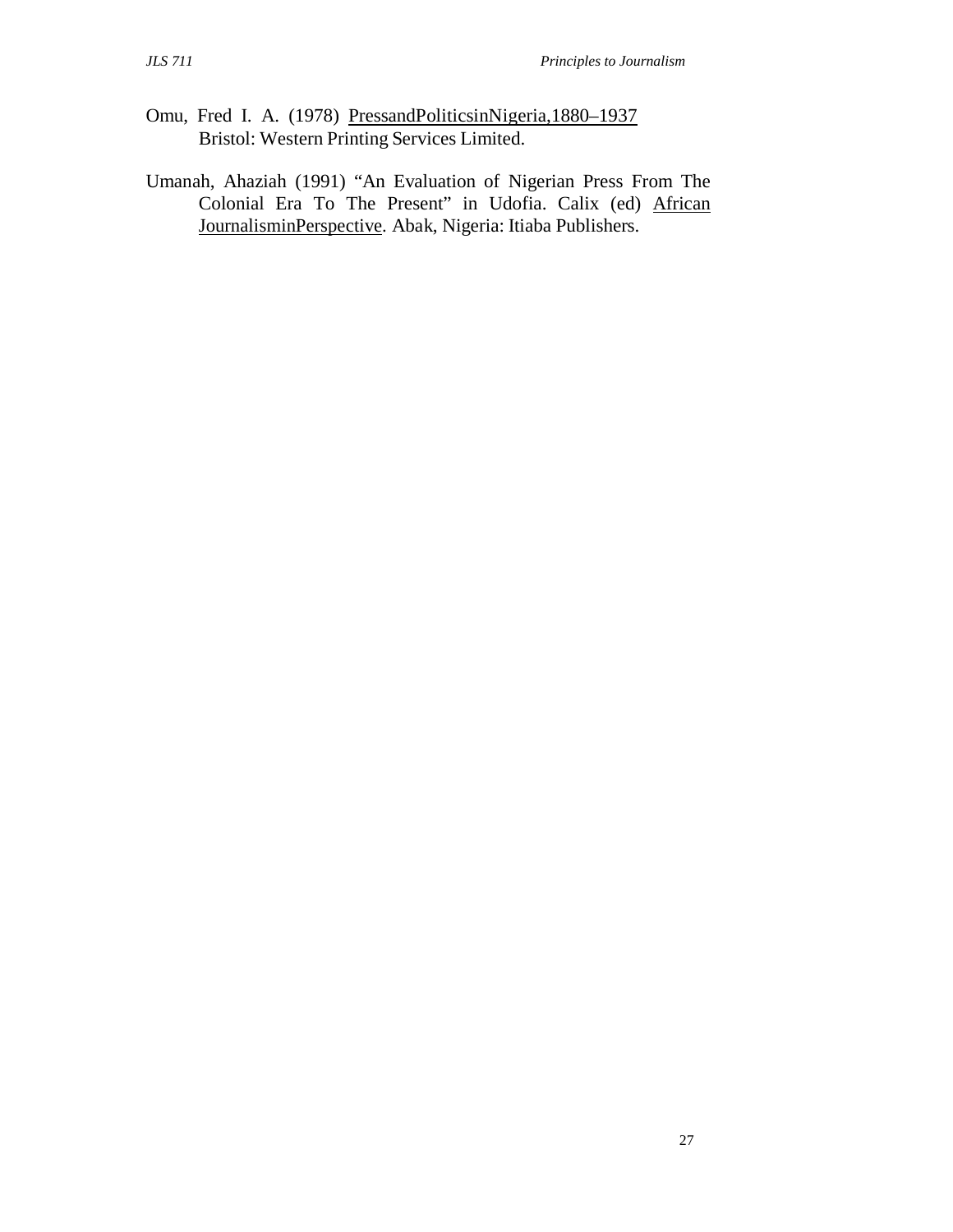### **UNIT 4 THE JOURNALISM INDUSTRY: KEY STRUCTURAL MAKE UP**

#### **CONTENT**

- 1.0 Introduction
- 2.0 Objectives
- 3.0 Main Body
	- 3.1 Structure of News Industry
	- 3.2 The Editorial Department
	- 3.3 The Production Department
	- 3.4 The Business Department
	- 3.5 The Administrative Adjunct
- 4.0 Summary
- 5.0 Conclusion
- 5.0 Tutor Marked Assignment
- 6.0 References/Further Readings

#### **1.0 INTRODUCTION**

In this unit, the structural make-up of journalism industry is discussed. A reporter needs a thorough familiarity with the set-up of his organisation in order for him to understand and appreciate the intrigues of newspapers production.

#### **2.0 OBJECTIVES**

On successful completion of this unit, you should be able to:

Identify the major personnel in the news industry Highlight their key functions of their jobs

### **3.0 MAIN BODY**

#### **3.1 Structure of News Industry**

The news industry is a complex one. The structure or organisation depends mainly on the resources available to the owner. The resources in turn influences the size of the organisation irrespective of the size of particularly the print media house, certain key personnel must be put in place to perform certain legitimate functions. Where the size of the organisation does not accommodate all of the key staff, then some functions are easily combined for adjunct personnel to perform. We shall now look at the key personnel and their duties.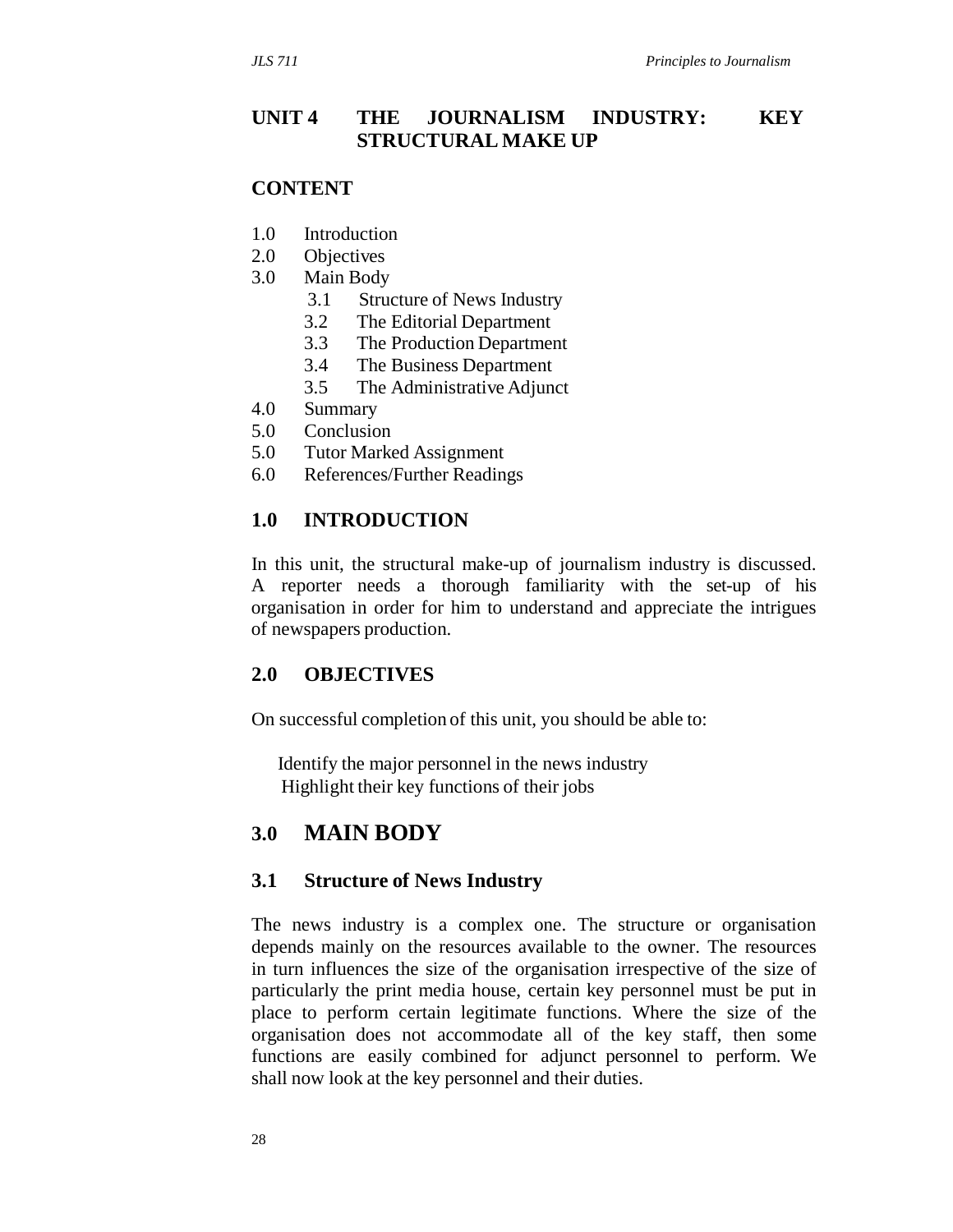# **3.2 Editorial Staff**

The key editorial staffs are the reporters and editors.

- (i) **Reporters:** These are people or specialist who see and report events for the public. They are actually news gatherers. They are the basic set of journalist. Without the reporters, all other personnel may have nothing to do in the newsroom. The reporter's main function is to be at the scene of event, whether assigned by the editor or a regular beat. He is the one to first apply the elements, values, determinants and essentials of good news reporting. Modern art of reporting has narrowed down the areas of reporters' specialization. Special reporters have been assigned to report crimes, court proceedings and assembly procedures, industry, sports, labour, entertainment etc. In each of these fields, there are always a techniques and ways in which the report must follow in order to attract readers. Each of the specialized areas of reporting also has its language, slangs and terms, in order to carry the right message. His job ends when he sends in his report to the editor.
- (ii) **The Editor:** The editor is the principal gatekeeper in the newsroom. They are many kinds of editors. While some edit for specialized interest like news, picture, women, foreign matters, editorial page/opinion pages, sports, features and layout, others are designated because of the need to facilitate the process itself. For example, sub-Editors or Copy Editors.

Generally, editors edit copies of news stories sent in by reporters. Editors make corrections in facts, spellings, grammar, names, dates, and claims. They also edit to ensure that the copy fits into the house stylebook or the organisation. An editor therefore is a manager as well as a supervisor. In order to perform such skill, an editor must not just be intelligent but must be a motivator, have a good command of English, have a sense of humour, have a nose for news, have the wealth of experience in journalism, and have good professional manner. And all these must be in addition to being a good policy maker, being creative and dynamic, being a good team leader and worker and being responsible ethically and professionally.

## **3.3 The Production Staff**

The production staff are the inhabitants and operators of the second level of news processors. They are often called the production men. A production manager usually heads the production department. The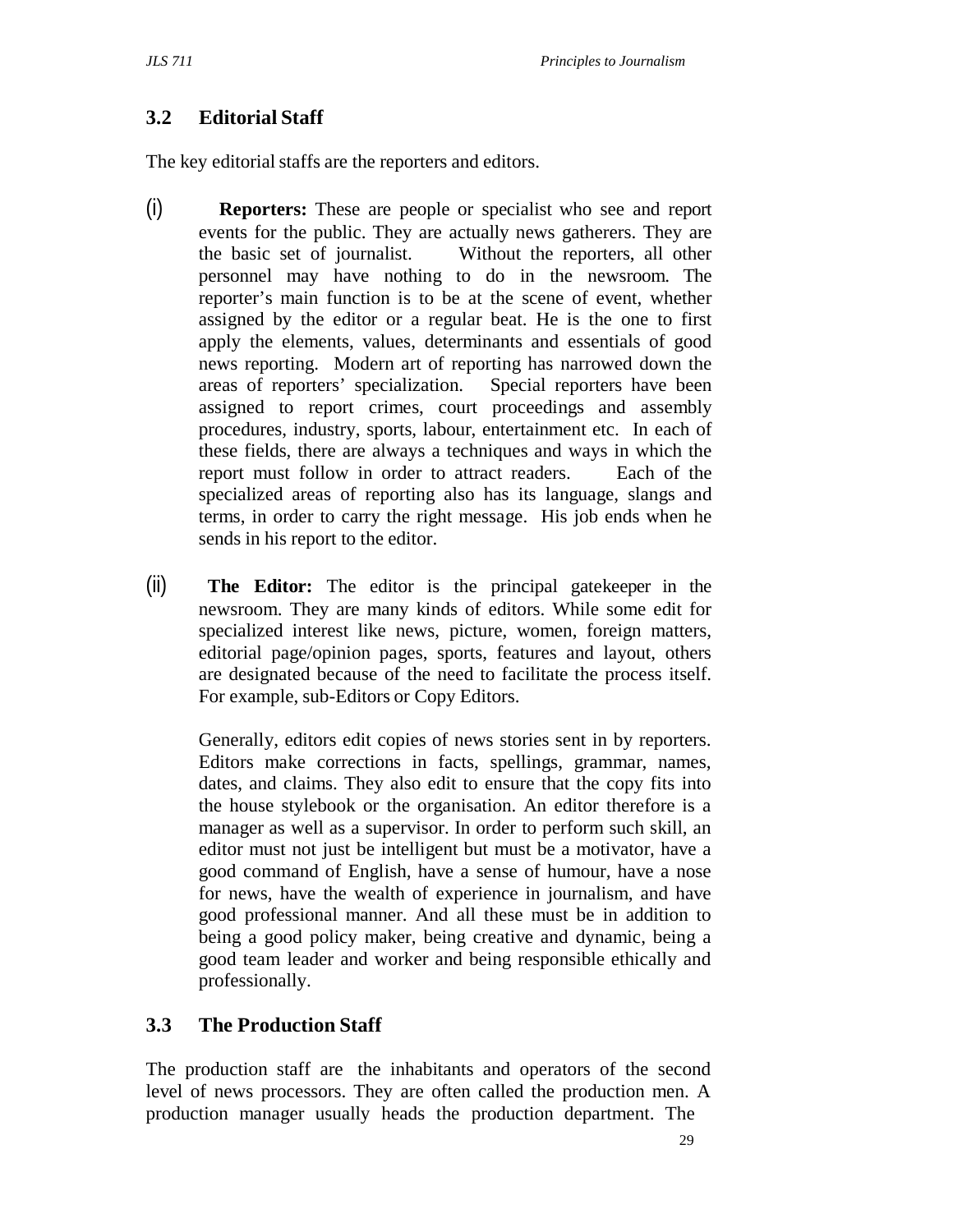production manager not only ensures that the news copies sent by the editorial department is typeset, he also ensure that the proofreaders thoroughly check the typeset materials, while the paste-up men situate stories and artwork where such materials belong. The manager also ensures that the plate making process is in order. The production department has a crop of the following experts:

- (i) *Compositors*: Those who typeset by hand.
- (ii) *Typesetting* Machine Operators.
- (iii) *Proofreaders*: Check the gallery proofs side by side the original copy for errors.
- (iv) *Make*-*up personnel*: Assemblers of types and photo engravings in page forms.
- (v) *Stone hands*: Arrange the pages in proper sequence.
- (vi) *Printers*: Those who operate the machines that turn out the newspaper in the form that readers read.

#### **3.4 The Business Department Staff**

The business department is the third and the last stage of the tripartite structure of the newspaper process. The principal personnel of this department are the circulation and the advertising managers and staff. The circulation manager along with his team does the marketing job. He is responsible for the sales of the newspaper copies. He must therefore strategize on how the copies of the newspaper can be distributed to the readers.

Note that a newspaper is a business. Most newspapers have a managing director whose function is that of an MD in any business i.e. he is to see that the business is run efficiently, that it makes the most economic use of its resources to manufacture a saleable product, and finally to see that the business makes a profit. That is why this department is referred to as the lifeblood of the mass media, hence it must be managed by capable and experienced hands. Vendors form a large clunk of the circulation manager's personnel pool. Vendors are independent personnel who collect and sell newspapers on commission. It is important to note that the circulation manager is influenced by time, in the same manner as other editorial and production staffs are circulation people. But are only expected to maximise their circulation only if other departments (editorial and production) have optimise their own share of time and quality of work.

#### **3.5 The Administrative Adjunct**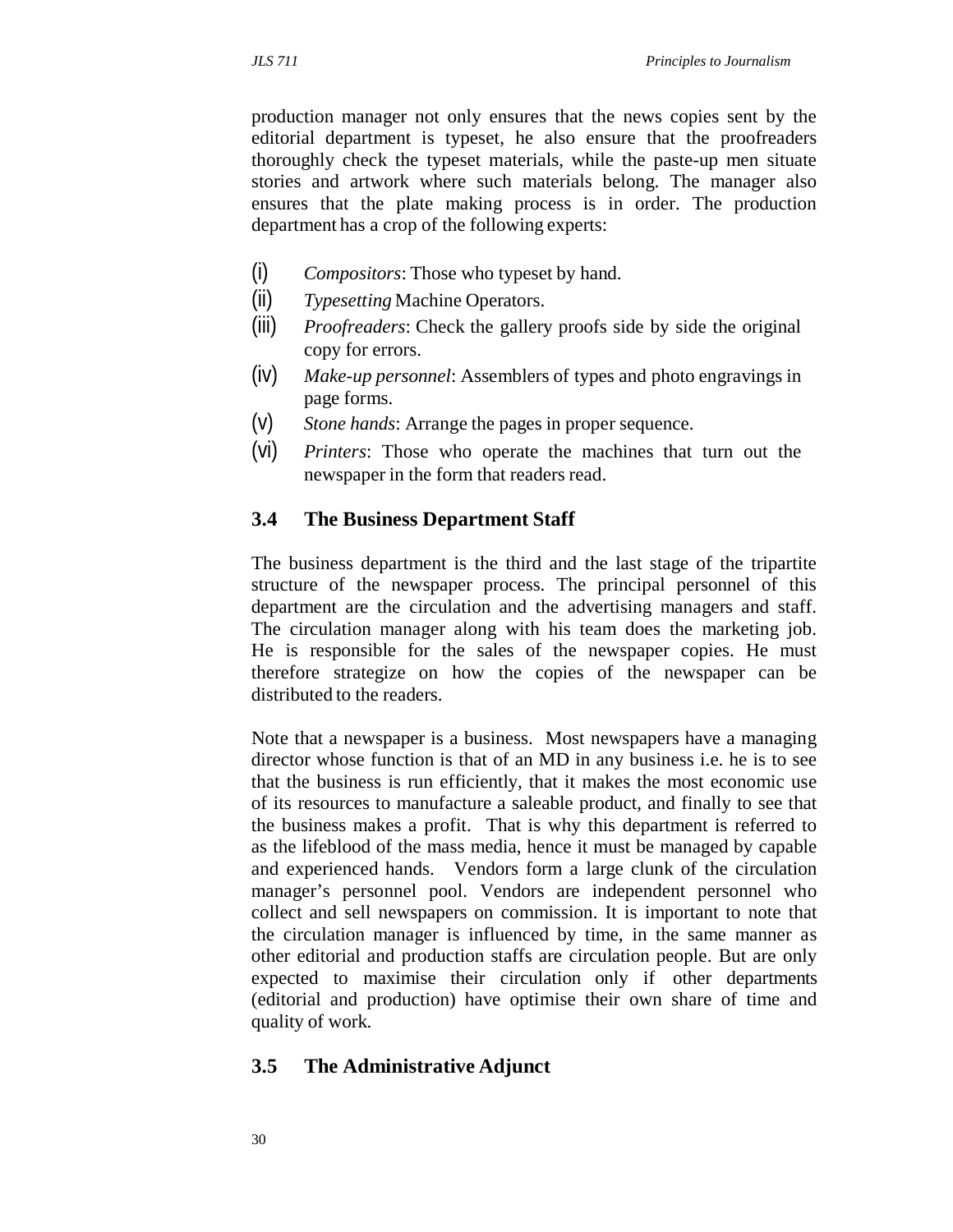The adjunct department consist of the personnel account and public relations units. While the personnel manager is responsible for all administrative functions including staffing, remunerations and promotion, the public relation expert manages the various relationships between the organisation and the various units and groups within and outside the organisation.

### **Self Assessment Exercise 4.1**

How do the staff and functions of the editorial departments differ from those of production and Business?

### **4.0 CONCLUSION**

In all, most of the functions of the personnel dovetail with each other and therefore complimentary. Hence, all the departments in the news industry are important.

### **5.0 SUMMARY**

In this unit, you have learnt that:

The business of journalism revolves round three major departments/units, namely: editorial, production and business. Other adjacent units are the personal and public relations.

The three principal departments parallel the three key interests of journalism which are (1) news gathering (2) news processing and (4) news disseminating.

The principal actors in each of the basic units are reporters and editors for the editorial section; proof readers, compositors, typesetters, stone hands and make up hands for the production section; and vendors, advertisers, marketers for the business department.

### **6.0 TUTOR MARKED ASSIGNMENT**

From your understanding of the structures of a typical journalism environment, draw an organisation representing the major units and their functions.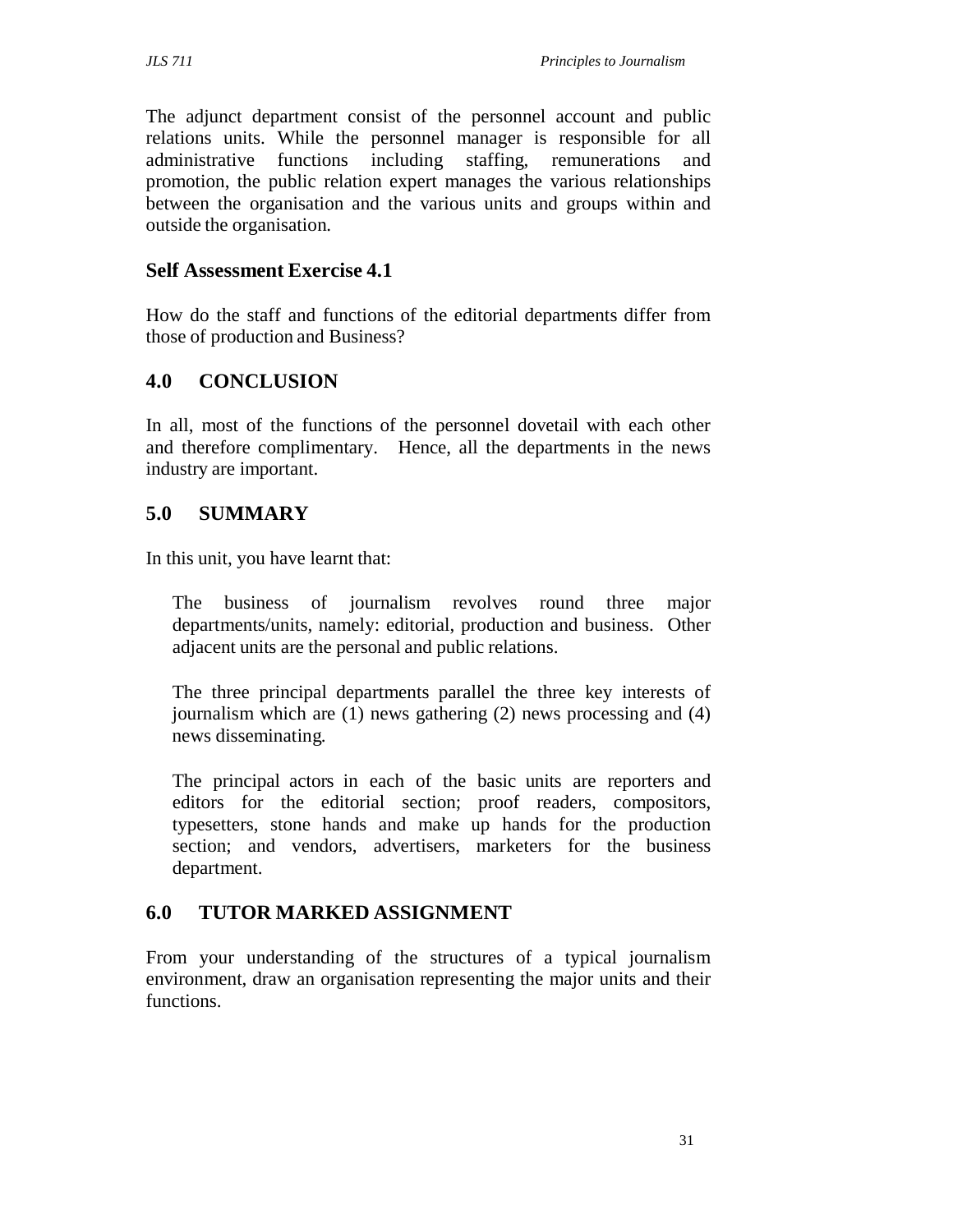### **7.0 REFERENCES/FURTHER READINGS**

- Baran, Stanley J. (1999) Introduction to Mass Communication: Media Mountain View, California: Mayfield Publishing Company.
- Dominic, Joseph (1990) The Dynamics of mass Communication New York: McGraw-Hill Publishing Company.
- Ogunsiyi, M. A. (1989) Introduction to Print Journalism Ikeja, Nigeria: Nelson Publishers Limited.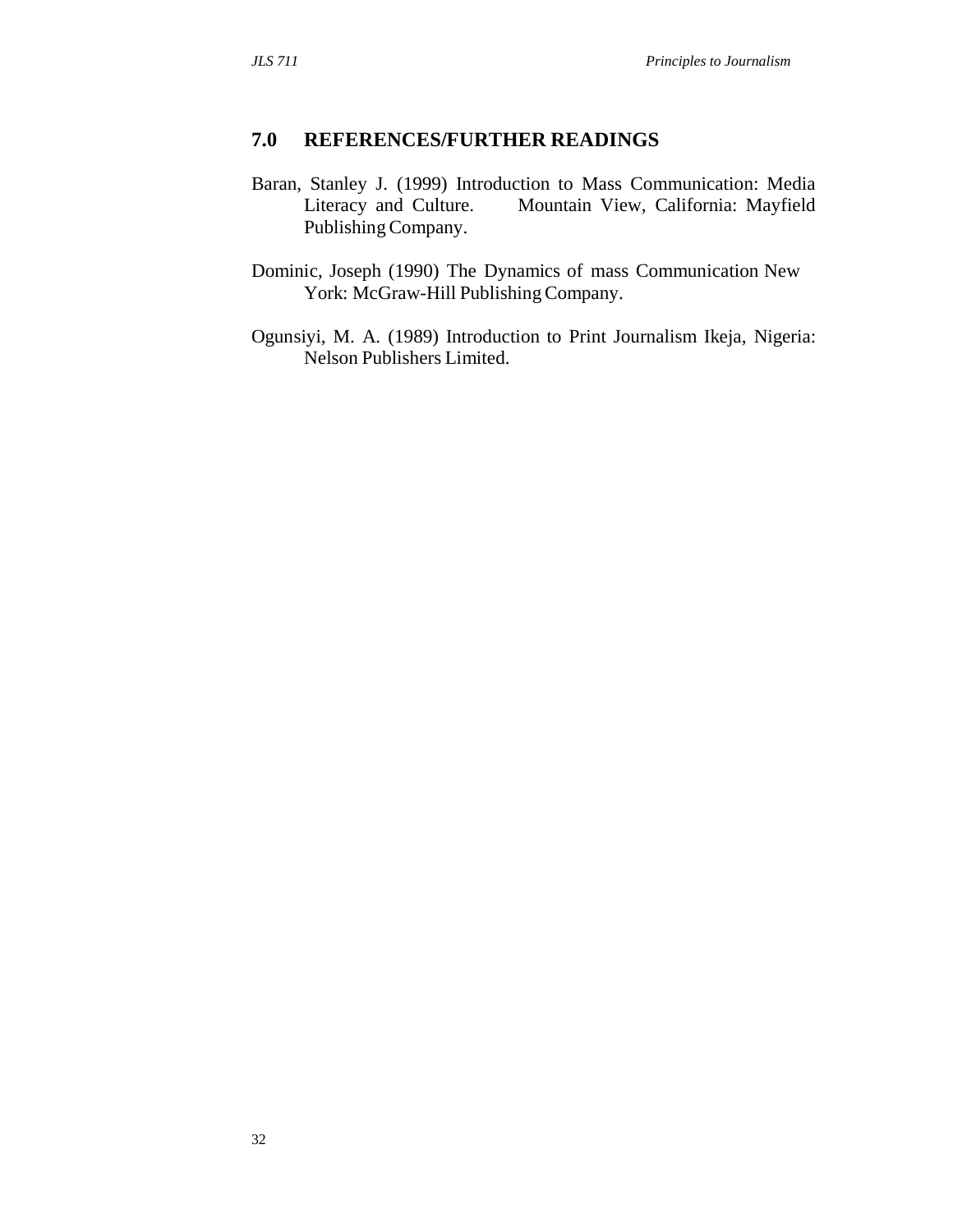# **MODULE 2**

- Unit 1 The Nature of News
- Unit 2 Writing the News
- Unit 3 Editing the Copy
- Unit 4 Headline Writing

# **UNIT 1 THE NATURE OF NEWS**

## **CONTENT**

- 1.0 Objectives
- 2.0 Introduction
- 3.0 Main Body
	- 3.1 Introduction
	- 3.2 The Meaning of News
	- 3.3 News Determinants
		- 3.3.1 Timeliness
		- 3.3.2 Proxibility
		- 3.3.3 Prominence
		- 3.3.4 Consequence
		- 3.3.5 Human Interest
	- 3.4 Types of News
		- 3.4.1 Straight forward News report
		- 3.4.2 Investigative News report
		- 3.4.3 Interpretative News report
	- 3.5 News Values
		- 3.5.1 Objectivity
		- 3.5.2 Balance
		- 3.5.3 Currency
		- 3.5.4 Accuracy
		- 3.5.5 Brevity, Conciseness and Clarity
- 4.0 Conclusion
- 5.0 Summary
- 6.0 Tutor Marked Assignment
- 7.0 Reference/Further Reading

# **1.0 INTRODUCTION**

"News" is the raison d'etre of any newspaper. This is why the newsroom is the first port of call for all cub-reporters. The would-be journalist must therefore have knowledge of the technicalities involved in writing news story as observed in this unit.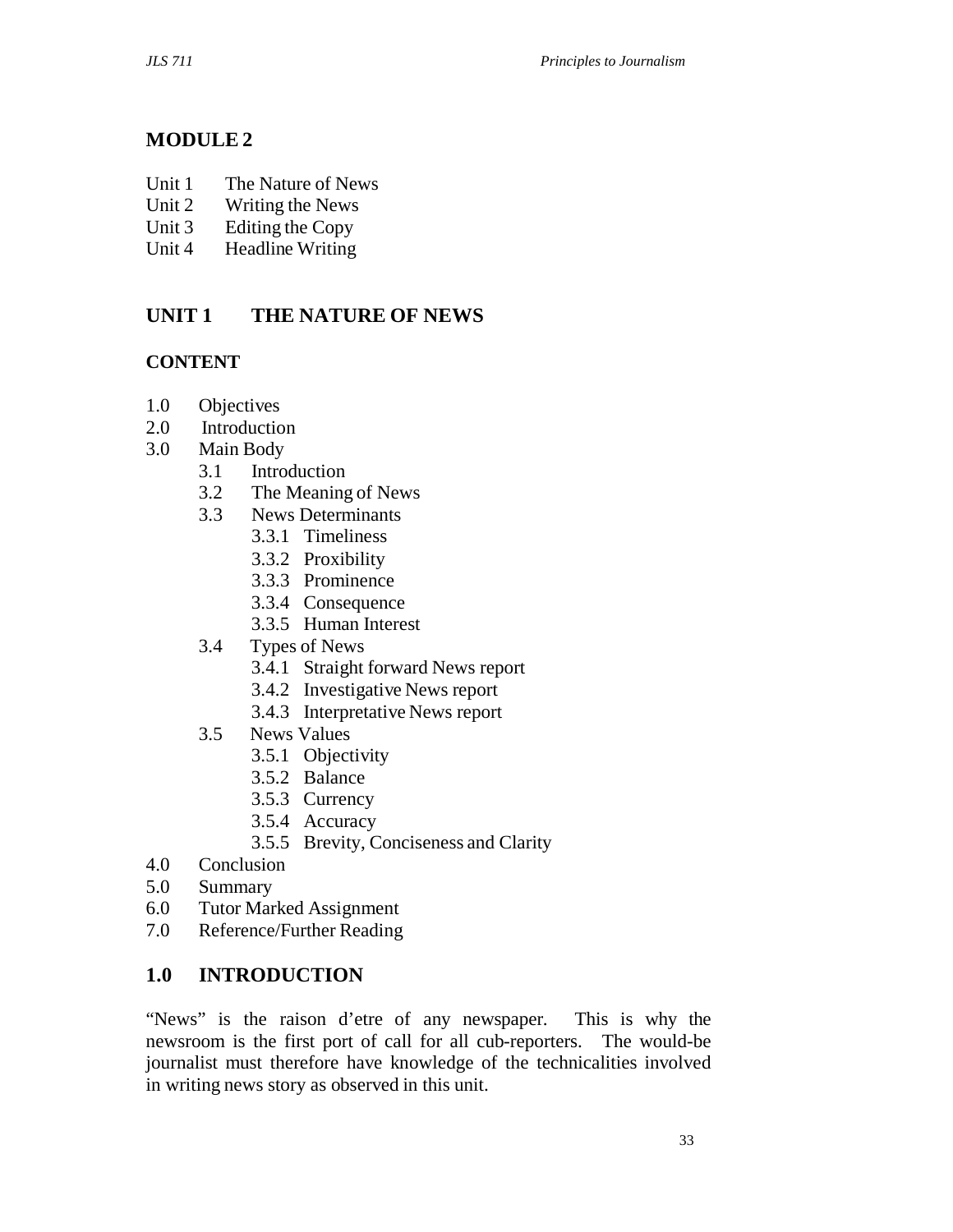#### **2.0 OBJECTIVES**

On successful completion of this Module/Unit, you should be able to:

Define what 'News is; Identify what is known as News Determinants Distinguish between types of News. Explain the values of good News Reports.

#### **3.0 MAIN BODY**

#### **3.1 Introduction**

News forms basic content of every mass medium. In this unit, you are led to understand the concept of news. The criteria for selecting what event should be news are also discussed. The nature of news is further explained in the discussion of news types. The philosophical base of assessing the quality of news output is further discussed under the examination of news values.

#### **3.2What is News**

The word "news " means different things to different people taking into consideration the varying levels of political, social, economic, cultured or geographical orientations in the world. However, it is worthy to note that the term has over the years been understood as "something which is extra – ordinary, a rare occurrence or, something different from what is believed to be normal. An old demonstration of this view is usually signified in the statement: "A dog bites a man, and: A man bites a dog " The first sentence " A dog bites a man " is seen to be a normal and natural phenomenon but, the second sentence " Man bites a dog " is seen to be unusual, unheard of, and so unnatural. In this case, it is believed that the second sentence (that which is unusual) qualifies to be addressed as News. Other attempts to give meaning to the concept of news include the following:

That news is what the editors in the mass media organizations say it is. Or what the "opinion leaders" say it is. This thinking takes root from the gate-keeping role of editors in the process of information dissemination.

That news is any event that concerns the audience because it is closer to them than events that happen far away from their territory, community, state or nation.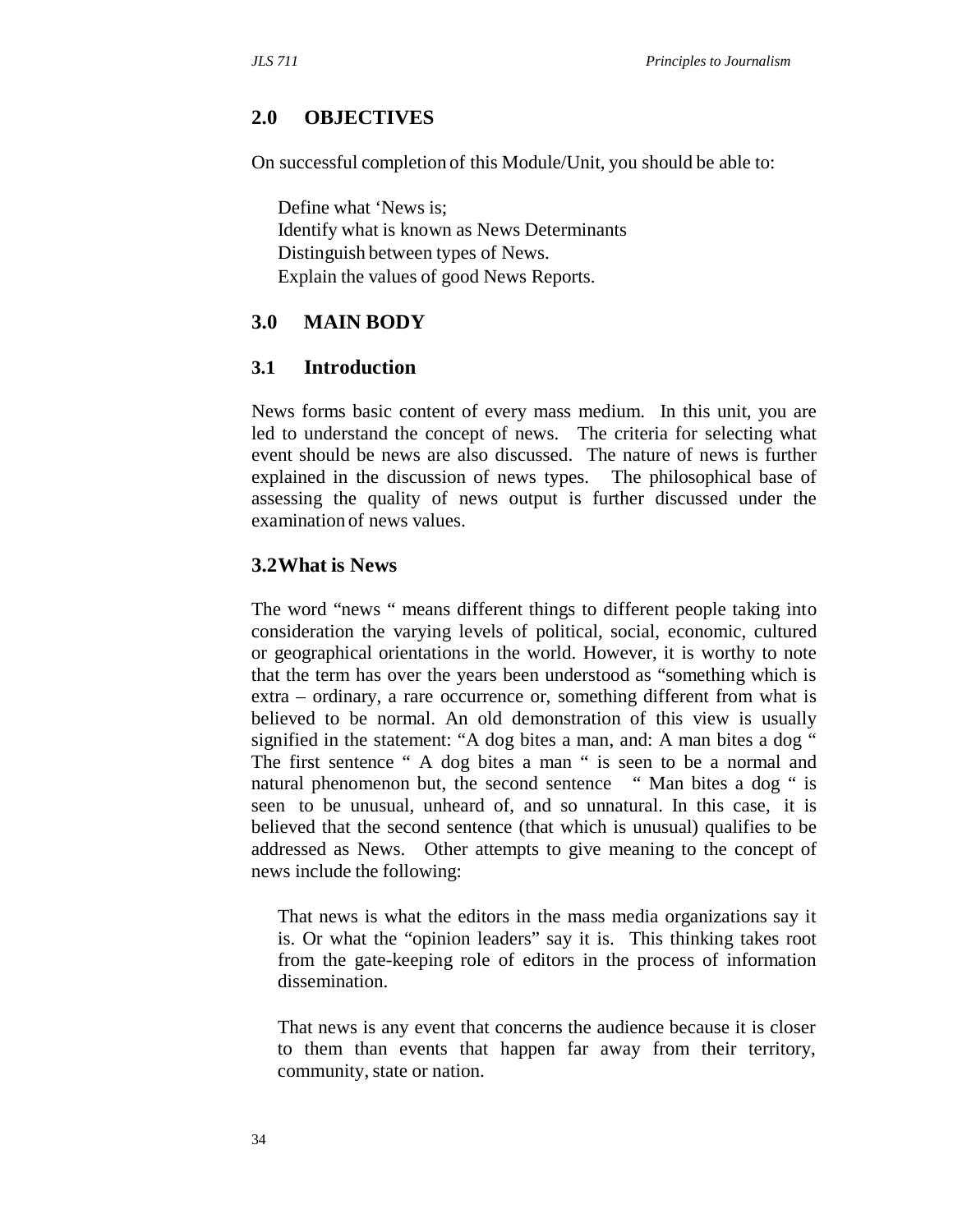That news is "random reactions" by the mass media to random events.

That news is an account of event as covered by the media establishments rather than the event itself – at least given that there are multiple number of events that always occur around us.

However, news, in the context of our study should be seen as an account of an event amongst events which constitutes a new kind of impute or information that changes the status of what had existed.

#### **3.3 News Determinants**

The fact that there is no concrete agreement as to what News is or should be among scholars, does not mean that there is no loosely consented yardsticks or criteria of determining why an event should be or should not be considered newsworthy. In any case, majority of media practitioners have come to embrace the following criteria or determinants of news. These are:

Timeliness Proximity Prominence **Consequence** Human Interest.

#### **3.3.1 Timeliness**

A well known axiom within the world of journalism is that "Nothing is as dead as yesterdays news". Although this lends itself mostly to the deadline of the print medium given that the broadcast media often repeat the previous day's event in the early morning broadcast, perhaps, with modified slants, the element of timeliness suggest some form of currency or immediacy in reporting events. It emphasizes speed in the output of the media institution so that the citizenry may be informed and make decisions in response to the appropriate time frame. Because information is a form of energy, people need it to urgently make their business or political decisions. Therefore, it must be made accessible to people as fast as possible. In order that the "freshness" of an account is not lost totally, some – observers are of the view that the journalist should avoid the use of "yesterday" in their reports, unless it is very necessary to do so. For instance, a report of a bomb blast in Lagos state this morning appears fresher and current than a report of the same bomb blast in Lagos last month.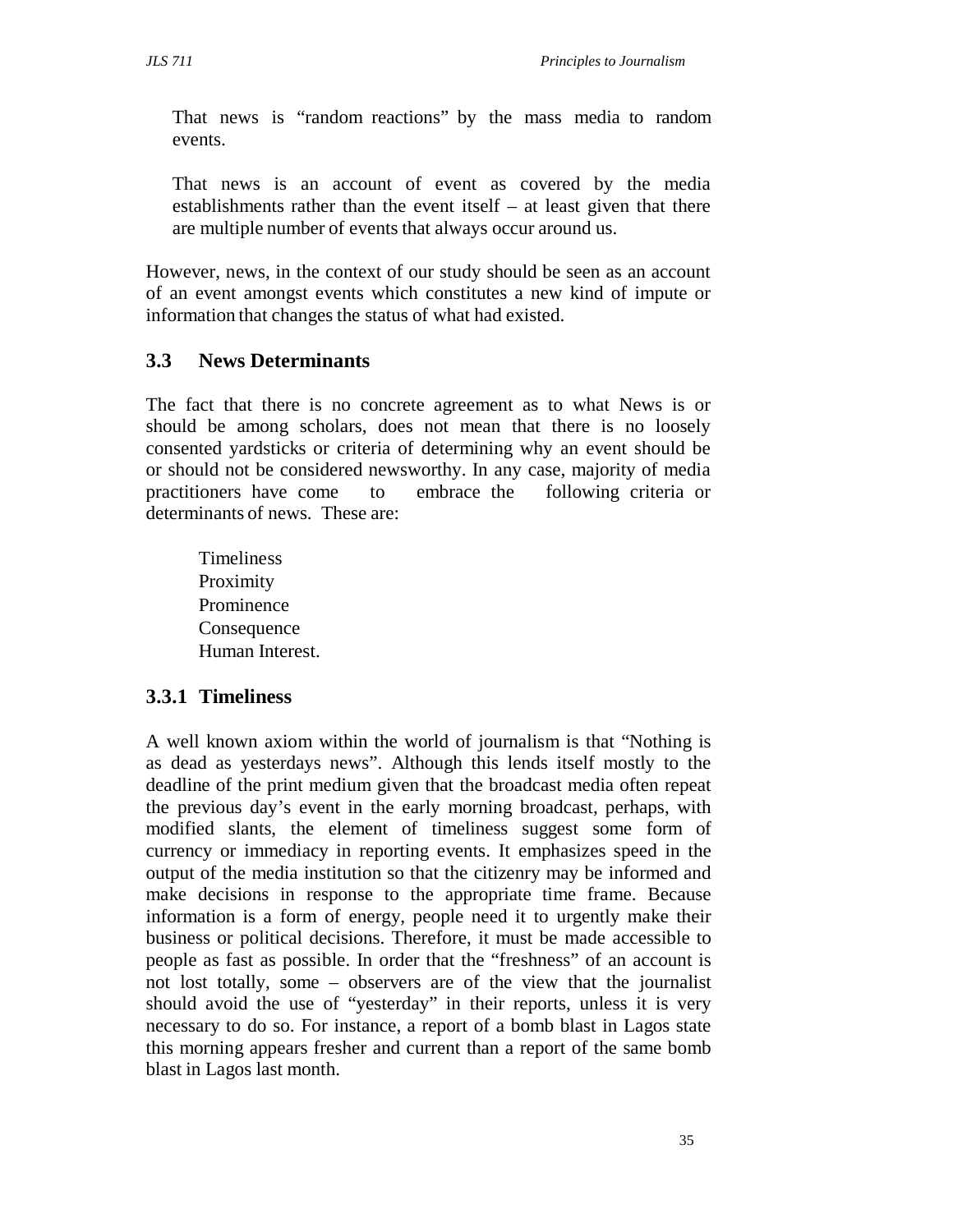# **3.3.2 Proximity**

Proximity has to do with nearness. As a news determinant, it is in the judgment of the media worker, a criterion for selecting, those news events that are situationally and locally relevant to the audience. Proximity thus has the geographical and psychological implications. For example, reports about Nigerians in Nigeria, are likely to be of interest to readers in Nigeria than reports about Americans in Nigeria. Also, reports about Nigerians in America will be a thing of interest to Nigerians in Nigeria than reports about Cameroonians in America.

## **3.3.3 Prominence**

The common saying that "All men are equal but some are more equal than others" may also pass for prominence as a news determinant. But this time one can re-phrase the statement to read: All men are "newsworthy" but some are "more newsworthy" than others. The difference in the status of newsworthiness can either be attributed to the position, rank or class people occupy, their entertainment, an instance here is when the president of a country shakes hands with children on the street. An event of this sort, is very likely going to attract a news paper's front page banner, compared to the many hand shakes of a man or woman who is not prominent enough to be recognized. In any case, what is true of persons is also true of places, organizations, institution, etc. Certain persons because of their status in the society, are more newsworthy than others. For example' a news story that claims that 'a man was shot dead in Aso Rock, Abuja' does not attract as much attention as reporting that 'The President of Nigeria has been shot dead in Aso Rock Villa, Abuja.

### **3.3.4 Consequence**

Consequence as a determinant of news event means that the interest of the public is upper- most in weighing the implications or effect of an event reported. The numerical strength of those affected by an event also fits into this report. For instance, if an accident involves 80 people in number, the report is likely to be considered for publication than an accident that involves a person or two. Other stories that are often selected using this criterion include those of price changes, epidemic, pestilence, national strike like NLC, and ASUU strikes in Nigeria. Strikes of this nature often have far reaching implications on the population.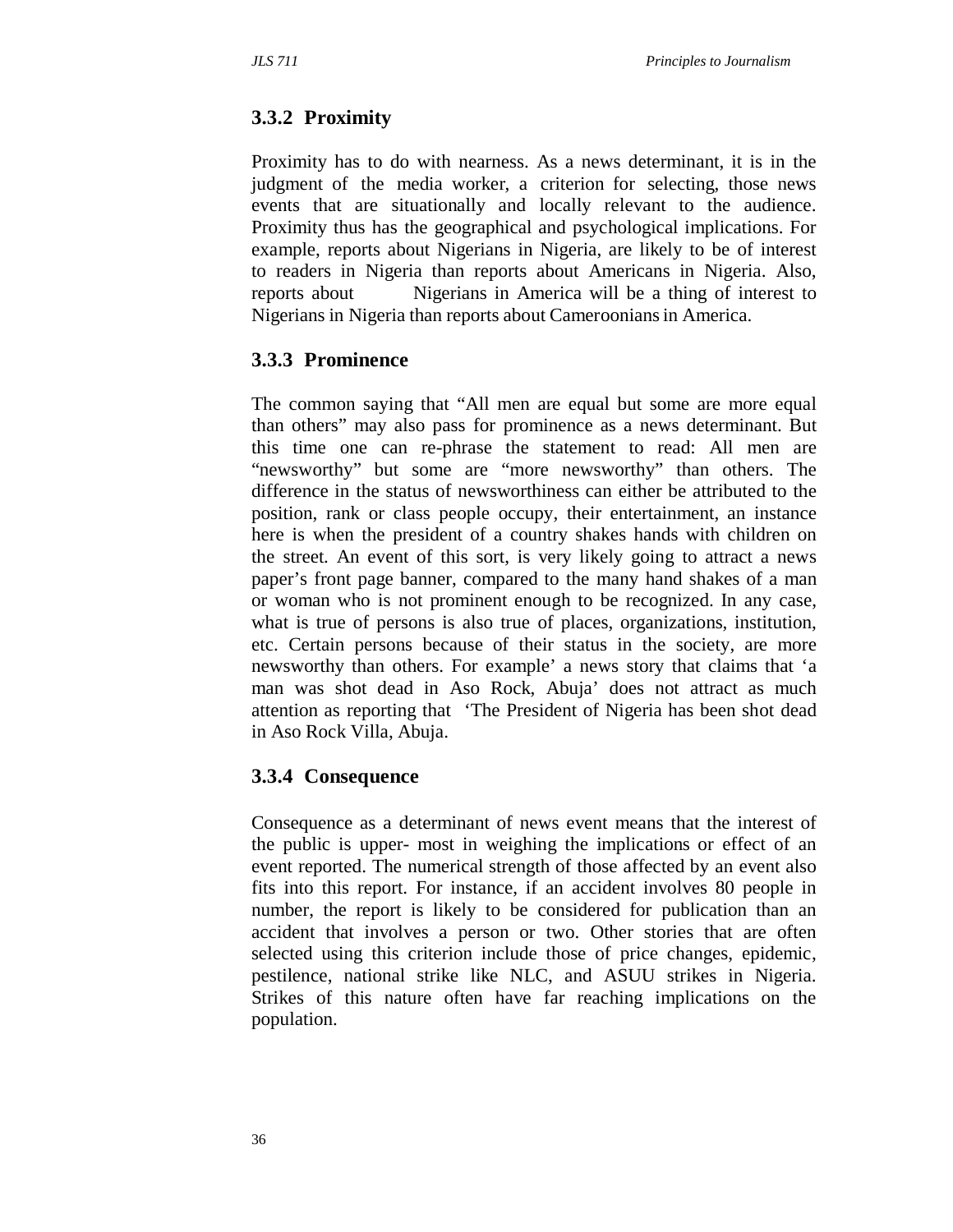# **3.3.5 Human Interest**

This refers to interest in human beings and events because they concern men and women in situations, which might confront anyone else. It concerns the lives and welfare of people, animals or otherwise. Thus, the extremes of "pathetic" and "humorous" experiences of life are inclusive. A news story about a dog rescuing a baby from a swimming pool when the parents of the child were attending to other needs, represents a good example of one of the perspective of human-interest news.

## **Self Assessment Exercise 1.1**

For each of the news determinants, cut out stories from the daily newspaper that best represent the values of the determinants.

# **3.4 Types of News**

The difficulty that is normally associated with the distinction between types of news is not strange to many. This is simply because all the noticeable types of news share certain common characteristics that do not permit any clear direction. Nevertheless, the differences are most obvious in the scope and the nature of treatment or effort expended on event of such importance. In broad terms; there are three major types of news reports namely:

The straight forward news Investigative news reports Interpretative news reports

## **3.4.1 Straightforward News Reports**

These are the products of the conventional answer to five Ws and H. It is normally short and sometimes lengthy in content but generally; it constitutes the bulk of news types that form the content of most commercial newspapers. In this kind of report, reporters are not expected to inject their opinions. Rather, they are only expected to answer the basic questions of 5 Ws and Has objectively and straightforward as possible.

Straightforward news story may be based on hard, soft / human-interest events**. Hard news** are stories that deal with topical issues that are tied to governmental affairs concerning economic, social and political issues. They are usually filled with facts and figures. They also form the core of most newspapers straightforward news coverage. **Soft news** stories deals with social and ceremonial events in the society, like investitures,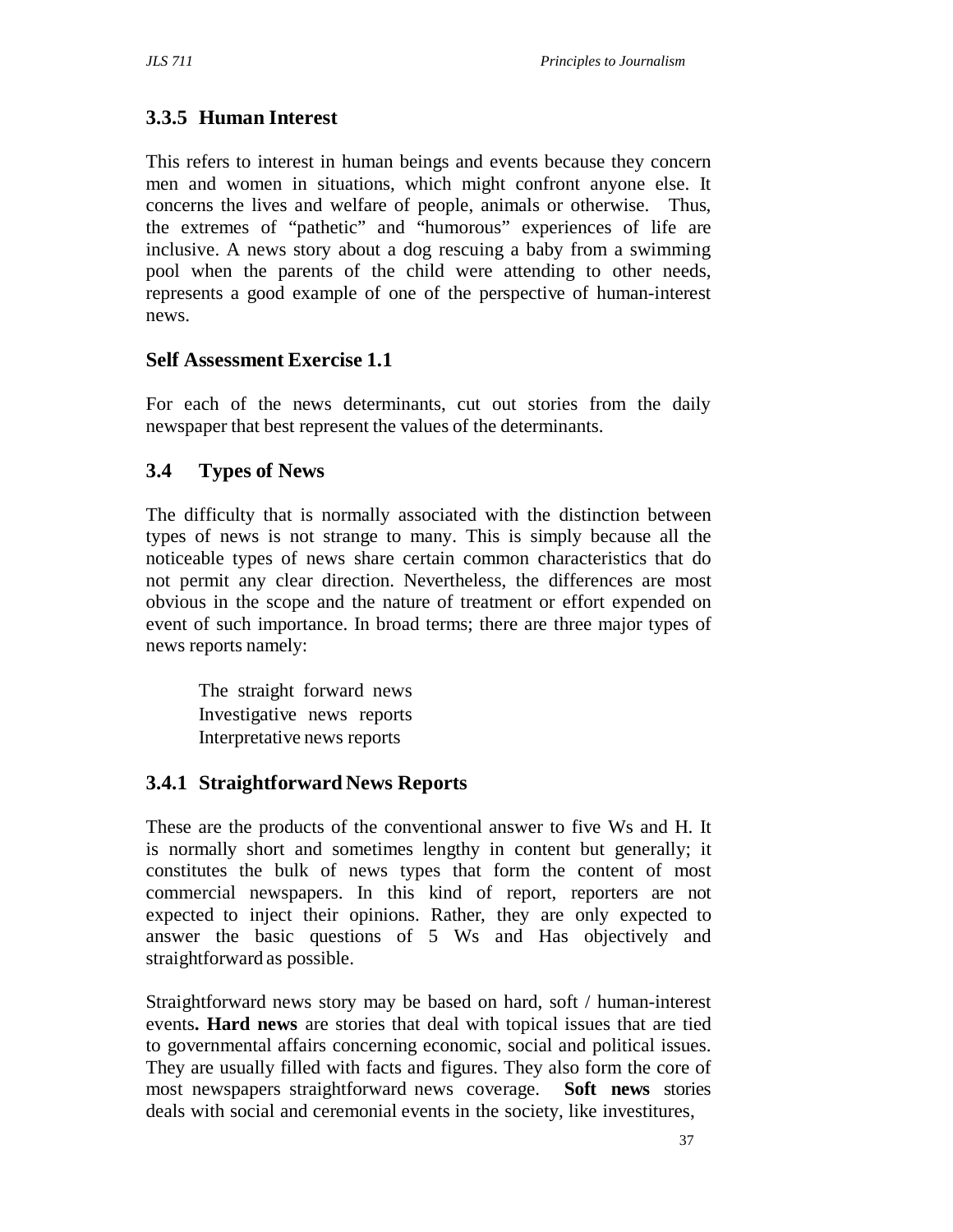coronation, birthdays, marriages etc. While the **Human interest** arouse emotional feeling all though mostly generated from conflict, controversy, crime, disasters, accidents, adventure, children etc.

### **3.4.2 Investigative News Reports**

An investigative report is a better quality reporting that is distinct from the straightforward news type. Its degree of thoroughness is greater than that of straight news report. It normally deals with reports on serious subjects and normally, involves obstacles that are common on the straight news type. Generally, it is distinguishable from the straight news because:

It involves a lot of interviewing It involves the digging of facts. The reporter is tied up to rewards It is time consuming It calls for handwork It cost much money It demands more patience; persistence yet, may be frustrating. It is also risky

Like the straightforward news type, an investigative reporter is not expected to editorialise or inject or interpret fact in the story. These facts are not to be twisted or fabricated but must be based on information dug from many sources. The investigative report is usually long and written to expose and explain Issues in details. In order that the much-needed details are accurately sourced for, the investigative reporter relies heavily on such techniques as:

- (a) Direct observation of an event in order to get first hand experience, without the intrusion of other peoples (eye witness perceptions or biases. i.e. being a participant observer or being part of an action maybe robbery, gangster operation, and cult etc) in order to know what goes on.
- (b) Searching for primary and secondary documents from record keepers or institutions. The investigative reporter must have a solid documentary base on local/ international records of interest, official and unofficial.
- (c) Reliance on unsolicited information from informants, government and other publicity seeking interest groups.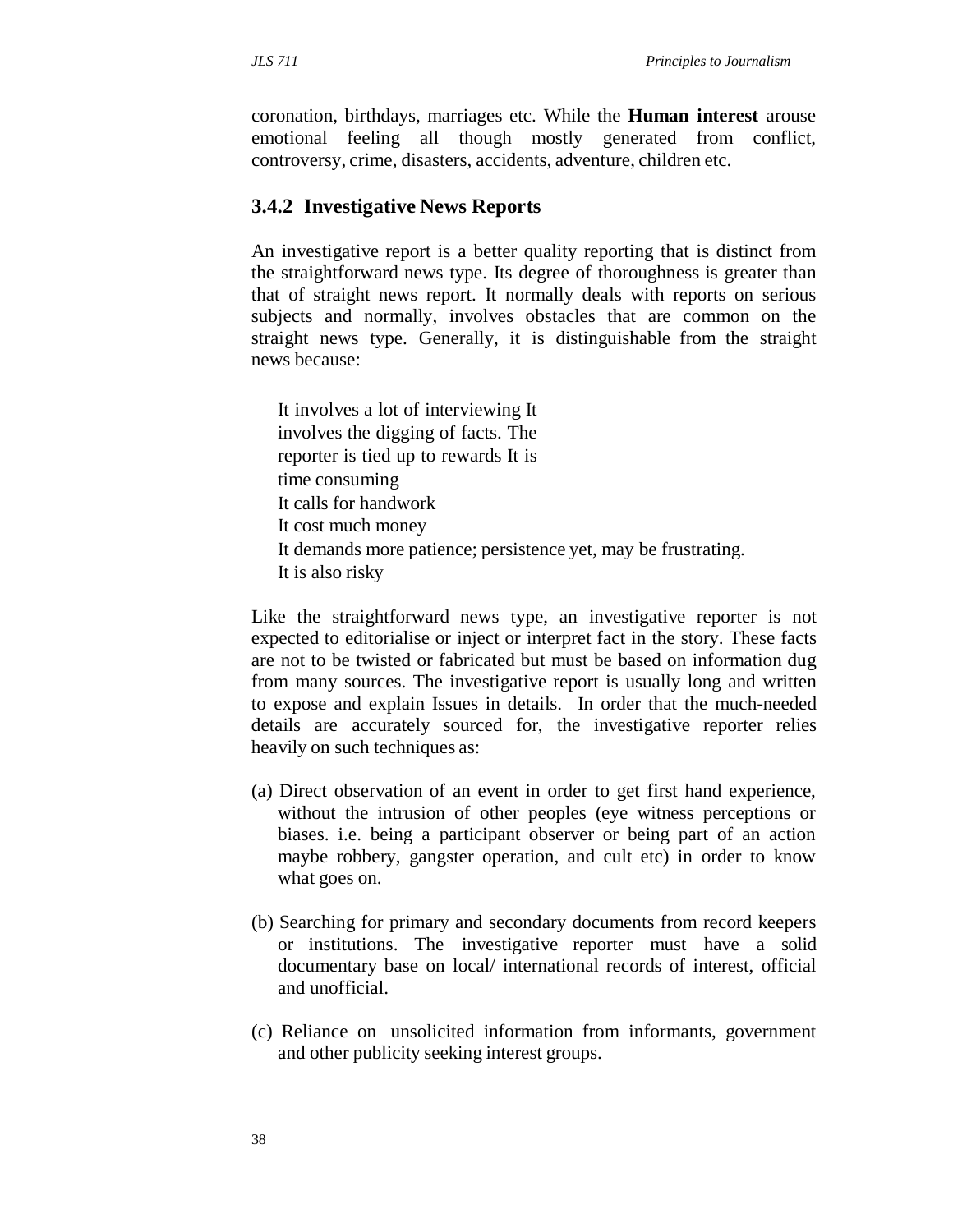- (d) Interviewing people to get information. Interview is the bedrock of newsgathering business. Success in this exercise also depends on the investigative reporter's adherences to the basics of investigative interviewing, which are:
	- Preparation
	- Control
	- Information.

**Preparation:** This involves a reporter's knowledge of the background of the subject matter or topic, the people involved in the interview or story: the list of questions, sorting of and arrangement of facts and opinion in order to extract or separate the neutral information from the factual one in a controversial issue.

**Control:** This includes all forms of courteousness in the mastery and handling of an interview. It calls for a direction of purpose and a sense of responsibility that does not reveal the ill preparedness of the reporter or his lack of knowledge of the subject matter.

**Information:** This involves all the amount of attention a reporter can give the interviewee to elicit facts about the subject matter. It demands a sound and careful listening skill and attitude.

#### **3.4.3 Interpretative Reporting**

In the report of events, most reporters are often confronted with the urge of analyzing the implications of several issues in an event. This is the thrust of interpretative reporting. It is a kind of news report that demands the reporter's injection of his opinion, or some form of editorialization or comments on the issue reported. Like the investigative report, the interpretative reporter requires additional facts for easy clarification, detailed explanation and logical analysis. An interpretative reporter also has a wide variety of **approaches,** which he may use to give his story an interpretative slant. These include:

- (a) *Side-bar short*: supplements or pieces of information that highlight the main feature of an issue. It can be blocked or boxed at the side or the newspaper or magazine.
- (b) *An interpretative article* developed from the views comments or opinions of experts.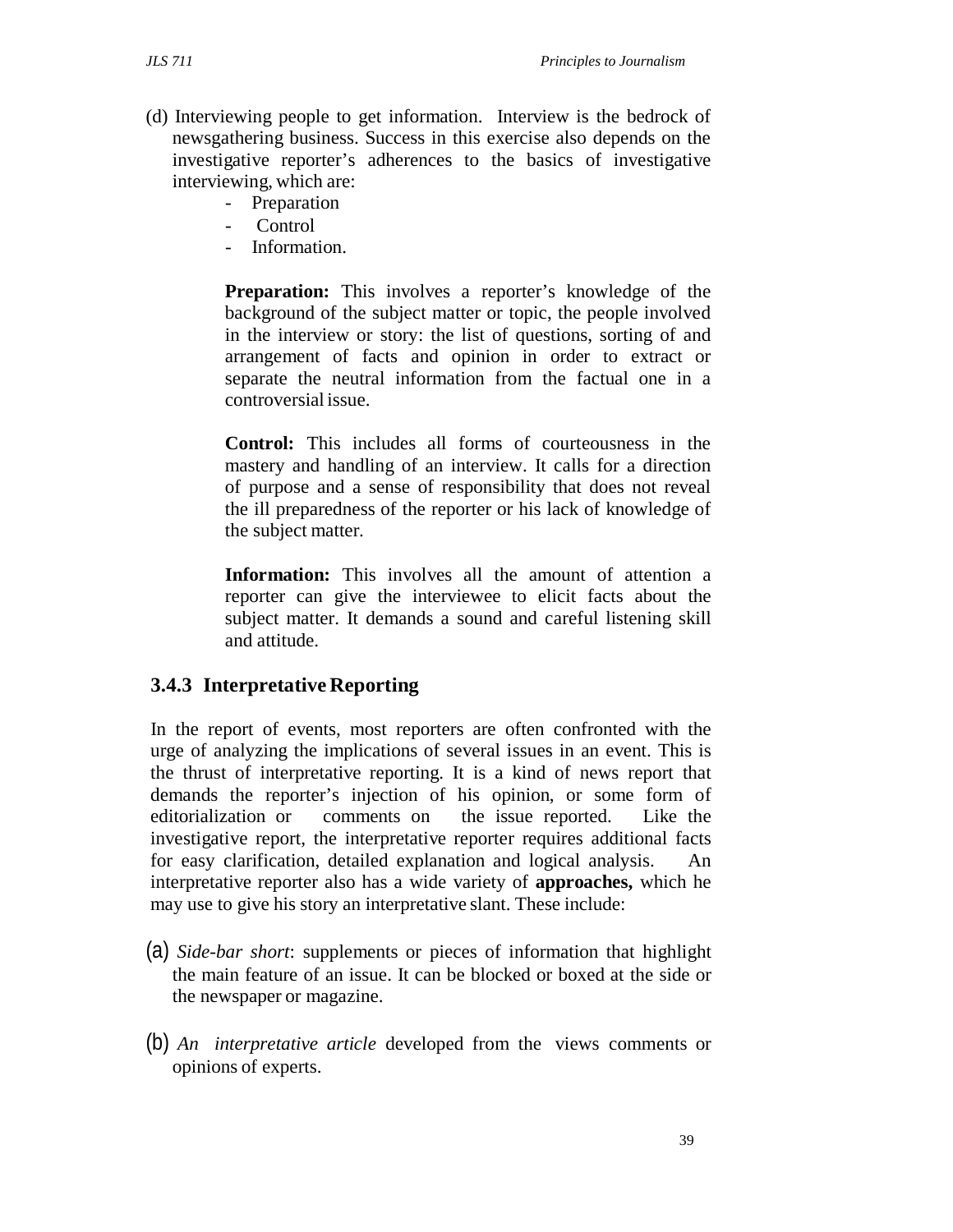- (c) *Historical background* of the event that provide a kind of go between the present and the past.
- (d) *Speculative or predictive analysis* of the event by the reporter. Although it can be dangerous in intent and result. It is normally unreliable as the future is usually not understood firmly by anyone.
- (e) The *personality profile*: This an attempt to provide a feed forward information before the primary message by introducing the personality involved in, behind the event itself.

#### **3.5 News Values**

News values refer to those qualities of the news that give meaning and integrity to the sound journalistic practice. The fundamental and philosophical components of such a sound journalistic practice are:

**Objectivity** Accuracy Balance Currency and Brevity, conciseness and clarity.

#### **3.5.1 Objectivity**

Though greatly misunderstood and misapplied, objectivity subsumes all other virtues of journalism, whether or not it is viewed from the moral, artistic or intellectual angle. Objectivity not only concerns the individual journalist but also the institution of journalism practice. In this sense, objectivity is not just considered as a 'goal' but also as a process. When considered as a goal, objectivity is seen as that impossible idealistic task that cannot be attained. But when seen as a process, it is possible task which can be attained, but not without subjective intrusions. However, for the purpose of journalism practice, objectivity is the ability of the reporter to bridge the knowledge gap between the thing/ event he/she reports and the (real) event/thing itself. In other words, objectivity requires that a complete, unbiased, truthful, comprehension and intelligent account of an event be given in a context that give meaning to the reader. Dennis, Ismach, and Cilmor (1978)

#### **3.5.2 Balance**

Balance derives its essence from objectivity. It simply draws the journalists closer to the task of appropriating the focus, treatment, prominence, time, space and privilege of any news event with fairness and equality.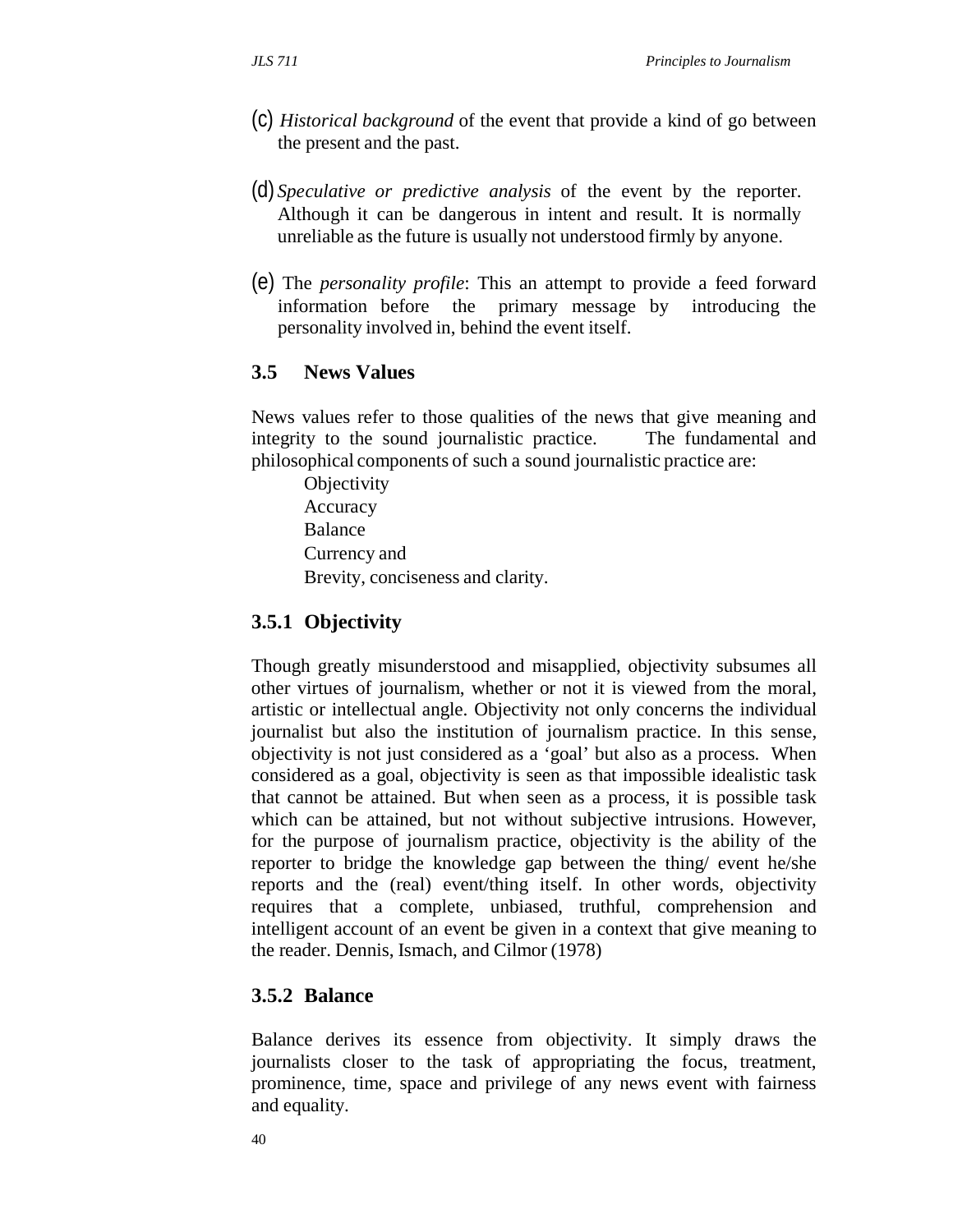# **3.5.3 Currency**

Currency is a virtue of news just as anyone who asks for news wants to know the status of an event he either did not know about or wants to know about. Currency calls for immediacy, freshness and recency in the report.

## **3.5.4 Accuracy**

Accuracy as a news value connotes exactness and truthfulness. This virtue does not only put a spotlight on the journalists understanding of his/her profession but also puts to test the confidence and integrity of the reporter. Accuracy stresses that all the facts about persons, their ages, address, their duties etc are correctly reported.

## **3.5.4 Brevity, Conciseness and Clarity**

This virtue complements the often-overstressed essence of communication – to share meaning and understanding. The entire essence of a report stands to be defeated if meaning is not shared. Meaningful reports are those that are brief (because people do not have all the time to read/listen or watch news) concise (because readers need direct and straight guidance) and clear (devoid of ambiguity or double meanings).

### **Self Assessment Exercise 1.1**

Cut off or photocopy two stories each from any of the current national dailies that fit into the description of (a) the straight news, (2) investigative and (3) interpretative report.

### **4.0 CONCLUSION**

The news story is the form in which the journalist reports events. The primary goal of such report is to convey information accurately, briefly and clearly. These are the hallmarks of good news reporting.

### **5.0 SUMMARY**

So far, you have learnt the following from this unit, that:

That news is basically an account of an event as viewed by the reporter and polished by his editor.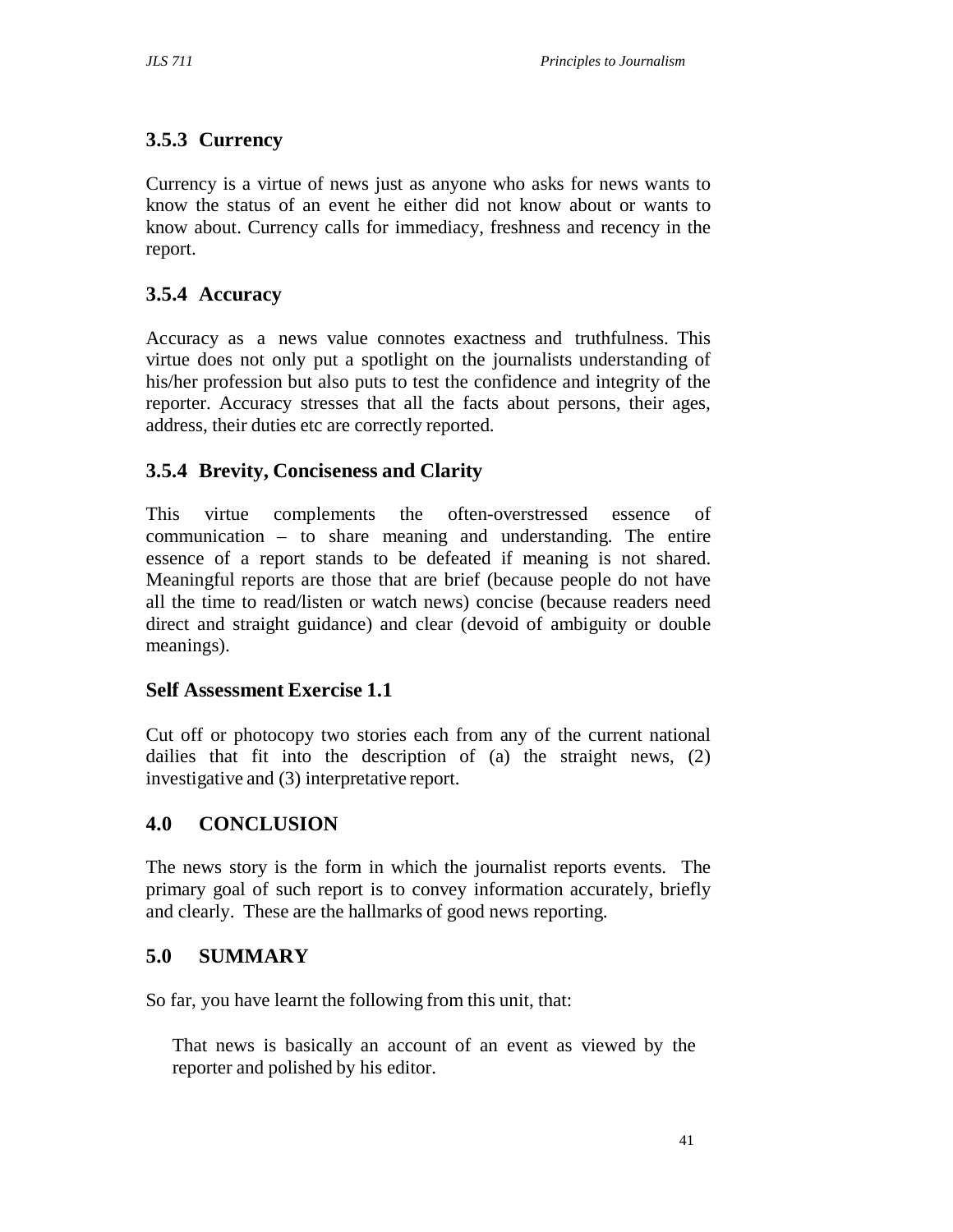That the criteria for determining what is news and what is not news are: timeliness, proximity, consequence, prominence and human interest.

That news is of many types, but the principal three are (1) straight news report (2) investigative report (3) interpretative report.

That good news report must expressly reflect the values of objectivity, balance, currency, accuracy and brevity.

### **6.0 TUTOR MARKED ASSIGNMENT**

Write an interpretative news report on the issue "Aids and your life style". It should not be more that two pages, type written and on an A4 size of paper.

#### **7.0 REFERENCES/FURTHER READINGS**

- Mcdonald, Donald (1978) "Is objectivity Possible" in Denis, E. Ismach, A and Gillmor D. (eds) Enduring Issues in Mass Communication. New York: West Publishing Company.
- Ogunsiyi, M. A. (1989) IntroductiontoPrintJournalism. Ikeja, Nigeria: Nelson Publishers.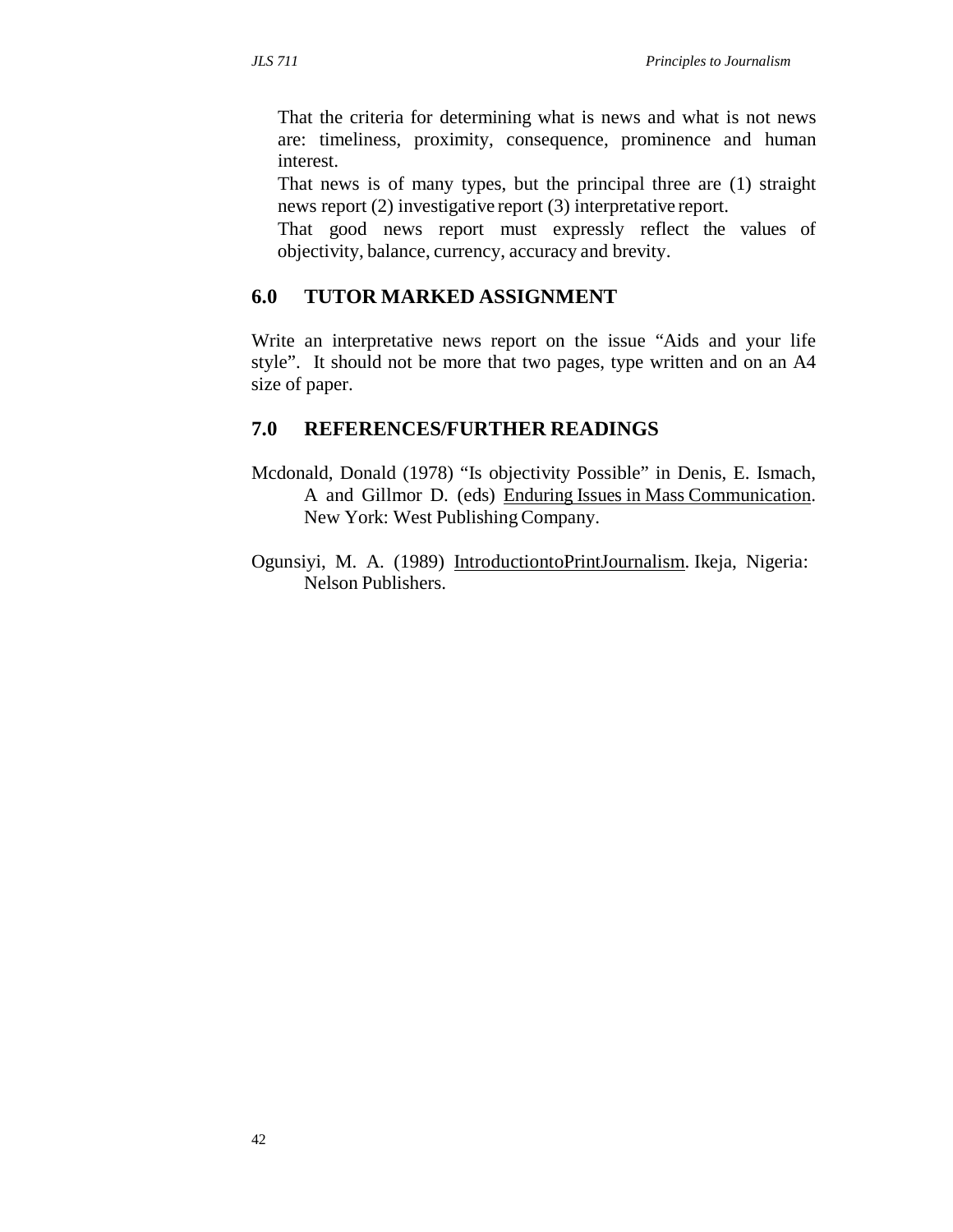# **UNIT 2 WRITING THE NEWS**

### **CONTENT**

- 1.0 Introduction
- 2.0 Objectives
- 3.0 Main Body
	- 3.1 News Structure
	- 3.2 Writing the News
	- 3.3 Types of Lead
- 4.0 Conclusion
- 5.0 Summary
- 6.0 Tutor Marked Assignment
- 7.0 References/Further Readings

## **1.0 INTRODUCTION**

This unit is about news writing. The emphasis is fundamentally prescriptive. The practical experience is to be gained from the exercises provided for your review. The unit first of all gives a brief overview of the available news structure in journalism practice. Then the common elements of the news content are explained before the types of lead are discussed.

## **2.0OBJECTIVES**

After studying this unit, you should be able to:

Identify the major structures of news writing Explain what they are and also the types of lead Describe how to write and analyse the lead of a story Write a simple news story

## **3.0 MAIN BODY**

### **3.1 News Structure**

It is conventional to have presentations, whether spoken or written, follow the process of introduction, body and conclusion. In news writing, this method is generally observed. But in practice, three styles of news presentation are known. These are: the pyramid, the inverted pyramid and the modified inverted pyramid.

**The Pyramid:** The pyramid style is a kind of structure in which the least important idea is presented first to the most important and then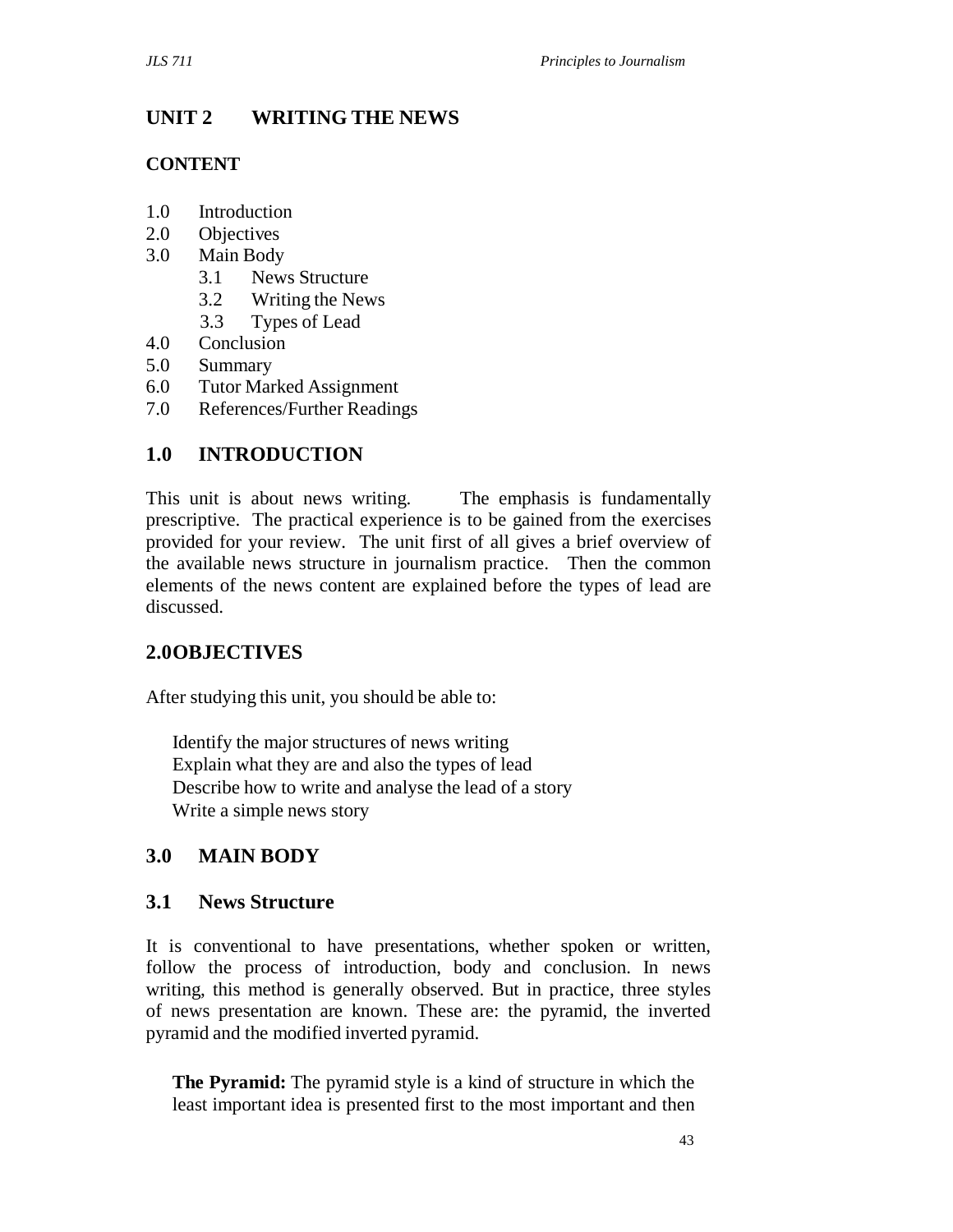followed by others in ascending order of importance. The shape itself is pyramidal.



**The Inverted Pyramid**: This is the style mostly used by the journalist. It is known as the traditional form of news writing. Here, the most important fact is presented first and then gradually, other facts in decreasing levels of importance follows to the end. This method originated during the American civil war days when correspondents feared that all information may not be transmitted to the receiving stations before the unexpected strikes. The inverted pyramid is valuable today as it was then, because it:



**The Modified Inverted Pyramid:** This style of structure is developed from both the pyramid and the inverted pyramid styles. It is characterised by the presentation of the climax of an event before unfolding sequentially from the beginning showing how the event led to the climax. i.e. the result is presented before the steps taken to reach the result are subsequently reached. The modified inverted pyramid looks like this:

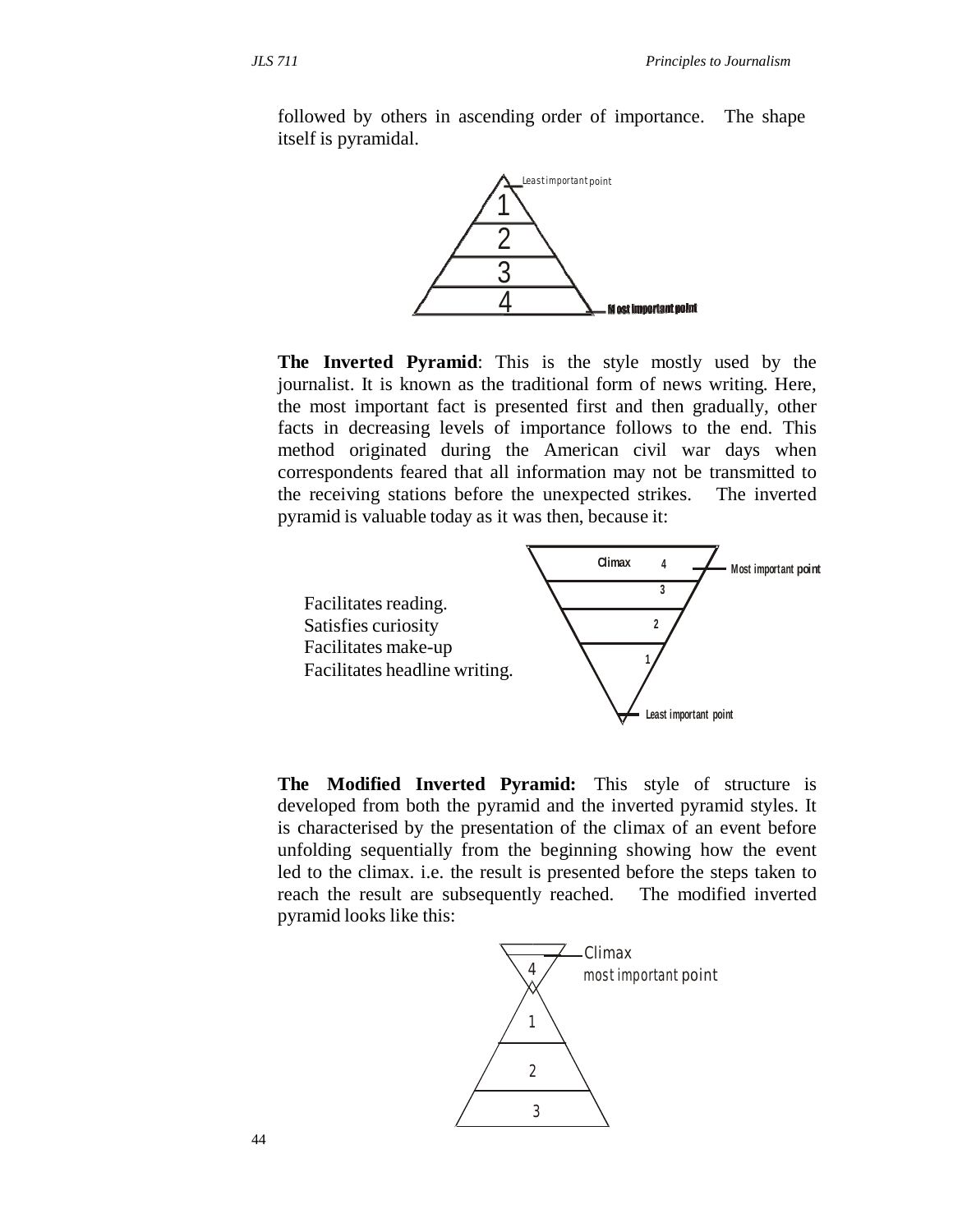## **3.2 Writing the News**

Ordinarily, news writing begins from the time that a reporter sets out to gather facts. As the facts are gathered, the slants of news stories are also planned. Conventionally, news writing starts with the introduction. The introduction is technically called the Lead.

**The Lead:** The lead is the first paragraph or two or any news report. It does not extend to the third paragraph. The lead usually gives or provides answers to the basic questions of 5 Ws and H. A good lead must:

- Be appropriate for the story.
- Make the reader want to read the rest of the story.
- Should be kept short, brief and telegraphic.
- Be based on the key features of the story.

The 5 Ws refer to WHO, WHAT, WHEN, WHERE, WHY and then the H – How. In most cases, not all the Ws are found in the lead. The who, what, when, where and why are common. The how is normally left for the body of the story. Here is an example of a lead.

> Five students were shot dead, yesterday In a clash between two rival cult groups At university of Lagos main campus, reports "TheCampusTimes".

#### **Analysis:**

| Who:   | Five students                   |
|--------|---------------------------------|
| What:  | Were short dead                 |
| When:  | Yesterday.                      |
| Where: | University of Lagos main campus |
| Why:   | clash between cult groups.      |

The "HOW" is to be explained in the body of the story.

#### **3.3 TYPES OF LEAD**

There are many types of lead. The few notable ones are:

**Cartridge Lead:** presents the gist of the event in the fewest possible words. It is usually abrupt and breath taking e.g. Awo is dead.

**Punch Lead:** This is usually called the blind lead because it presents a non-specific angle of an event e.g. politics in Akwa Ibom House of Assembly took a new sour today.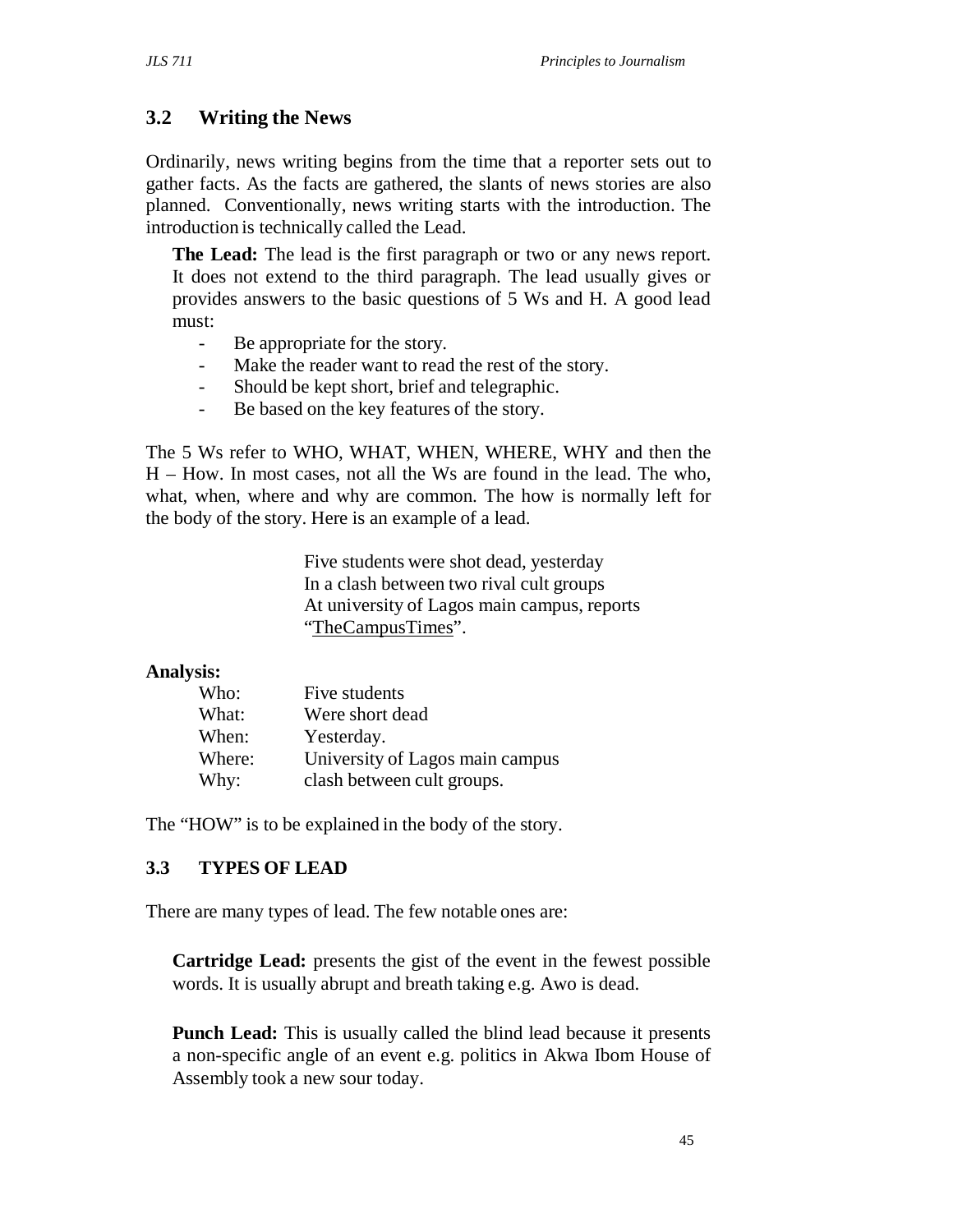**The Crowded Lead:** This type of lead emphasizes many aspects of an event instead of concentrating on one. This usually occurs when several aspects/angles (who, what, when, where, why) are of equal importance.

**The Astonisher Lead:** This has to do with the kind of introduction that uses superlative expressions to break the news e.g. For the first time in its history, the Co-operative Development Bank of Nigeria declared a profit 700 billion naira last year.

**The Shirt-Tail Lead:** This is a lead that is broken into two sentences expressing two related ideas. It is common to build up such ideas with the use of link words as "in another development..."

**Summary Lead:** This type summarises the whole story and gives details later. It is brief and deals with only the key points of the story, e.g. a bank clerk returning home from work last night was robbed of N10,000.00 and his handset while attempting to board a city bust at Ojuelegba bus stop.

**Effect Lead:** This focuses on the effect/consequences of an event. Leads that emphasise the effect on readers of an event have a powerful human angle, e.g. you may have to pay more for bus rides as a result of the increases in the prices of petroleum products announced by the Federal Government yesterday.

#### **Self Assessment Exercises 2.1**

- 1. Search through your national daily, identify and photocopy examples of the leads mentioned in this unit.
- 2. Write a lead, for each of the mentioned types, using the recent matriculation ceremony in your campus.

#### **4.0 CONCLUSION**

The teaching of the lead is so emphasised in this study because it is the "window" of a news story. It should therefore aim not only at presenting the gist of the story but also at gaining the attention of the reader.

#### **5.0 SUMMARY**

You have learnt in this unit that: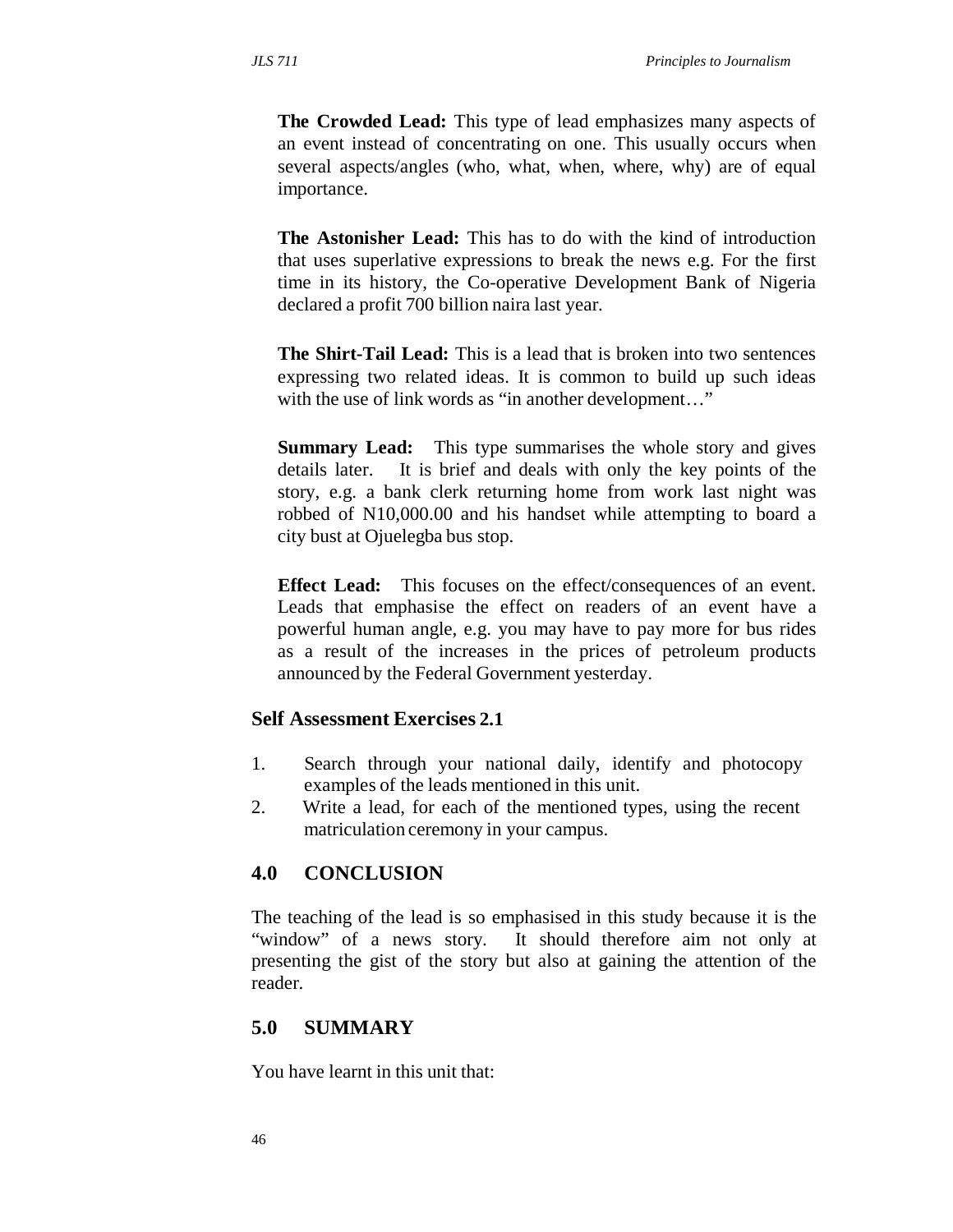Writing news requires the knowledge of its structure. This means the ways news reports are arranged or presented.

Three main structures are common in writing news stories. They are pyramidal structure from least important item to the most important; inverted pyramid – from the most important to the least important news item and, modified inverted pyramid

Presentation of the most important item followed by the least important and gradually leading to the penultimate important item of the news.

In writing new, there must be a lead. A lead is the opening paragraph of the news story. It basically summarizes the high points of the event by answering questions energize by the 5Ws – who, what, when, where and why.

#### **6.0 TUTOR MARKED ASSIGNMENT**

Choose one of the three structures of news writing and prepare a news copy of a recent news event in your campus, for publication in a national Daily. Your copy should not be more than two and a half pages, typewritten or typeset on an A4 paper.

#### **7.0 REFERENCES/FURTHER READINGS**

Macdongall, Curtis (1977) Interpretative Reporting. New York: Macmillan.

Ogunsiyi, M. A. (1989) IntroductiontoPrintJournalism. Ikeja; Nigeria: Nelson Publishers.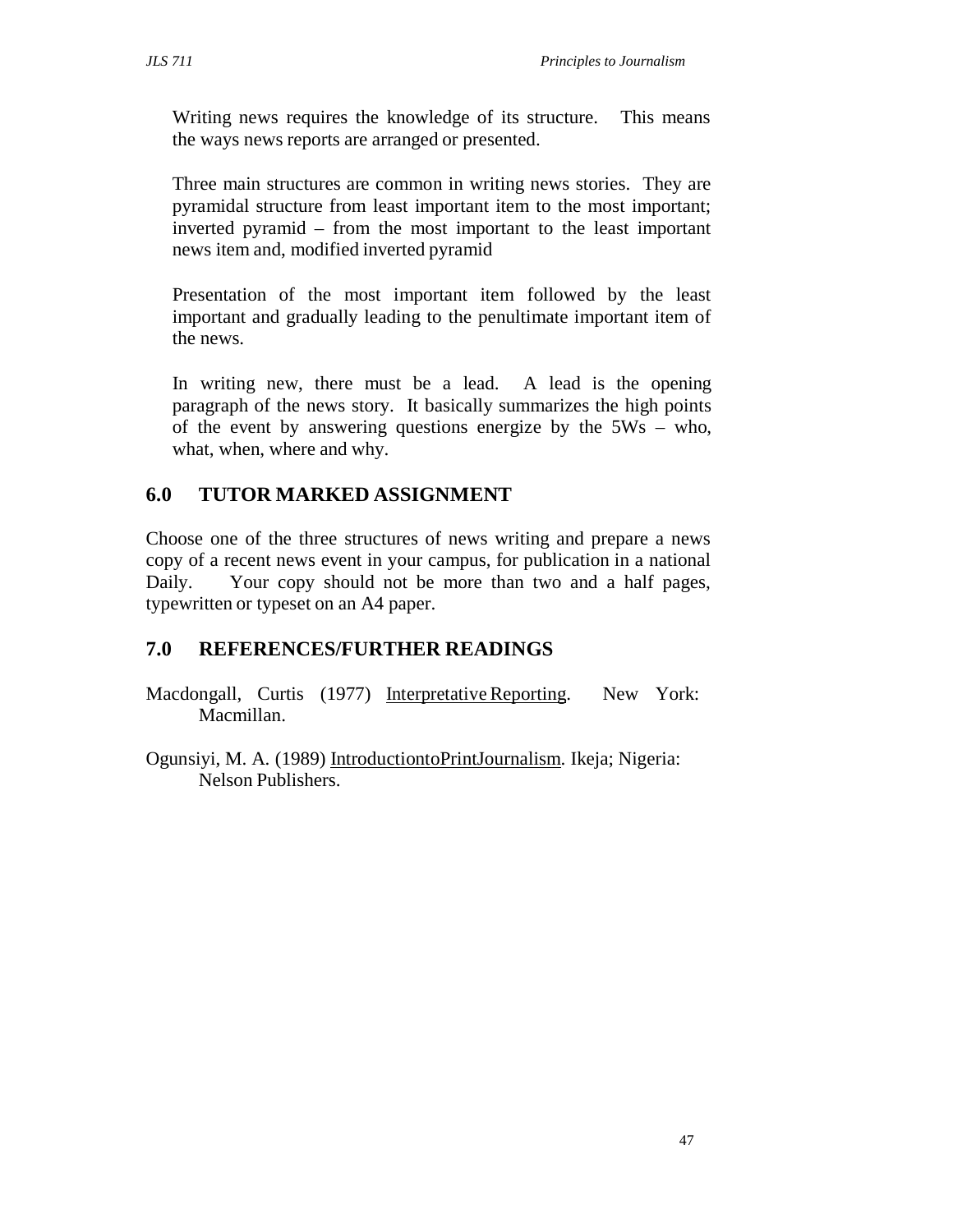### **UNIT 3 EDITING THE COPY**

#### **CONTENT**

- 1.0 Introduction
- 2.0 Objective
- 3.0 Main Body
	- 3.1 Copy Editing Functions
		- 3.1.1 Creative function
		- 3.1.2 Managerial function
		- 3.1.3 Policing function.
	- 3.2 Copy Editor Tools
		- 3.2.1 Equipment
			- 3.2.2 Reminders
			- 3.2.3 Copy editing symbols
		- 3.2.4 References
		- 3.3.5 Intellectual tools.
	- 3.3 Editing Symbols
- 4.0 Conclusion
- 5.0 Summary
- 6.0 Tutor Marked Assignment
- 7.0 References/Further Readings

#### **1.0 INTRODUCTION**

Ordinarily, to edit means to make something short or shorter. In journalism, it means to remove unwanted matter in the news. It is an important aspect of any media persons work irrespective of whether or not the person works for the print or broadcast media.

#### **2.0 OBJECTIVES**

On successful completion of this unit, you should be able to:

Define what editing in journalism is all about. Explain the functions and why editing is done in journalism. Identify and use the copy editing symbols. Identify and use the Proof reading symbols. Edit a copy for publication.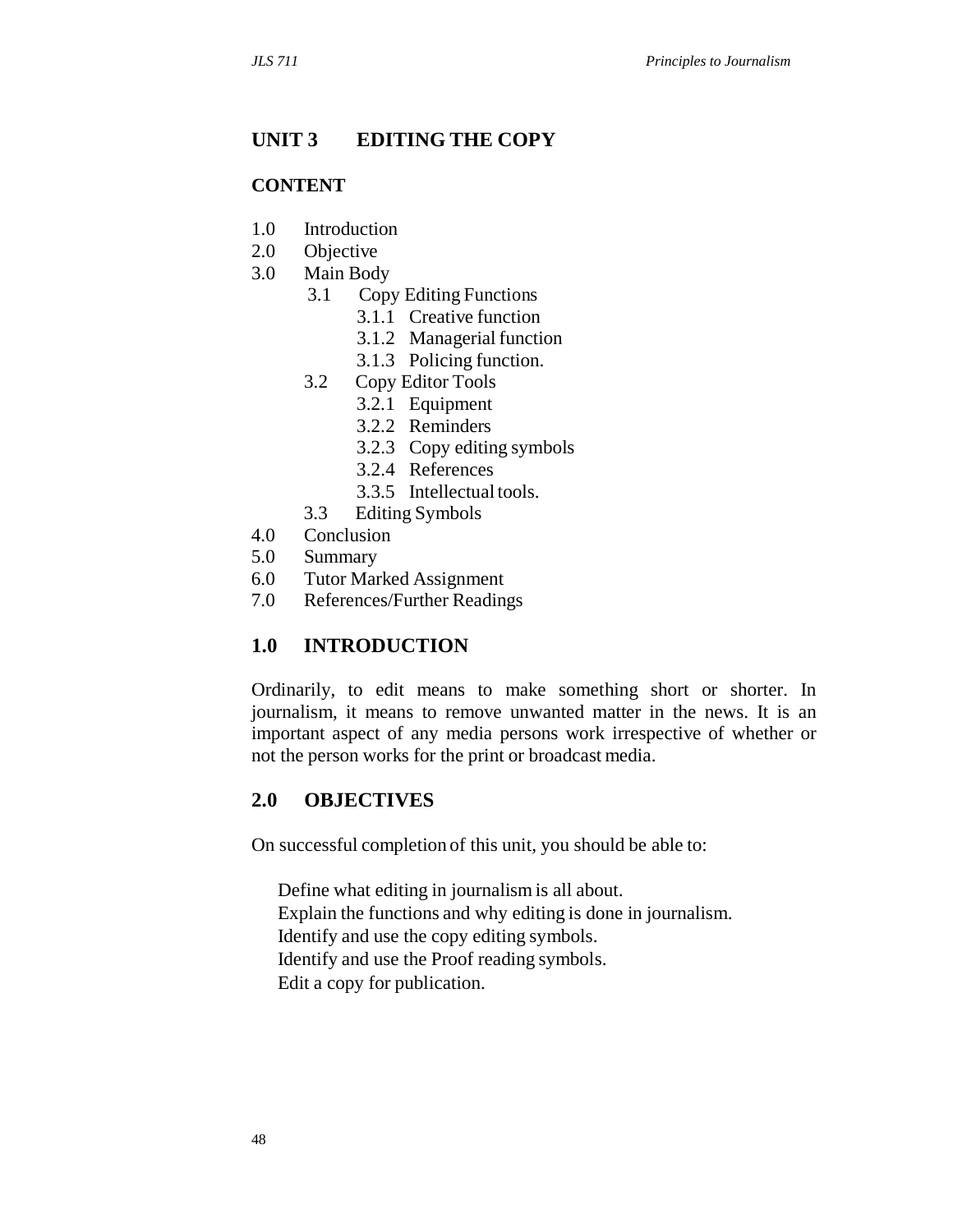## **3.0 MAIN BODY**

### **3.1 Copy Editing**

Copyediting can be variously described. It can be called copyediting, news editing, or copy reading. They all mean the same thing. But before any meaningful editing can be achieved, the copy editor must have a good knowledge of the subject. He must be current as well as be an expert in the language being used.

Furthermore, the editor should be flexible and tolerant. He should be that person who is capable of appreciating the work of other people. In summary, therefore, a good editor must be versed in the subject in question, an expert in the language use, and others liberal arts.

Editing is done to eliminate unnecessary details. It is also done to effect corrections that are bound to be there. Such editing are often carried out in an editing room, using a specially designed table known as copy desk, with a slot man at the helm of affairs. A copy desk is that object around which copy editors sit. The slot man controls the activities of the team.

Writers of all sorts need editors even when they have had time to go over their own work. They need editing despite the fact that they took pains to read through such work. In short, such a writer does not exist whose work cannot be improved by the constructive vigilance of an editor, who is:

Versed in what is written about. An expert in language use A flexible and tolerant person capable of appreciating values in the work of others.

Moreover, news writing has a special need for copy readers because most news writing is done at high speed. They are often written in haste. Reporters are usually under severe pressure. Consequently, are prone to mistake or bound to make slips and need some help in verifying and organising their facts. The quality of every newspaper is dependent on the array of its copyreaders. The copy desk is the heart of the newspaper and the character of the newspaper is determined by its copy desk.

The Copy Desk has three major functions.

Creative function. Managerial function Policing function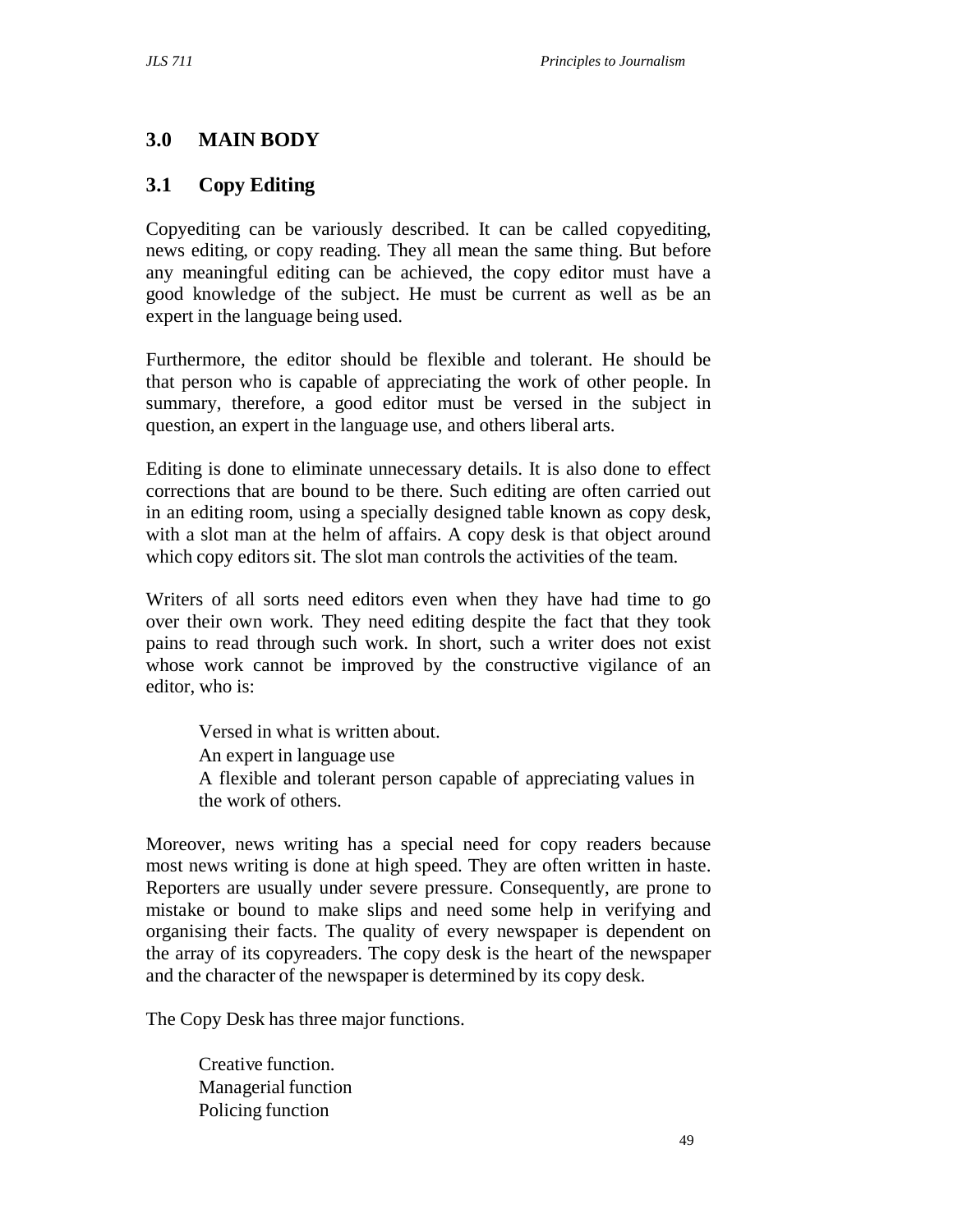### **3.1.1 Creative Function**

This function largely centres around the following activities: First, the desk judges the news of the day and makes decisions about how it shall be presented. Second, it assembles single stories and spreads from materials originating from a variety of sources. In this way, the desk editor is said to be creative when he can originate an idea such as merging two or more stories from different reporters on the same topic or related topic. Such write-ups carry peculiar phrases like: "in a similar development or" in another development "or" in another development". Creativity also involves assembling and selecting related stories into a single story or a big spread.

Copy editors write headlines, captions and outlines. Captions are found at the top making scanty details of the pictures while outlines are found below with more details. Another area of creativity deals with space management, which is the major problem of print media as against the problem of time in the electronic media.

#### **3.1.2 Managerial Function**

This function consists of the three activities enunciated below. One, the desk directs the work of the compositors and printers. This they do through marking copy with the style of type the compositor is expected to set it in. Managerial function can also be called administrative function. The major divisions of a typical newspaper organisation are the business, the editorial, and the production divisions. In the editorial division are the editor, copy desk, editorial writers and photographic section. Copy desk give directives to compositors in the production division. This relationship forms the major link between the two distinct divisions namely the editorial and production divisions respectively. Copy desk directs and adjusts stories. They also prepare fillers and time copy. As the name implies, fillers are ready made stories specially deigned to fill up extra spaces in newspaper. These stories must as a matter of necessity, be fresh and timely. On the other hand, time copy are those copies that are funny and entertaining, and of general interest.

Managerial function aims at avoiding waste and instead cries to adjust the volume of copy to the available space before it is sent to the composing room to be set in type. This managerial function also strives to meet emergencies with plenty of filler and time copy on hand at all times. In this way there are hardly open spaces.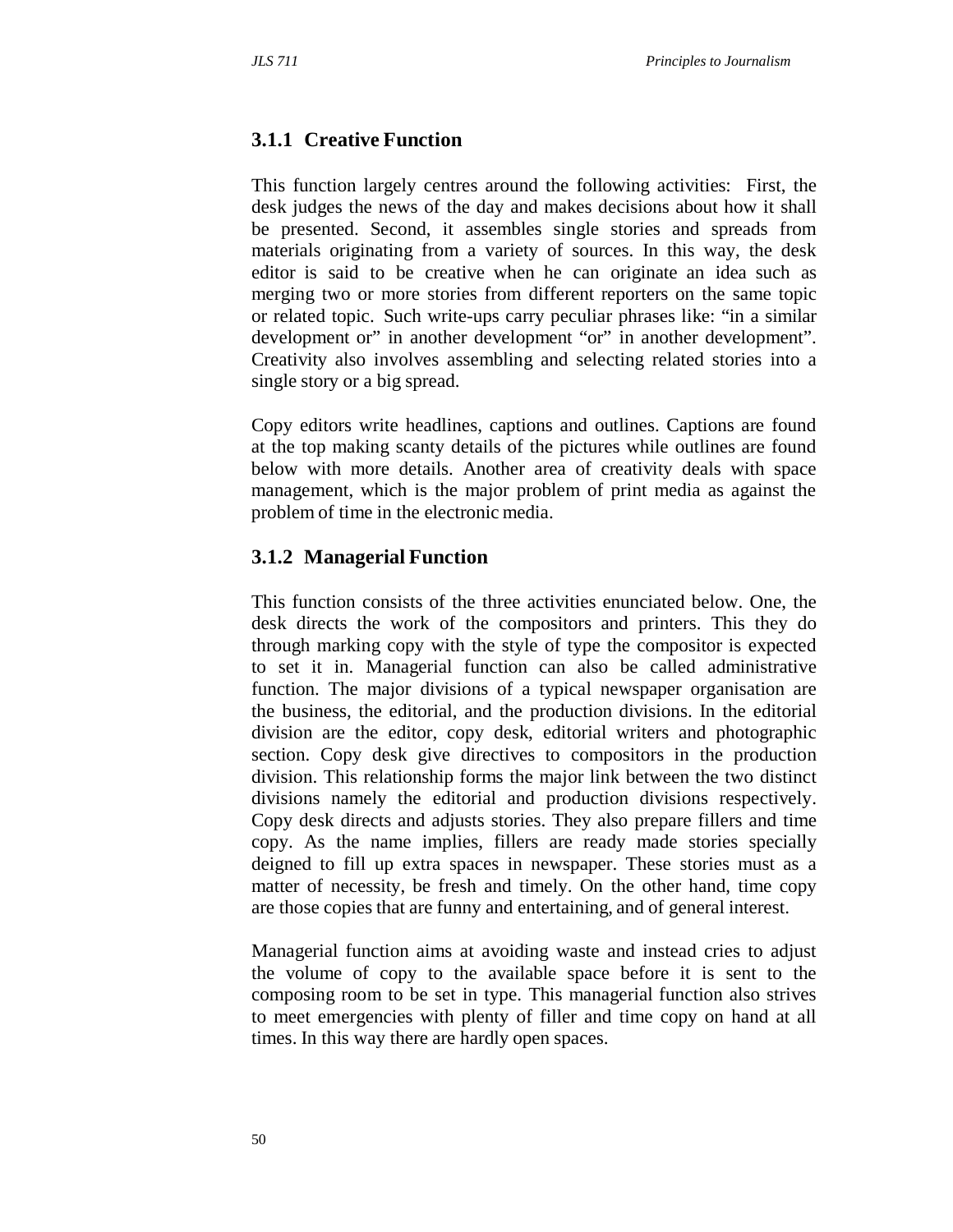# **3.1.3 Policing Function**

The copy desk's chief function is the job of policing the content of the paper. It is the most important of all the functions because it safeguards the paper against errors and libel. It corrects grammatical errors, crosschecks facts, and marked necessary interpretation to avoid ambiguity. Sometimes this policing function may slip the copy desk or it may decide to undermine the consequence in which case the newspaper may face libellous suits. In the light of the above, the desk checks copy against errors of facts and interpretation of ambiguous statements. Secondly, it guides the newspaper's position against being sued for libel and other legal difficulties. Thirdly, it guides public confidence in the paper by ensuring objectively, fair play and good taste. Finally, it improves the flow and corrections of language so as to clarify the news and make it more meaningful.

The individual copy editor should have many things in mind as he works on a story. Among those things he must do are:

He must eliminate errors of spelling, grammar and sentence structure.

He must be conscious of taste, style, fact and organisation.

He must guard against unwarranted reportorial bias, verbosity, repetition, incongruity, wearisome details, overlooked facts, zealous statements, and advertising in disguise as well as old and a grinding news.

## **3.2 Copy Editor Tools**

In a bid to do his work effectively and efficiently, the copy editor needs a set of tools namely: Physical and Intellectual tools. The physical tools come under specific headings including equipments, reminders, copy editing symbols, and references.

## **3.2.1 Equipment**

The copy reader's obvious physical tools comprise the following:

A special editing pencil with broad and soft lead and slightly bigger than the normal ordinary HB pencil.

A clean eraser for neatly cleansing any wrongly written words or sentences.

Scissors and paste which are supposed to be used only when necessary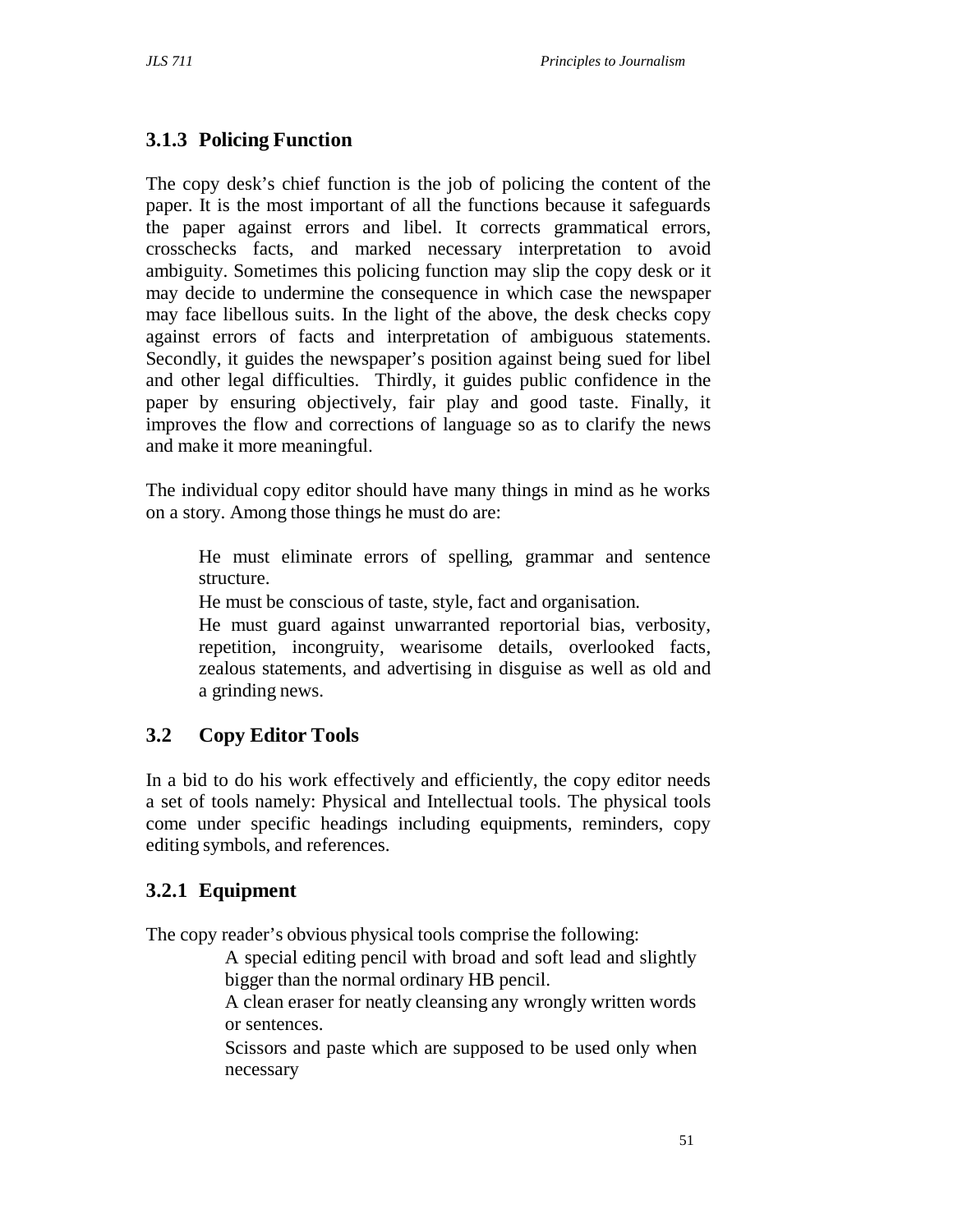A typewriter that will be used only when it will do the job quicker than the other tools.

A telephone within reach which will be put in use for communication with staff and non staff members to clarify facts and issues.

#### **3.2.2 Reminder**

Besides other physical tools the copy editor has certain reminder within reach. Some of these include the office style sheet and the headline schedule. Also included is a detailed headline count system, which serves as a guide for the headline writing.

#### **3.2.3 Copy Editing Symbols**

Another aspect of the physical tool available to the copyreader is the shorthand he uses always to tell the compositor how he wants the original copy changed. The copy reading symbols vary slightly from newspaper to newspaper and depends on what each organisation is used to. The symbols are not quite distinct from one another. Here are some examples adapted from two sources.

#### **3.2.4 Reference**

Reference of any kind constitutes yet another set of physical tools always employed by the copy reader. The extent and appropriateness of reference materials like books available on the editing desk vary from one desk to another. However a minimum list of reference necessary in every desk consist of the following:

> An unabridged dictionary The city Directory The State Handbook City and area telephone director Good Atlas City, country and state maps Who is who in Nigeria The world Almanac Year Hooks Roget's Thesaurus Book of Quotations Fowler's Dictionary of Modern English Usage. Webster Dictionary with its rich information Other general references.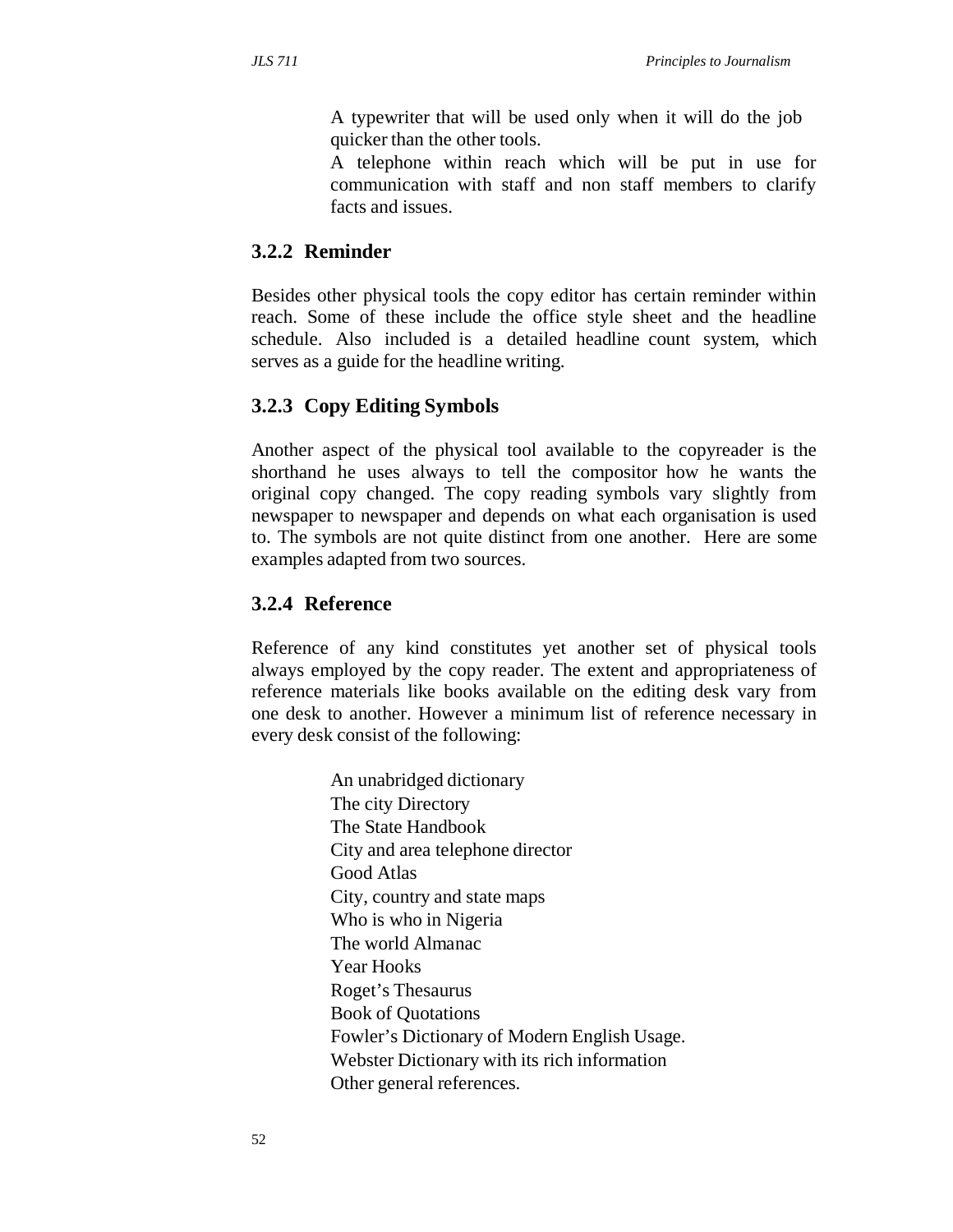## **3.2.5 Intellectual Tools**

The most important of the copy editor's tool are the intellectual tools. It is assumed and rightly too that the present day copy editor is an educated and literate person putting all the available tools to work for the purposes of producing an accurate, dependable, well written and grammatically correct as well as interesting and sound newspaper. The list of the copy editor's intellectual tools is inexhaustible.

In any case, the following may be assumed as the list of intellectual tools a copy editor often needs.

Thorough knowledge of English grammar, sentence structure and style.

Thorough knowledge of the copy desk current routine.

Thorough knowledge of how to use the references available to him.

Proper knowledge of the community the newspaper is expected to serve.

Broad general awareness and solid educational background.

Common sense and even disposition as well as good sense of continuity of news.

The last two are crucial and fundamental as they are real assets to the copyreaders. Generally, the copyreader must have respect for the viewpoints and special problems, of his co-workers and the reading public. As a matter of necessity he must have a feeling for what others can and will read. He should have a sense of balance in all major decisions he makes. Of course, cool judgement is probably the most important of all intellectual tools. The phrase "Sub this story" means "edit the story".

### **3.3 Editing Symbols**

**Typing Errors** (known as typos):

If you wish to capitalise a letter or word, underline it with two parallel lines, thus:

Bob hawke condemned the usa.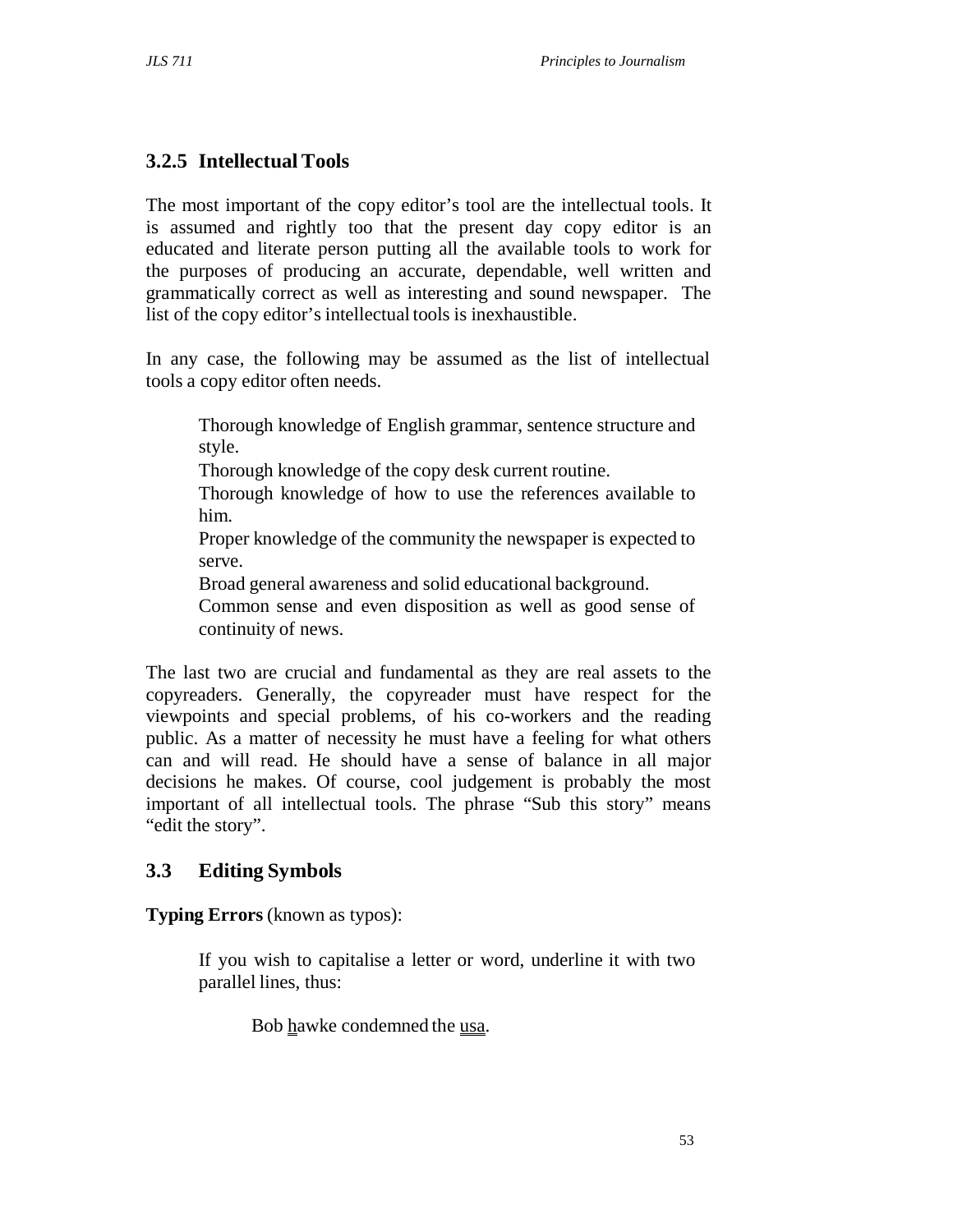To turn a capital letter (known as an upper case letter) into a noncapital (or lower case letter), place a small slash mark through the top of the letter, to the bottom thus:

#### Set this in UPPERCASE

To delete a word or phrase, draw a horizontal line through it. If, as is usual, you wish the space thus created to be ignored, place a bridge above and below the line to signify that you wish the space to be closed, thus:

He says the bomb should not have been dropped.

To take out a single letter draw the delete line vertically, thus:

Never hand your copy in the before reading it through carefully.

To insert space between words place an insertion mark, like this between the words.

The Vice Chancellor h s warned students...

In the print media, to insert a letter, word or phrase an insertion mark (or slash mark) is placed at the relevant point and the extra materials is written above the type, thus:

o "It is not true that I w/rk for Rupert". She said.

In the broadcast media, a single letter must not be inserted. The whole of the incorrect word should be deleted with a horizontal line and the new word written out in full above. Also, the insertion mark differs from that used in print, thus:

#### worked

She said it was true that she wrked for Nupeng.

In the haste to get a story down on paper journalists sometimes transpose letters, words or phrases. To correct this typo draw a horizontal S around the offending materials so that the letter, word or phrase below the S-line is placed before that above this line, thus:

The man dead is identified as ...

(NOTE: Some authorities say the S-line should be reversed e.g. for need then becomes for need. Others say this reversal should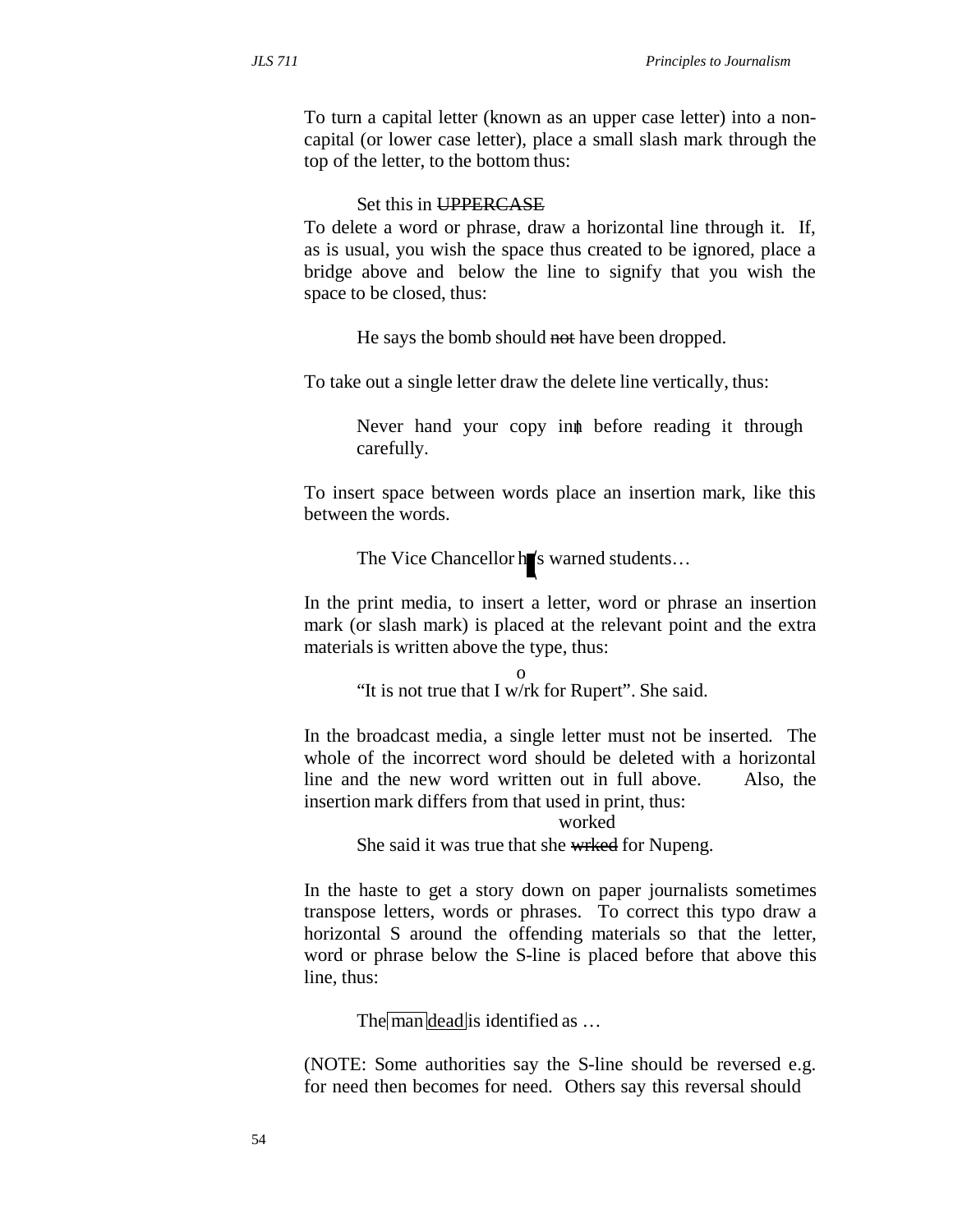only happen when single letters are to be transposed. However, the subbing mark in this course will be the one above.)

Most publications use abbreviations, particularly for titles. Some everyday abbreviations, however, are often not acceptable in some publications. What is acceptable and what is not acceptable on a particular publication is part of the publication's house style. Most publications hand new journalists a style book that contains instructions on what is, and is not, acceptable.

A journalist, particularly one recently arrived from another publication, can make a mistake on abbreviations. To correct this, the offending material should be circled, so that a word that has been abbreviated will be spelt out in full, or a word that has been spelt out in full will be abbreviated, thus:

Col) Wale said (Tamuno) Briggs was a twit.

(NOTE: The rule is that when an abbreviation ends with the same letter as the full word, then no full stop should be used. If it does not, then use a full stop, thus:

Prof. John Brainstorm criticised Dr. Jane Bookworm).

The use of numbers in copy is also subject to house style. Some have to be typed in letters, some in figures. If the wrong style has been used, circle the offending materials, thus:

He accussed the  $(2)$  teenagers of stealing (one thousand) naira worth of valuables

**Punctuation Errors:** While typos can be corrected in ink, punctuation corrections should be made in pencil. This is because the sub-editors may not agree with the punctuation. If it is in pencil they can rub out the reporter's mark.

To insert a full stop, place an insertion mark in the relevant place in the copy. Above the mark draw in a dot and circle it, thus:

> **.** "It is over/" he said "I will go no further"

Some journalists use a cross in a circle. This is probably because the Pitman's shorthand symbol for a full stop is a cross by itself.

(NOTE: Use the same procedure for a colon, thus: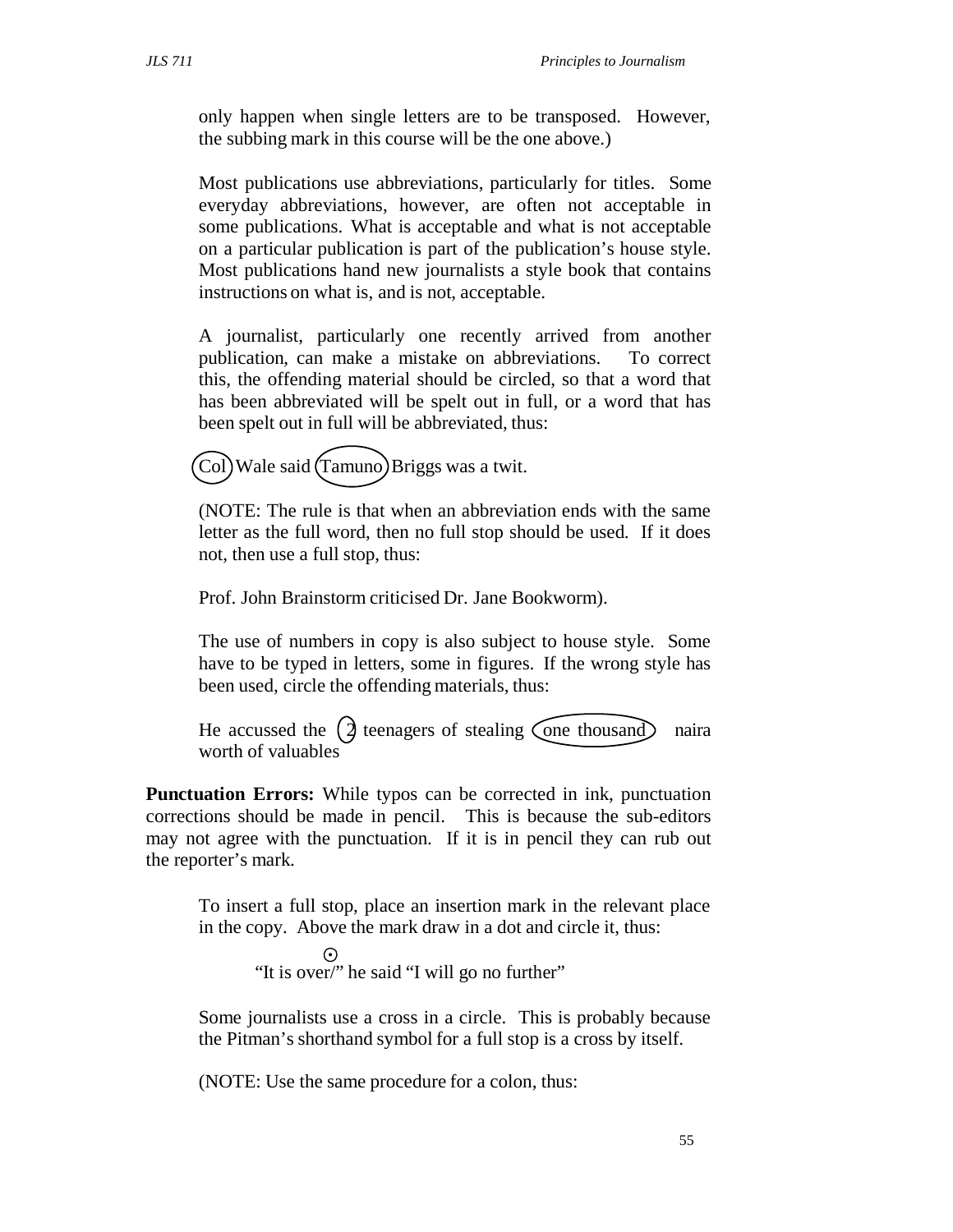The University Senate decided the following students: Ade, Bassey, Okonkwo..

For a comma, place an insertion mark at the relevant place and draw in a comma above the line, with a small slash above it, thus:

```
\bigcirc"It is over/" he said.
```
(NOTE: To insert a semi-colon, use the same procedure as for a comma.

 $\bigodot$ His uncles are/ Baba, Shalolo, Danjuma

,

For an apostrophe, use the same procedure as for comma, but place the small slash below, thus:

A journalists/ duty is to be accurate.

For quotation marks, use the same procedure as for an apostrophe, but reverse the double commas where necessary, thus:

> ? "This is an accurate report/" he said

In some newsrooms the small slash mark under the quotation marks is replaced with either a V or a Y

For a hyphen, place an insertion mark at the relevant place and draw above the line a short horizontal line between the vertical lines, thus:

The prosecutor said that this was not a run of the will case

Journalists should try to avoid using dashes. If, however, they must insert one, an insertion mark should be placed at the relevant place and a short vertical line, followed by two short horizontal lines and another short vertical line should be drawn above, thus:

Journalists with some exception are good writers.

Parenthesis, or brackets, should be drawn in at the relevant point, thus: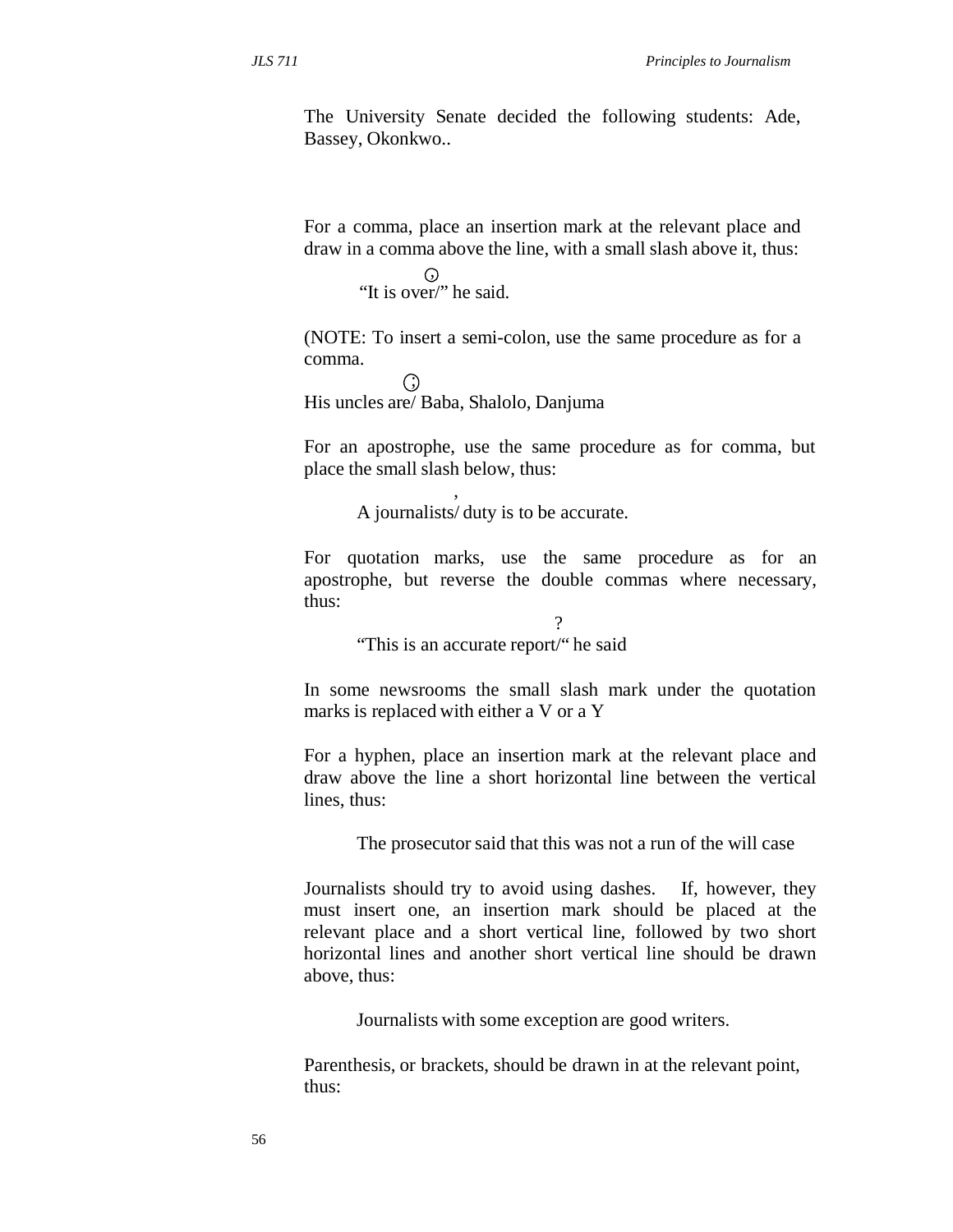Nigerian reporters (known as pressmen) are among the best in the world.

Paragraphs should be indicated in a reporter's copy by placing a blank line between each paragraph. Any corrections, such as the breaking up of long paragraphs or the combining of short paragraphs should be left to the sub-editors.

However, there are exceptions to this rule, so to indicate a new paragraph an L should be drawn in at the beginning of the first sentence, thus:

> "Newspaper reporters who mark the start of paragraphs are bad news". Said the sub-editor.

> "They do not realise that paragraphs are sometimes broken up or combined to suit the design of a page".

To combine two paragraphs draw a reversed S from the full stop of the first paragraph to the beginning of the second, thus:

> "Newspaper reporters who mark the start of paragraphs are bad news", said the sub-editor:

> "They do not realise that paragraphs are sometimes broken up or combined to suit the design of the page".

#### **Note:**

If your correction is wrong and you have used a pen, or, for any reason, you want the subbing mark to be ignored, place a row of horizontal dots below the offending correction, and write STET above the line and circle it, thus:

Journalists who hand in inaccurate copy STET Willbeboiledinoil Source: University of Southern Queensland Study Book, JRN 1000)

**ProofReading Symbols:** Sub-editors are responsible for editing news stories, so proof readers are responsible for proof-reading typeset stories. While the sub-editors use editing symbols to edit news stories, proof readers use proofreading symbols to edit typeset stories.

The sub-editors are free to use pencils to write editing symbols anywhere in the copy. In the case of proofreading, proofreaders must use pencils to write their proof reading symbols only in the left and right margins of the proofs.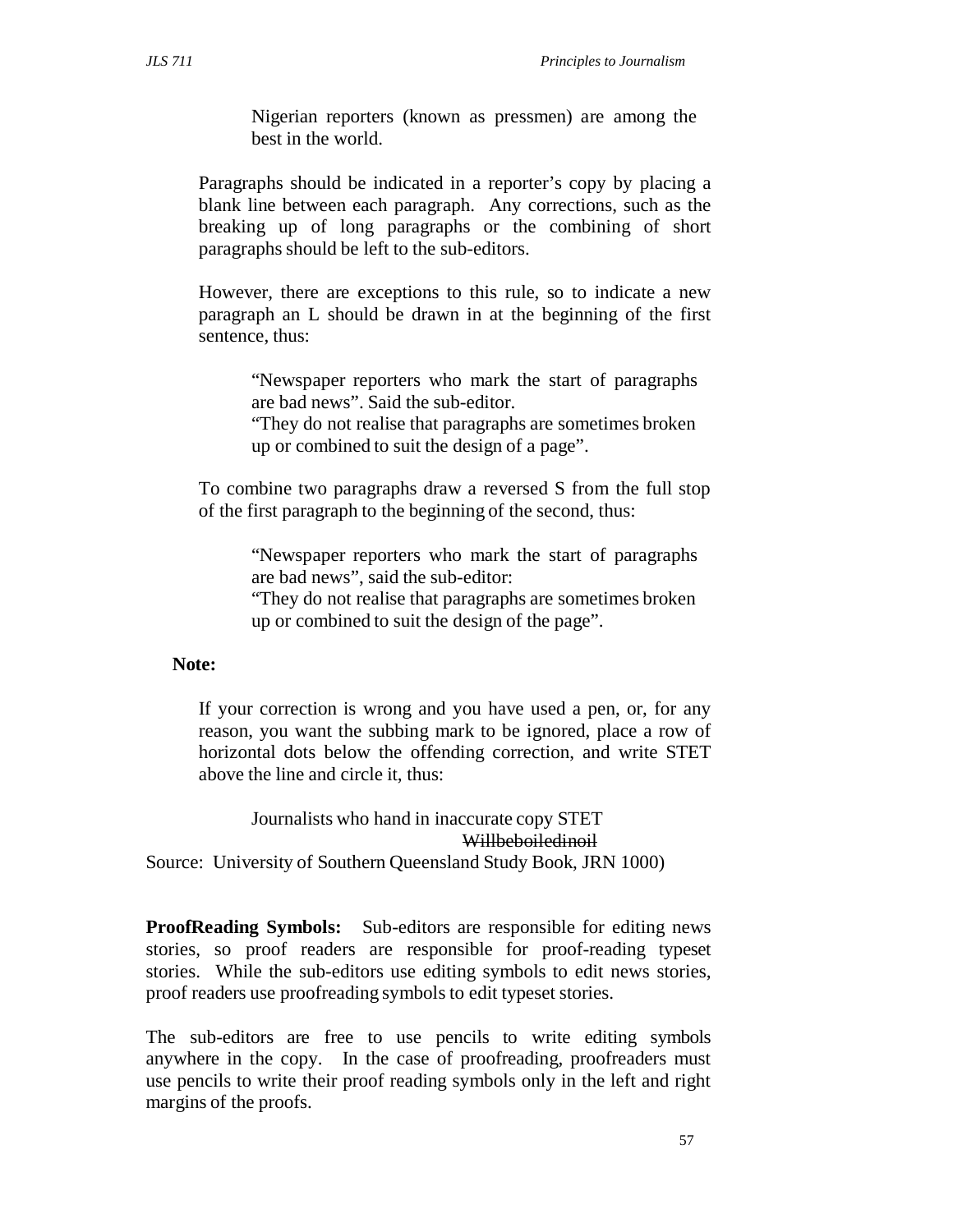| (1)                           | Use lowercase letter           | 1c                      |  |
|-------------------------------|--------------------------------|-------------------------|--|
| (2)                           | Use capital letter             | Cap                     |  |
| (3)                           | Transpose                      |                         |  |
| (4)                           | Close u p                      |                         |  |
| (5)                           | Use boldface                   | BF                      |  |
| (6)                           | Insert space #                 | #                       |  |
| (7)                           | Use hyphen (-) here            |                         |  |
| (8)                           | Leave it as it was             | stet                    |  |
| (9)                           | Take it out; delete            |                         |  |
| (10)                          | Use a dash $\angle$ $\angle$   | $-/-$                   |  |
| (11)                          | Use light face If              | lf                      |  |
|                               | $(12)$ Use question mark - ?/  | $\gamma$ /              |  |
| (13)                          | Use a comma if it is necessary | ,                       |  |
| (14)                          | Use a semi-colon - .           | $\vdots$                |  |
| (15)                          | Use a colon $\therefore$       | $:$ /                   |  |
|                               | $(16)$ Use a period - . or x   | or x                    |  |
| (17)                          | Use an apostrophe '            | $\boldsymbol{\zeta}$    |  |
| (18)                          | "Use quote marks"              | $-66$                   |  |
| (19)                          | // Begin a paragraph           | $\frac{1}{2}$           |  |
| (20)                          | No // Do not paragraph.        | $\mathrm{No} \, / \! /$ |  |
| (21)                          | End of story. $\#/30$          | $\frac{\#}{30}$         |  |
| Source: Ogunsiyi (1989:82-83) |                                |                         |  |

Some of the common proofreading symbols are:

## **4.0 CONCLUSION**

Editing function in the media house can be viewed as a watchdog role, and, the life of a newspaper especially, depends on it. Hence, highly specialised people carryout the technical work.

## **5.0 SUMMARY**

In this unit, you have learnt that:

Editing is an important aspect of the journalism process.

We edit primarily to remove unwanted bits of information in the copy.

Editing function does not just end with the use of mechanics or symbols to instruct others, but also involves managerial, creative and policing duties.

## **6.0 TUTOR MARKED ASSIGNMENT**

Using the editing symbols in 2.3.3, edit the following copy provided.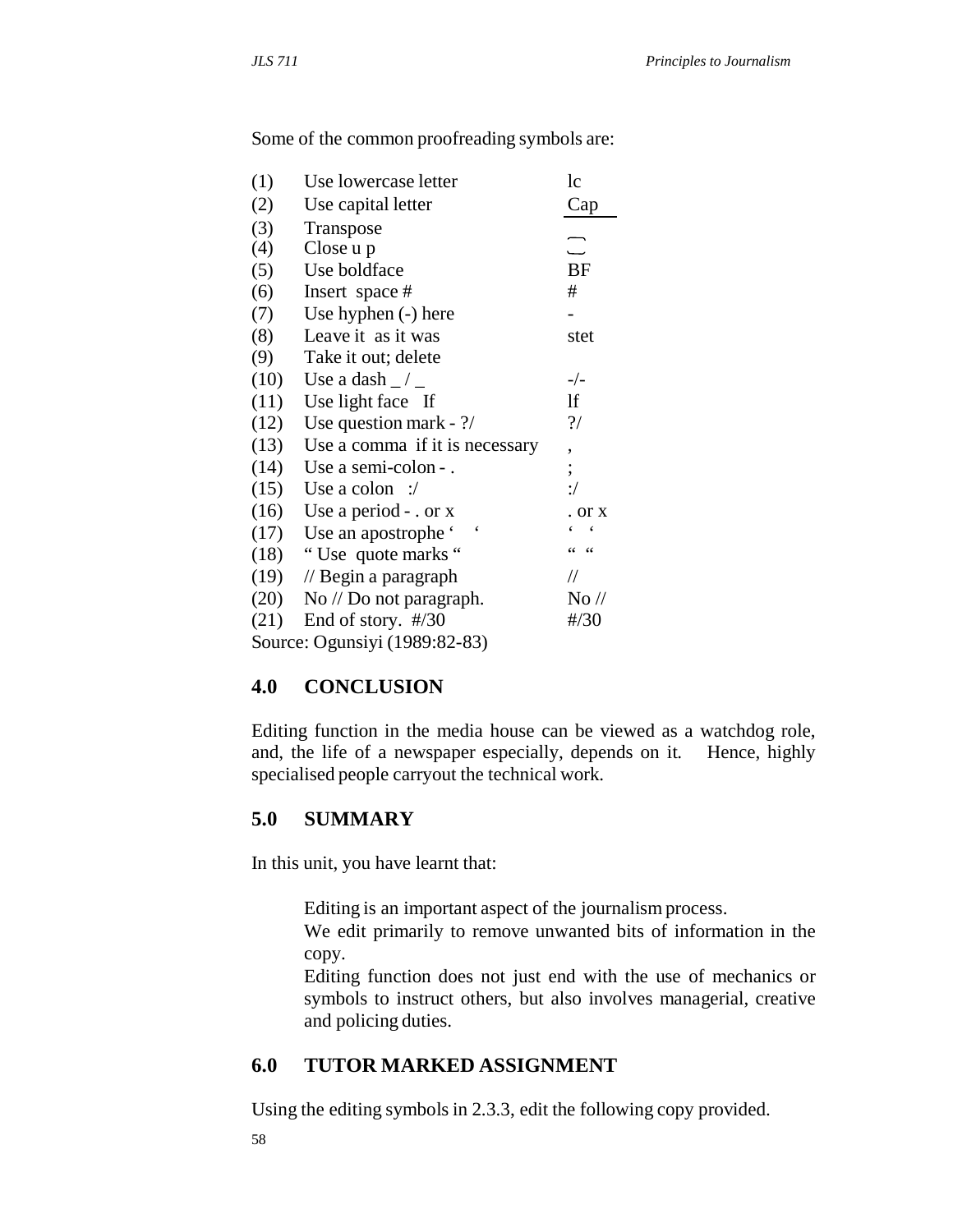The price of oil in international markets showed signs of stabilizing today, though they were still sharply lower after a week's fall caused by a world surplus of supplies. At the close of trading on the Mercantile Exchange yesterday, contracts for delivery of West Taxes Intermediate, the top U. S. crude grade, stood at \$19.50 a barrel, down 32 cents from the previous day's \$19.92. a barrel is the equivalent of 42 gallons, making the \$19.50 price break down to 46.43 cents per gallon of unrefined oil. Elsewhere, North Sea oil for delivery in April sold for \$18.65 a barrel, up 45 cents from the previous day's \$18.30. That \$18.65 tag was down more than a dollar from the previous week. The price of heating oil was down again, but gasoline prices rose slightly. Although the market had shown signs of settling down recently, prices were still 26 percent less than they were six months ago, when a barrel of West Texas Intermediate sold for \$25.15 and 30 percent less than they were nine months ago when a barrel cost \$31.70. Most of the decline from that \$31.70 tag to the \$25.15 occurred in 10 days, rather than as a steady slide.

The Organization of Petroleum Exporting Countries announced late in 1985 that it was giving up attempts to support prices by controlling production. The 12 cartel members said they would pursue their "fair market share" instead. That meant an increase in production. Although the world was already awash in oil, supplies swelled, pushing prices downward amid O. P. E. C. warnings of a price war. The situation stabilized in the summer of 1986 when OPEC members reached another agreement. OPEC members are Algeria, Gabon, Indonesia, Iran, Iraw, Kuwait, Libya, Nigeria, Quatar, Saudi Arabia, United Arab Emirates, Venezuela and Ecaudor.

#### **7.0 REFERENCES/FURTHER READINGS**

- Gibson, Martin and L. Dupre Long (1987) EditingintheElectronicEra. IOWA: IOWA State University Press.
- Melvin, Mencher (1987) NewswritingReportingandwriting (5th ed) Diobuquei: W. C. Brown Publishers

Ogunsiyi, M. A. (1989) IntroductiontoPrint Journalism. Ikeja; Nigeria: Nelson Publishers.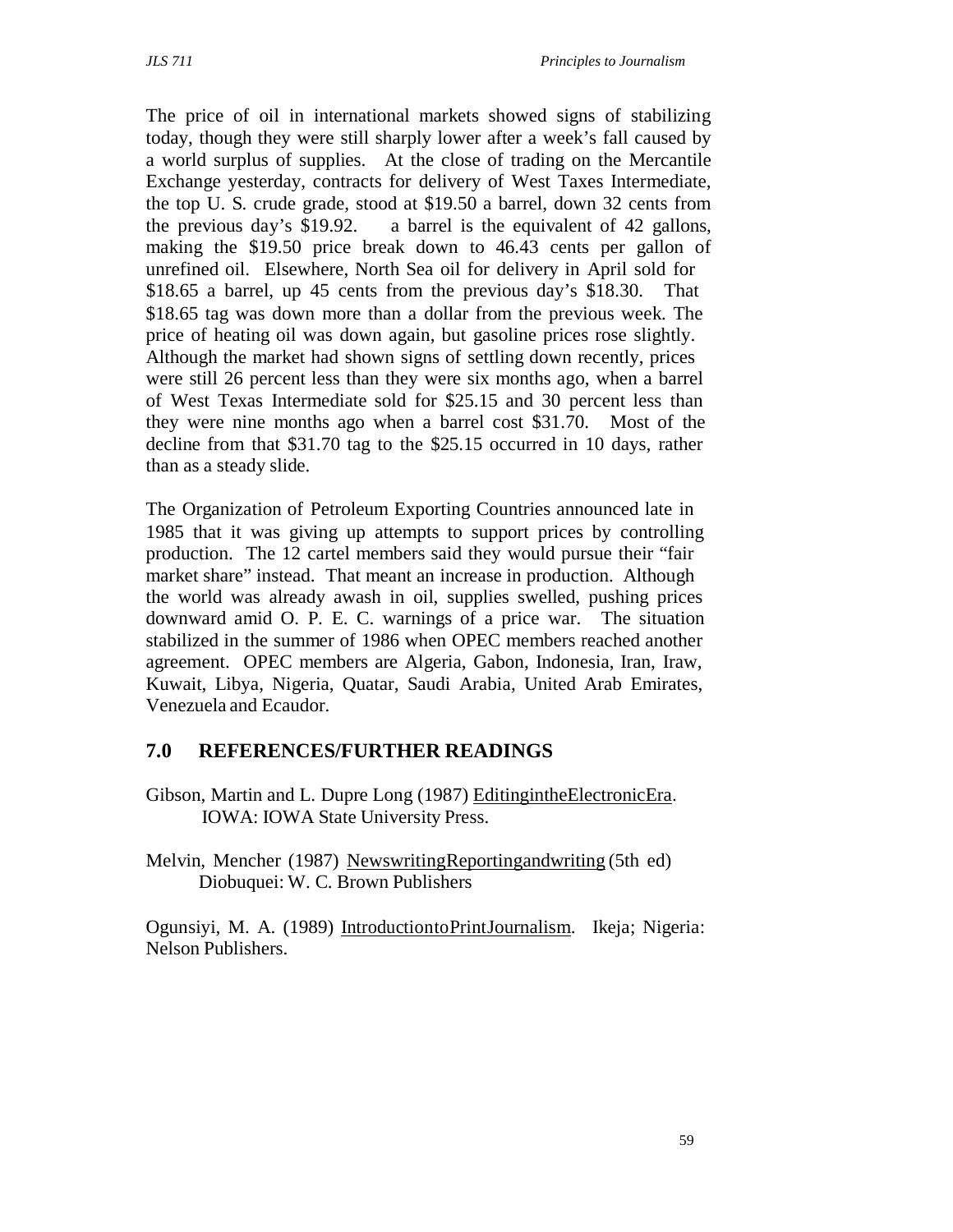## **UNIT 4 HEADLINE WRITING**

#### **CONTENT**

- 1.0 Introduction
- 2.0 Objectives
- 3.0 Main Body
	- 3.1 Headline Writing Defined
	- 3.2 Functions of the Headline
	- 3.3 Headline Schedule/Headline Writing
	- 3.4 Guides for Headline Writing
	- 3.5 Headline Counts
	- 3.6 Headline Order and Headline Copy
- 4.0 Conclusion
- 5.0 Summary
- 6.0 Tutor Marked Assignments
- 7.0 References/Further Readings

#### **1.0 INTRODUCTION**

This unit is about headline writing. Practical experience on casting headlines is gained from the exercises provided at the end of the unit. The unit also gives a detailed appreciation of functions, schedule, guides and writing final copy of the headline.

#### **2.0 OBJECTIVES**

On successful completion of this unit you should be able to:

Define the headline Explain the function of Headline in journalism practice Identify the basic requirements for casting good Headlines Write headlines for select stories

## **3.0 MAIN BODY**

## **3.1 Headline Writing Defined**

Any single line or collection of display type that precedes a story and summarizes or introduces it can be called a headline. Such a headline has the following attributes.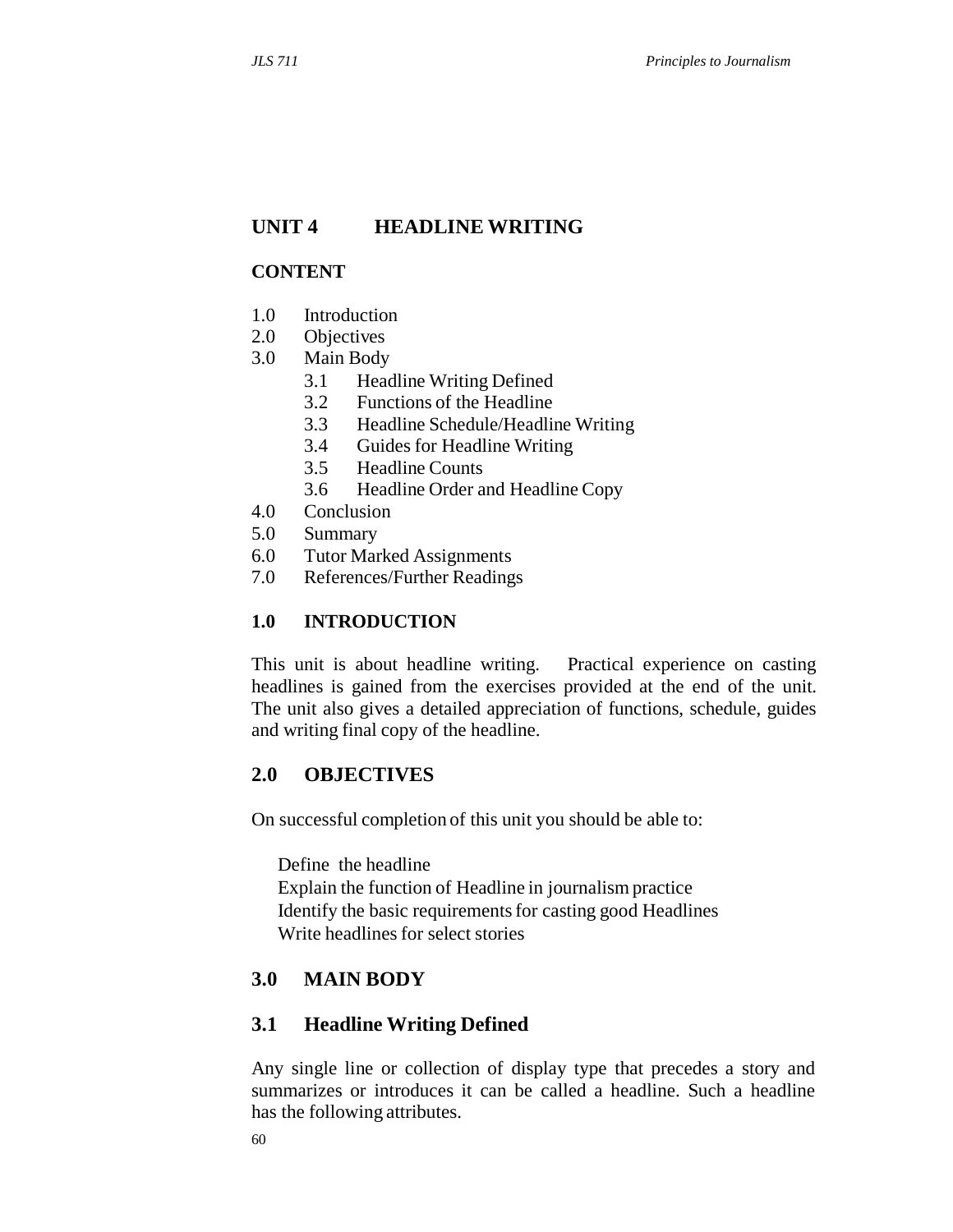A headline is a sentence built around action verb. It distinguishes a headline from a binder or label head. e.g., full text of Presidential broadcast; INEC Boss speaks on Transition Programme. The first is a label head, the second is a typical headline.

A headline must be adjusted to a predetermined length and number of sentence and characters respectively.

A headline is fashioned to save space. This, the headline writer does by omitting articles (i.e. the) and other unnecessary encumbrances, thereby leaving room for less detail in the restricted space.

A good headline uses a language symbols, singly and in groups, to convey or maximise meaning. Articles are hardly in use while commas take the place of "and "in most cases.

A headline uses the present tense to convey immediacy and to save space. Often the present tense is shorter than the past with few exceptions.

The generic term, 'headline' comprises many specified terms including: jump heads, kickers and sub- heads. They should not be confused with outlines, captions and binders. A binder or label head is a display line identifying but not summarizing special material not handled as a news story.

The binder identifies the content of the material but does not summarize the content of the message. It also does not tell what the President says or what happens. Binders are also used over tabular matter accompanying a related news story.

#### **3.2 Functions of the Headline**

The headline performs various functions, one of which is to index the news by stating plainly what the story contains so as to save the reader's time in finding the aspect of the news that interest him most.

The headline tells the news to the reader by way of conveying mandatorily the accurate information.

Again, it conveys the relative significance of the news as expressed in terms of type display through the use of type size and weight.

Headline convey to the reader the relative seriousness of the news using type families such as italics and other decorative typographical devices like dashes, stars, boxes etc. Some of these are indicative of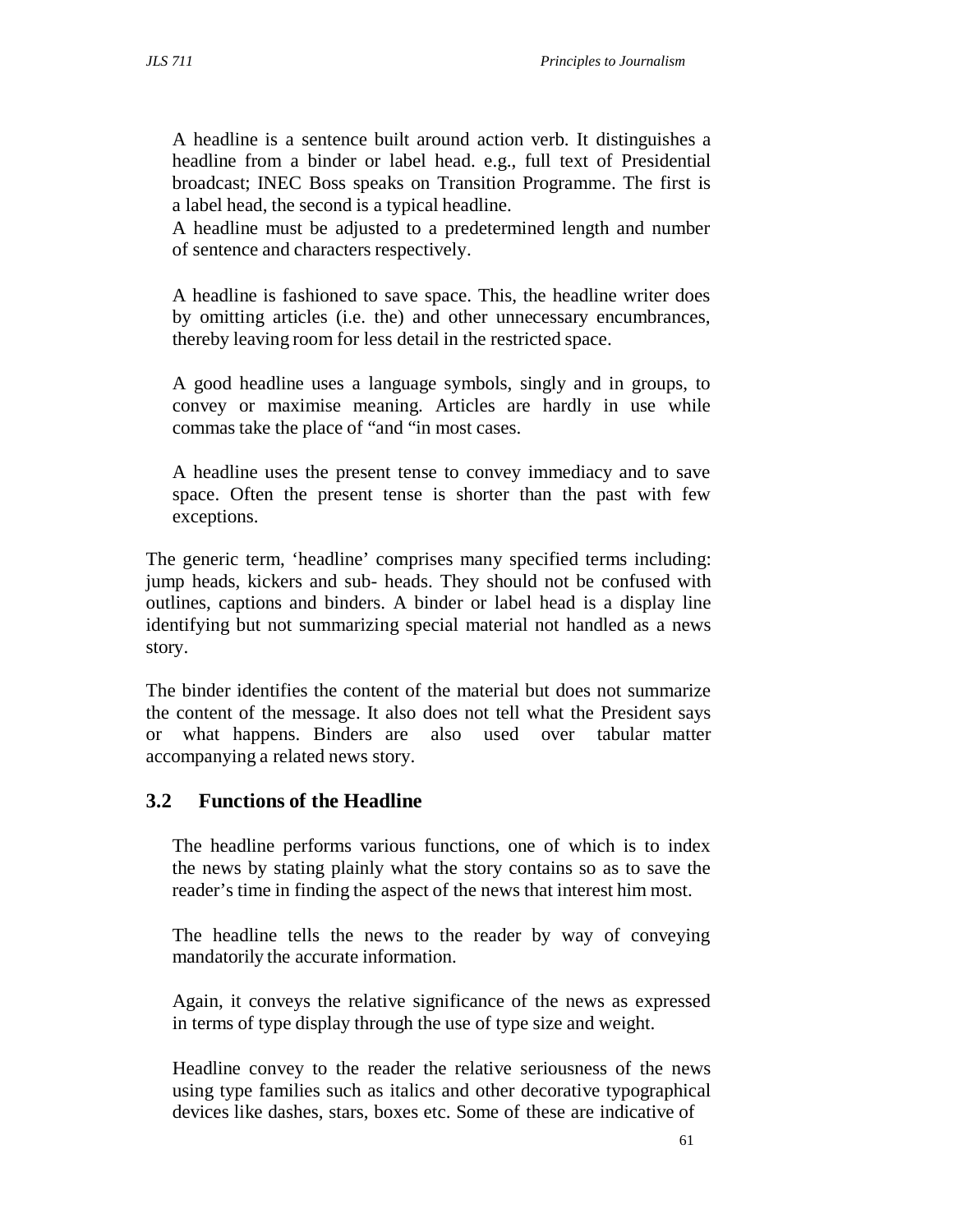the fact that certain stories are meant for its entertainment value rather than its significance.

The headline beautifies the newspaper and makes it attractive. In all ramifications, the primary function of any headline is essentially to make room for good and balance page make –up. Such headline accompanied with their variety in size and typefaces do a lot to make modern newspaper pages quite attractive. For instance, a five – column page of solid body type looks uninterestingly grey and colourless as can easily be seen in the Nigerian early newspapers and as against the modern newspapers. Present day headlines introduce contrast by bringing side by side, black type and white space as a relief to the dull grey of body type. If placed properly, headlines bring about balance, symmetry, and typographical beauty to a wellplanned page.

Headlines give the newspaper character and stability through consistent use of familiar headline structure thereby giving a newspaper the relatively familiar and welcome personality. While some newspapers use screaming headlines, other are more gentle and less shouting in their use of headlines.

Headlines to some degree are often employed to sell newspapers on the newsstand. This is true of catchy headlines.

# **3.3 Headline Schedule/Headline Writing**

The headline schedule is a sample of headlines used by a particular newspaper, It shows the point size, types and type faces available and the precise form they must take. Every newspaper has its own headline schedule as distinct from others. It represents the character of the paper and forms a major distinguishing factor in comparing various newspapers.

Headline writing does not and should not use a language of its own. Instead it must use language symbols common to people and which they must understand. The writer must take into consideration the exact and special meaning respectively in the light of their immediate meaning.

Some of the basic skills that lead to the success of headline writing are:

Accurate perception of the story. A headline writer must be able to recognize what parts of the story are newsworthy, dramatic, and significant.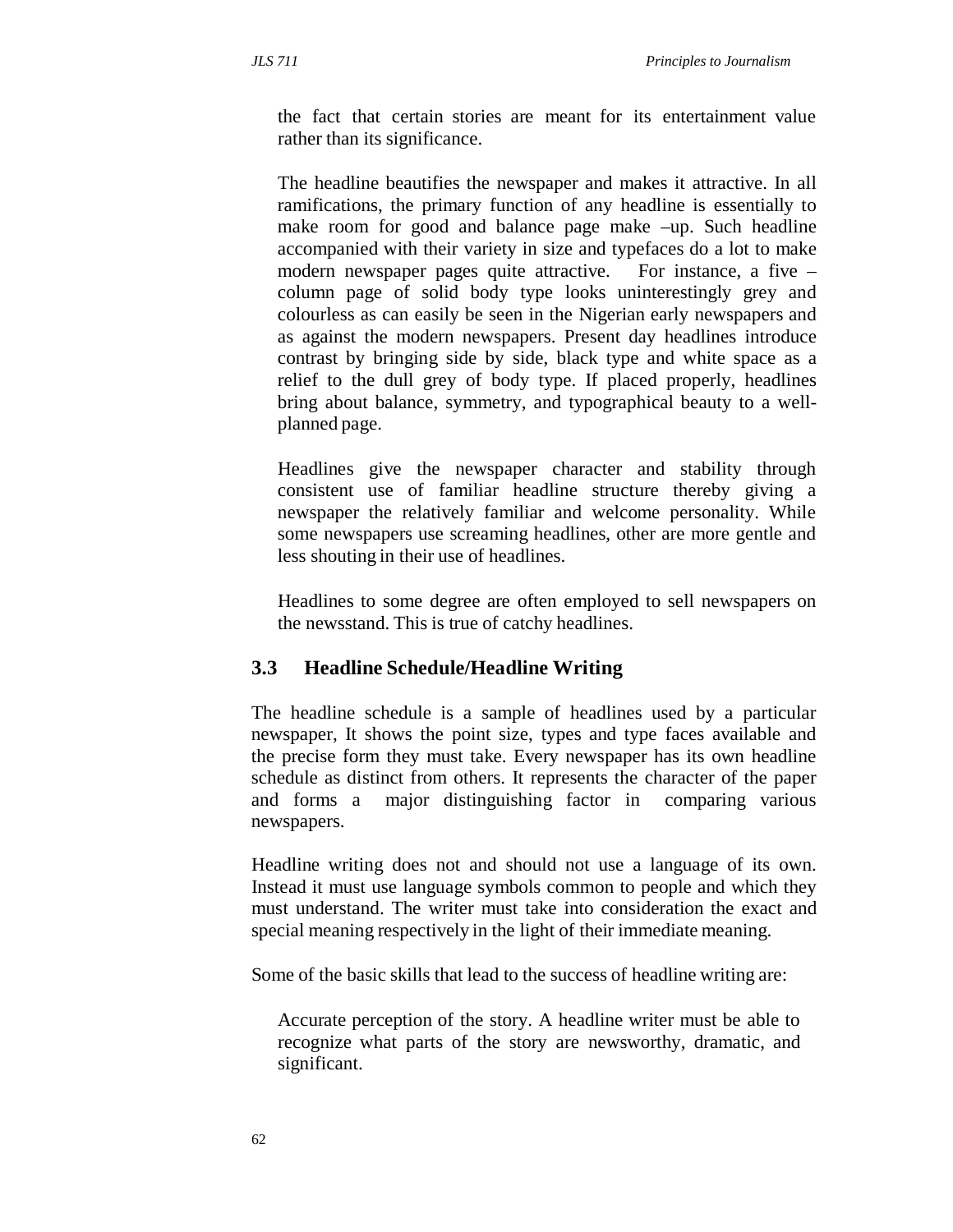A vocabulary that is both broad and deep is necessary for the headline writer's task. The layman's vocabulary is not enough for accomplishing such task. Constructing sentences for headline writing requires not just a vocabulary of multi meaning that may or may not be used synonymously. Viewed closely, synonym would imply word of the same meaning as another in the same language but often with different implications and associations.

A sharp sense of sentence structure. The headline writer depends on flexibility not only in choice of words but also in choice of sentence structure so that the writer can switch word order quickly without alerting meaning. Sentences take many structures and headlines are most notable for that.

A keen eye for ambiguity. The headline writer must review his writing endlessly to detect ambiguity. He should be able to put himself in the place of many potential readers. This is because what is meaningful and clear to him may not be clear and meaningful to others.

#### **3.4 Guides for Headline Writing**

Tell the story's essentials. In headline writing, the writer is expected to tell the essentials just as the lead story does since most headlines are based on the lead. This is however not a rule but merely. The lead of a straight news story often summarizes the essential facts. Headlines by extension must do the same. The implication therefore is that the headline writer usually finds his best material on which to peg the headline at the top of the story otherwise called the lead. The parts of the lead that suits headline treatment are those that tell the main aspect of the story clearly and interestingly. It may be noteworthy to point out that in some cases the lead paragraph may be lacking in substance as the larger story may be buried in the specified details contained in the body of the story.

Get the facts straight. Getting at the heart of the story is a not a simple task as most people would think. Complex news stories bothering on public affairs keep headline writers constantly on their toes as they struggle to tell the stories in a restricted space and in an understandable term. Such stories put headline writers on high jump trying to exempt themselves from the tasks.

Put the key facts at the top deck. Should the headline be of two desks, the most important one would be at the top to be followed by the less important headline. This is done for the purposes of emphasis.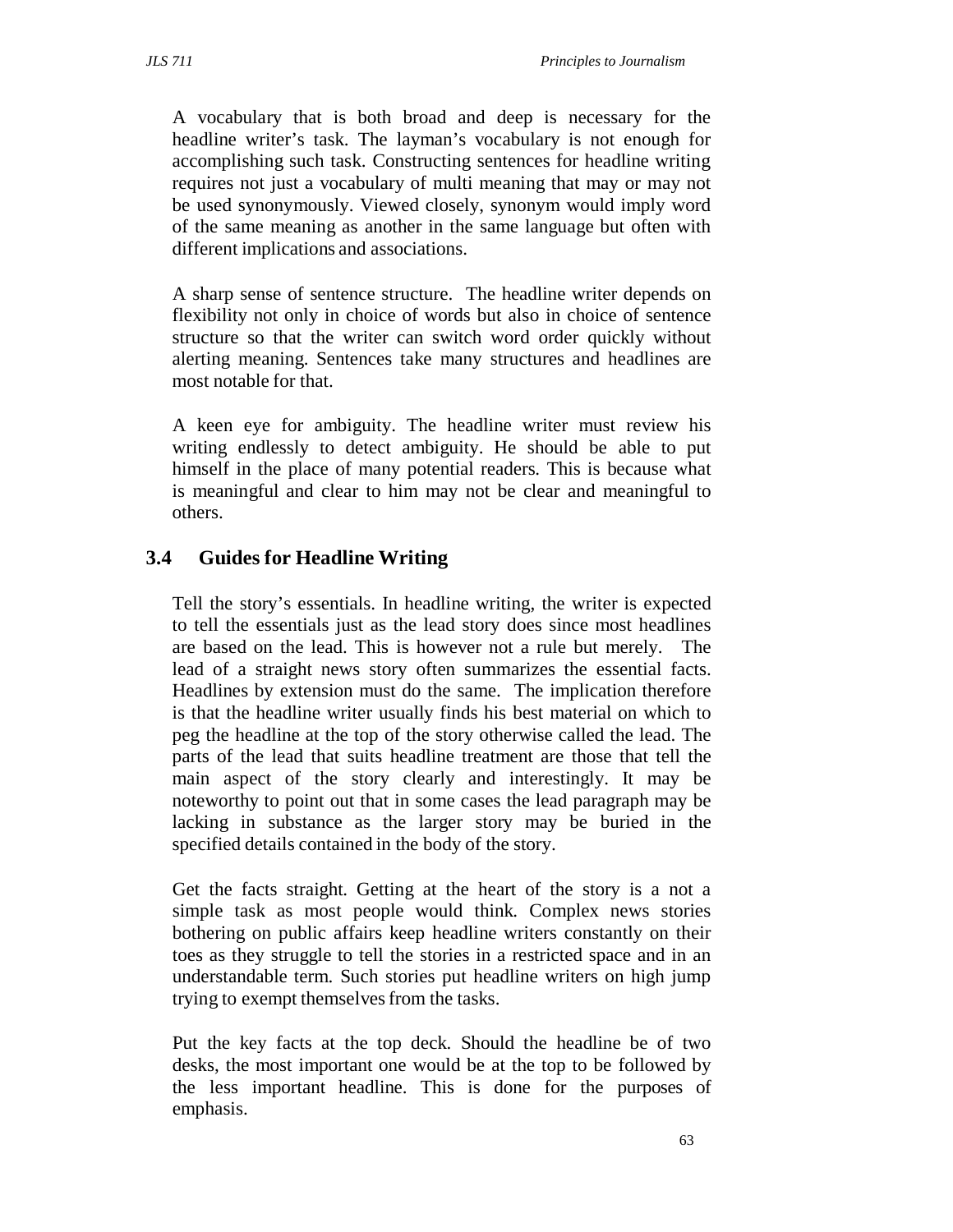Marshall the facts in sentence form. The writer can narrow the headline down by removing non-essential words. The point has since been made that headline are skeletonized sentences. This suggests dropping articles and sometimes substituting a comma for 'and'. In most cases, it goes to the extent of doing without non essential modifiers including personal pronouns. Skeletonizing however does not mean merely assembly unrelated and uncoordinated words that make virtually no meaning.

Build around a strong verb. Good headline writers choose vigorous, active, positive as well as colourful words. The writers know that the ideas in the headline are propelled by the verb. Though all the words that come from the headline are expectedly selected with care, the verb is the key to the headline. Rich in vocabulary and an ear for words are invaluable assets to a headline writer who, as a matter of fact should listen to what he writes. Crowell (1969:85) provides some of the effective verbal components, thus.

| <b>ACCUSE</b>                                                               | <b>BEAT</b>                                                                         | <b>BELITTLE</b>                                                                      | <b>CHOOSE</b>                                                                           |
|-----------------------------------------------------------------------------|-------------------------------------------------------------------------------------|--------------------------------------------------------------------------------------|-----------------------------------------------------------------------------------------|
| allege                                                                      | bow                                                                                 | ignore                                                                               | elect                                                                                   |
| involve                                                                     | pound                                                                               | malign                                                                               | pick                                                                                    |
| arraign                                                                     | sink                                                                                | shun                                                                                 | select                                                                                  |
| name<br>blame<br>change<br>indict<br>link                                   | spank<br>upset<br>win                                                               | spurn<br>shirk                                                                       | vote<br>name                                                                            |
| <b>ESCAPE</b><br>elude<br>dodge<br>bolt<br>flee<br>slip<br>get away<br>hide | <b>FLOOD</b><br>cover<br>inundate<br>sink<br>wash<br>overflow<br>submerge<br>deluge | <b>AQUTT</b><br>absolve<br>clear<br>defend<br>free<br>release<br>vindicate<br>uphold | <b>DAMAGE</b><br>cripple<br>destroy<br>harm<br>injure<br>mar<br>wreck<br>ravage<br>raze |
| <b>FALL</b>                                                                 | <b>MEETING</b>                                                                      | <b>ARREST</b>                                                                        | <b>DENY</b>                                                                             |
| collapse                                                                    | assemble                                                                            | capture                                                                              | disclaim                                                                                |
| decline                                                                     | confer                                                                              | catch                                                                                | disown                                                                                  |
| deflate                                                                     | meet                                                                                | hold                                                                                 | refute                                                                                  |
| depress                                                                     | gather                                                                              | jail                                                                                 | renounce                                                                                |
| drop                                                                        | unite                                                                               | net                                                                                  | retract                                                                                 |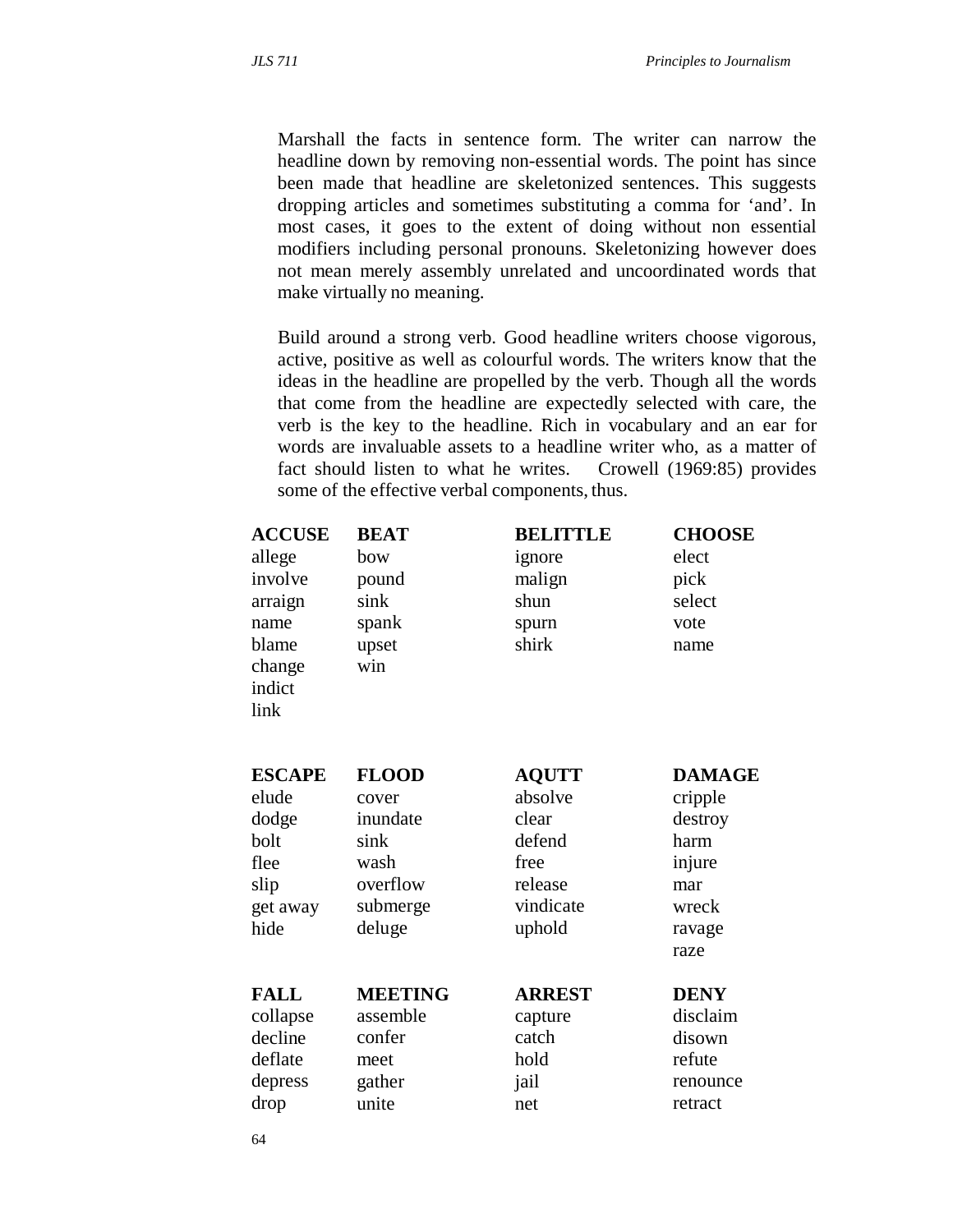| reduce<br>slash<br>slump<br>dip                                                           | rally<br>unite<br>mobilize<br>reunite                                                      | seize<br>trap<br>take                                                            | roundup                                                                                                 | recount<br>refuse<br>withhold<br>reject                                   |                                                                                          |
|-------------------------------------------------------------------------------------------|--------------------------------------------------------------------------------------------|----------------------------------------------------------------------------------|---------------------------------------------------------------------------------------------------------|---------------------------------------------------------------------------|------------------------------------------------------------------------------------------|
| <b>FIND</b><br>detect<br>digout<br>discover<br>unearth<br>show<br>prove<br>discern        | <b>LOSE</b><br>bow<br>fail<br>give in<br>give up<br>submit<br>surrender<br>yield           | <b>RESIGN</b><br>abdicate<br>depose<br>desert<br>retire<br>quit<br>expel<br>flee | KILL<br>die<br>drown<br>execute<br>murder<br>perish<br>slay<br>stab                                     | <b>PROBE</b><br>delve<br>scan<br>study<br>analyse<br>pry<br>sift<br>plumb |                                                                                          |
| <b>HONOUR</b>                                                                             | slump<br><b>MISSING</b>                                                                    | abandon                                                                          | succumb<br><b>PEACE</b>                                                                                 | weigh                                                                     | <b>STEAL</b>                                                                             |
| award<br>cheer<br>cite<br>exalt<br>greet<br>name<br>salute<br>welcome<br>receive<br>extol | abduct<br>depart<br>disappear<br>elope<br>kidnap<br>vanish<br>fade<br>go<br>quit<br>drop   |                                                                                  | agree<br>arbitrate<br>conciliate<br>pacify<br>settle<br>reconcile<br>harmonize<br>heal<br>patch<br>sign |                                                                           | cheat<br>defraud<br>dupe<br>embezzle<br>rob<br>swindle<br>seize<br>take<br>loot<br>get   |
| <b>PROMISE</b><br>assure<br>pledge<br>swear<br><b>VOW</b><br>shake<br>agree               | <b>FIGHT</b><br>argue<br>assail<br>attack<br>battle<br>blast<br>clash<br>contest           |                                                                                  | <b>SAY</b><br>address<br>affirm<br>claim<br>chat<br>declare<br>feel<br>hint                             |                                                                           | <b>STOP</b><br>abolish<br>avoid<br>ban<br>bar<br>block<br>cease<br>check                 |
| <b>RIDICULE</b><br>boo<br>jeer<br>insult<br>jest<br>joke<br>mock<br>scorn<br>tease        | <b>DIFFER</b><br>dispute<br>slap<br>jolt<br>disagree<br>hit<br>quarrel<br>rebuff<br>rebuke |                                                                                  | <b>PROCLAIM</b><br>quote<br>insist<br>declare<br>charge<br>contend<br>maintain<br>hold<br>regard        |                                                                           | <b>CLOSE</b><br>cripple<br>forbid<br>halt<br>impede<br>limit<br>repel<br>refrain<br>curb |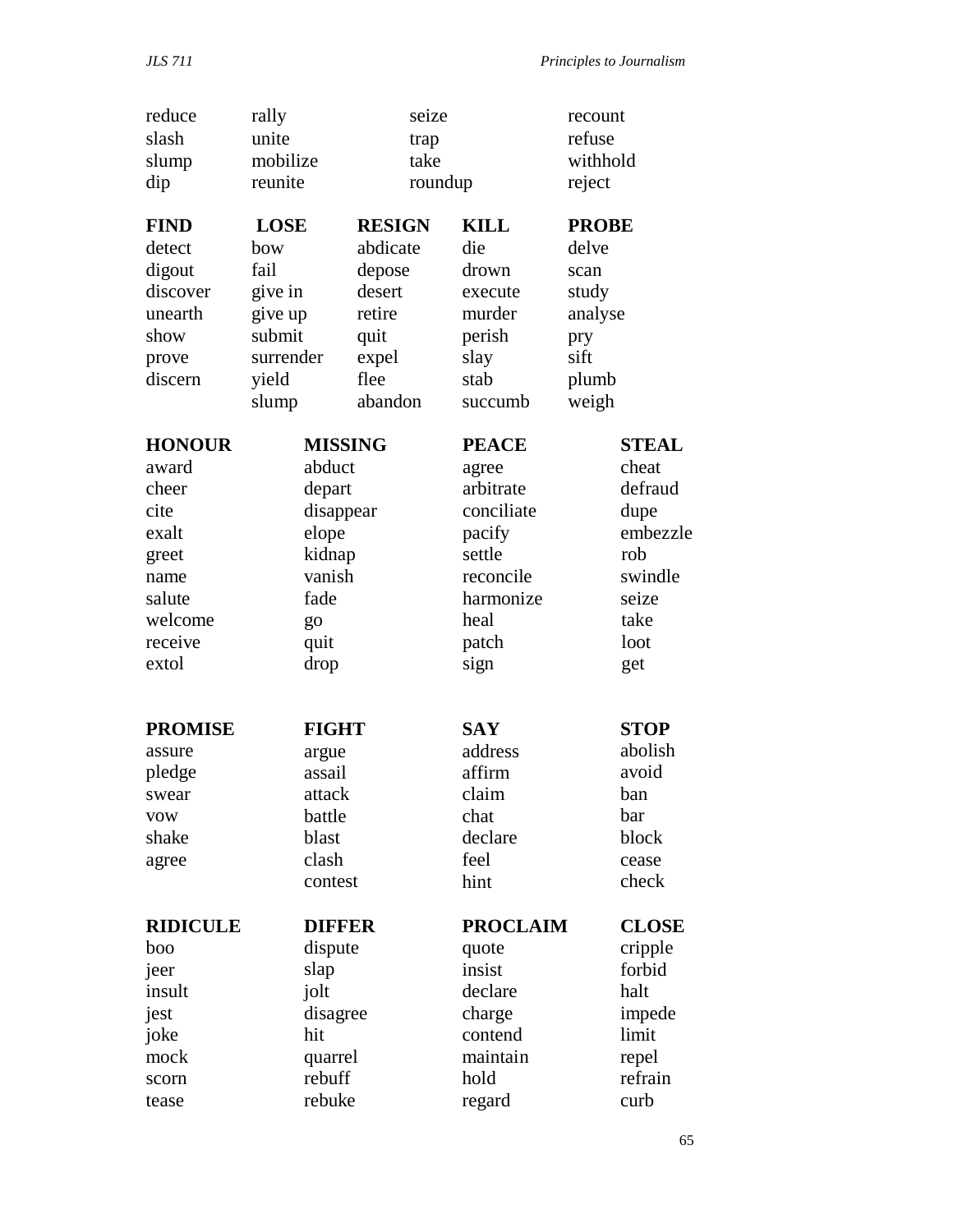| laugh                                                                                                           | reject<br>repel<br>protest                                                                                   |                                                                                                                           | cite<br>decide<br>deem                                                                                                    | avert<br>end                                                                                                  |
|-----------------------------------------------------------------------------------------------------------------|--------------------------------------------------------------------------------------------------------------|---------------------------------------------------------------------------------------------------------------------------|---------------------------------------------------------------------------------------------------------------------------|---------------------------------------------------------------------------------------------------------------|
| <b>SEEK</b><br>beg<br>appeal<br>ask<br>plead<br>pray<br>solicit<br>implore<br>demand<br>call for<br>urge<br>bid | <b>RITE</b><br>greet<br>hail<br>hold<br>mark<br>fete<br>perform<br>read<br>recite<br>say<br>stage<br>observe | <b>PERIL</b><br>brave<br>caution<br>concern<br>dare<br>defend<br>fear<br>frighten<br>guard<br>imperil<br>risk<br>threaten | <b>PLAN</b><br>agree<br>aim<br>arrange<br>decide<br>design<br>draft<br>draw<br>fashion<br>fix<br>map<br>outline           | <b>PUSH</b><br>act<br>goal<br>impel<br>jog<br>press<br>prod<br>push<br>rush<br>speed<br>stir<br>urge          |
| <b>GET</b><br>acquire<br>earn<br>enlist<br>given<br>grab<br>take<br>steal                                       | <b>RISE</b><br>add<br>arise<br>ascend<br>climb                                                               | broaden<br>develop<br>enhance                                                                                             | <b>STORM</b><br>break<br>grip<br>lash<br>pound<br>rage<br>smash<br>strike                                                 | <b>VIOLENCE</b><br>battle<br><b>brawl</b><br>clamour<br>clash<br>fight<br>mutiny<br>parade                    |
| <b>PUZZLE</b><br>amaze<br>awe<br>baffle<br>bewilder<br>confound<br>confuse<br>perplex<br>surprise               | <b>RISE</b><br>enlarge<br>extend<br>mount<br>lift<br>rocket<br>soar<br>swell<br>widen<br>jump<br>exceed      |                                                                                                                           | <b>STORM</b><br>sweep<br><b>SHOW</b><br>bare<br>display<br>list<br>issue<br>expose<br>publish<br>reveal<br>test<br>unfold | <b>VIOLENCE</b><br>protest<br><b>START</b><br>act<br>begin<br>create<br>enter<br>found<br>move<br>open<br>set |

No repetition of words. In headline writing there is no room for repetition or use of two forms of the same word. Any key word can just be used only once in a given headline and, in a single form.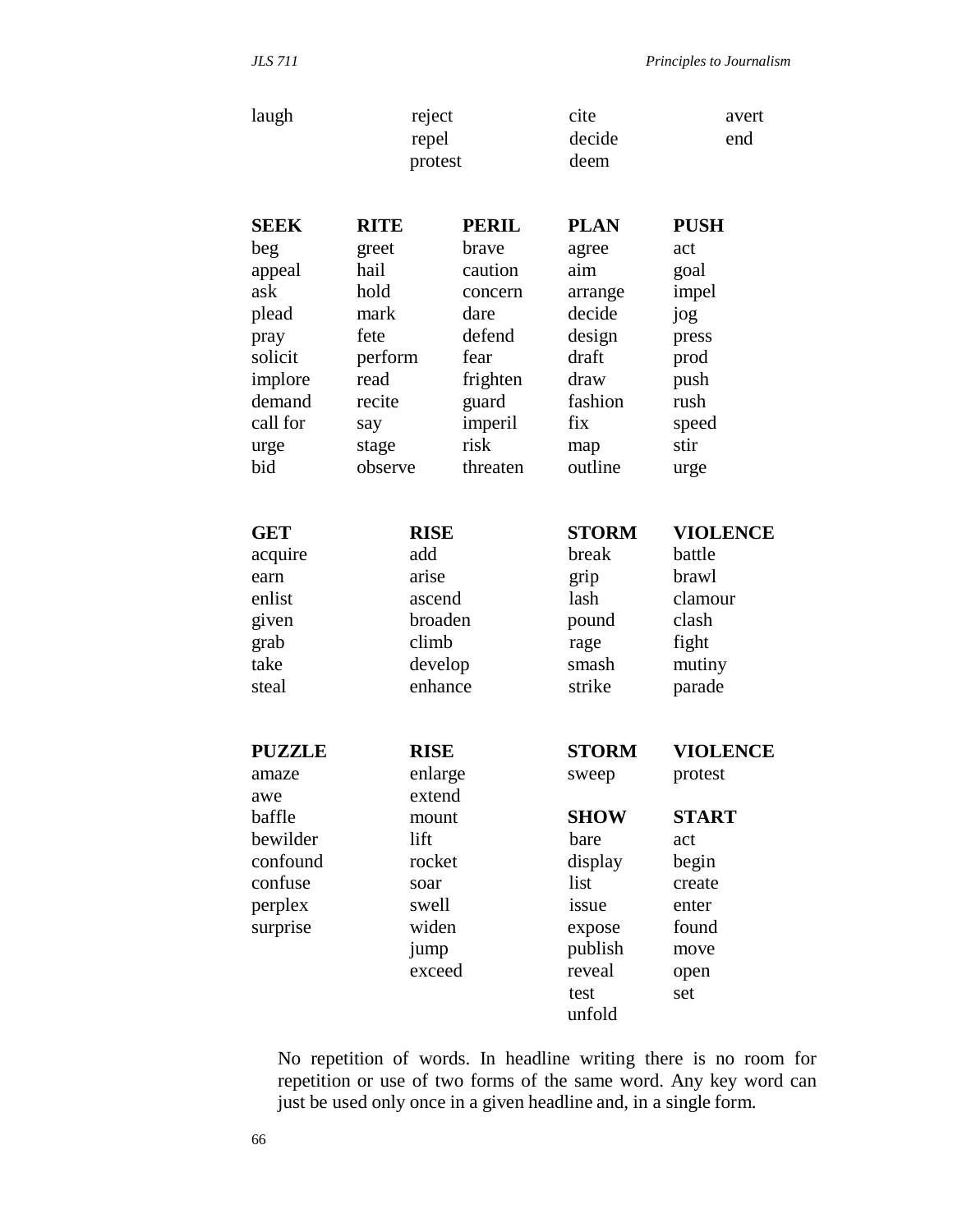Tell the story in specific terms. It is highly advisable that the headline writer strives at all times to be specific to avoid ambiguity. He should leave nobody in doubt as to the meaning of every bit of word contained in the headline. He should always be vivid and avoid being vague.

## **3.5 Headline Counts**

The essence of headline counting is to determine the amount of space to be earmarked for the headline in page planning. It also helps to determine the length of each deck of the headline. The decks in the headline should not vary more than two units in length.

Most newspapermen count headline by the unit. Horizontal space in newspaper is always measured in pica, points and units while depth is measured in inches. To determine the space for a headline therefore, the counting of the head has to be done by counting the total number of units for all the letters and space between words in the headline.

As pointed out by Crowell (1969) the general rule to obtain a dependable line count is to count the heads as follows:

| <b>LETTERS</b>               | <b>UNITS</b>      |
|------------------------------|-------------------|
| Cap M Q W                    | 2                 |
| Cap <sub>I</sub>             | $\frac{1}{2}$ (1) |
| All other caps               | $1\frac{1}{2}$    |
| Lower case m w               | $1\frac{1}{2}$    |
| Lowercase $f$ l i r t j      | $\frac{1}{2}$     |
| All other lower case letters | 1                 |
| Figure 1                     | 1                 |
| Other figures                | $1\frac{1}{2}$    |
| Punctuation                  | $\frac{1}{2}$     |
| $S#$ % ? &                   | $1\frac{1}{2}$    |
| $-Dash$ )                    | 2                 |
| Space between words          | $\frac{1}{2}$     |

It should be pointed out that while some authors say that the unit for uppercase  $I$  and  $J$  should be  $\frac{1}{2}$ , others say it should be  $I$ .

In the headline count, certain basic data are required and must be known by the person counting the headline before he could arrive at the correct answer. The data include;

the maximum unit count per line

the number of decks in the headline to be cast and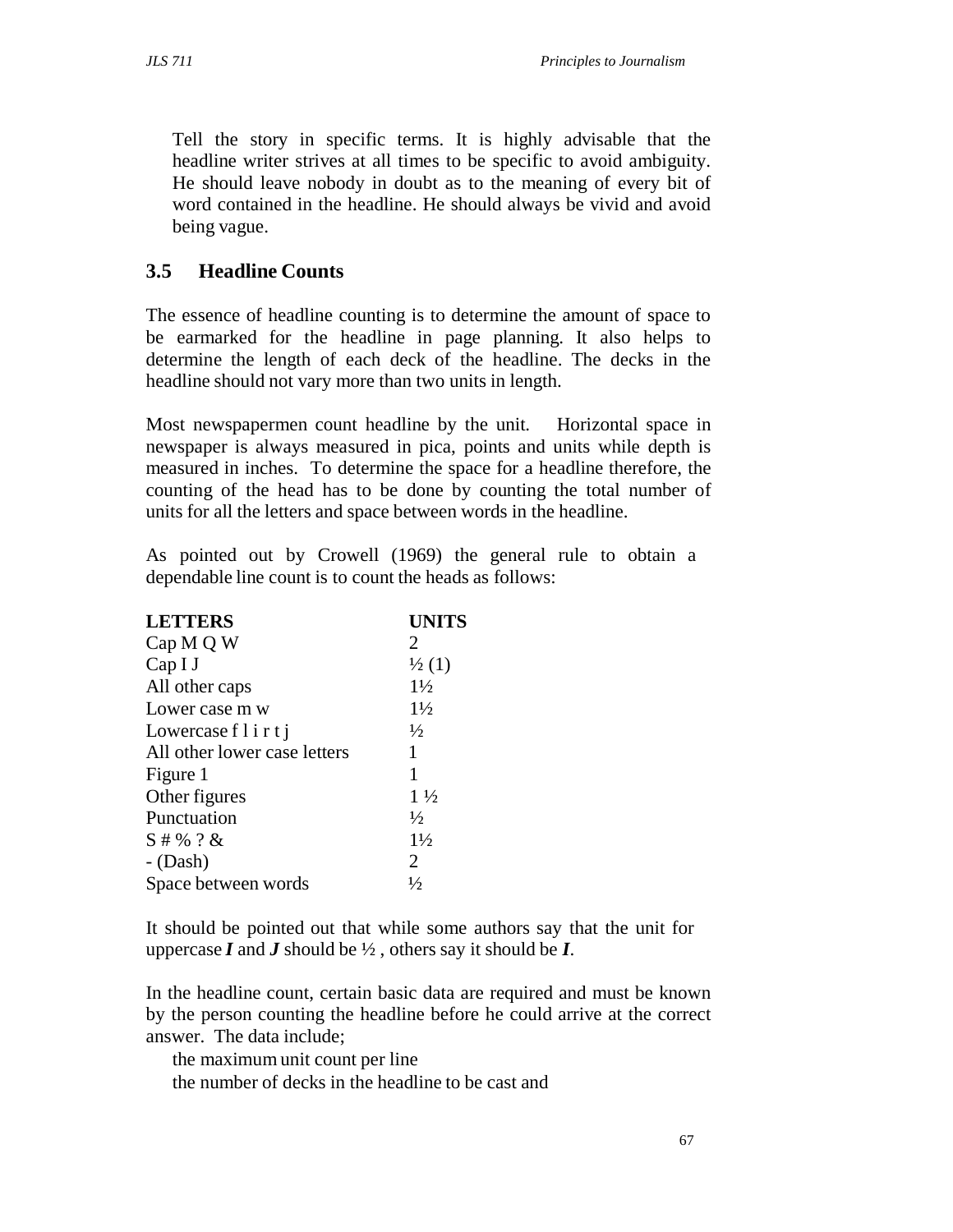the type of letters (whether uppercase or lowercase or a combination of both) to be used in casting the headline.

Whether to cast the headline in uppercase or lowercase or combination of both caps and lowercase is a decision the headline caster has to make. The same thing applies to the number of decks the headline must be counted in line with the units already universally assigned to each letter (or figure, space, symbols or punctuation marks) whether set in uppercase or lowercase.

The maximum unit count per line could be arrived at by measuring the length of space or column that the headline would cover in units. That is, if the head is to be placed on a three column story, the length of the three column measured horizontally in units would definitely give you the maximum unit count per line for the headline. The following data of measuring space horizontally in page planning may be used:

| $1$ inch $=$ | 72 points                    |
|--------------|------------------------------|
| 1 pica $=$   | 12 points                    |
| $1$ inch $=$ | 6 picas                      |
| 1 unit $=$   | 1 9/10 picas (about 2 picas) |

The first rule in the headline count is that no line in the headline must exceed the maximum unit count for the longest deck in the headline. For example, if the maximum unit for a particular head is 20 (i.e. 20 units), no line in the headline must exceed 20 units precisely because that is the total length of space any deck in the headline could go horizontally.

As earlier pointed out, any variation among the decks of the head must not be more than two units in length. That is, if the maximum unit count per line is 20, any line of the headline should not be shorter than 18 units. If it is a headline of three decks, the fist deck could be 20 while the last two could be either 20, 19  $\frac{1}{2}$  or 18 units.

#### **Typical Assignments on Headline Count with Necessary Data:**

(1) Write a headline of  $2 - 18 - 1$  in lowercase (maximum unit count per line: 21½) on the lead below:

"Top seed David Imonitie came back from a set down to outstroke rival Abubakar Sadiq  $4 - 6$ ,  $6 - 4$ ,  $6 - 4$  last night to become the new All-Nigeria men's Lawn Tennis singles champion".

| (a) Answer:         |  |  |  |  |
|---------------------|--|--|--|--|
| 1 m o n i t i e i s |  |  |  |  |
|                     |  |  |  |  |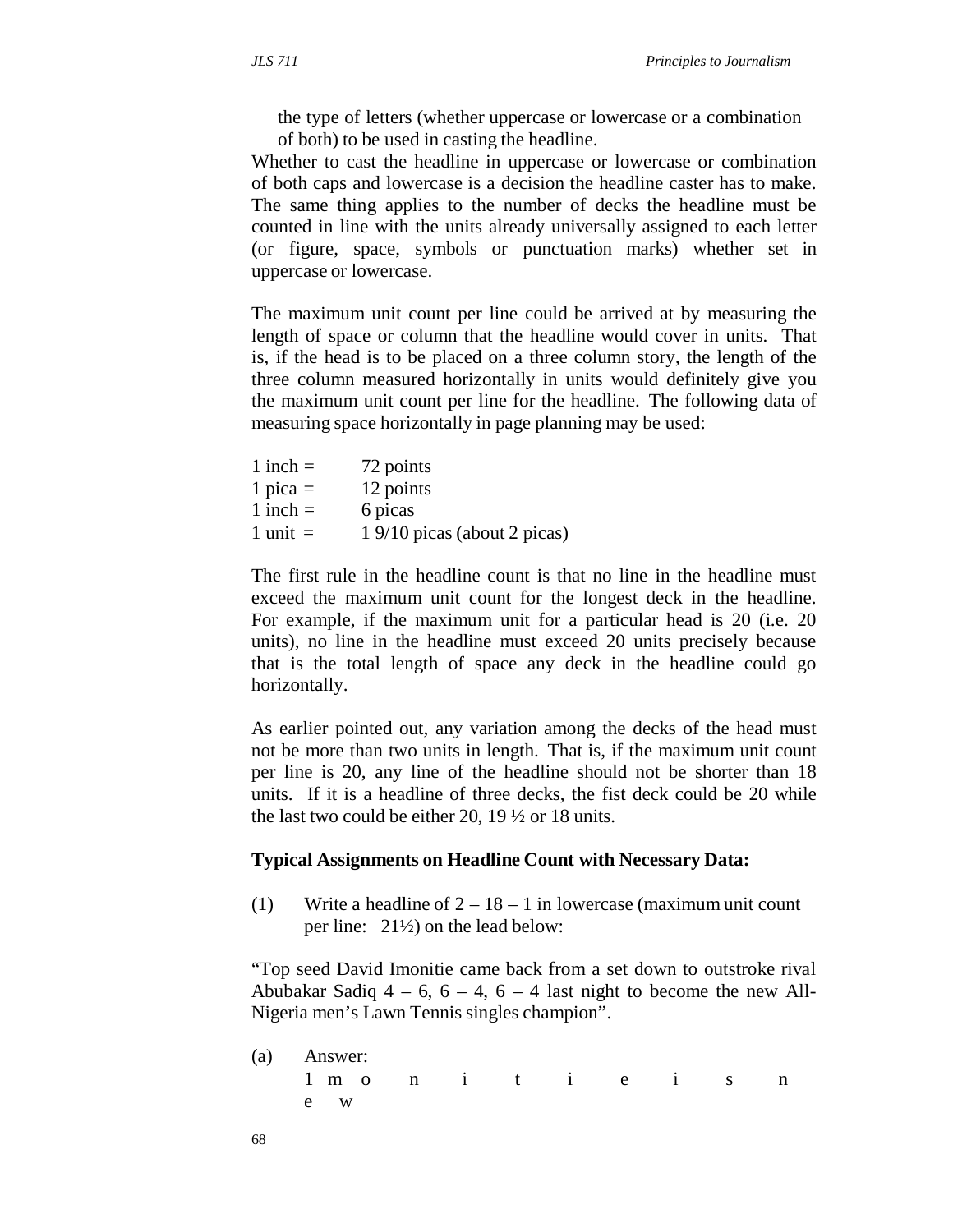1 1  $\frac{1}{2}$  1  $\frac{1}{2}$  1  $\frac{1}{2}$  1  $\frac{1}{2}$  1  $\frac{1}{2}$  1  $\frac{1}{2}$  1  $\frac{1}{2}$  1 e w l 1½ ½ c h a m p i o n Units  $\frac{1}{2}$  1 1 1  $\frac{1}{2}$  1  $\frac{1}{2}$  1 1 = 21  $\frac{1}{2}$ <sup>1</sup> <sup>s</sup> <sup>N</sup> <sup>e</sup> <sup>w</sup> 1 1  $\frac{1}{2}$  1  $\frac{1}{2}$  1  $\frac{1}{2}$  = 6<sup>1</sup>/<sub>2</sub> Units P r e s I d e n t  $1\frac{1}{2}$   $\frac{1}{2}$  1  $\frac{1}{2}$  1  $\frac{1}{2}$  1  $\frac{1}{2}$   $\frac{1}{2}$  = 8

Units

(2) Write headline of 2-24-2 in uppercase (maximum unit count per line: 26) on the lead below:

"The International Monetary Fund (IMF) has revealed that various governments throughout the world are finding it difficult to control their expenses, thereby recording more deficit".

Answer:

G O V E RN M E N T S 1½ 1½ 1½ 1½ 1½ 1½ 2 1½ 1½ 1½ 1½ W O R L D 2  $1\frac{1}{2}$   $1\frac{1}{2}$   $1\frac{1}{2}$   $1\frac{1}{2}$   $1\frac{1}{2}$  $=25$  Units R E C O R D M O R E 1½ 1½ 1½ 1½ 1½ 1½ ½ 2 1½ 1½ 1½ ½ D E F I C I T  $1\frac{1}{2}$   $1\frac{1}{2}$   $1\frac{1}{2}$  1  $1\frac{1}{2}$  1  $1\frac{1}{2}$  = 26 Units

Experience, people say, is the best teacher. No one can be perfect in headline casting or headline counting without trial and error as well as many years of practical experience.

#### **3.6 Headline Order and Headline Copy**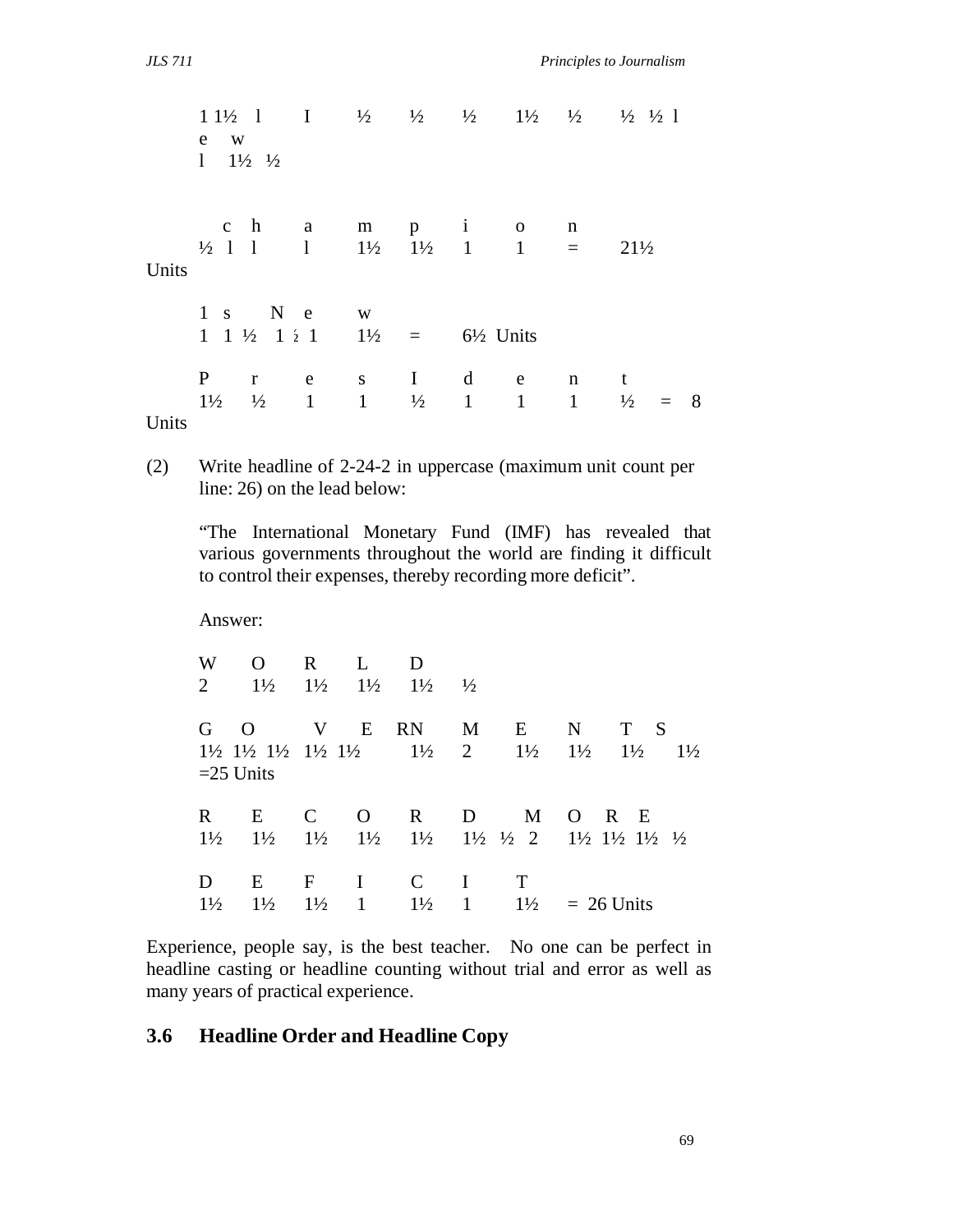The headline order is always stated on the headline copy, which is usually a small clean sheet of paper. Each headline on a page must get its own separate head copy.

The headline order usually tells three things. First, it tells the number of columns in which the head is to be set. Second, it tells the size of the head. And thirdly, it tells the number of lines. e.g. 2-30-2 means two columns of 30 points in two lines while 2-42-3 means two columns of 42 points in three lines.

Heads to be set in all capitals must be written in all capital letters on the headline copy while those to be set in capitals and small letters are written in upper case and lower case. Those to be set in lower case must be written in small letters except the first letter of the head and the first letter of each proper noun, e.g.

| (a) | <b>HEAD COPY</b><br>Edition: 1<br>Slug: war Page: 3<br>Size: 3-40-2<br>Size: $3-4-2$<br>Regean Warns Mideast Of General War |
|-----|-----------------------------------------------------------------------------------------------------------------------------|
|     |                                                                                                                             |
| (b) | <b>HEAD COPY</b><br>Slug: Duty Page: 2 Edition: 2<br>Size: $2 - 40 - 1$<br><b>CJ RESUMES DUTY</b>                           |
| (c) |                                                                                                                             |
|     | <b>HEAD COPY</b><br>Slug: accident Page: 5 Edition: 2<br>Size: $2 - 30 - 2$<br>Five girls die in road crash                 |

## **4.0 CONCLUSION**

The job of casting appropriate headlines is another specialised area of news writing that demands technical skill in perception of the story and in the use of language. It is the basic job of the sub-editor.

#### **5.0 SUMMARY**

In this unit, you have learnt that: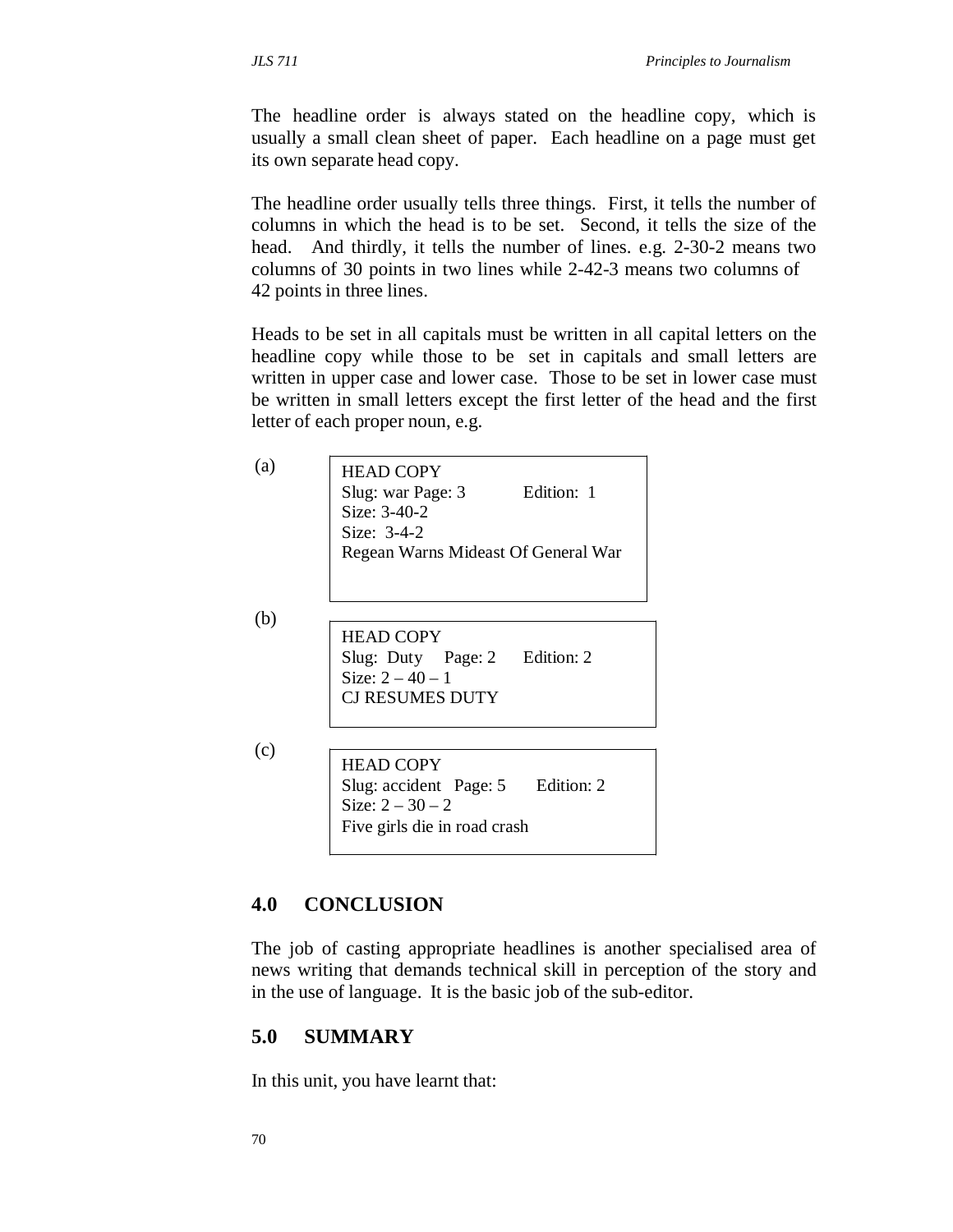Headline summarizes the story in a sentence.

Writers choose vigorous, active, positive as well as colourful words. Headline counting is essential to determine the amount of space to be earmarked for the headline in page planning.

There is headline order, and, each headline on a page must get its own separate head copy.

## **6.0 TUTOR MARKED ASSIGNMENTS**

- 1. Write a headline of 2-18-1 in lowercase (maximum unit count per line  $= 26\frac{1}{2}$  on the lead below: "Catholic Bishops in Nigeria" have sent a congratulatory message to Pope Benedict 16 who is celebrating his 100 days on the throne of papacy today".
- 2. Write a headline of 2-18-1 in lower and uppercase (Maximum unit count per line: 24 on the lead below: "Students of the National Open University, Lagos, have commended Governor JINUBE for slashing the school fees introduced by his predecessor".
- 3. Write a headline of 4-30-2 in uppercase (maximum unit count per line: 23½ ) on the lead below: "The Lagos State University Lagos, has embarked on a new admission policy. The new admission policy which took effect from this session exempts candidates seeking admission for both pre-degree and degree program from written and oral interviews. Before now, candidates were made to sit for interviews in consonance with the admission policy in operation then".

## **7.0 REFERENCES/FURTHER READINGS**

- Alfred A. Crowell (1969). Creative news Editing, Dubuque: WM. C. Brown Company Publishers,
- Ogunsiyi, M. A. (1989) Introduction to print Journalism Ikeja, Lagos: Nelson Publishes.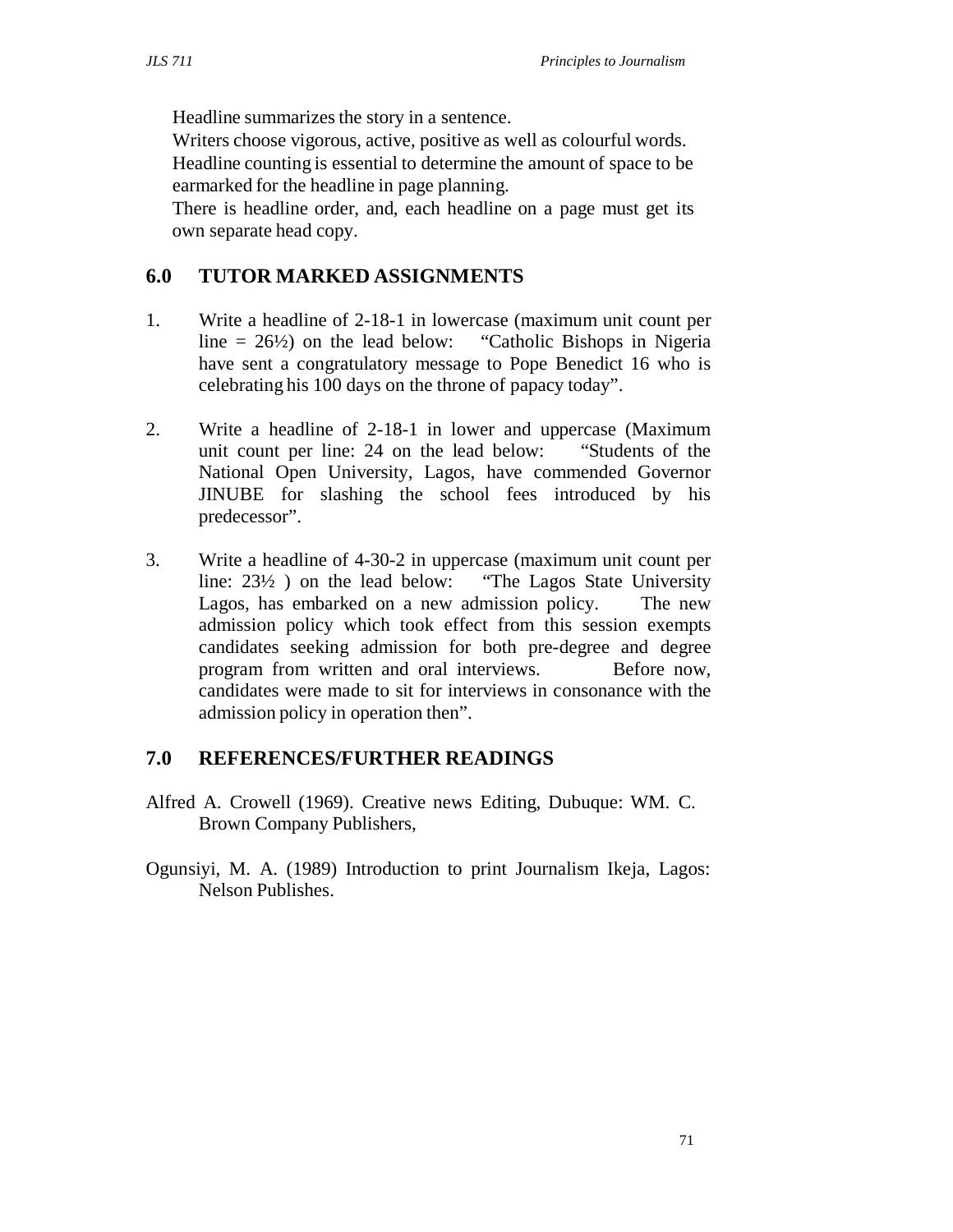# **MODULE 3**

| Unit 1 | <b>Essentials of Journalistic Style</b> |
|--------|-----------------------------------------|
|--------|-----------------------------------------|

- Unit 2 Elements of Good News Reporting
- Unit 3 Interviewing and News Sources

#### **UNIT 1 ESSENTIALS OF JOURNALISTIC STYLE**

#### **CONTENT**

- 1.0 Introduction
- 2.0 Objectives
- 3.0 Main Body
	- 3.1 Meaning of Style
	- 3.2 Types of style
		- 3.2.1 Formal style
		- 3.2.2 Informal style
		- 3.2.3 Colloquial style
	- 3.3 Essentials of good journalistic writing
		- 3.3.1 Clarity
		- 3.3.2 Conciseness
		- 3.3.3 Cautiousness
		- 3.3.4 Candidness
		- 3.3.5 Concreteness
		- 3.3.6 Completeness
		- 3.3.7 Coherence
		- 3.3.8 Concord
		- 3.3.9 Simplicity
- 4.0 Conclusion
- 5.0 Summary
- 6.0 Tutor Marked Assignments
- 7.0 References/Further Readings

## **1.0 INTRODUCTION**

This unit is about journalistic style. It examines different types of style in writing and zeroes on elements that make good style.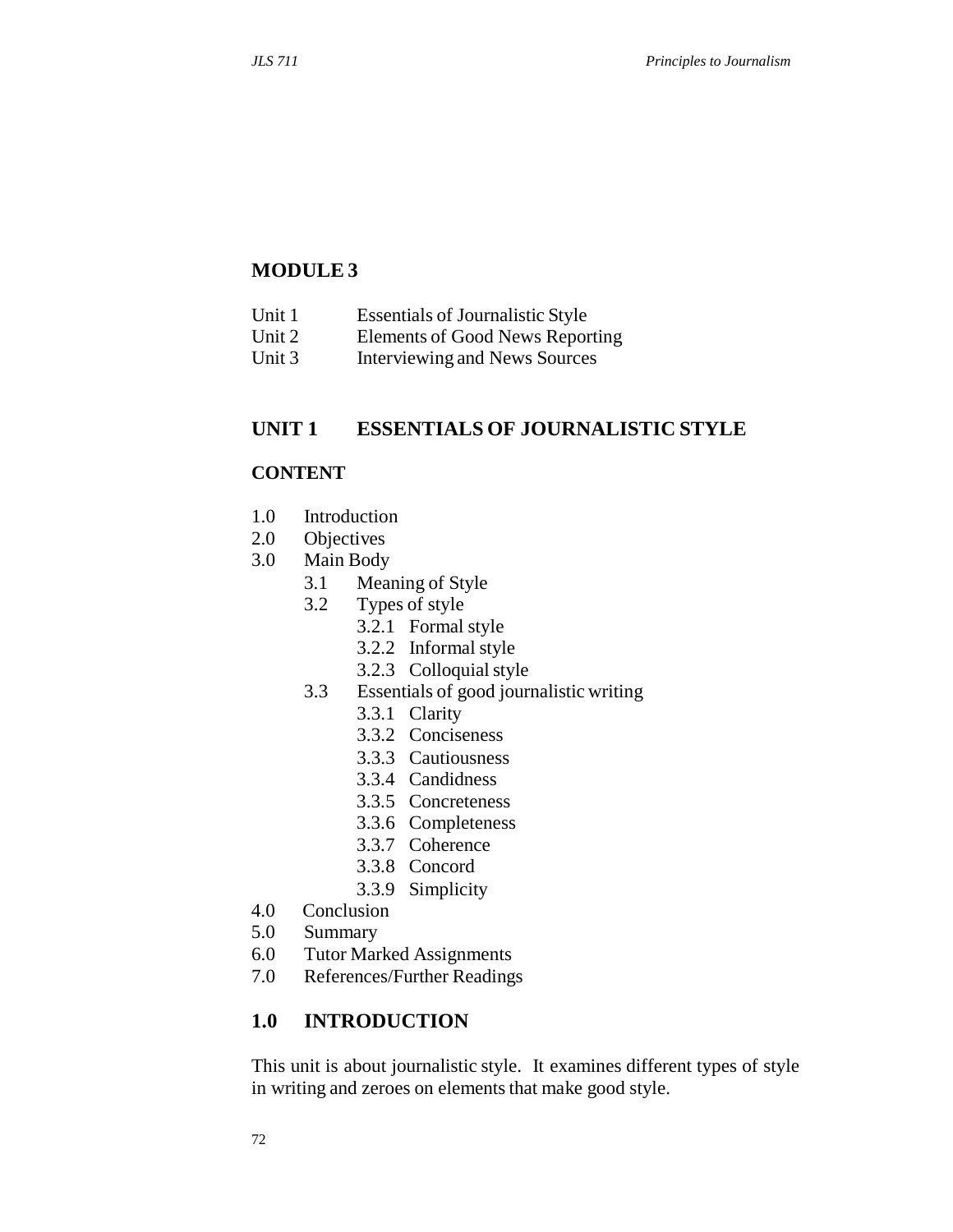## **2.0 OBJECTIVES**

On successful completion of this unit, you should be able to:

Define the meaning of the word, 'Style';

Explain the various kinds of style and the style suitable for journalists;

Identify and make use of the *elements* essential for good journalistic writing.

#### **3.0 MAIN BODY**

#### **3.1 Style: Meaning and Dimensions**

The term "Style" means different things to different people, under different situations, context or places. Its meaning ranges from the way a man lives to the latest in the world of fashion. When applied to writing, style refers to anything from the philosophy and personality of the writer to his choice of words in sentences.

According to McCrimmon (1974), style is a product of all the choice a writer makes in working out the implication of his purpose. If the choices are consistent, they reveal:

His view of the real subject.

His view of readers.

His person or personality.

The kind of material he selects

The way he structures, restructures and expresses his ideas, including the tone of his writing. The sum of all these factors make up a style. In essence therefore a description of any piece of writing is an explanation of the means by which the writer works out his purpose. So, there is a link between purpose and style. Purpose controls style while style reveals purpose.

## **3.2 Types of Style**

There are basically three types or kinds of style in writing. These are: Formal, Informal and Colloquial Styles.

## **3.2.1 The Formal Style**

It is often called the academic style. It is characterised by a tone that is high-sounding, dignified and eloquent. The sentences are usually long, complex and refined in structure. It adheres to the strict syntactic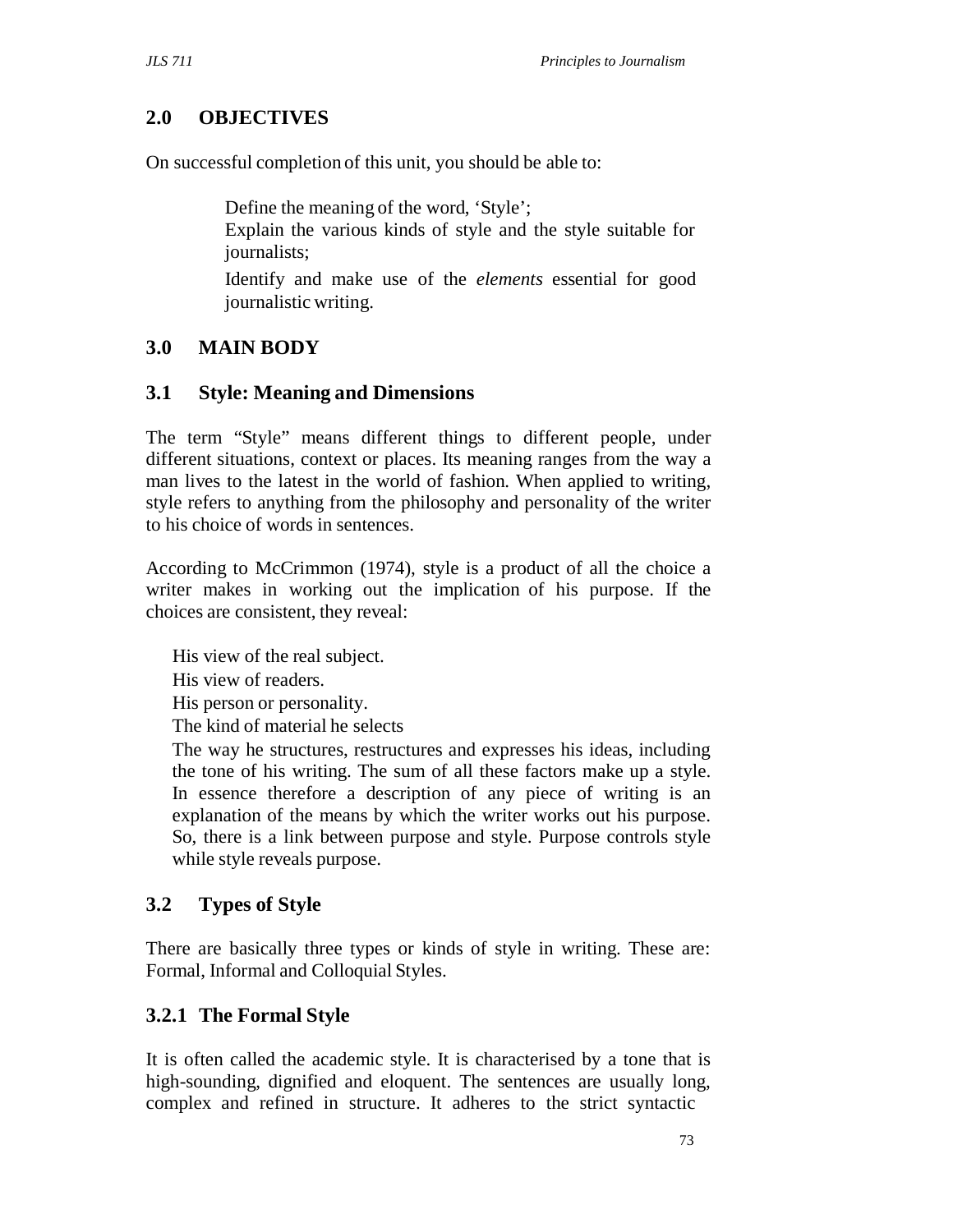demands of a particular language. The vocabulary is usually extensive, largely drawn from foreign and specialized/technical fields of learning like law, medicine, psychology. Such words are mostly used by those that are educated, and not by the uneducated. Other characteristics of formal style include avoidance of contractions (I've, can't don't) and clipped words like (exam, auto, ad). The paragraphs too, are usually long; the tone impersonal while the social distance between the reader and writer is generally official. This kind of style is not mostly embraced by the journalist or popular in journalism practice.

## **3.2.2 The Informal Style**

This is a style that is multi-dimensional. It can be used for occasions like lectures, newspaper, broadcast etc. The diction here is a mixture of the formal style and that of colloquial. So, the popular diction is normally emphasized. By popular diction, one is referring to words which are used by a wide section of the populace, educated, uneducated. Compare the following learned and popular words:

| <b>Learned</b> | <b>Popular</b> |
|----------------|----------------|
| Abdomen        | <b>Belly</b>   |
| Capitulate     | Surrender      |
| Corpulent      | Fat            |
| Myopic         | Short sighted  |
| Facilitate     | Make easy.     |

Informal style is often more concrete and down to earth than formal ones that may appear abstract. That is, the diction of the informal style easily allows one to smell, see, touch or taste the object described. Sentences here are normally shorter than formal ones. The paragraphs, the tone and social distance between the writer and the reader is not wide, rather the reader can be addressed personally by using words such as 'you', 'me'. These are not common in formal style.

## **3.2.3 The Colloquial Style**

This is a style of writing that is basically conversational. It uses the kind of words and expressions people use when they are together quite informally. Such a style is used in writing when the writer wants to give the impression of talking directly and intimately to his reader. When he does, all formal terms would be avoided while contraction, clipped words and clichés would be generally used. The sentences are usually very short, mainly the S-V-O (Subject-Verb-Object) sequence. The paragraphs are also short. This kind of writing is not common in journalism practice, except for special effect or used by a notable columnist.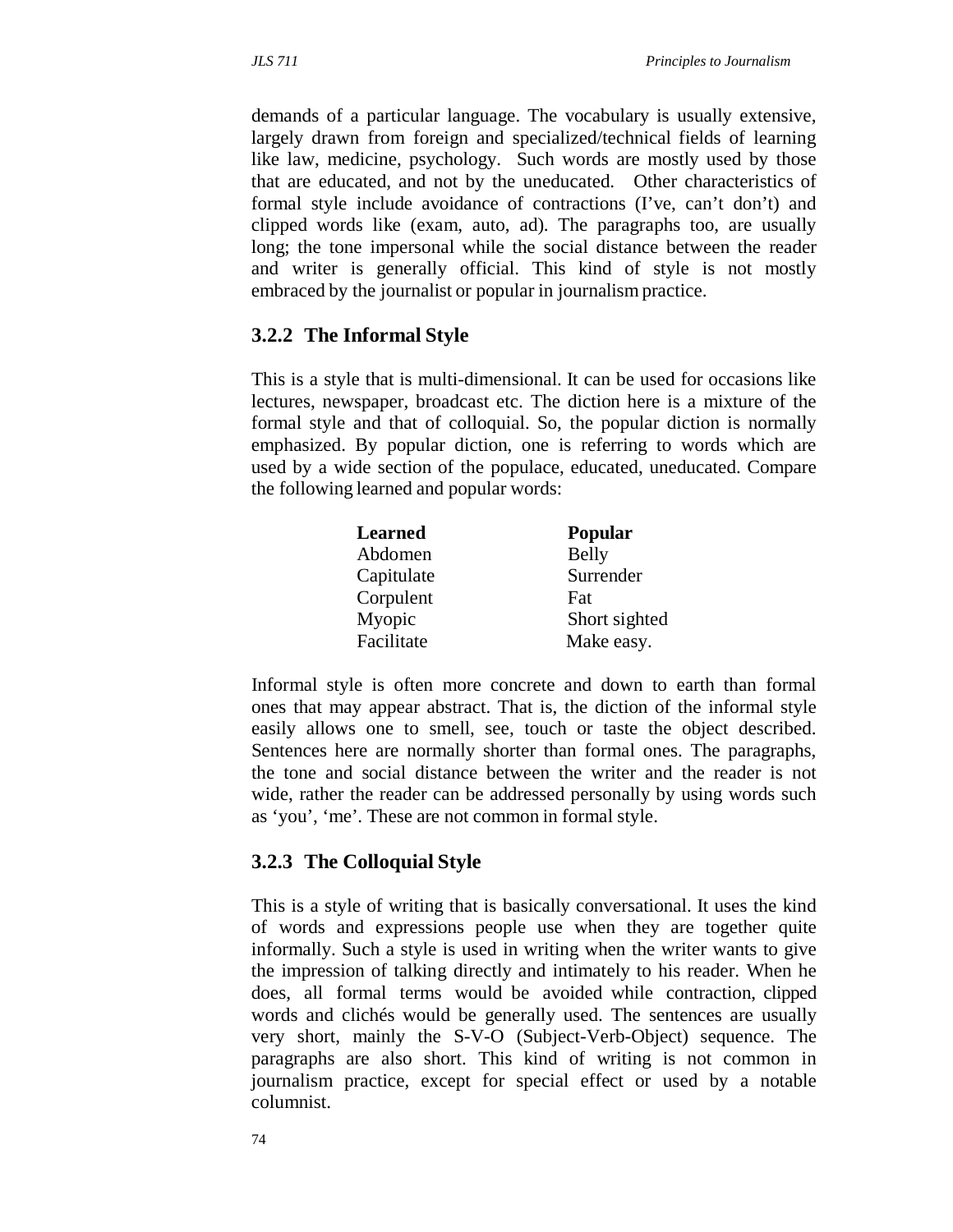## **3.3 Essentials of Good Journalistic Writing**

News writing is an art whose skills have to be acquired. Like a sculptor, who has to chisel out something from the wood using perceived dimensions and procedures, the journalist employs the necessary tools of words or language in their appropriate forms, to accomplish his/her task. It is these forms that are broadly expressed as the "essentials of good journalistic writing" or, the 9cs and S. They are:

Clarity Conciseness **Correctness** Courteousness **Candidness** Concreteness Completeness **Coherence** Concord Simplicity

#### **3.3.1 Clarity**

Clarity in news writing requires that the reader is left in no doubt as to the meaning of words in sentences. A word or groups of expression with more than one meaning should be replaced with a simple and clearer one. The good writer takes great pain of going an extra mile to ensure that he presents only one possible meaning. A news story that is open to more than one interpretation is dangerous to the reader, writer or society, because the multi-phase of such interpretations can lead to a confused society.

#### **3.3.2 Conciseness**

Conciseness deals with the necessity to be brief. A concise write-up is that which has to be written in a succinct way, avoiding pointless elaboration, exaggeration, tautology or circumlocution. A concise writer is one who does not strain after words or phrases. If he does this, he ends up using unnecessary jargons or clichés. According to Alexander Dope in one of his literary criticisms, words are like leaves; and where they are most abound, much fruit is rarely found". Conciseness in writing has the merits of: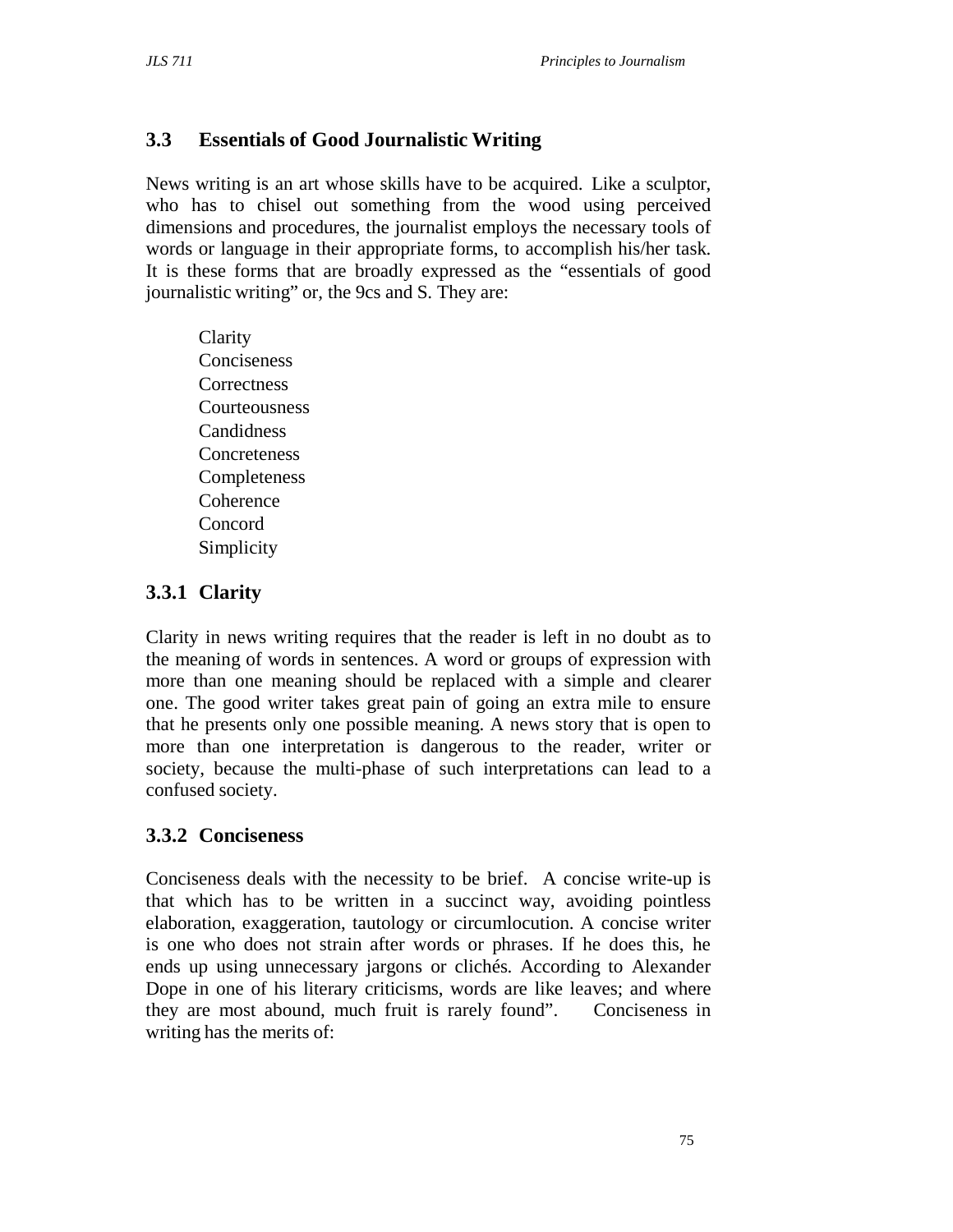- (a) Saving space especially in newspaper where available pages are prescheduled. Or, in broadcast where time is the greatest asset and constraint to pointless elaboration.
- (b) It spares much effort and achievement as well as give vigour and directness to writing.

## **3.3.3 Correctness**

A news report must be correct in all aspects. It is one of the most important commandments of news writing. It is linked to the question of truthfulness and credibility. Correctness means checking and crosschecking figures, names of persons, town/cities, facts, spellings, maps etc. For local or even international names or places, there is always a stylebook or a resource person(s) who should assist in ensuring that the facts are made available. The dictionary, in its various forms can also be very useful in this connection.

#### **3.3.4 Courteousness**

Any writer that fails to take into account the sensibility of his readers, in terms of showing politeness or restraints in the use of language lacks polish and civility. This attitude readily offends the reader and is sometimes classified as one of the features of "low-brow journalism". There are a number of words or expressions that are not acceptable in polite writing. Many of them are those that depict sexual desires, racial slurs or profanities that are utterly against religious personalities or beliefs.

A polite expression or language as well as the filthy one is determined by the society. The reporter must therefore empathize with his society and present only those aspects of language, which his culture does not frown at. For instance, words like: 'Hell', "shift, Down", fuck, "under below" may mean different things to different societies. Although these words may pass for slang, they are sometimes fuzzy, imprecise and lack courtesy. Courteousness in writing also includes some standardized and general reference to personal titles and compliments.

## **3.3.5 Candidness**

Being candid means that a report must be fair, frank, straight-forward, objective, and sincere in purpose. Although, the doctrine of fairness is often viewed as a threat to press freedom, it has, nevertheless, endowed the practice of journalism with a certain level of responsibility and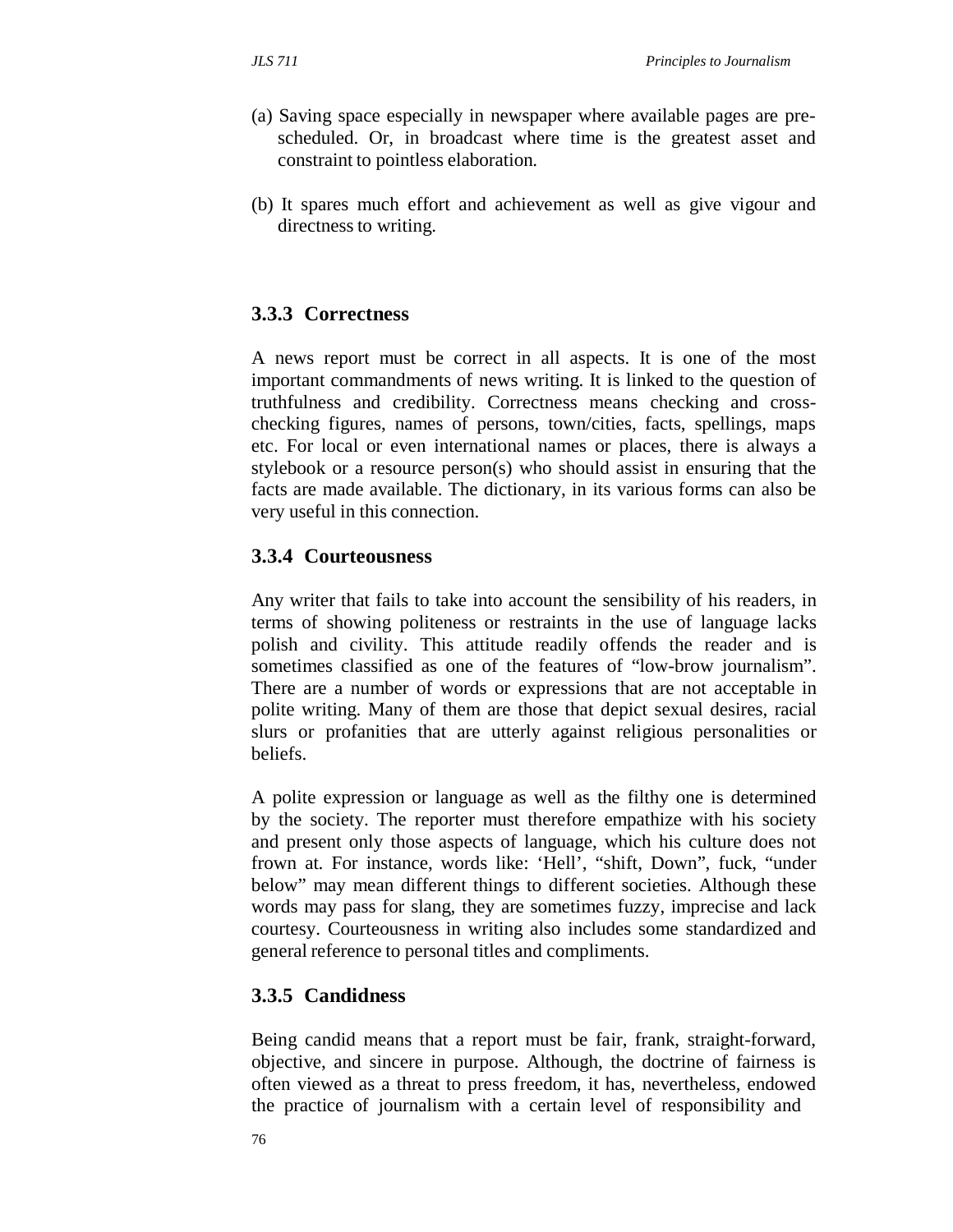service. This doctrine can also be seen as an aspect of the social responsibility view of mass media practice.

So, the attribute of candidness demands that publishing one side of a story without a reasonable effort to get to know and present the other with all sense of frankness is dishonest and wicked. Thus, it is not enough for a reporter to say "when I called in his office to get his side of the story, he was not on seat". Since this can alter the charge of reporters biases or prejudices.

# **3.3.6 Concreteness**

This concerns writing about actualities or particular events, persons, rather than generalities or abstractions. The need to write about concrete issues or events is felt more in the presentation of news and feature columns. Although the writer can report events in other context or in abstraction, as metaphors for explaining his own situational problem in the country. This should be done in a manner that the explanation is not lost in the minds on the readers.

# **3.3.7 Completeness**

This calls for a reporter's readiness to present a total picture of an event i.e. the whole story, complete with all the essential parts. It calls for the inclusion of the necessary details about an issue in order to add some kind of muscle to the report. This has an added advantage of making a story clearer and leaving no room for guesses that might open pathways to misinterpretations. A complete picture is more useful than individual parts. If stoppages become unavoidable, then a report should be serialised. Yet, each part of the serial package should be meaningful and complete in relation to other parts.

# **3.3.8 Coherence**

A report may have unity but lacks coherence. Coherence has to do with the sticking together, logically, of the parts that make up all story. It means every part in terms of ideas, facts, or details should have connection with the central idea of the story. Such a balanced flow in news writing can be achieved through the use of link words like: but, although, besides, meanwhile, except, however, nevertheless, also, etc.

# **3.3.9 Concord**

Concord ordinarily means "agreement or harmony". Such agreement or harmony is required in news writing. Although there is no distinct line between what makes coherence different form concord, it can be said that agreement or concord starts from the construction of sentences.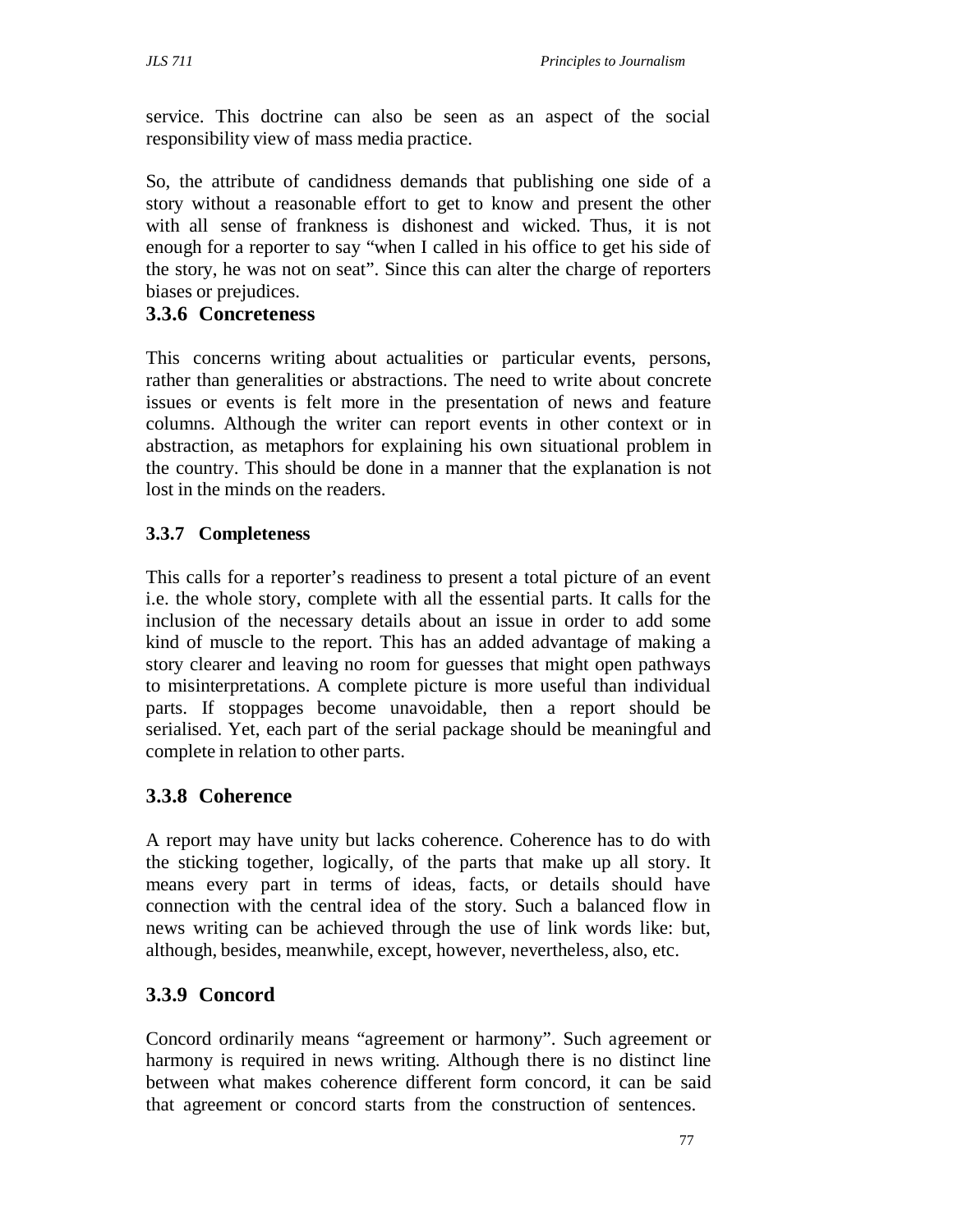How the different parts of sentences are co-ordinated for meaningful interpretation. It includes the subject-verb agreement or pronounantecedent agreement. From here, it gradually joins up with agreement of parts from the introduction through the body to conclusion.

# **3.3.10 Simplicity**

The purpose of news writing is to communicate meanings through news and not to confound or confuse. Therefore, a reporter must understand the background of his audience to enable him choose and use words that are not difficult or cumbersome enough to leave them searching for a dictionary. A good reporter must always replace difficult words with simpler ones. Even the technical register of some disciplines or exclusive slang can be explained or illustrated where necessary.

# **4.0 CONCLUSION**

The use of the elements essential for good journalistic writing is a "sine qua non" for the successful journalist. Obey the listed rules and the result will be obvious.

# **5.0 SUMMARY**

In this unit, you have learnt that:

Journalism writing is one of the known styles of writing.

The known styles of writing are  $(1)$  formal,  $(2)$  informal and colloquial.

Journalism writing, depending on the subject matter and editorial policy of the establishment can use a blend of the three styles or confine itself to formal or informal styles.

Good journalistic style depends on the good use of 9Cs and S.

# **6.0 TUTOR MARKED ASSIGNMENT**

From what you have understood about eh 9Cs and S, construct a sentence to reflect your level of understanding.

# **7.0 REFERENCE/FURTHER READING**

McCrimnon, James (1974) WritingwithaPurpose 5th edition Boston: Houghton Mifflin Co.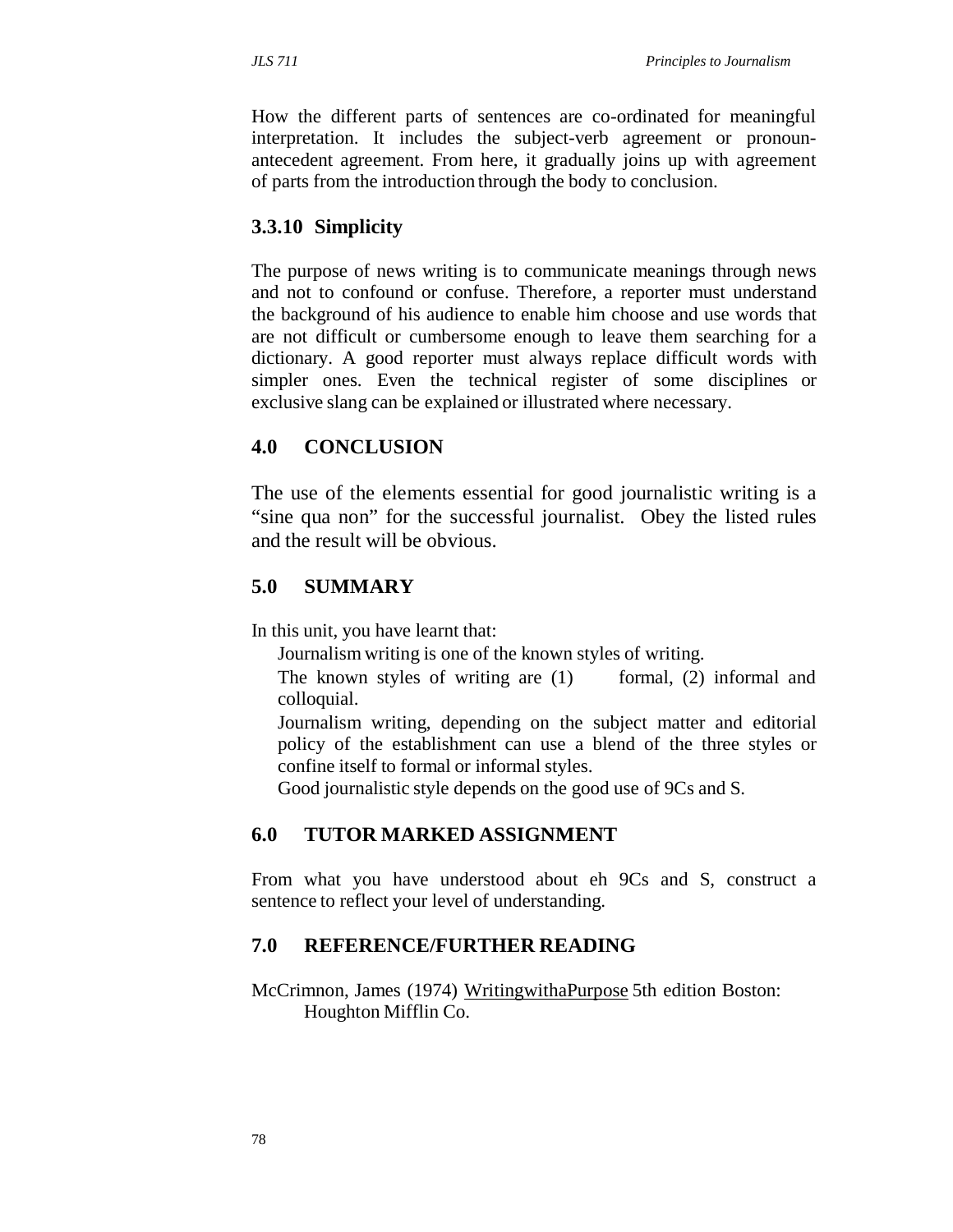# **UNIT 2 ELEMENTS OF GOOD NEWS REPORTING**

#### **CONTENT**

- 1.0 Introduction
- 2.0 Objectives
- 3.0 Main Body
	- 3.1 Identification
	- 3.2 Attribution
	- 3.3 Capitalisation
	- 3.4 Abbreviation
	- 3.5 Numbering
	- 3.6 Punctuation and word Division
- 4.0 Conclusion
- 5.0 Summary
- 6.0 Tutor Marked Assignment
- 7.0 References/Further Readings

## **1.0 INTRODUCTION**

This unit is about good news reporting. The unit examines "background" information in a story that helps to put the written news story in a clearer perspective for the reader.

## **2.0 OBJECTIVES**

After studying this module, you should be able to:

Identify the various elements of good news reporting. Use each of the elements in news writing.

# **3.0 MAIN BODY**

## **3.1 Identification**

Identification in news reporting has to do with the distinctive physical attributes of persons used or involved in the news, Ordinarily, a name is sufficient to distinguish a person from another. But names, by their very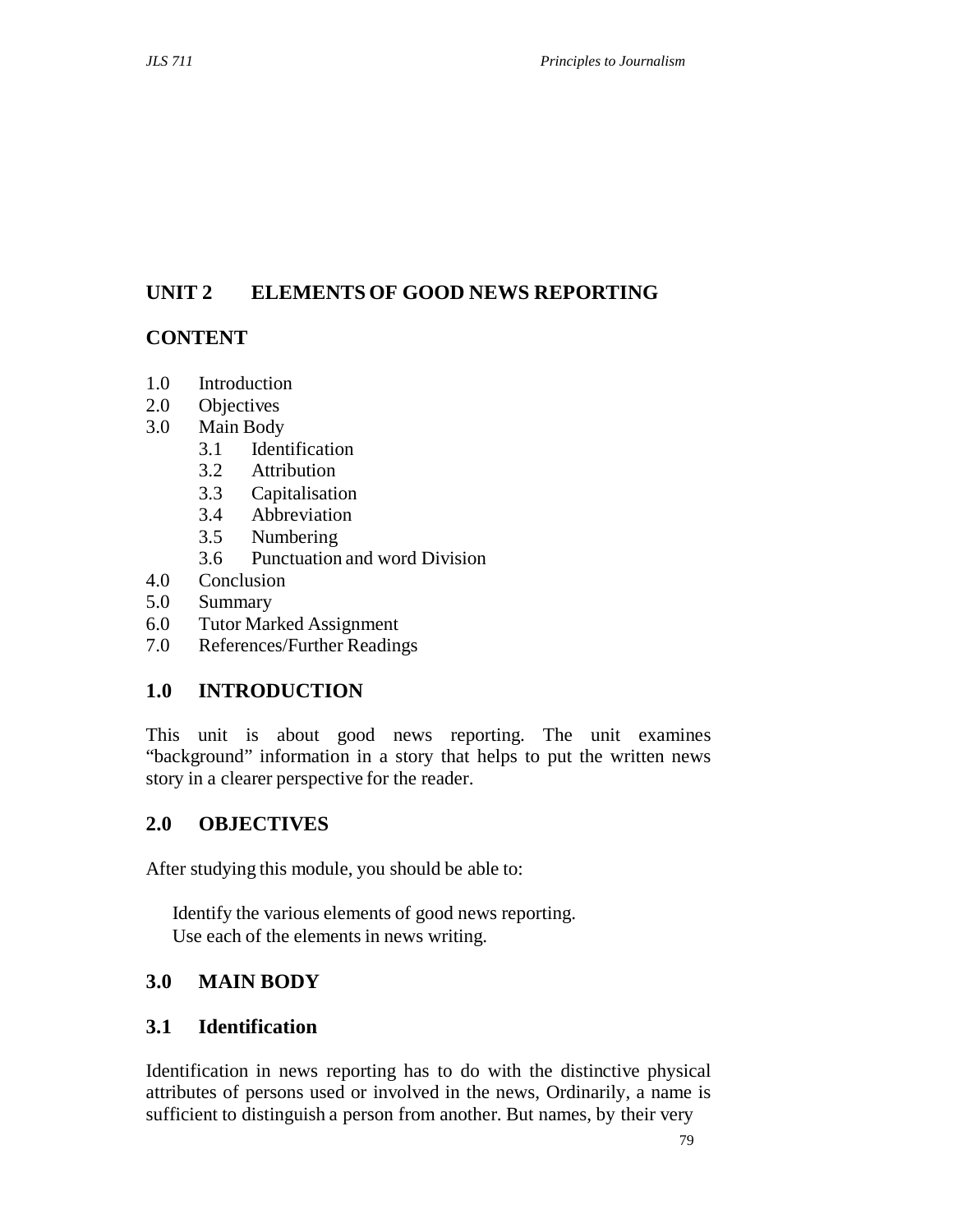nature of common meaning within a culture, are no exclusive reserves of any person. Thus, other qualifiers are usually needed to give concrete and vivid description of the persons involved in the news. Such other forms of identification include: age, addresses, professions/jobs, titles, positions of authority. For example:

- (a) Edem Musa, a 17-year-old undergraduate of Kano State University. (age).
- (b) Governor Tinuba of Lagos State has declared… (status).
- (c) The defendant, Mr Okonkwo Ifeanyi, of Nos 3 Adebayo Street was yesterday arraigned before… (address)

However, it is uncommon to identify a juvenile in a court or police case except when the crime is serious as in murder, rape, drug pushing. Also uncommon is the identification of subjects or actors in an event by race or religion; well-known cities and capitals may not need an added identification. But small unpopular towns will need to be identified along the nearest big city or capital. For example…" the incident occurred at Obalune, a small town 50 miles from Ikot Ekpene municipal council".

## **3.2 Attribution**

Attribution in news writing involves the disclosure of the identity of information source. Attribution functions to give credibility to the news report. It removes doubts from the readers mind about the authenticity of the report. Reports attributed to legitimate and credible sources often make such reports reliable. A newspaper may avoid mentioning the source of its information, if such disclosure may endanger the source. And if the report is sourced from documented materials, reporters are expected to disclose them too.

#### **3.3 Capitalisation**

To capitalise means to set a word in upper case. The main purpose is to lay emphasis on what is written. As a rule in English language constructions, all proper nouns, trade names, names of association, clubs' organisation, religious, and their appellations (e.g. Him, Thou, Lord,), nations, races must be capitalised.

## **3.4 Abbreviation**

Abbreviated words are often the shorter versions of their full forms. They are used because spaces in the newspaper need to be saved, time in the radio and television need not be wasted. Abbreviation also reduces the cost of production or reproduction of news items.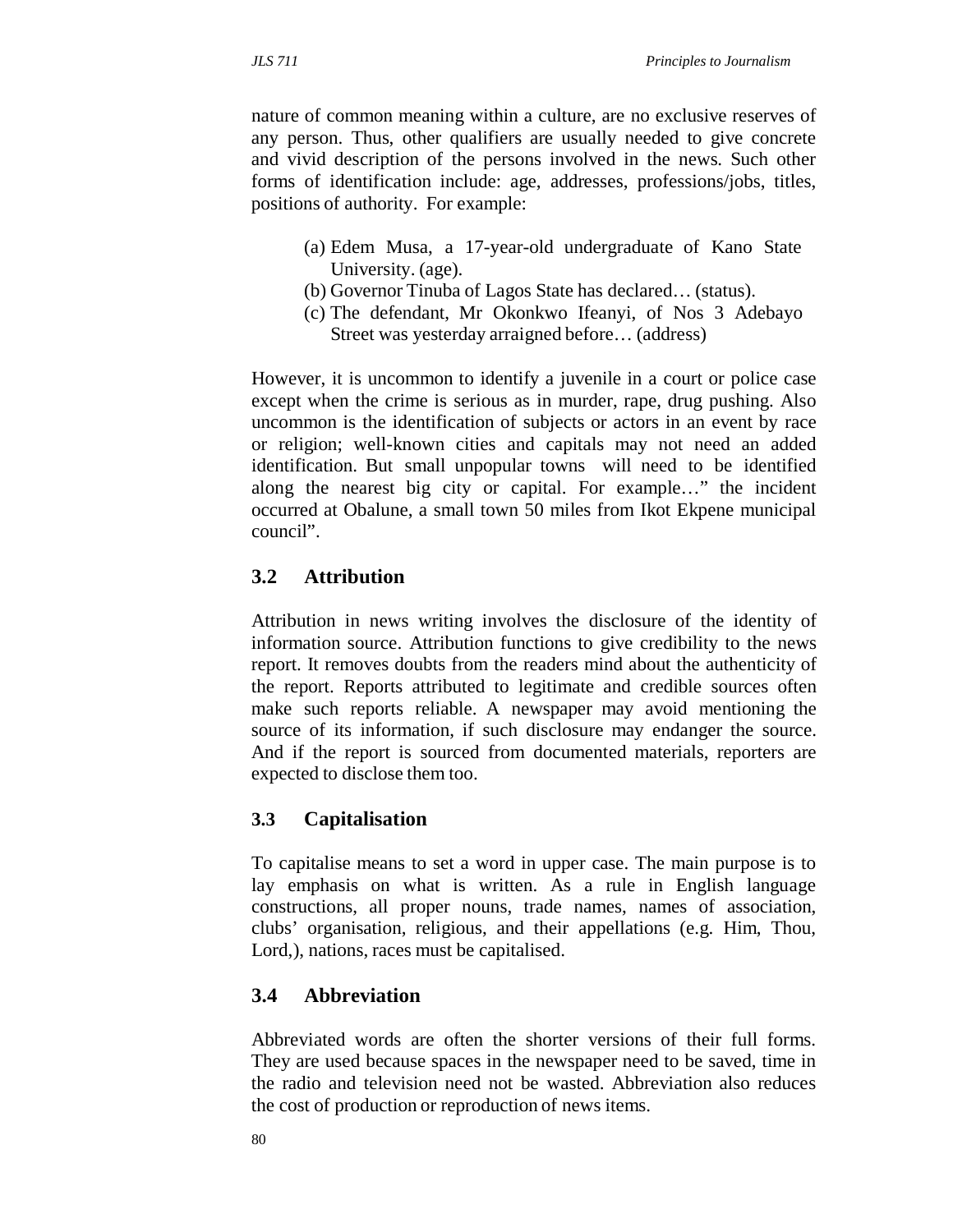It is important to spell out the meaning of abbreviation at their first mention e.g United Nations (UN). However, most abbreviations are dictated by the nature of a newspaper's stylebook. The tradition for abbreviation of date is that the months of the year must be abbreviated when they come before the figures except for the months of March, April, May, June and July, e.g. Jan. 10, 2005 and March 4, 2005. It is wrong to use 'st' 'nd' or 'th' when writing news. The preferred form is, for example, Feb.2, 2005 or June 12, 2005.

# **3.5 Numbering**

This is based on the house style or convenience and space saving purposes. While some numbers are rounded up for easy reading, some are not spelt out in order to save space. Usually, it is expected that figures one to nine (1-9) should be spelt out while ten and above can be written in figure e.g. 10, 12, 15. Use figures for street number e.g. 73 Ikpa Road, use figures for scores, telephone numbers, votes, percentages, prices, degree  $(90^0)$ . Avoid beginning a sentence with a figure, if you do, the figure must be spelt out. E.g. "Twenty members" of, instead of "20 members of…"

## **3.5 Punctuation and Word Division**

The rules of punctuation are the same as for any other type kind of composition. They may be used to break or stop sentences etc. As for word division, it is important that reporters avoid the division of words between lines. Do not divide hyphenated words except at the syllable where the regular type comes e.g. Mother-in -law. Do not begin a line with hyphen nor divide words between pages.

## **4.0 CONCLUSION**

The news story aims at conveying to readers the salient aspects of an event, hence the reporter's duty is to let the reader into the picture with as little effort on the reader's part as possible. This study has afforded the journalist the opportunity to achieve good news reporting.

## **5.0 SUMMARY**

In this unit, you have learnt:

There are rules that can be used to minimise the burden of comprehension on the reader.

## **6.0 TUTOR MARKED ASSIGNMENT**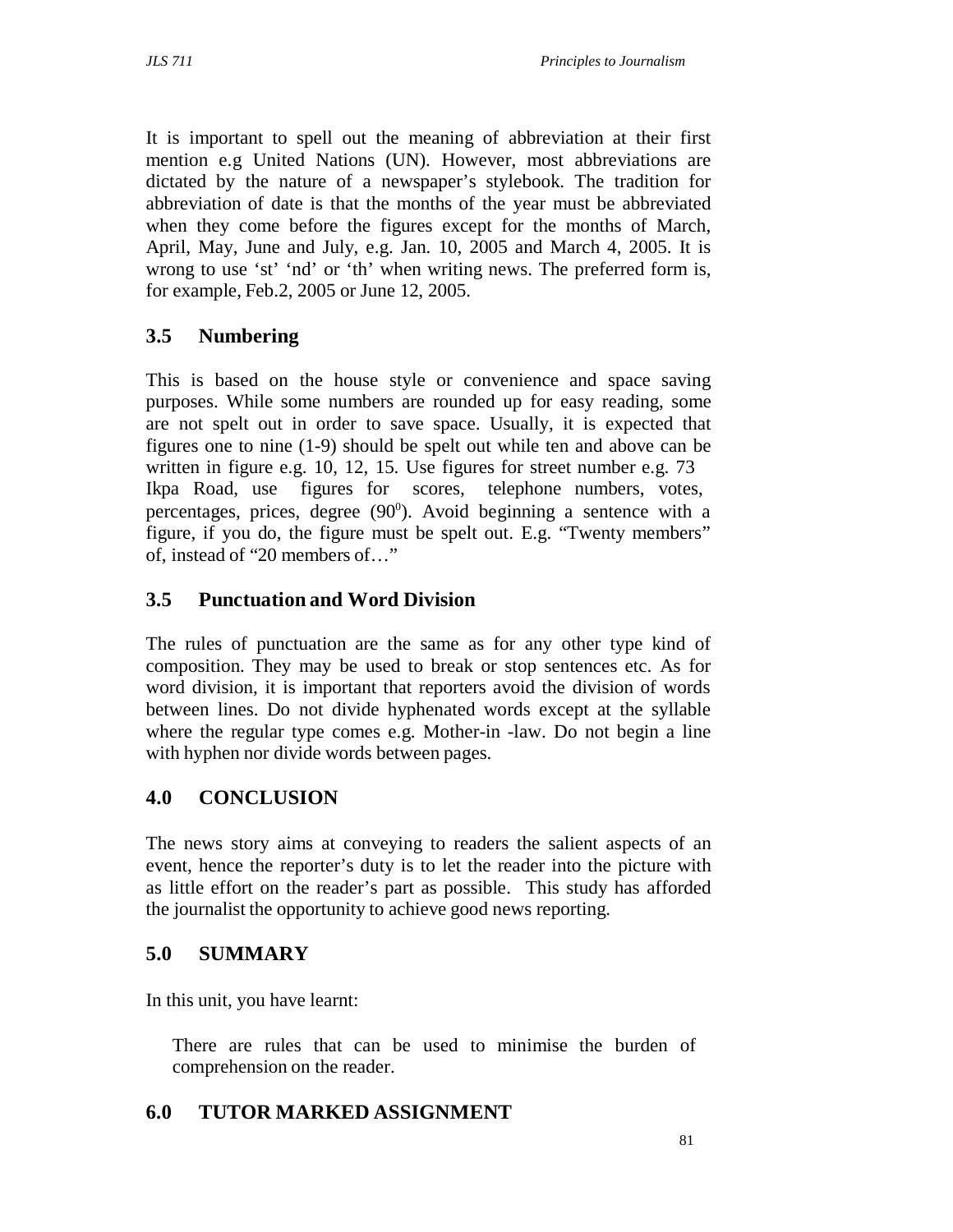Extract a full length and complete story from a current National daily. From the story, further extract aspects of the report that best exemplify the elements of good news reporting discussed in this unit.

# **7.0 REFERENCES/FURTHER READINGS**

Sonaike, Femi (1987). FundamentalsofNewsReporting. 1st Edition: John West Publications Ltd.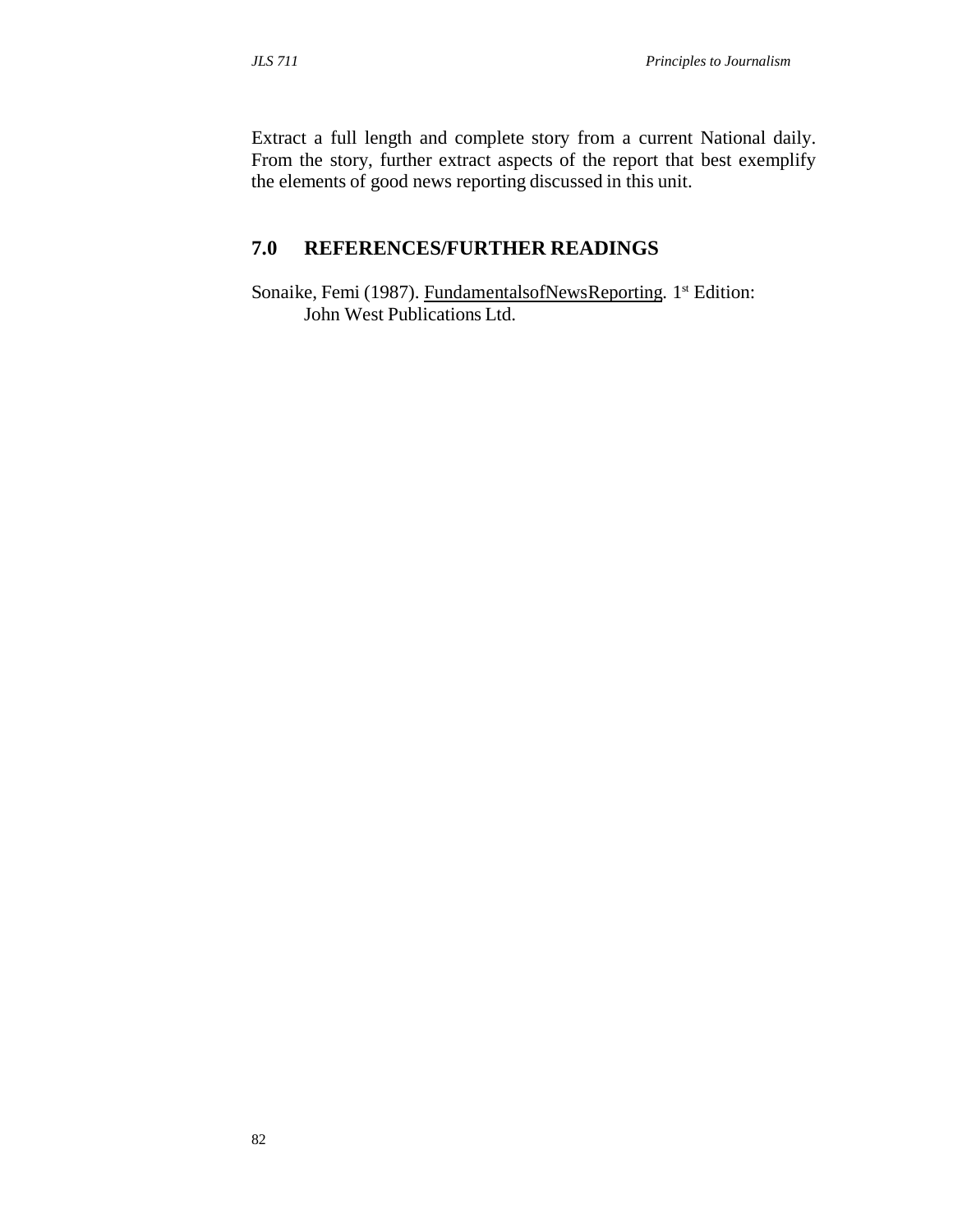# **UNIT 3 INTERVIEWING AND NEWS SOURCES**

#### **CONTENT**

- 1.0 Introduction
- 2.0 Objectives
- 3.0 Main Body
	- 3.1 Meaning of Interview
	- 3.2 Types of Interview
	- 3.3 Techniques of Interview
	- 3.4 News sources
		- 3.4.1 Government News
		- 3.4.2 Business and Labour news
		- 3.4.3 Sport news
		- 3.4.4 Court and Police News
		- 3.4.5 Accident and Natural Disaster News
		- 3.4.6 Foreign News
- 4.0 Conclusion
- 5.0 Summary
- 6.0 Tutor Marked Assignment
- 7.0 References/Further Readings

#### **1.0 INTRODUCTION**

This unit is about interviewing and news sources. Interviewing is a reporter's basic tool, central activity in his daily job. He uses news sources to achieve his purpose.

#### **2.0 OBJECTIVES**

On successful study of this unit, you should be able to:

Explain what is meant by Interview Describe the essence of an interview Explain the techniques of good interviewing Conduct an interview Identify the major news sources for gathering data Identify the kinds of places you should contact when you need certain information under any beat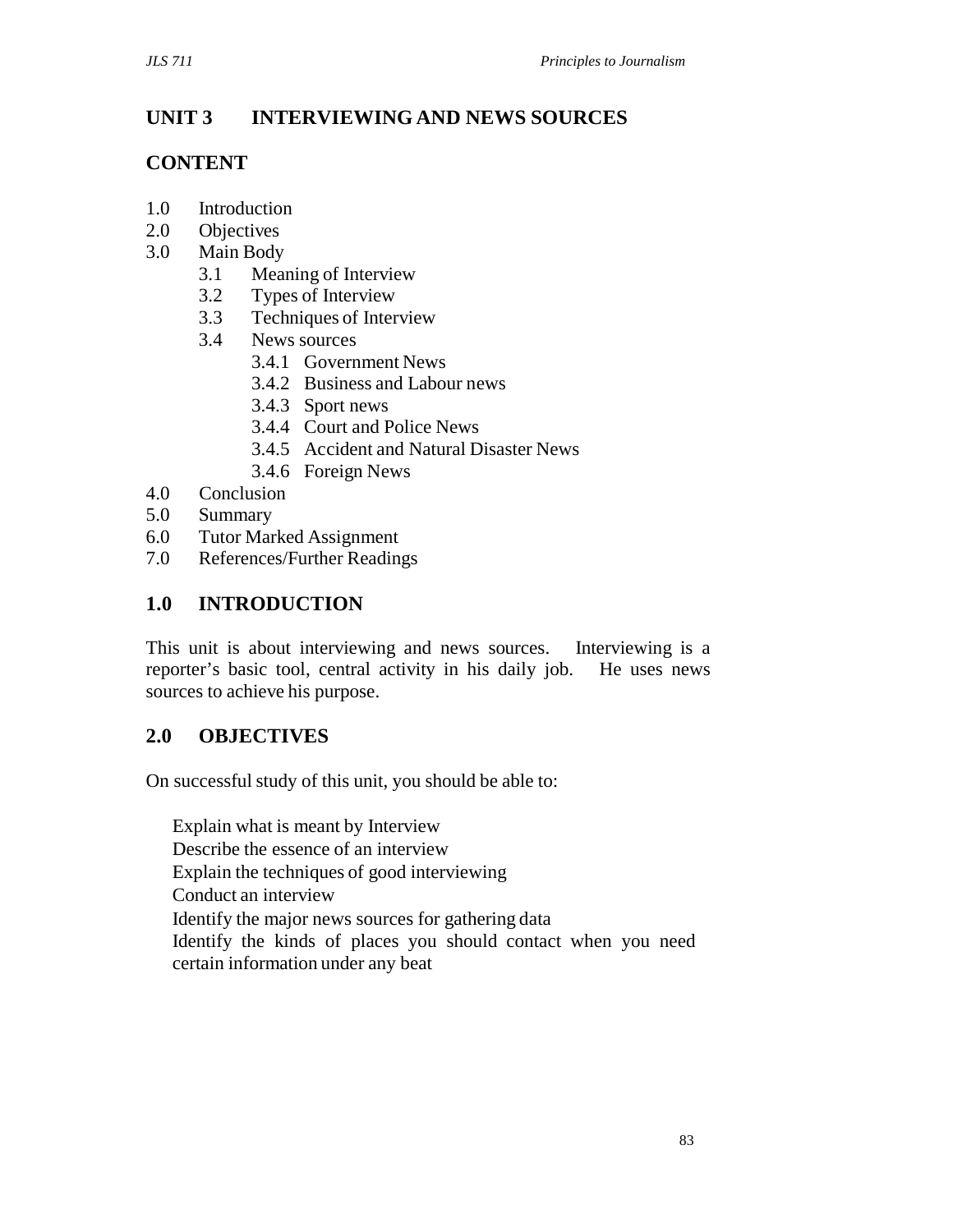#### **3.0 MAIN BODY**

#### **3.1 Interviewing: Meaning**

A large chunk of what a reporter does, to get the necessary data for his stories revolves round meeting and asking people questions. It is the journalist's tool also, for digging out facts. This is where interview comes in. By way of definition, an interview is "any planned and controlled conversation between two or more people which has a purpose for, at least, one of the participants". To be effective, therefore, an interview must have (a) Purpose (b) Plan (c) Control interaction. But you can learn a great deal about the art of interview by learning how to interview. It is practically an exercise best learned by experience.

The purpose of an interview may be specific depending on the type of interview. But all interviews are concerned with either obtaining, passing or clarifying information.

#### **3.2 Types of Interview**

There are many types of interview open to use by the journalist. The very familiar types are:

**Exclusive interview**: This is conducted by a reporter representing a single media house without any other reporter participating in it. Any information disclosed during the interview is only known to the reporter.

**Panel Interview**: This occurs when more than one reporter is seated to throw questions at an invited guest. It is frequently adopted or used by radio and television station.

**Vox Populi or Man-in-the-street Interview**: "Vox Populi" means the voice of the people. So, this type of interview is conducted by reporters to elicit information from a cross- section of the general public. It could be anybody in the street irrespective of the status or age. There is no fixed rule as to how many responses one must get.

**Personality Interview**: This is an interview conducted by a reporter concerning an individual's life, activities, views, character or personality, etc. The selection of the personality is not limited to those who have gained places in the news stream of ongoing events, e.g. government officials, recognised businessman, traditional ruler, professor or renowned academic, etc. A personality can also be out of the news stream but news worthy, by a special trait of oddity,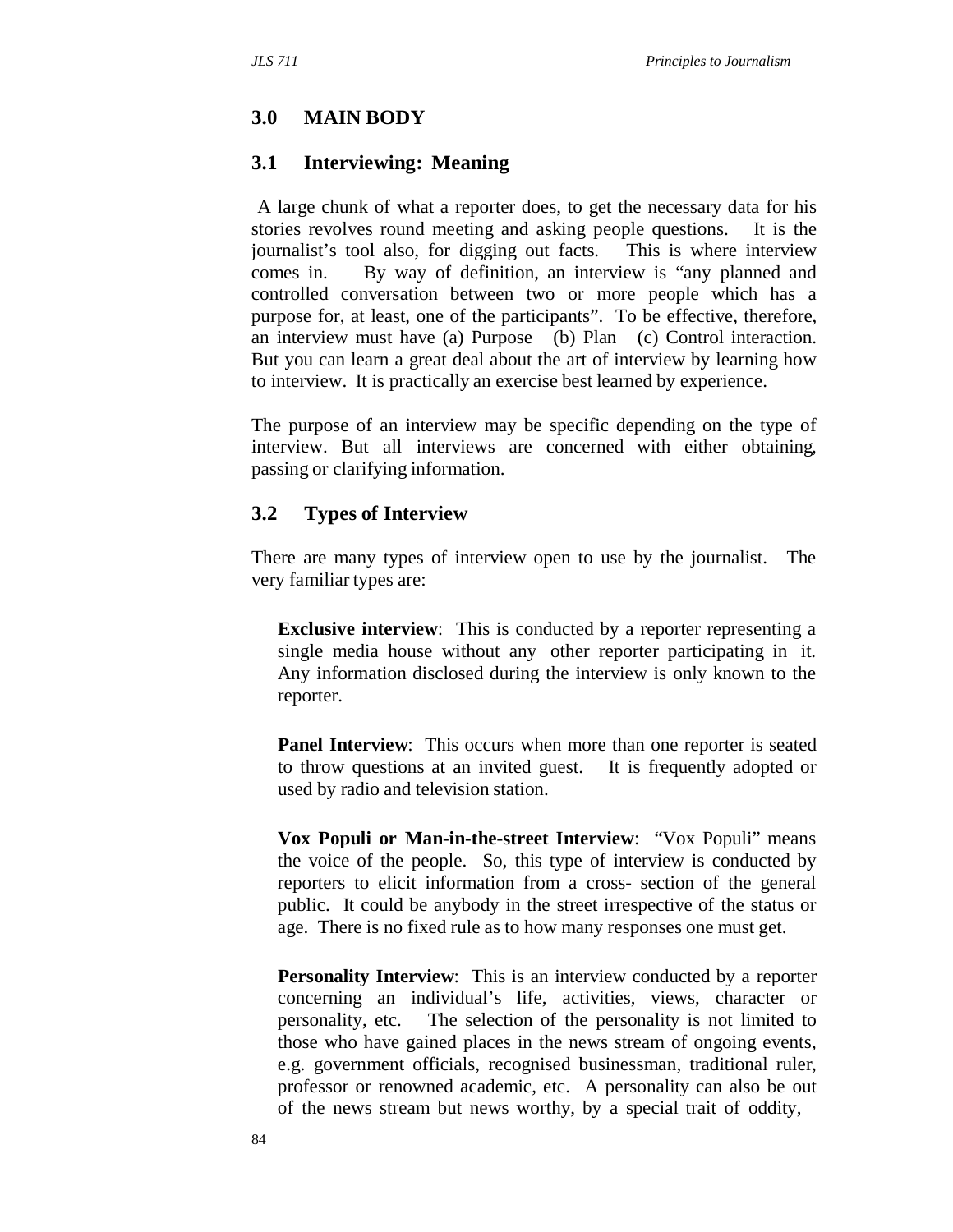habit, play, hobby, etc. For instance, a priest who, Sunday after Sunday, preaches to an empty church auditorium deserves a special focus.

**New Interview**: An interview with one source is just the beginning of reporting. It can involve asking questions from several people, e.g. investigating a bank robbery. People to interview can include: bank clerks, security men, eye-witness (customers) etc. because time is the reporter's greatest enemy (deadline), he must be thorough as well as swift. He must ask right questions directed at the right persons.

**Feature Interview**: It is a form of article that focuses on an issue of general interest by interviewing one or more persons to present and analyse the issue. It presents a deeper insight into events than in news reports. It also allows for descriptive and stylish techniques not used in news writing usually done around events that have already made news. Reporter would talk to more sources than for news story.

It is a type of creative writing which takes a lot of preparation e,g. of a fatal road accident that claimed many lives. This can motivate a news feature on e.g. for interview with experts in highway, Police Traffic Officers, Road Safety Officials (FRSC), medical officers, drivers of commercial vehicles, and or persons who have survived such accidents etc. what about the Tsunami Disaster? Hurricane Katrina etc?

**Sport News Interview:** Reporters interview police officers on crime, fire marshals on causes of fire outbreaks; sports reporters talk to coaches, players for background materials for games stories. In sport news interviews, reporters look for information that will highlight or illustrate the events being described.

# **3.3 Techniques of Interview**

Newsgathering requires tact, common sense and knowledge of interviewing techniques. Successful interviews are the result of careful planning and preparation on the part of one or both participants. Good interviewers and interviewees are not born but are made. They practice the skill until they appear to be able to do it without much effort. The notable interviewing techniques are:

**Preparation:** This reminds one of the saying that "perspiration in preparation is inspiration in presentation". It requires that the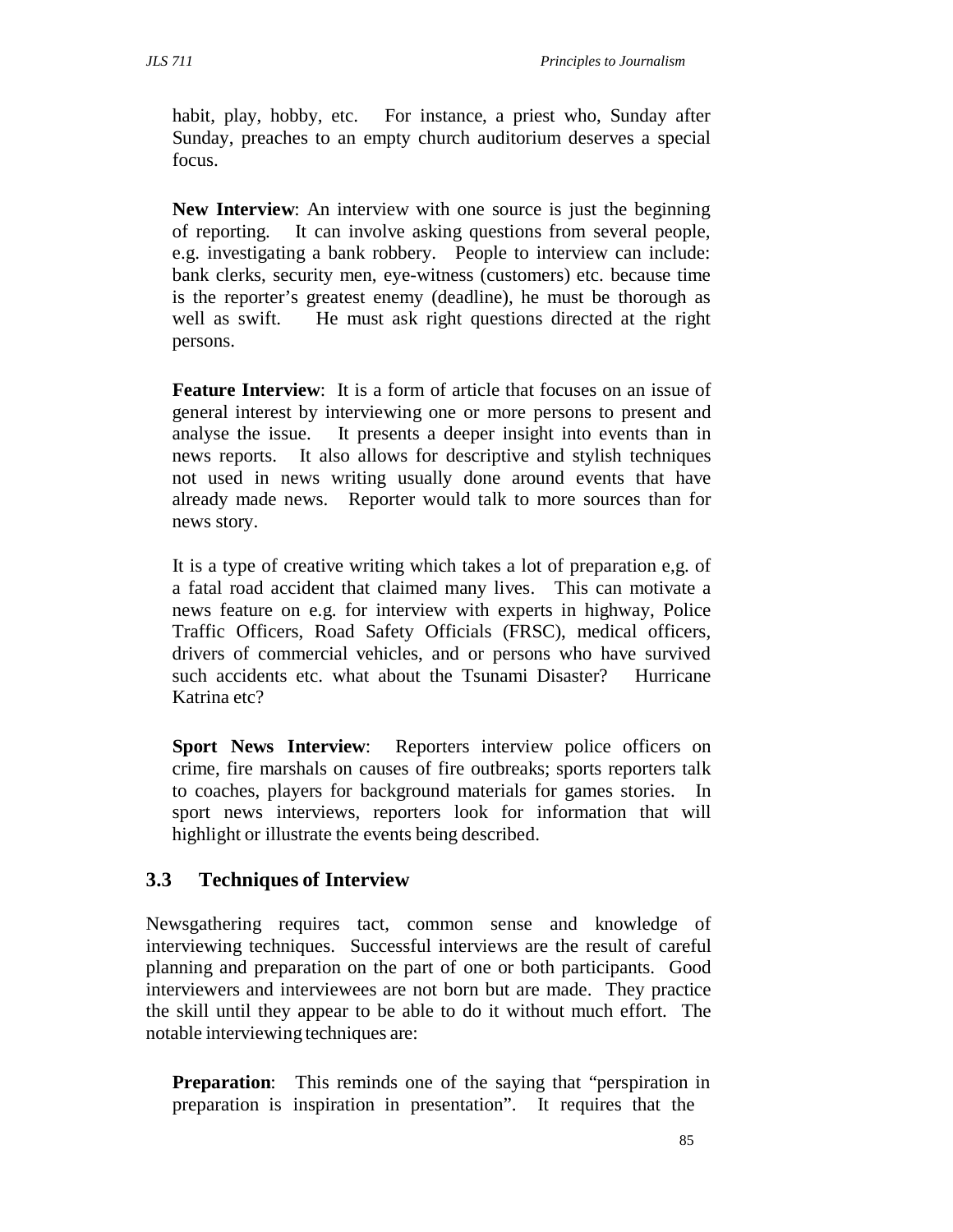reporter must read, research and know much about the person or subject to be discussed in the interview. The reporter must get to know the person's past, or the views about the subject in the past. It all boils down to preparation.

**Have Questions Stated**: This means that a reporter should prepare a set of basic questions meant for the interview. The approach must not be rigid. It can be structured (e.g. Yes or No answers) or unstructured (the respondent is free to say anything). Allowance should also be made for supplementary questions. With time, you will learn not to strictly rely on a prepared list of questions. The natural informal and conversational order would then prevail.

**Use of Mechanical Device**: In order to ensure accurate report of what is said during an interview, a tape recorder is recommended for use but care must be taken to avoid situations where the presence of the recorder can disrupt the flow of ideas/response from the interviewee. The person might feel unsafe and exposed to give out information that is recorded.

**Appearance**: This calls for modesty in your dressing habit. A reporter must be well dressed for an interview. Excessive make-up is undesirable. Remember, there is no second time first impression. The first is the first and nothing more.

**Be on Time**: This calls for an avoidance of African time syndrome. Arrangements should be made for the journalist to be at the venue at least, 30 minutes before time schedule.

**Eye Contact**: Good interview involves good observation of what is happening around the interviewee. A reporter that refuses, for any reason, to maintain good eye contact during an interview might be missing lots of non-verbal cues necessary for his report. This does not mean that one should stare or gaze at the other person to the point of causing an embarrassment.

**Note Taking:** A reporter should listen attentively during an interview. If he does not know the formal shorthand writing, he can develop the abbreviated long handwriting, for his purpose. Only the important points should be taken down. Excessive scribbling/writing should be avoided, although it is better to be on that part of "too much", than being on the part of "too little".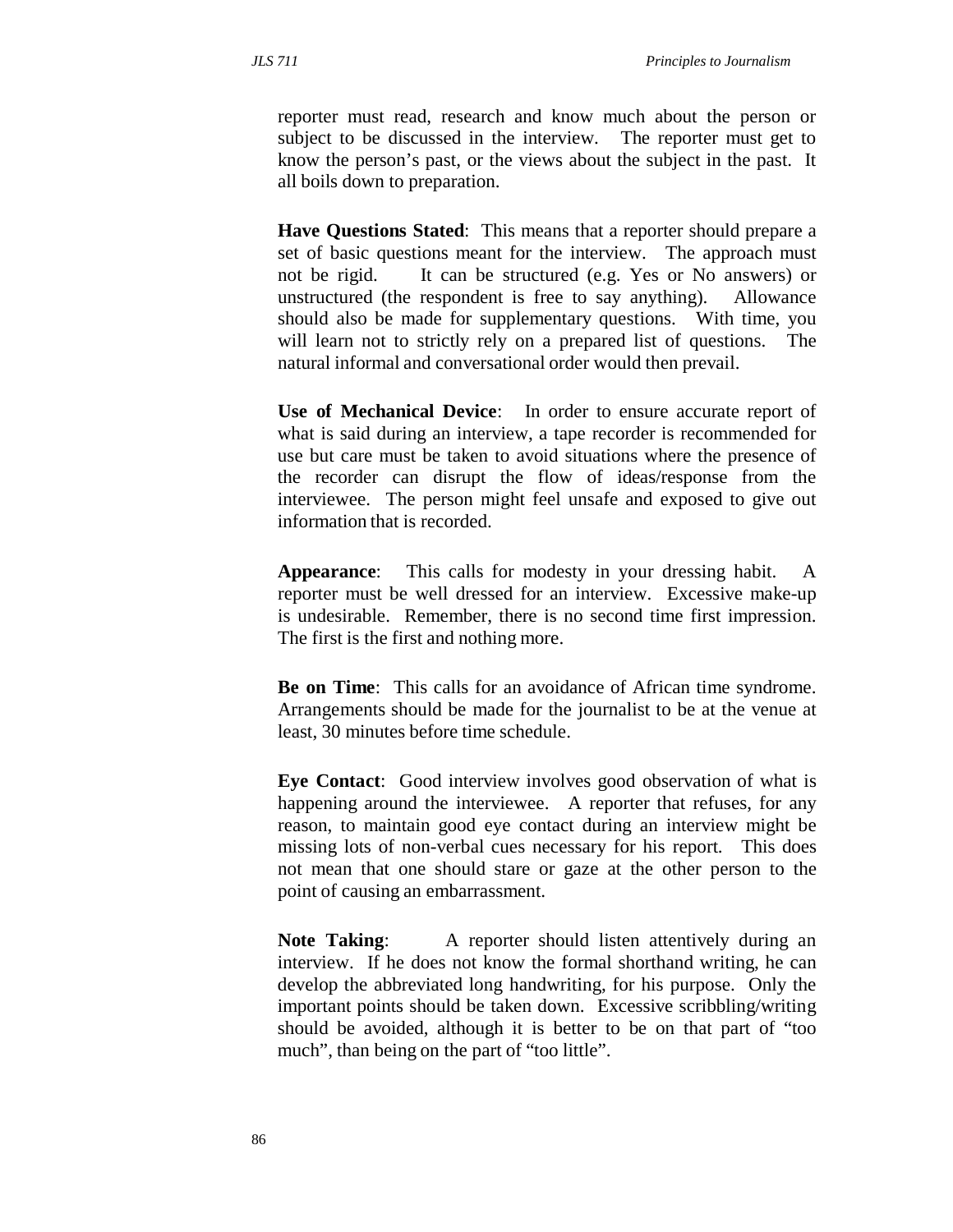**Verification**: Before ending an interview, quoting statements, names, figures and dates should be cross- checked for accuracy. At the end, express your gratitude to the interviewee.

# **3.4 News Sources**

The 'where' of news refers to the sources of information opened to the journalist. Primarily, a reporter begins his day with the house diary. The diary contains all the expected events of the day as perceived and recorded by the editor. The next source of data for the journalist is the library, also called the "Morgue". Here, the reporter has access to newspaper clippings, journals, periodicals, concordance, magazines and other confidential publications of the government. In any case, it is essential to make a list of news categories and their vital sources of information for writing each story.

# **3.4.1 Government News**

Government gazettes, daily press releases, etc. Ministry of Information Secretary to the State Government's Office Public Relations/Information Managers of Ministries Head of Public Service and Director Generals All Ministries (Federal/State) Statistics and Planning Offices Mass Media Organs Legislature (State and National)

# **3.4.2 Business and Labour News**

Business and Labour Organisation, e.g. NLC and other Union **Secretariats** Business Institution (private and public) Finance Houses e.g. Banks, Insurance companies Ministries of Trade, Commerce and Industries Mass Media Organs Stock Exchange Officers

# **3.4.3 Sport News**

National Sport Commission Sport Organisations e.g. NFA Sport Festivals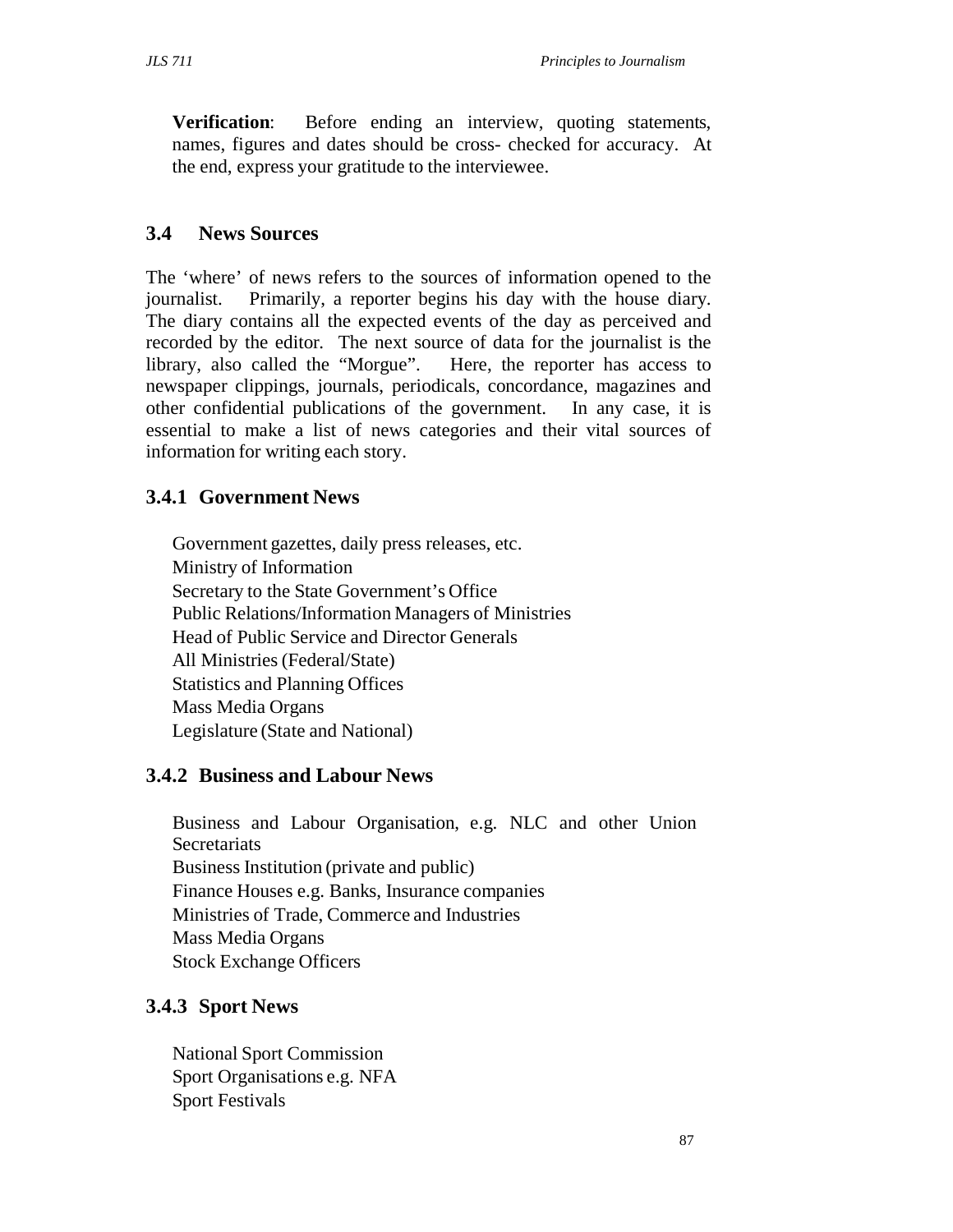Sport Magazines, Journals and Programmes Sports Ministry Sport Personalities (Old and New), etc.

#### **3.4.4 Court and Police News**

Court Proceedings, Tribunals Police Stations and Military Offices Ministry of Justice Judges and Lawyers Secret Investigation Bureau e.g. FIIB, SSS, CID Media Reports Special commissions e.g. EFCC.

#### **3.4.5 Accident and Natural Disaster News**

| Place of Accident                | - Disaster/Relief Commission |
|----------------------------------|------------------------------|
| <b>Hospital Police</b>           | - Airways, Transporters      |
| Ministry of Health               | - Embassies                  |
| Fire Service                     | - International Health       |
| Universities and Research Centre | - Servitors                  |
|                                  |                              |

#### **4.6 Foreign News**

Ministry of External Affairs Embassies and High Commissions Nigerian Institute of International Affairs International Organisations, UNESCO, ILO, WHO Foreign Media Outlets Ministry of Information National, Regional and International News Agencies e.g. NAN (News Agency of Nigeria), PANA (Pan African News Agency), Reuters, UPI (United Press International), AFP (Agence France Presse) TASS (Telegratnoise Agenstvo Sovietskano Soyusa), etc.

#### **4.0 CONCLUSION**

Interviewing is an art that allows the reporter to bring into play all the writing skills at his disposal, especially of personality interview. The study of the techniques is essential in having a good interview.

#### **5.0 SUMMARY**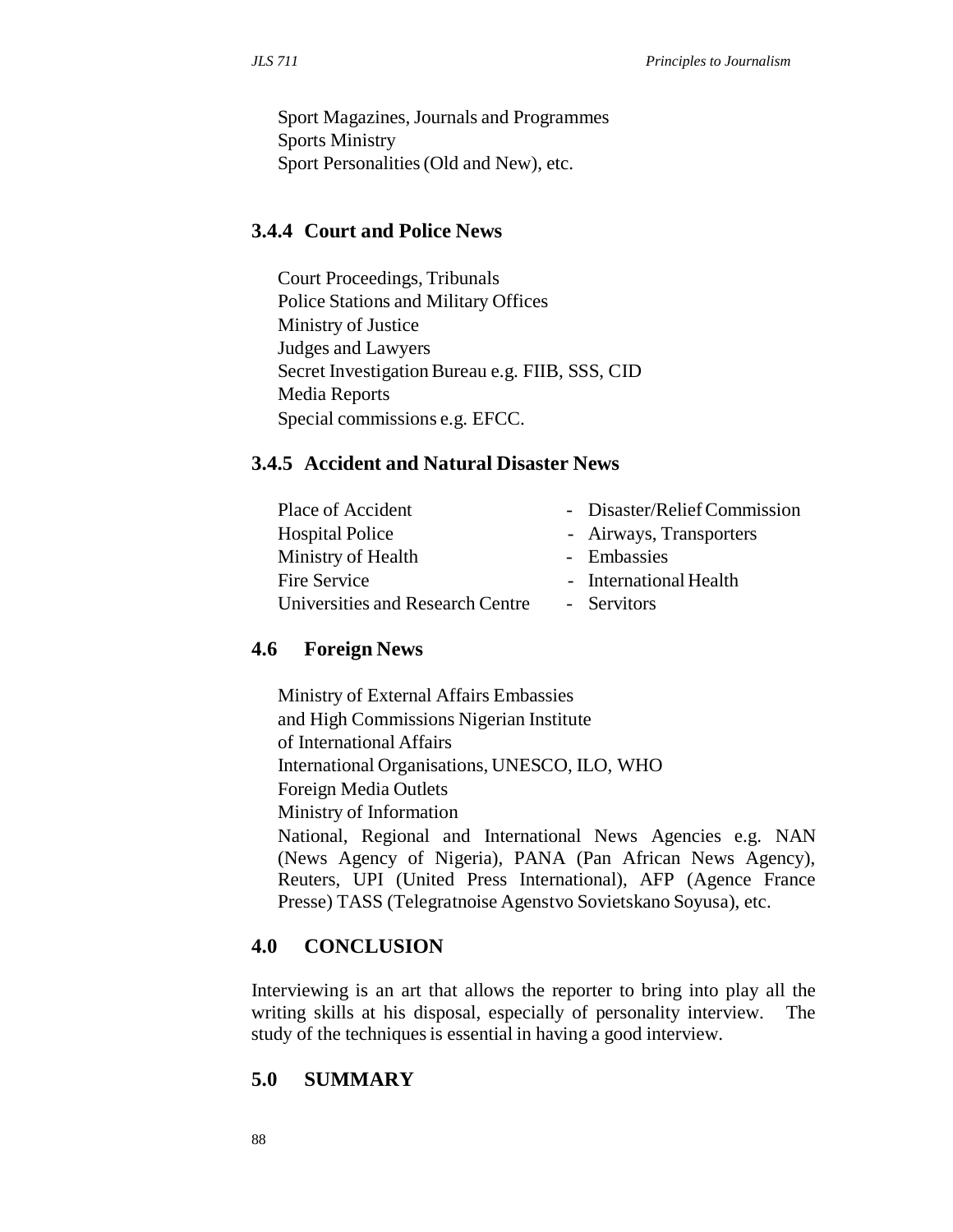The unit has exposed you to the following facts:

That interviewing about the major source by which journalist get information for their daily reports or assignments

The major types of interview include: the exclusive, panel, Vox pop and personality interviews.

The best interviews are those which the techniques of interviewing are applied effectively. Common among such techniques are preparation, prepared and stated questions, use of mechanical device, eye contact, promptness and taking down notes.

#### **6.0 TUTOR MARKED ASSIGNMENT**

Choose from (1) the types of interview (2) any of the news sources, you have studied in this unit, conduct an interview or interviews of that sort and submit your report.

#### **7.0 REFERENCES/FURTHER READINGS**

- MacDougall, Curtis (1977) InterpretativeReporting. New York: Macmillan.
- Moemeka Andrew (1980) Reporters'Handbook. Lagos: Department of Mass Communication Press.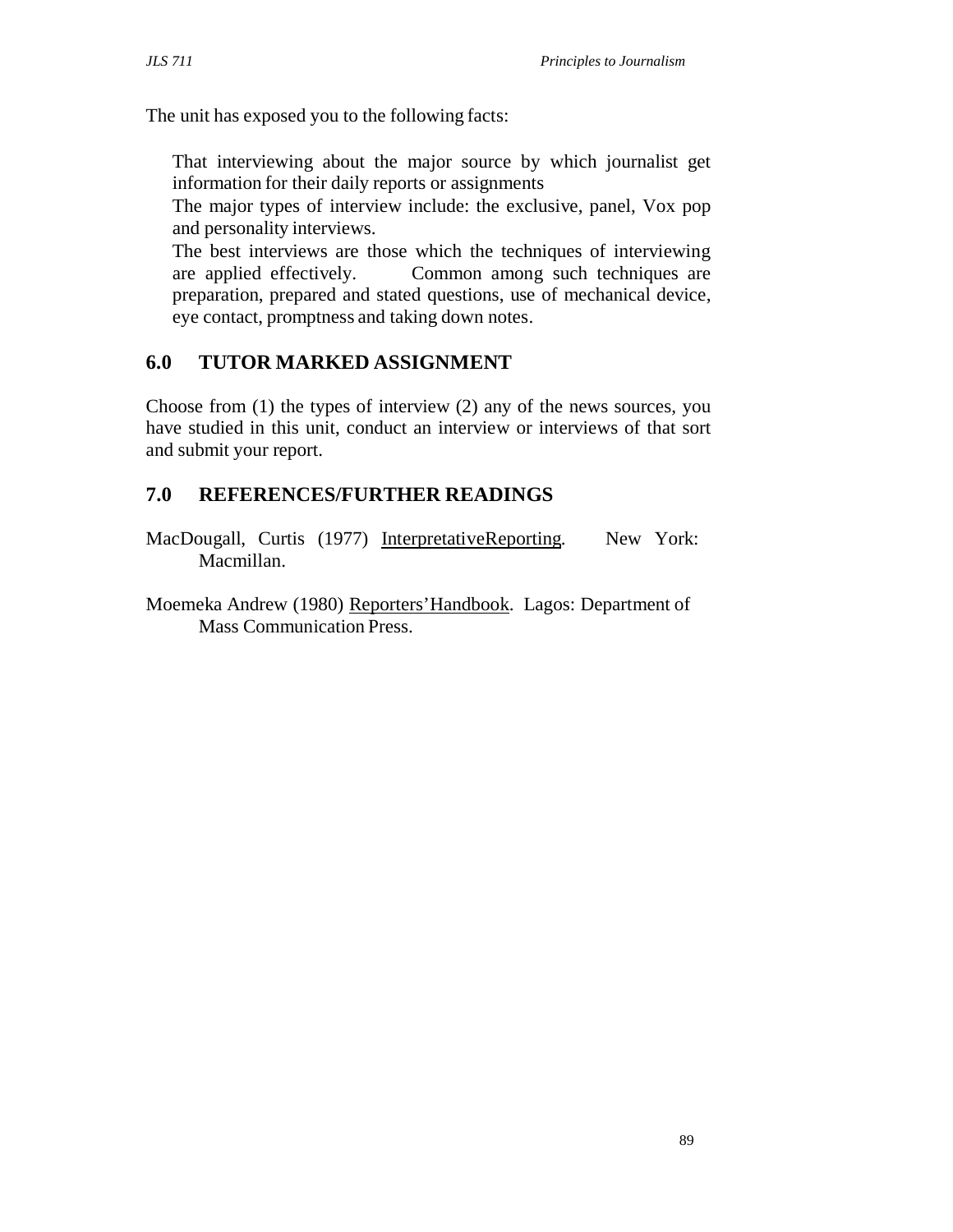# **MODULE 4**

#### **JOURNALISM/MEDIA LAWS**

- Unit 1 Journalism/Media Laws
- Unit 2 Court Reporting
- Unit 3 Knowing the Courts in Nigeria
- Unit 4 Defamation Law
- Unit 5 Copyright Law

#### **UNIT 1 CONTEMPT OF COURT**

#### **CONTENT**

- 1.0 Introduction
- 2.0 Objectives
- 3.0 Main Body
	- 3.1 Contempt of Court; What it Entails
	- 3.2 Types of Contempt
	- 3.3 Checklist for Reporting Summary Trials and Avoiding Contempt of Court
- 4.0 Conclusion
- 5.0 Summary
- 6.0 Tutor Marked Assignment
- 7.0 References/Further Readings

#### **1.0 INTRODUCTION**

With court reporting, it can be a matter of your career sinking or swimming with each report. But sometimes it is not just your career that may be at stake. It can also be your very freedom. There is a body of law called law of contempt. If you infringe it in the magistrate's court you can find yourself in jail that very day. It is therefore extremely important that you read very carefully the references on contempt I am about to give you. This is because one day, when you are sitting in jail, or standing in the dole queue, you may just regret the fact that you did not complete the required reading. The recommended reading on contempt of court is in the next input in this unit.

#### **2.0 OBJECTIVES**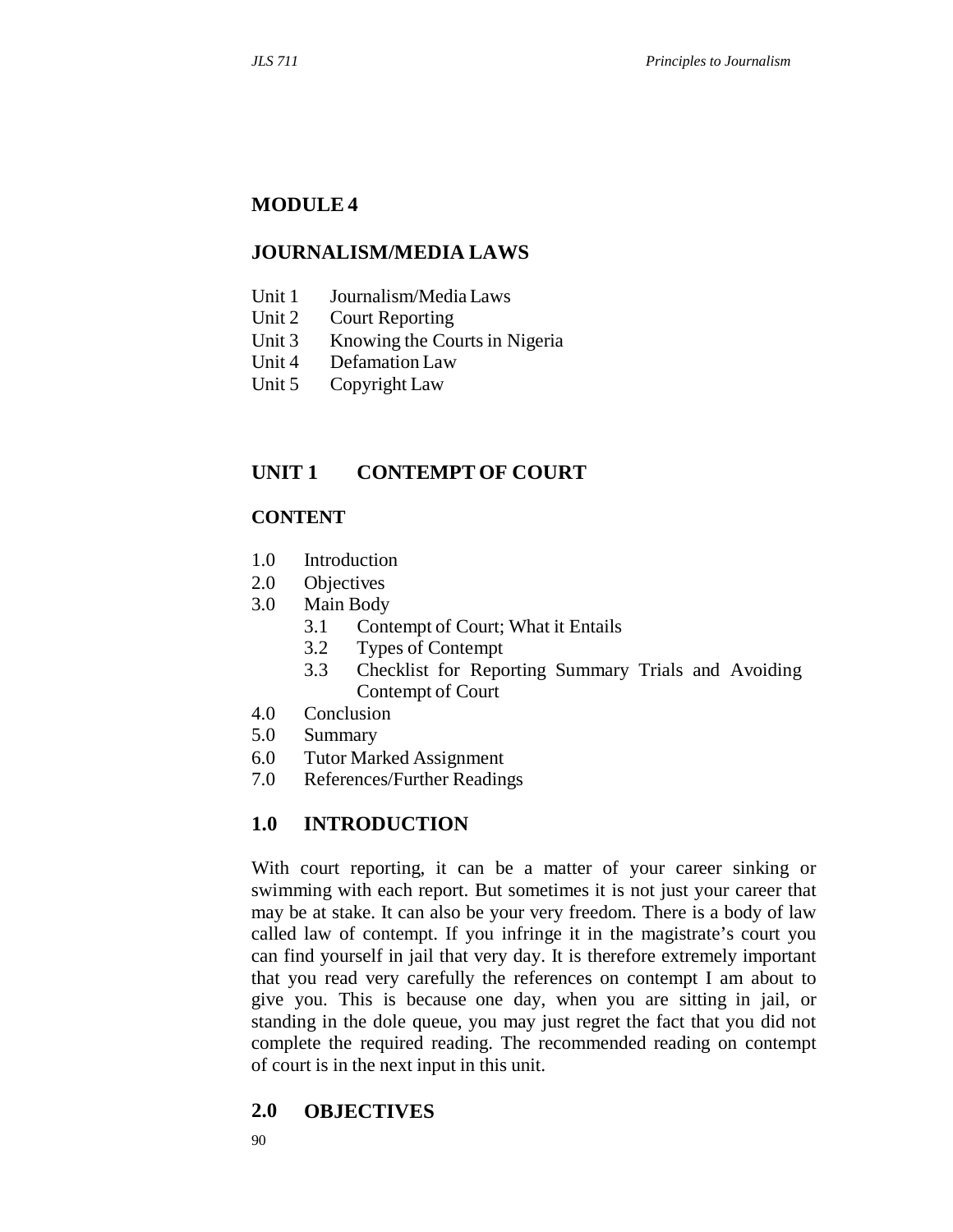On successful completion of this unit, you should able to:

Define what contempt of court is. Identify the broad types of contempt of court. List the criteria for reporting summary trials from the court.

# **3.0 MAIN BODY**

## **3.1 Contempt Of Court: What It Entails**

Contempt is the law that concerns people who disrupt legal proceedings, insult judges, disobey court orders, publish written or broadcast material which may interfere with the outcome of a trial, or – most controversially – try to undermine public confidence in the judicial system. The enforcement of the law of contempt involves the delicate balancing of two fundamental social values:

the right of free speech and a free press, against the right of individuals to a fair trial.

# **3.2 Types of Contempt**

There are three types of contempt which are of direct concern to the working journalist. They are:

Publication of words that tend to "pollute the stream of justice", such as:

- Revealing details of a crime which might influence a potential jury after an arrest has been made.
- Revealing the accused person's previous convictions or outlining his or her confession.
- Publishing a photograph or likeness of the accused if identification may be an issue in the trial. In criminal trials, in particular, identification is more often an issue than not.
- Publishing reports on proceedings in closed courts or where restrictions on publishing apply.

Scandalising the courts. This arises if your newspaper unfairly criticises the courts or the judicial process in a way which might undermine the public's faith in the administration of justice. This is a vague area of law, with a varied case history. It is vague because judges disagree on what constitutes fair criticism. It should not concern the novice journalist unless he or she is asked to write an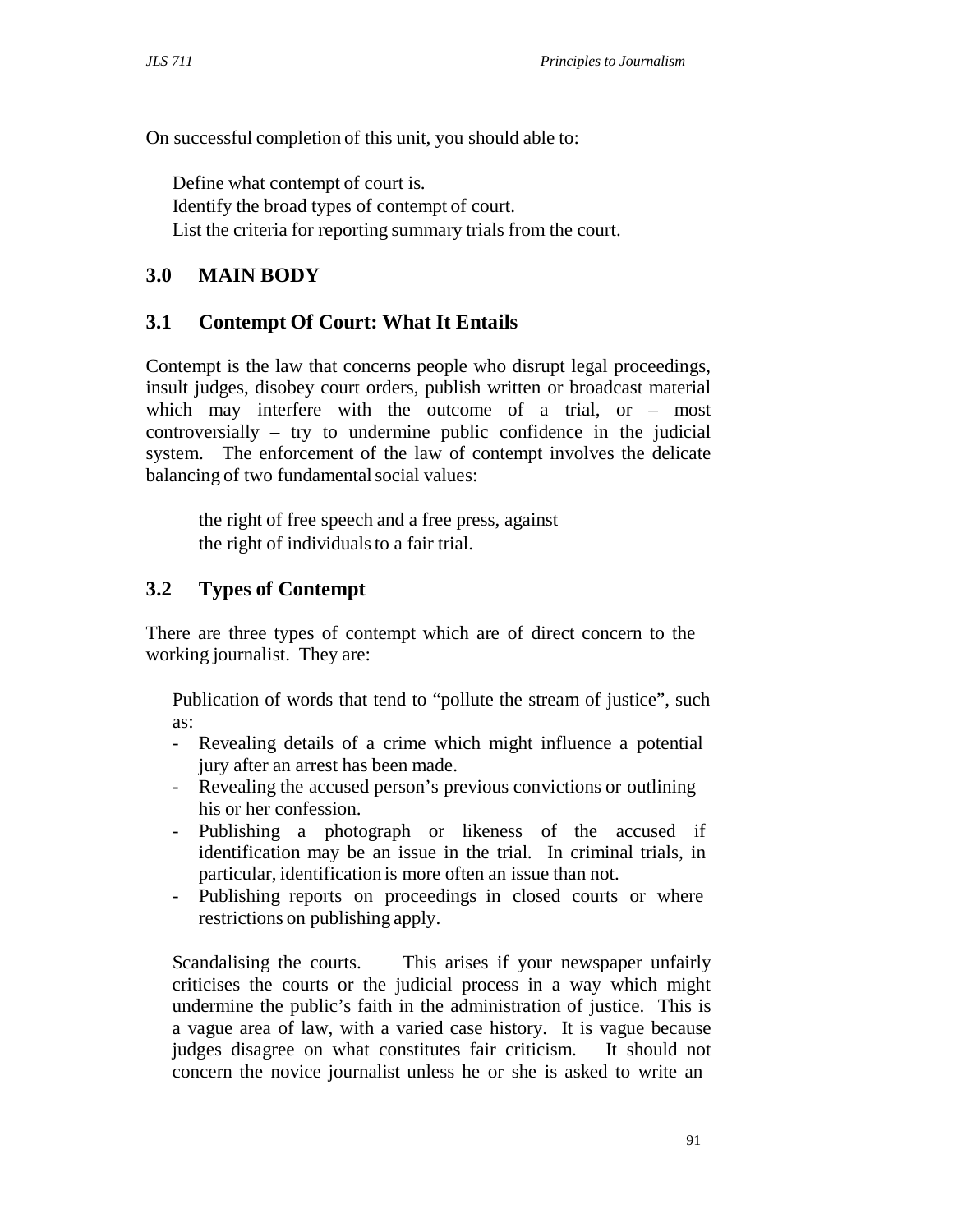*JLS 711 Principles to Journalism* editorial on the miscarriage of justice in a certain case, or unless he

#### **2.0 OBJECTIVES**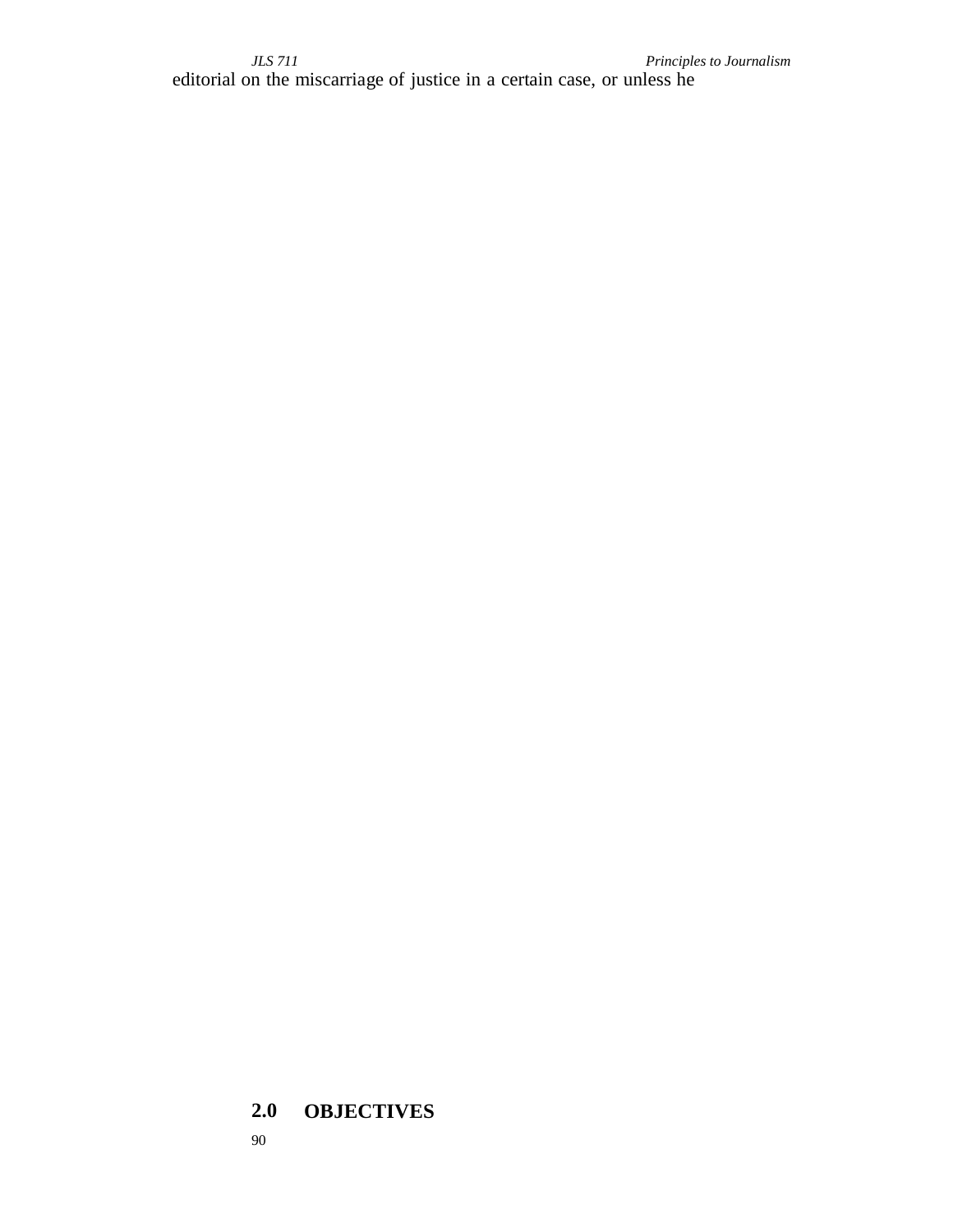wishes to expose the fraudulent activities of a judge or magistrate. In any such case, where the courts run even the slightest risk of being

offended by your words, you are strongly urged to seek legal advice on the firmness of your ground. If you proceed without such advice and you are found guilty of contempt you may well find yourself behind bars.

By far the most important form of contempt you may face at this stage of your career is contempt in the face of the court, because this concerns your behaviour when in court preparing stories for submission in your court assignments.

In a nutshell, to err on the side of safety, your behaviour in court should be impeccable. People have been fined and jailed for anything short of the most polite, respectful behaviour. Some examples of things which have been found to be contempt in the face of the court are:

Smoking, and rolling a cigarette in preparation for smoking.

Sketching or photographing the judge or any people or scenes in the courtroom without the permission of the court.

Reading a newspaper (since people in a court are supposed to give their whole attention to the proceedings, yes, even during the boring bits).

Making any sort of noise or disturbance, (I'll leave that up to your imaginations), interjecting, interrupting.

Walking into or out of the court in anything but the most unobtrusive fashion.

Being improperly dressed. (In other words, do not cover courts in your thongs and body hugs).

Using disrespectful language or a disrespectful tone when addressing the court or when giving evidence.

Throwing an egg or stone at the judge. I'm sure you will certainly not attempt to do that, but here are other examples of obviously contemptuous behaviour.

In 1773 a man of "ferocious and terrible disposition" was prosecuted for contempt because he forced a clerk to eat the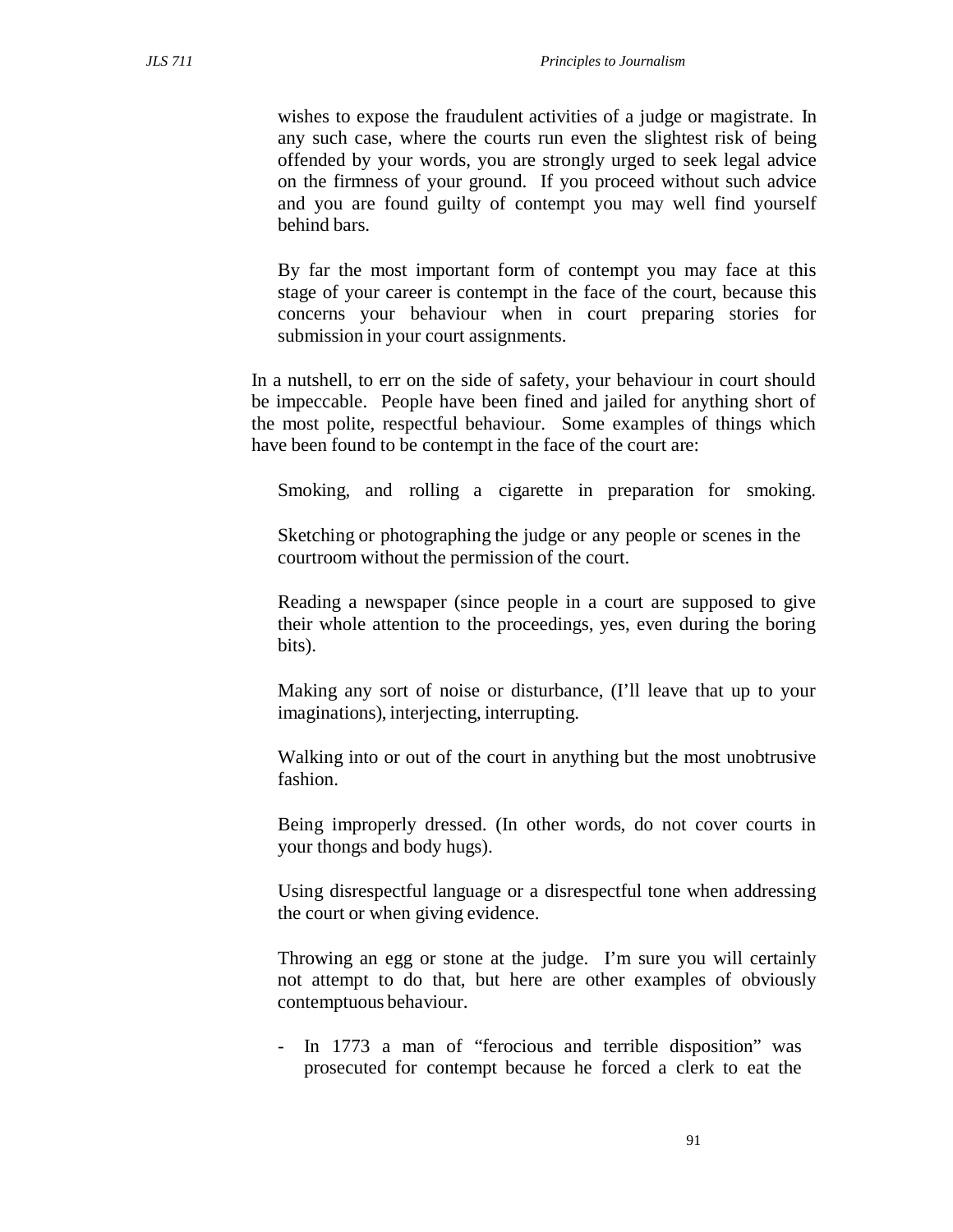- In 1900 a newspaper description of an English judge as "the impudent little man in horsehair, a microcosm of conceit and empty headedness" was held in contempt.
- In 1974 a solicitor's clerk described the judge as a "humourless automaton". But he could not be dealt with for contempt because he had already just been sentenced for the same offence for releasing laughing gas into the air conditioning system of the court.

Finally, on courtroom behaviour, some word on etiquette. You will probably never be called upon to address a magistrate or judge. If you must, however, refer to the magistrate as "Your worship" and to the judge as "Your Honour". Always bow (a significant nod of the head constitutes a bow these days) as a mark of respect to the bench (not necessarily to the judge or magistrate) when entering or leaving the courtroom while in session, and always stand when the magistrate enters or leaves the room.

Briefly, though, it means you cannot comment on a case while a trial or an appeal is pending. All you may publish is a strictly factual account of public steps taken publicly in the litigation. You can report the arrest, but it may be defamatory to give names at this point. In this area, examples of contempt's have been:

Publication before a hearing of pleadings, interrogations, answers, or evidence.

Advertising for witnesses on behalf of a party

Publication of portraits of parties where identification may become an issue.

Comments suggesting one party is in the right, whether original or quoted from another source.

Accounts of police or investigative reporter's investigations, theories, etc., suggesting the accused is guilty or even innocent.

Prejudging a trial by a newspaper which will interfere with or obstruct the fair administration of justice is referred to as facie curiae. The contempt of court committed here are dealt with summarily by the court i.e. the contemnor need not take any plea nor be put in the witness box for his defence and cross-examination.

court's subpoena.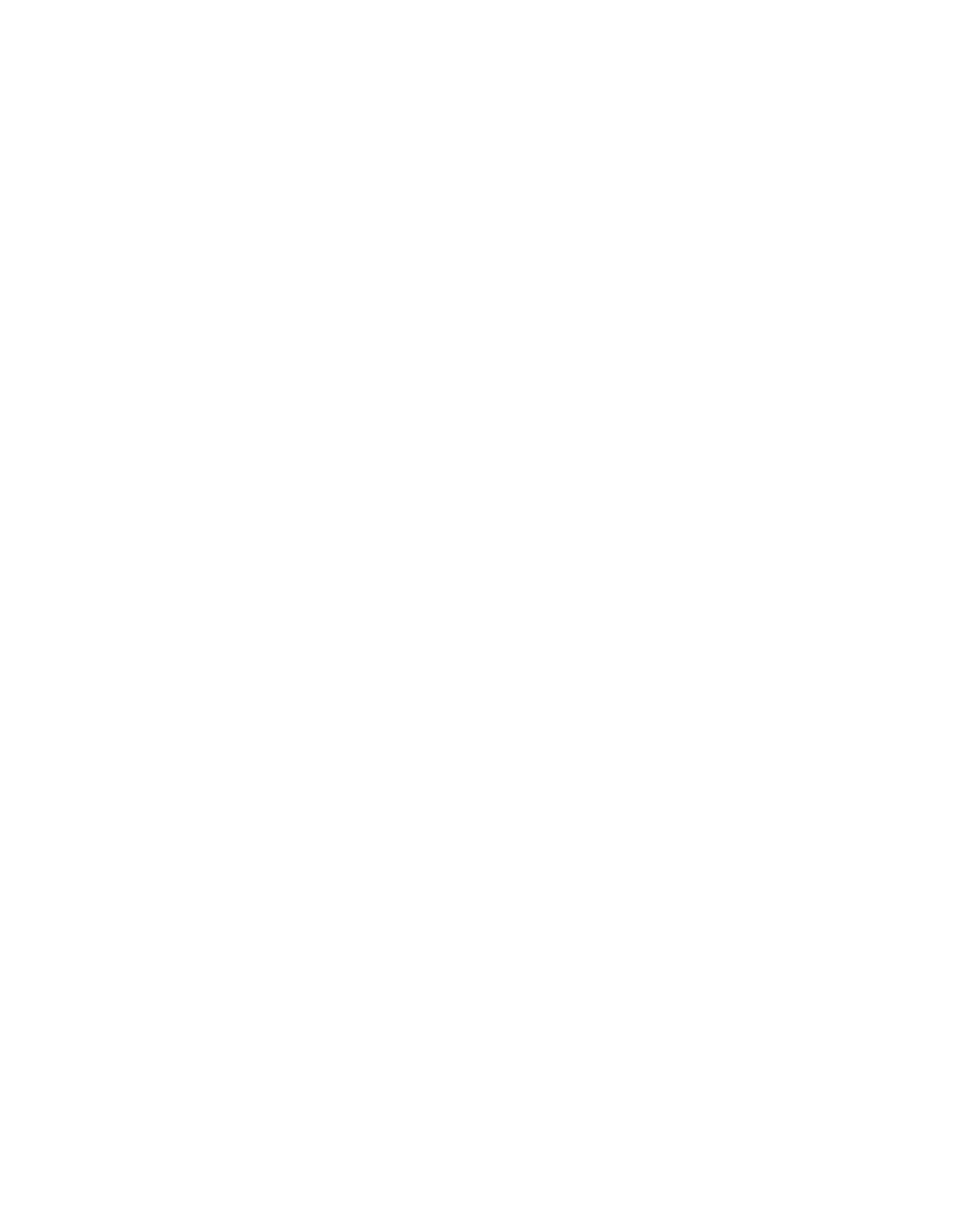Disobeying the lawful order, decree, injunction etc. of the court that made an order is referred to as contempt ex fasciae. Here, the contemnor is allowed to take plea to a charge preferred against him.

It is not a contempt to publish a factual, straight account of the pursuit and arrest of an accused person, unless something suggests in the story that he is guilty or innocent. Even material seen as being in the public interest in helping police has been found in contempt.

#### **Self Assessment Exercise 1.1**

- 1. What are the types of contempt you know?
- 2. Without referring to this unit, list the major points that reflect the checklist for reporting summary trials.

## **3.3 Check List for Reporting Summary Trials**

The writer should always read through copy of court reports at least twice before handing them to the editor to check that the following are included.

- 1. Exact identification and titles of:
	- (a) the defendants and their representative if applicable
	- (b) the magistrates
	- (c) the prosecutors
	- (d) the places and days where the proceeding occurred
	- (e) the witnesses
- 2. The defendants pleas-guilty or not guilty.
- 3. The charges. These can be paraphrased, but must be accurate.
- 4. The results of the proceedings dismissal, adjournment, or sentence.
- 5. If there was more than one charge, do the fines, jail terms or community service orders, on each charge add up to the totals you have reported.

## **4.0 CONCLUSION**

The study of media laws is a must for all would-be journalists in order to avoid infringement.

## **5.0 SUMMARY**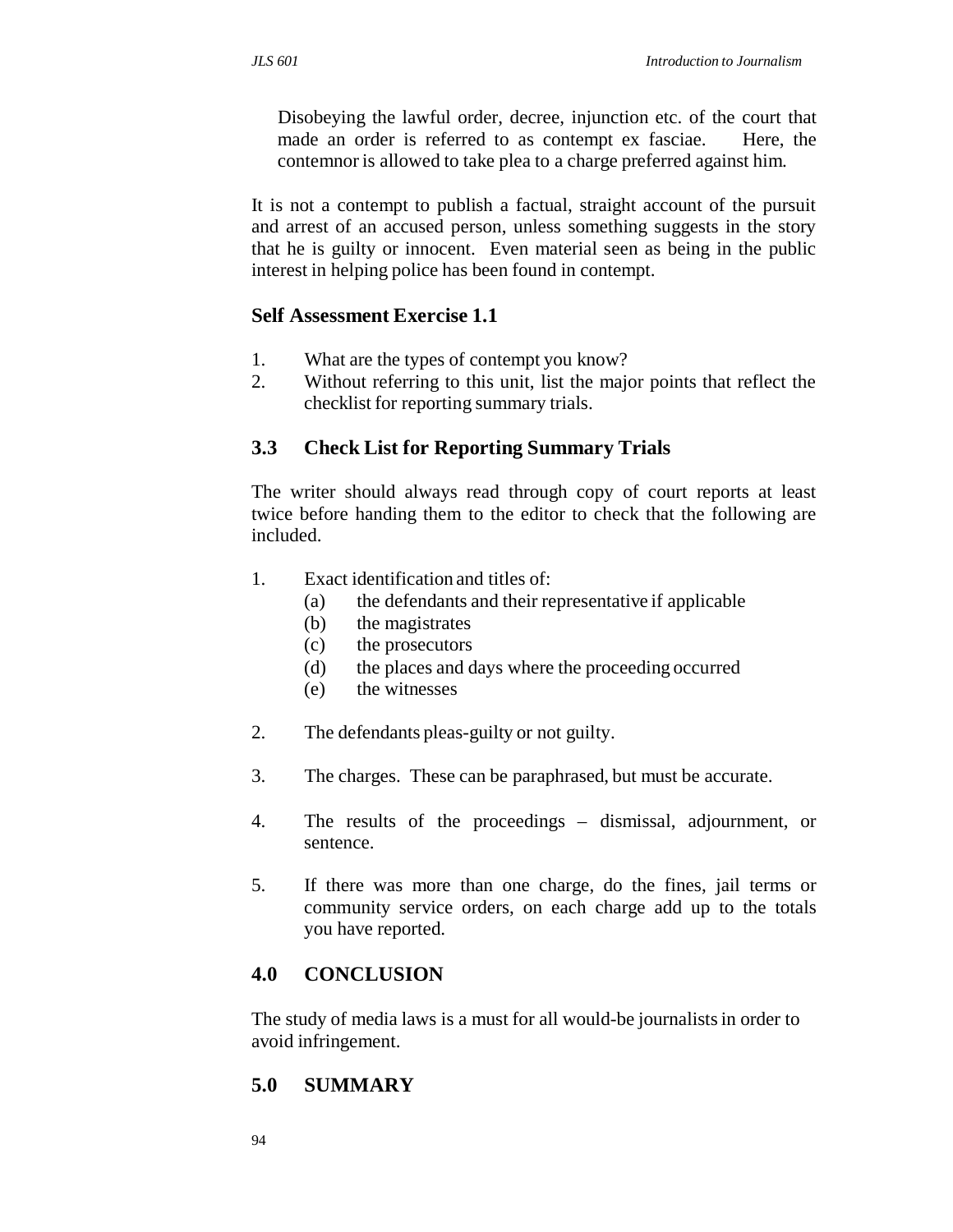In this unit, you would readily agree that you have learnt the following;

- (i) That knowledge of the principles guiding the operation of law of contempts is a sine  $=$  qua – non for reporter/journalist.
- (ii) That contempt of court results when a person disrupts legal proceedings, insults the judge, disobeys court orders, publish written or broadcast material that interferes with the outcome of a trial.
- (iii) That three types of contempt have strong bearings with journalistic practice. They are (1) publication of matters that "pollute the stream of justice" (2) scandalize the courts and (3) contempt committed in the face of the court.
- (iv) That factual straight account of proceedings in the court is not a drive towards contempt unless the facts upon which the reports are based are not exact and do not originate from the recorded accounts of the court records.

# **6.0 TUTOR MARKED ASSIGNMENT**

Attend a court session of not less than a Magistrate Court of justice. Record your observations of the proceedings and reconcile them with the points contained in this unit.

# **7.0 REFERENCES/FURTHER READINGS**

Anderson, David (1987) Pitfalls in the Law for Journalists  $(3<sup>rd</sup>$  ed.) Brisbane: Mando Publications.

Griffith, Geoffrey (1974). A Guide to Law Court Reporting. Sydney: News Ltd.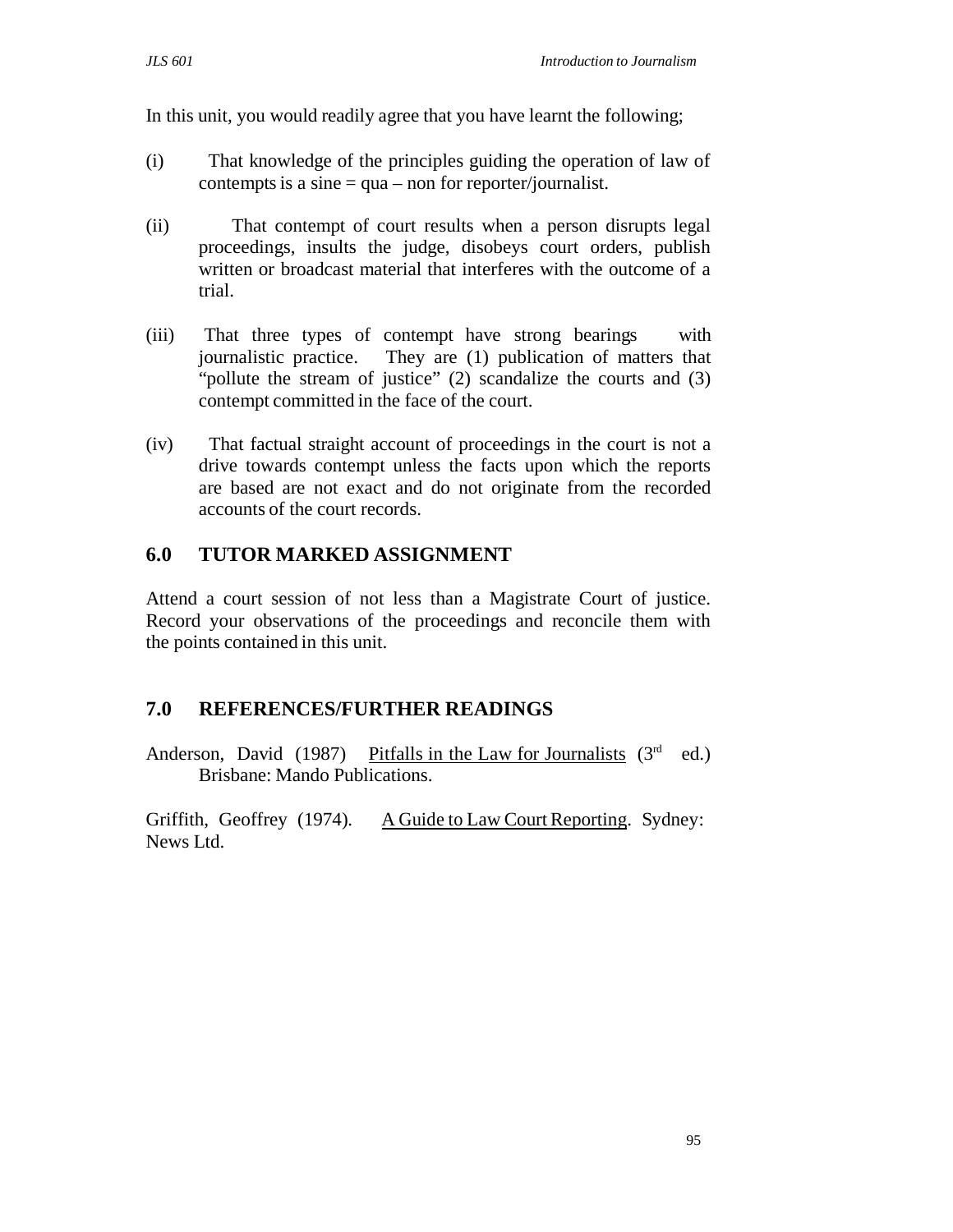## **UNIT 2 COURT REPORTING**

#### **CONTENT**

- 1.0 Introduction
- 2.0 Objectives
- 3.0 Main Body
	- 3.1 Court Reporting: General background information.
	- 3.2 Rules of writing a good court report
- 4.0 Conclusion
- 5.0 Summary
- 6.0 Tutor Marked Assignments
- 7.0 References/Further Readings

#### **1.0 INTRODUCTION**

This unit is about Court reporting. In studying this unit, the reporter arms himself with a weapon that allows him practice unhindered.

#### **2.0 OBJECTIVES**

On Successful completion of this unit, you should be able to:

Explain why reporters are allowed to accurately report court cases Apply the standard rules governing court reporting Explain what contempt of court is

#### **3.0 MAIN BODY**

#### **3.1 Court Reporting: General Background Information**

As a reporter you have no special rights in a court of law. You are entitled to no more information than is normally available to members of the public. Any provision of special seating for the media should be seen as a courtesy of the magistrate or judge involved – there is no right to such accommodation.

The public can be excluded from a court case only if it can be shown that by nothing short of their exclusion can justice be done. It clearly shows that a court cannot be closed just to save witnesses or parties from embarrassment or ridicule.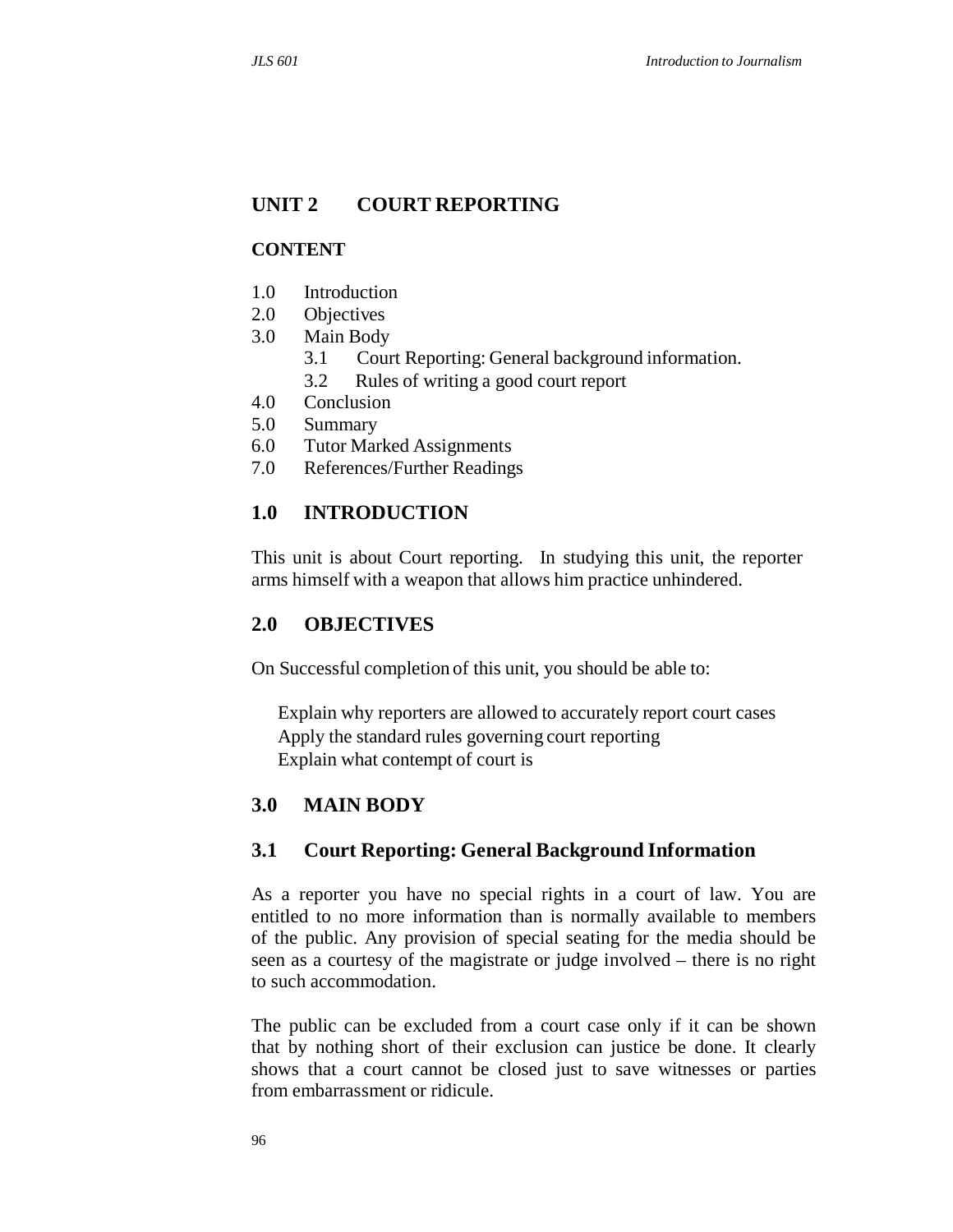Of course, as with all principles, there are exceptions to the open justice principle. It does not apply to matters heard in chambers, which are usually procedural items. It does not apply to family law and children's courts, although some reforms are underway as outlined earlier, basically allowing the reporting of some family law cases with identification of parties not allowed.

The judge or magistrate has the power to prohibit publication of all or part of any proceedings, even if the court is sitting in public. The court will sometimes prohibit the publication of the names of witnesses or parties where secrecy is paramount. An example would be the case of someone giving evidence against a blackmailer, who may have to outline embarrassing personal details about the substance of the blackmail. The judge may order the suppression of the witness's name to prevent embarrassment. Otherwise, as you could imagine, there would be few offers to testify against extortionists for fear of wives or husbands reading about their partner's exploits.

But you need not worry greatly about having to read the judge's mind on these things. For such an order suppressing identity to be binding, it must normally be clearly expressed by the judge or magistrate, or the judge must be maintaining such an air of confidentiality in the courtroom that any fool would get the message that it should not appear on the front page of your paper.

Regardless of how autocratic the judge or magistrate may appear, no matter what he or she orders you as a reporter to do, by no means argue, or debate the issue. A challenge to such a restriction can be safely made only from the Bar table, by fully briefed legal practitioners. As we cannot afford such counsel in this course, I strongly suggest you politely do what you are told when assigned to court rounds. Your editor may wish to legally challenge such orders when you are assigned to cover a High Court Case, but for most provincial and regional cases, it is just as well or err on the side of courtroom etiquette and to keep on the right side of the judge or magistrate. After all, he or she could be the very person hearing your plea against a negligent driving charge the very next week, and it would be unwise to test his or her stringent independence on such an important guinea pig.

When juries are sent from the courtroom, the court remains open, but publication of proceedings while they are absent is prohibited, as is any publication, which could intimidate or ridicule them.

Most permissible reports will consist of summaries of what was actually said in the proceedings. Even disruptions and incidents may be reported, although these must be intrinsically connected with the matter at hand.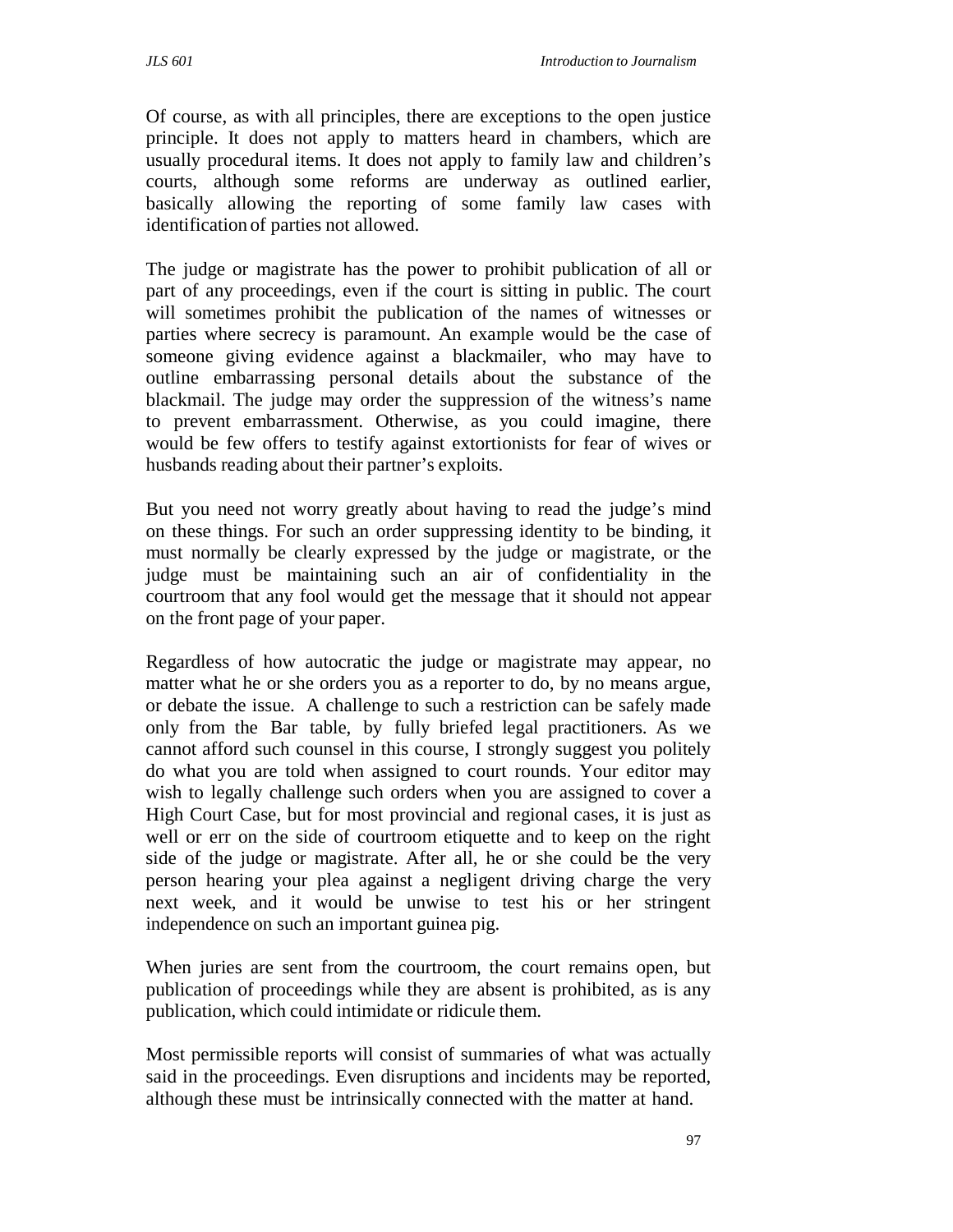For example, fathers standing in court and yelling "dirty murderer" or "hope he burns' at the alleged murder of their children, have been published without problem. But, for instance, if the murder trial of a rebel cricketer was interrupted by a demonstrator rising and yelling "racist pig", the publication could prove both contemptuous and defamatory.

The quote from Lord Diplock about "fair and accurate reports" is crucial to work of the court rounds man. This was further reinforced by Chief Justice Jordan in *Ex parte Terrill*, Re *consolidated Press Ltd*. He said. "So long as any account so published is fair and accurate and is published in good faith and without malice on, one can complain that is publication is defamatory of him notwithstanding that it may have injured his reputation, and no-one can in general be heard to say that is a contempt of court notwithstanding that it may in fact be likely to create prejudice against a party to civil or criminal litigation".

But warned, if your report is inaccurate or distorted you leave yourself and your publication wide open to defamation and /or contempt of court proceedings. For a report to be protected from defamation or contempt rulings it must be **contemporaneous,** which means you cannot dig up reports of old proceedings, which might prejudice an upcoming trial.

Do not believe for a moment that small, heavily weighted sections of evidence or judgments can be quoted out of context just because they were said to court. Rebuttals of such evidence must also be clearly stated in your report. A fair summary of the proceedings is protected just as much as a verbatim account.

The report loses protection if it is partial, if it claims something happened when in fact it did not, or if it withholds facts, which put a different complexion on facts, which are truly reported. As long as you meet these requirements, you can use all your skills to find the news angle of the particular case and make it an interesting news item. You can even highlight some aspect of the case, which was not given prominence by the judge or magistrate.

## **3.2 Rules of Writing Court Stories**

Avoid the formula approach to reporting court stories, unless specifically instructed to do so by your editor-in chief or editor. You will sometimes find that it is the policy of a provincial, regional or suburban newspaper to follow such a formula, which was Fleet Street's way of reporting court cases in the 19th century.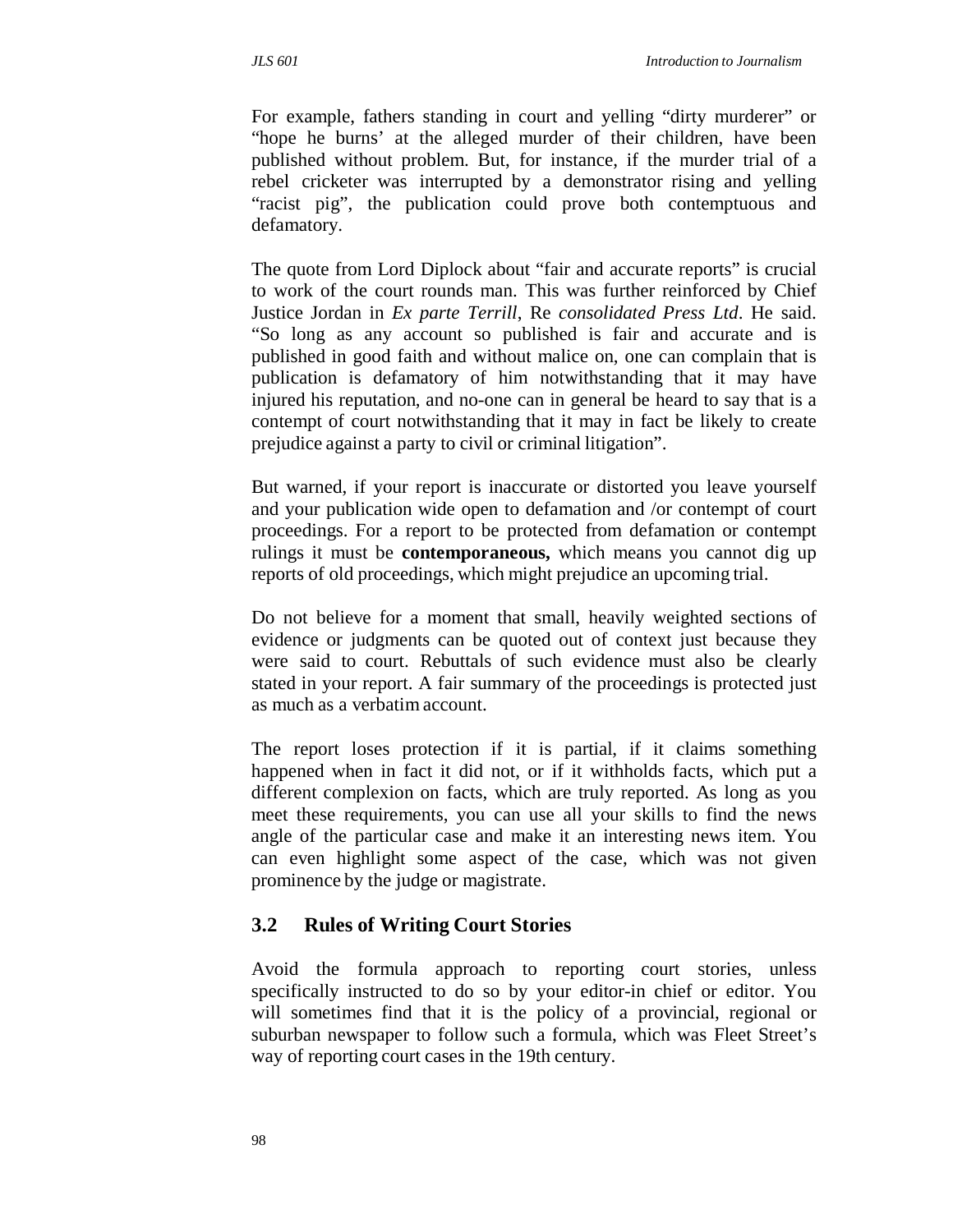In normal circumstances there is no reason to make your story as boring as the proceedings may seem to be. Of course, that does not mean you invent or exaggerate sections of proceedings, but it does mean you can highlight certain things, which may be of interest to your readers, but the magistrate, judge or counsel may have just skimmed over.

Your readers will not be interested in the 30-minute legal debate between counsels over whether a *generalia specialibus non-derogant*  applies in that particular instance. They will be much more interested in the five minutes a witness spends in the stand describing in detail how she was bashed, robbed or defrauded by the accused. Of course, you will remember, to outline the defendant's rebuttal of the witness's accusations.

It all comes down to that crucial phrase: BE FAIR AND ACCURATE. I would strongly recommend you write that phrase in capital letters in your study notes and doubly underline it, because it goes to the heart of good court reporting.

- i) **Exercise cares at all times and go right to the heart of a case:**  At first you may find the legal jargon a little overwhelming. Refer to the legal glossary in the court booklet provided, or to the glossary in the back of Professor Sawer's book. But as soon as you see through the legal jargon to understand the issues involved, court reporting can become satisfying and relatively straightforward. Always rest on the side of caution, and do not let your adjectives and adverbs run wild with vivid subjective description of parties or events.
- ii) **Develop a keen sense of news**: Ability to seize on a bright story in the middle of an otherwise dull and involved case in essential. Of course, a keen sense of news comes naturally to many of you anyway. That is why you have chosen to become journalists. But again, be cautious, because as you know news does not necessarily equate with sensationalism, and just because a witness takes all his clothes off in the particular case does not necessarily make that an automatic angle on the story. The case might just happen to be the local mayor found guilty of a  $\mathbb{H}10$ million embezzlement, and the strip act might just pale into insignificance as aside show. In court, as on any round, news is relative. Your news sense is your ability to prioritise any given set of events.
- iii) **Take the utmost care with names and addresses:** Check them with the official court papers and never rely on information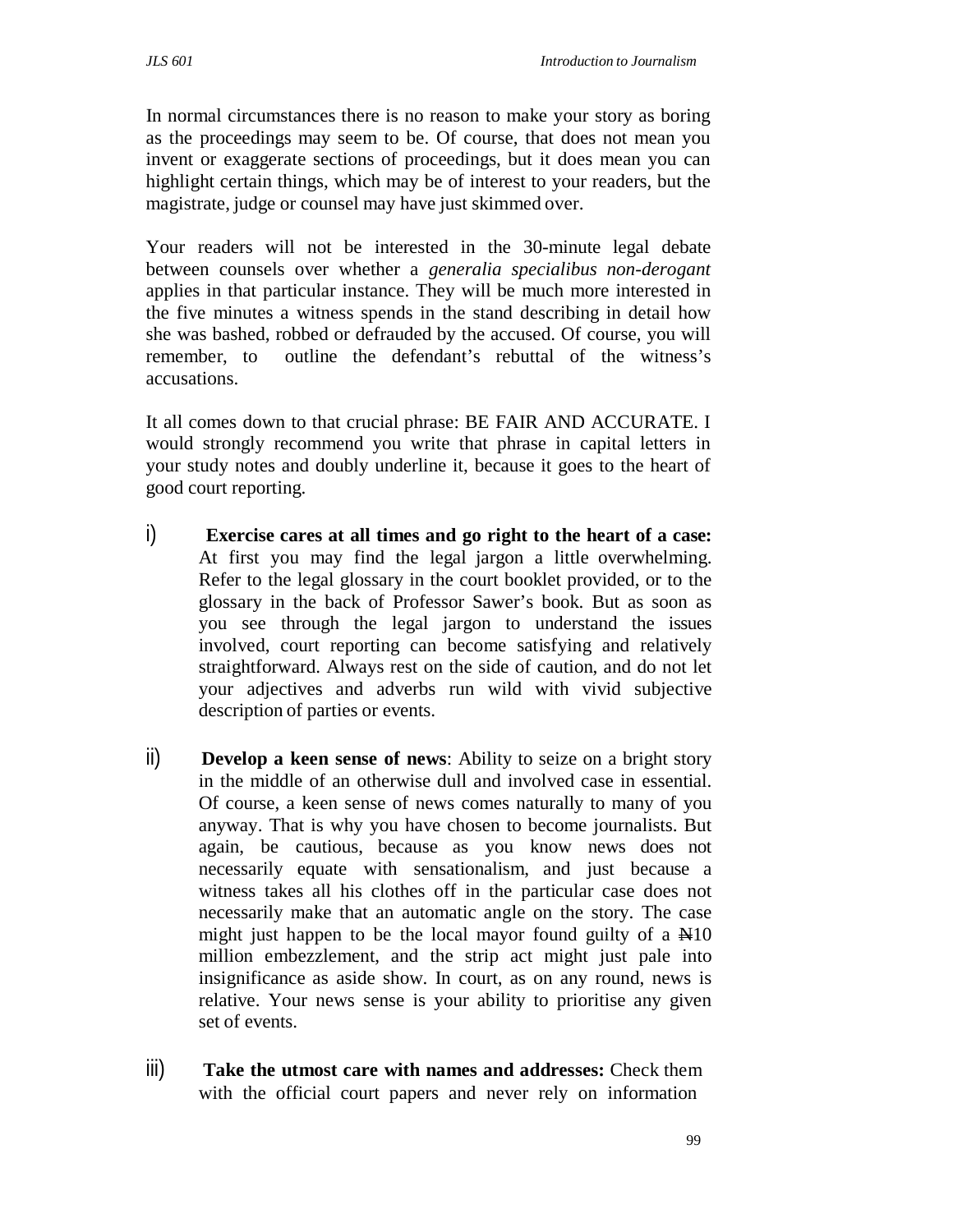supplied by court officials or other reporters. This should probably be at the top of the list, because it is a simple trap for young players. There are sad examples of journalist who rely on the outside sources for their stories, with dire consequences. Be sure the information you are being given is based on official court documentation. Do not trust any information volunteered to you by parties outside the court. Only what is read, said or put in evidence, in the hearing or sight of the reporter, in open court and

in the course of the proceedings can be safely reported. The procedure for your court reporting assignment will be for you to get all spellings and addresses and other particulars from the police prosecutors, clerk of the court or other responsible court official. Again, though, it comes down to the basics of any reporting. You always check and recheck the spelling of someone's name. If you assume the spelling of John Smith as JOHN SMITH, you might find it is real JON SMYTH. In a normal story such a mistake is bad enough, but in a court story you can leave yourself wide open to defamatory action by committing such an error. Even if you get the street name correct, it is not unlikely that there will be a real John Smith living in the same street, and he is not going to appreciate being mistaken for the John Smith being convicted of an indecent exposure offence.

At this point it is essential that you get all of the essential information for the case from the police prosecutor. Your story, when sent to the sub-editors, should include all the following:

- i) The day the case is heard. (Yesterday is not good enough, because the story might he held over for a day. If you use the word yesterday, always put in brackets afterwards the date of the actual hearing.) You will find that often newspaper reports of judicial proceedings are only protected from defamatory action if they are contemporaneous.
- ii) The names of the judge, magistrate, and various counsels of the parties.
- iii) A balanced account of any evidence and its rebuttal. When you have written your story, always take a printout or a photocopy of your original manuscript. This is vital to protecting your own neck in any future inquisition into an expensive defamation or contempt action. It is amazing how easily sub-editors "forget" they chopped out or changed vital information, but if you have your own printout, at least you can argue to your editor to your own defence. Always read and reread your own stories, and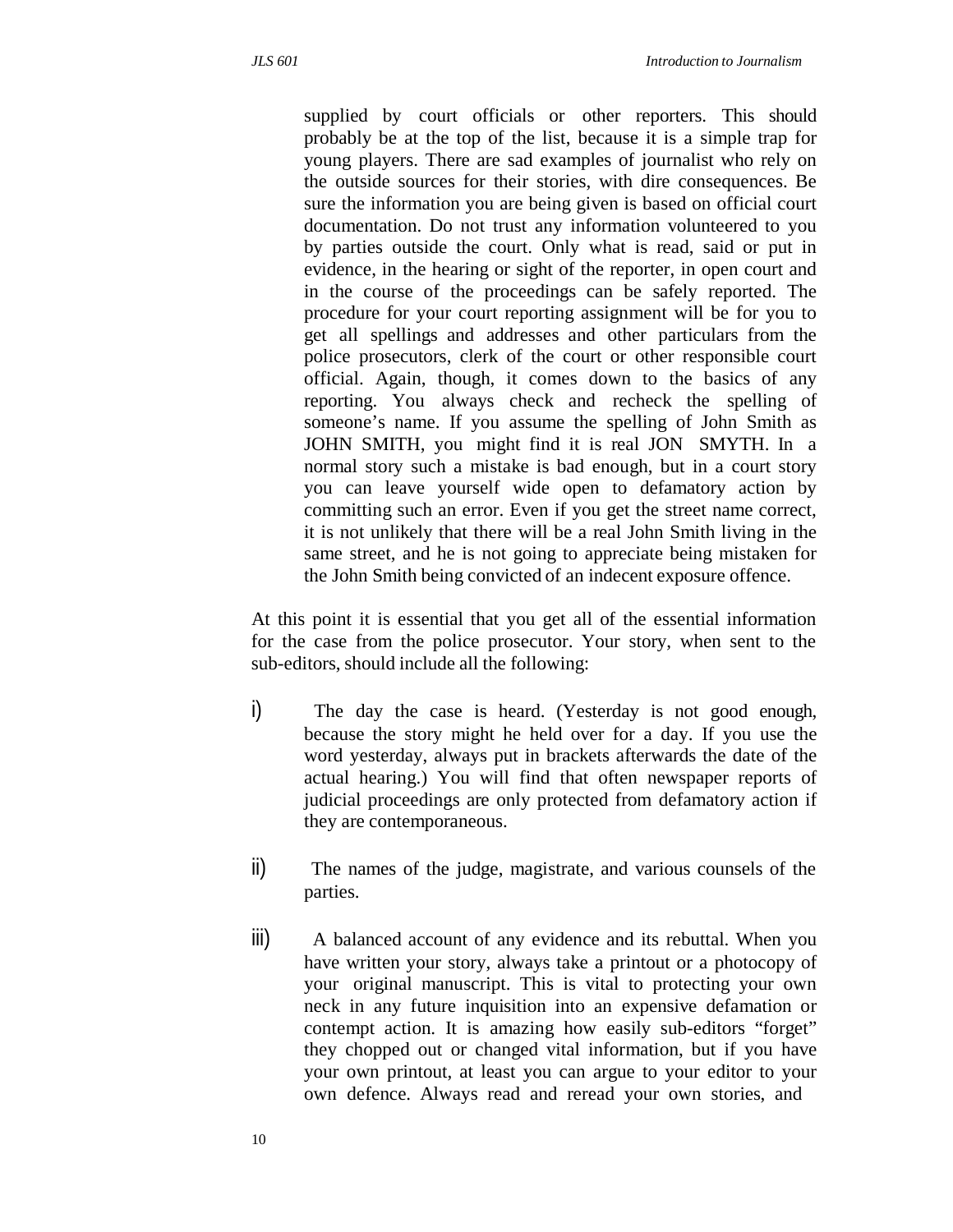particularly court ones. A mental block in the pressure of a deadline could have you spelling names incorrectly, or even mixing up the names of defendants and their counsel. No matter how pressed you are for deadline, it is better that you miss that deadline than submit a court story you have not personally checked for corrections.

- iv) Always approach a lawyer if in doubt about technical terms. Again, if in doubt, don't leave out-check it with someone who knows. It is your job to ask questions. You are being grossly negligent and contemptuous by publishing false or misleading information just because you were too embarrassed to demonstrate your ignorance of legal term.
- v) Similarly, never submit for publication a report, which you yourself do not fully understand. It is better to miss the story than to play guessing games with points of law or court procedures. If you do not understand a point after it has been explained to you, ask for it to be explained again. If you still don't understand a point after it has been explained to you, ask for it to be explained again. If you still don't understand, and you are too embarrassed to say so, then go and ask someone else. But get it right before you write. When in doubt, find out. If still in doubt, leave out.
- vi) Beware of the opening address by counsel in important criminal cases or public inquiries, such as Economic and Financial Crime Commissions (EFCC). They are only allegations and may not be subsequently proved in evidence.
- vii) Never forget that charges are only allegations until proved by the evidence. The word "alleged" should always preface the statement of an offence. For instance, it is dangerous in the early stages of a case to say that an accused had been seen committing an offence. Such a statement is only alleged.
- viii) Develop good shorthand. It is impossible to cover a superior court adequately without being able to write shorthand.
- ix) Never use an affidavit unless every part has been read in court.
- x) Learn to write clearly and accurately about court proceedings without the slightest tinge of bias.
- xi) In industrial courts remember that union officials and employers' representatives may make allegations for political reasons and great care should be taken to see that they are made in open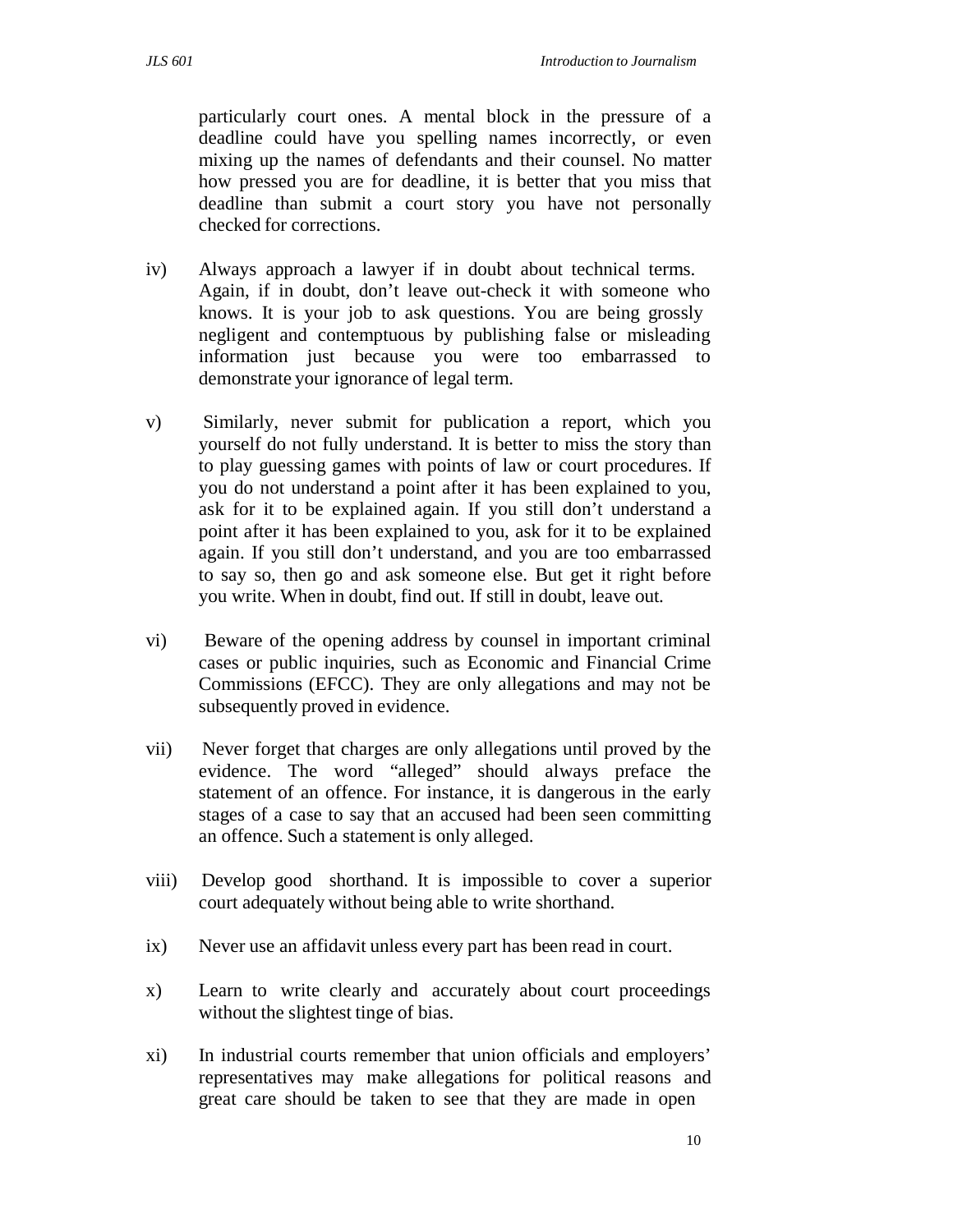hearing and are recorded in the official transcript before they are used in a report.

- xii) Never be afraid to ask for information. We have already discussed this.
- xiii) Always accede to the direction of the presiding judge or magistrate that certain facts and allegations must not be published. This action must always be reported to the news editor.
- xiv) If in doubt about some aspect of a court story, always inform the chief sub-editor.
- xv) Remember that a misplaced word or name may lead to a writ for libel.
- xvi) Always record the adjournment of a case and never leave a case half reported. The final result be reported in the first available edition. The half you do not report could be just the half important rebuttal evidence and your readership and jury could be falsely left with the impression of guilt or innocence.
- xvii) Never use the word "admitted" in a court report unless quoting someone during the court proceedings. Otherwise use "said".
- xviii) Check your newspaper's policy on the publishing of the street numbers of people named in court actions. A good rule is to include them in your copy and let the subs cut them out if they want.
- xix) Check carefully any doubtful or vital points in the official depositions of lower court cases, particularly inquests. A newspaper is liable if it publishes an error in a court deposition of evidence.
- xx) Never, ever, adopt a facetious style to a court report or comment or even hint at your own opinions on the case, whether by descriptive phrase or even punctuation. Play a court case straight downs the line. Yes, by all means look for the news, but do not treat it as a piece of semi-fiction or an exercise in the new journalism. As Professor Sawer says: "The newspapers which have made a fashion of slick and humorous journalese in the reporting of police court cases are able to do so only as a result of great experience and under constant supervision of legal advisers; for this style it is also desirable to pick victims who will probably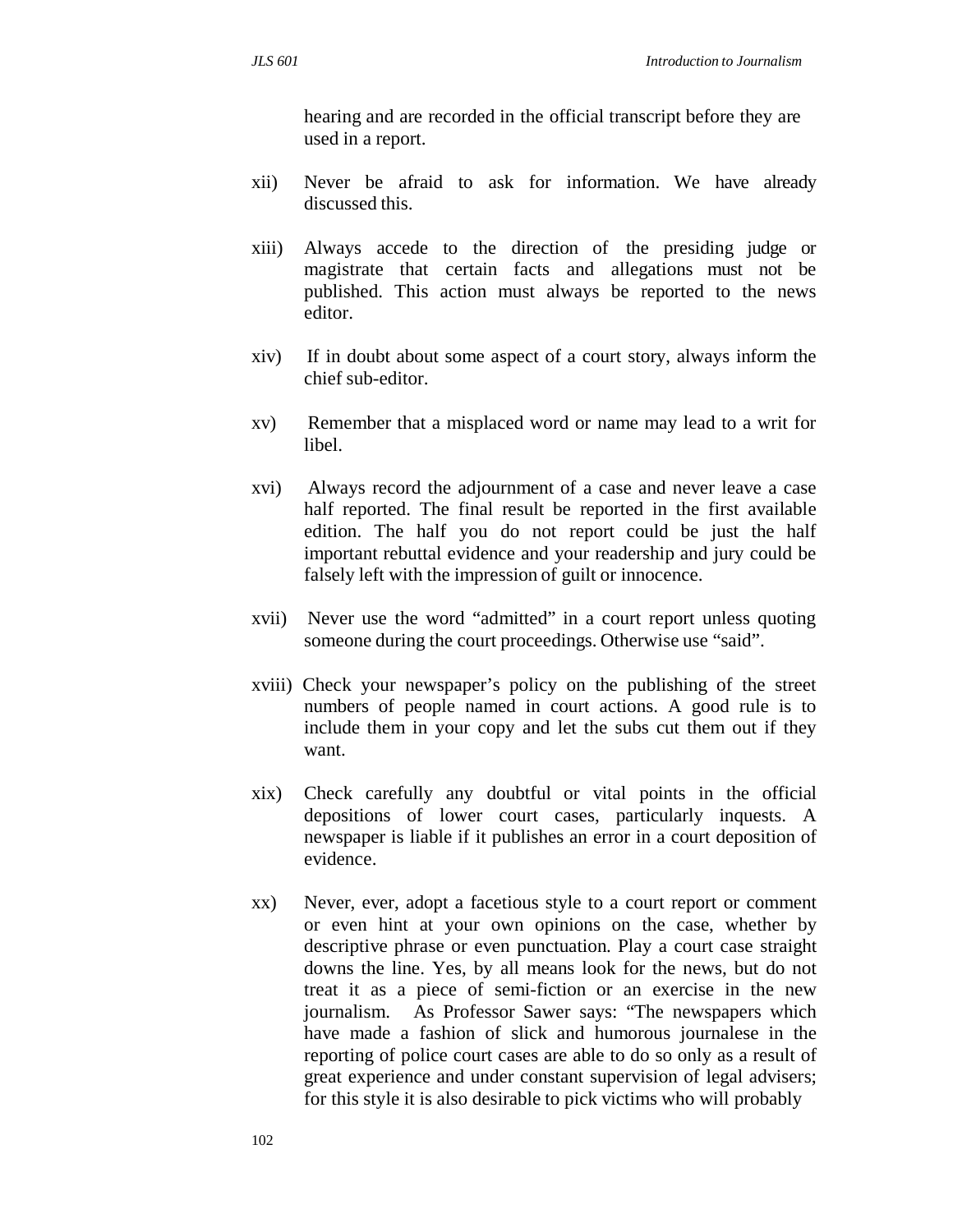relish such treatment or will not have the money to take action against it. It would not be possible to defend such reports as fair and accurate, since they are so obviously intended not for public information but for public entertainment."

xxi) Report with caution the opening addresses of counsel. If they seem to be making outlandish claims of future evidence or testimonies, it could be that their witnesses may not swear up to the counsel's claims. It is hard then to back down and tell you readers that evidence, which was promised, has not been forthcoming after all.

## **Self Assessment Exercise 2.1**

Buy a newspaper in your locality. Look for three court reports. Cross check the principles and rules of court reporting in those reports you have read. Note your observations and record them for your use.

## **4.0 CONCLUSION**

The standard rules governing Court reporting must be observed by the reporter so that his career will not be jeopardised.

## **5.0 SUMMARY**

In this unit, you have learnt that:

Court reporting is a professional right and that in the court of law, you have no special right to get any information which could not be made available to non journalism trained person, also in the court warm.

The judge reserves the right to allow or disallow the publication of any part of the trial, including names of witness and their address.

Court reporting requires some basic rules, which include; being careful with the names of persons involved in the case, seeking explanation for facts or terminologies you do not understand well etc.

## **6.0 TUTOR MARKED ASSIGNMENT**

Write a full report of an aspect of trial involving well-known public officers in your state or locality.

## **7.0 REFERENCE/FURTHER READING**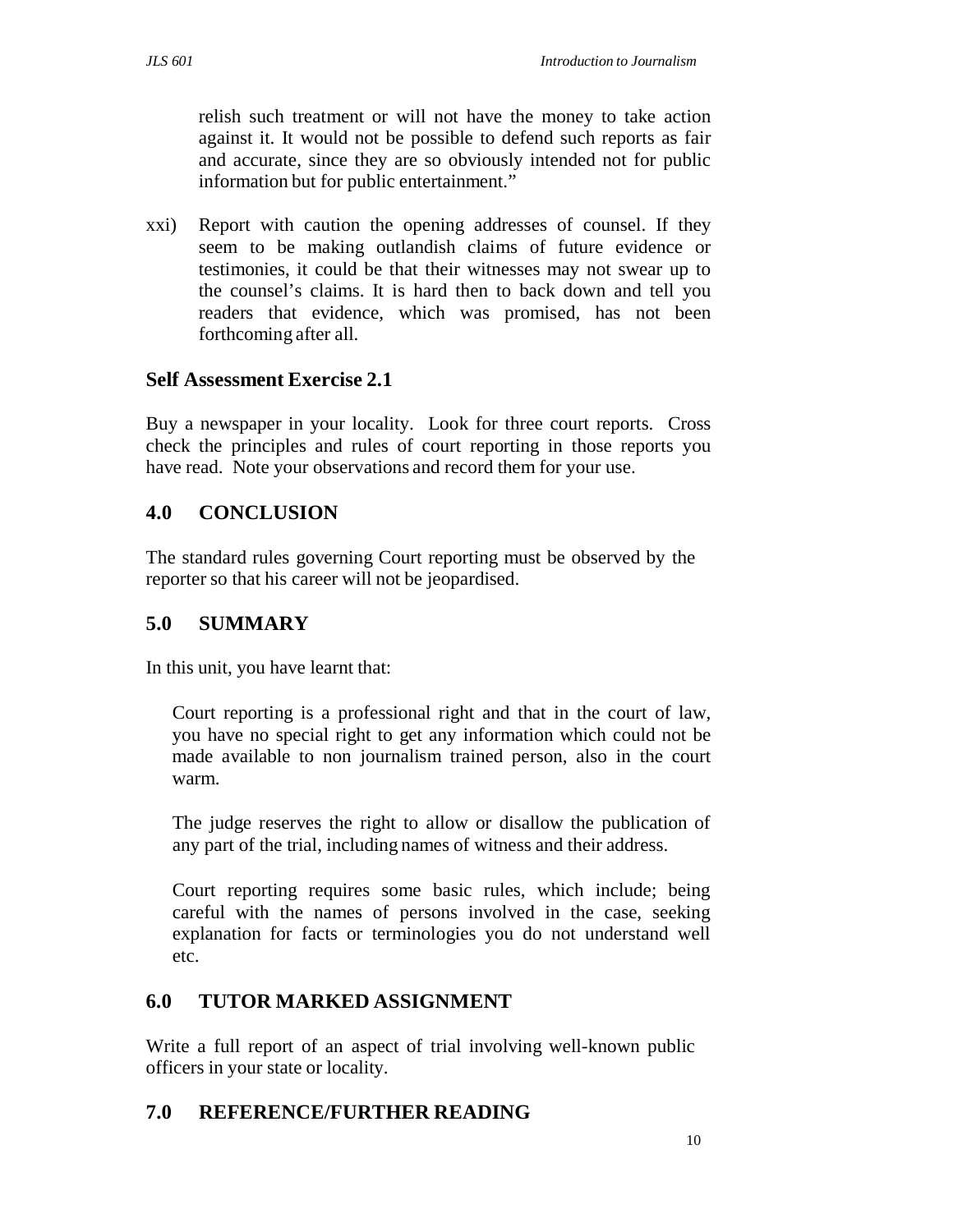University of Southern Queensland Study Book, JRN 1000.

# **UNIT 3 KNOWING THE COURTS IN NIGERIA**

## **CONTENT**

- 1.0 Introduction
- 2.0 Objectives
- 3.0 Main Body
	- 3.1 The Courts in Nigeria: Major Types
	- 3.2 The Hierarchy of Courts in Nigeria
		- 3.2.1 The Supreme Court
		- 3.2.2 The Federal Courts of Appeal
		- 3.2.3 The Courts of Resolution
		- 3.2.4 The Sharia Courts of Appeal
		- 3.2.5 The Federal Revenue Courts
		- 3.2.6 The High Courts
		- 3.2.7 The Magistrate Courts
		- 3.2.8 The District Court (Northern States)
		- 3.2.9 The Customary Courts
		- 3.2.10 The Area Courts
		- 3.2.11 The Juvenile Court
- 4.0 Conclusion
- 5.0 Summary
- 6.0 Tutor Marked Assignment
- 7.0 References/Further Readings

# **1.0 INTRODUCTION**

Court reporting can be one of the most exacting fields of journalism for the reporter. It can also be one of the most rewarding. It is exacting because reporters are expected to report only factual aspects of events they witness or giving account of. It is also rewarding and even fulfilling when such reports keep the reporter from the dungeons of the state security forces or correctional closet. Thus, this unit provides you with the basic information about Nigerian courts that should make your reports more exacting and rewarding.

The daily listing of the cases for any court – from the smallest Magistrate Court through to the High Court of Nigeria – is a great equaliser of journalists. It could be compared with two people sitting down to the same crossword puzzle. They are faced with the same facts, and only their individual levels of skill and wit make the difference between how accurately and quickly they can complete the puzzle. Court cases are the same. A junior reporter has to work with same facts,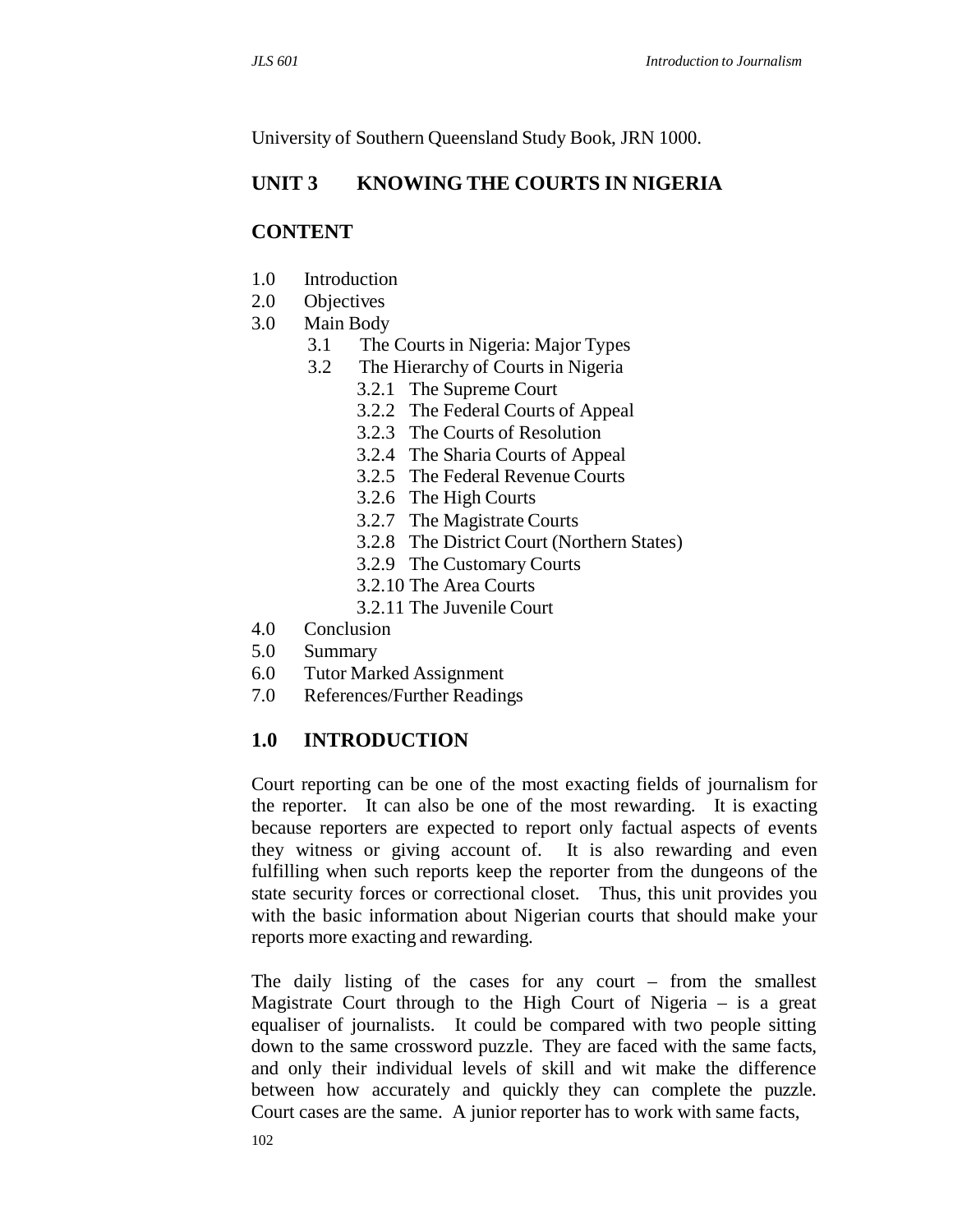debate and judgment as Super 'A' grade journalist. Once inside the court, contacts do not come into it, because you can only report what happens in the courtroom. Comment does not come into it. Do that and you may find yourself in contempt of court. Court reporting comes down to being able to apply the basics of journalism. *BEING ACCURATE, BEING FAIR, BEING ON TIME, and DEMONSTRATING NEWS SENSE*.

Finding the right angle on a court story could be the difference between it being buried as court filler or being national news. When you arrive at the courthouse, you are faced with the very same listings as the senior reporter. Every case is a potential story; whether it is two neighbours fighting over their fence, a back-street assault, a drink –driving arrest, or a mass murder…at the very least, there is a story to how it came to appear in court. There are always thousands of cases, which reflect our society's need for rules to govern the conduct of everyone and for the benefit of the majority.

# **2.0 OBJECTIVES**

On successful completion of this module, you should be able to:

Describe the system of courts in Nigeria List the types and hierarchy of courts Describe the types or kinds of cases handled by each of the courts Describe basic composition of such courts

# **3.0 MAIN BODY**

# **3.1 The Courts In Nigeria**

Court in Nigeria may be divided into several forms:

Superior and inferior court.

Court of records and court other than court of record.

For the first form of classification, superior courts are courts of unlimited jurisdiction and in the strict sense of the term "Unlimited jurisdiction". There is no such court in Nigeria. But superior courts are so described because the limits to their jurisdiction are minimal and they have the minimal jurisdiction limit depending on the subject matter. The high court of a state is therefore a superior court because it has unlimited jurisdiction throughout the state with respect to the value of the subject matter.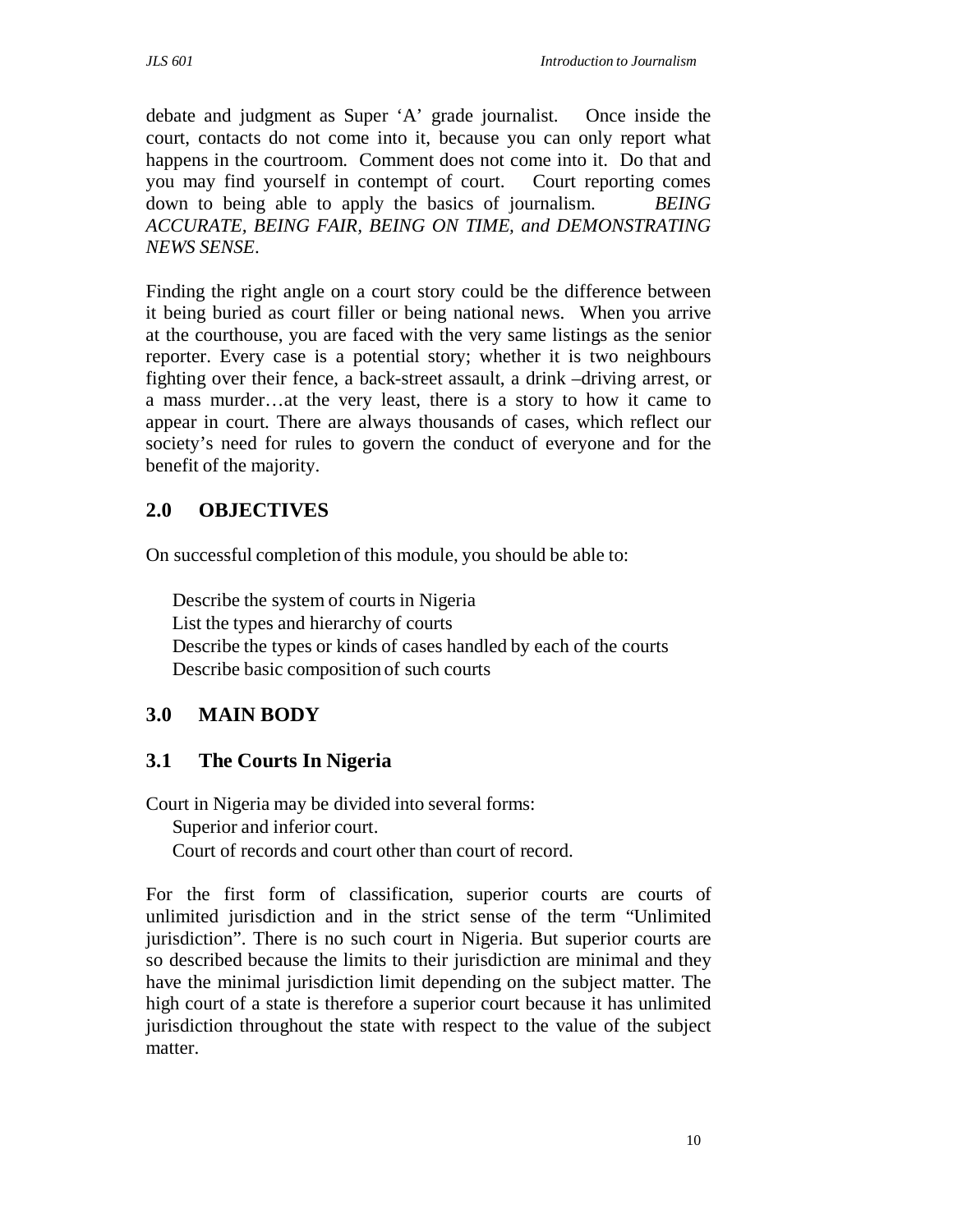Inferior courts are courts, which has jurisdictional limit with respect to the type and value of the subject matter. The magistrate court for instance is usually subject to supervisory jurisdiction of the high court.

For the second type of court classification, a court of records was formally a court which kept a record of items, acts and judicial proceedings and had the power to punish a person for contempt. Today, however, the strongest essential feature of the court of record is its power to punish contempt and so that any court which has power to punish contempt is a court of record, but any court which does not have such power is not a court of records.

A court of record may be a superior or inferior court e.g. High Court and Magistrate Court respectively. The power to punish a person summarily, at common law, rest with the superior court whether or not the offence is committed before the court or out of the court but and inferior court of record has power still at common law to punish summarily only when the offence is committed in the face of the court. The punishment may be in the form of a fine or an immediate imprisonment.

## **3.2 Hierarchy of Court in Nigeria**

## **3.2.1 The Supreme Court**

The Supreme Court was established in 1963 by the constitution of the Federation, which provides that the judges of the court should include: The Chief Justice of Nigeria and 6 other judges known as justice of the Supreme Court. The law also prescribed that the judges' should not be less than 5 in any occasion, presently how ever the number of justices of the supreme court stands at 10 (ten). The appointment of a person as the chief justice of Nigeria can only be done by the head of state. (i.e. under military regime).

The Supreme Court is the final authority for court matters in Nigeria. It is a superior court of record. It can listen to and consider both civil and criminal cases. The Supreme Court hears appeal from the Federal Court of Appeal.

By the provision of section 117 subsections 2 of the constitution of Nigeria (1963) the Supreme Court has the right to try cases of appeal already decided by the federal court of appeal particularly in the following cases:

i) Decisions in any civil or criminal proceedings on questions concerning the interpretation of the constitution of the federal or any state law.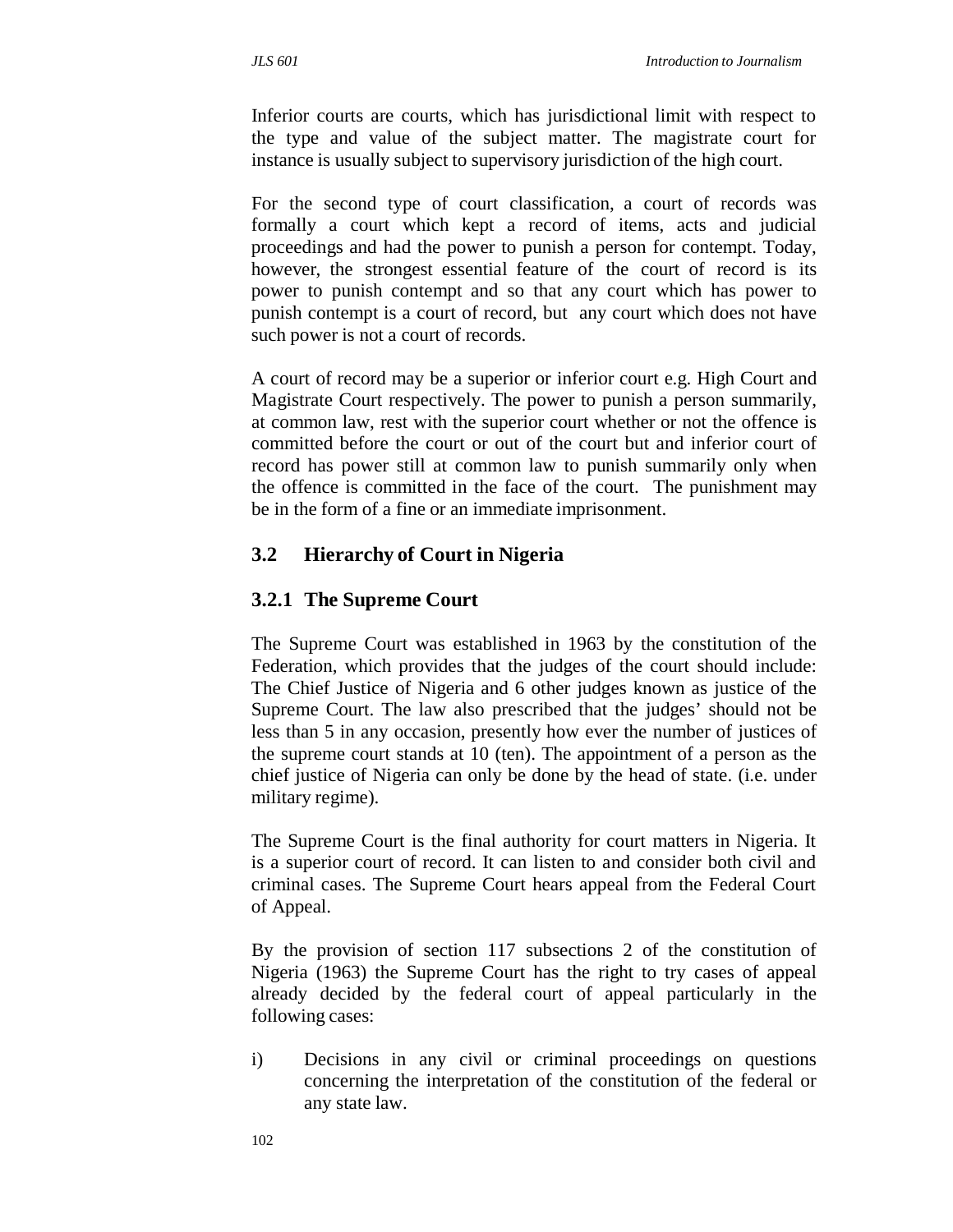- ii) Decisions on any civil or criminal proceedings on questions as to whether any of the provisions concerning the fundamental rights are contravened in relation to a person.
- iii) Decisions in any criminal proceedings in which the federal court of appeal has affirmed a sentence of death impose by another court or tribunal.
- iv) Decisions concerning disputes between the federal and state or between states or in such cases as may be enacted by law.

The Supreme Court of Nigeria as the highest court for Nigeria has contributed in no small measure to the development of law. Paramount among such contributions has been their role as the supreme moulder of the law, particularly, in criminal and constitutional law.

## **3.2.2 The Federal Court of Appeal**

The Federal Court of Appeal is a superior court of record established in October 1, 1976 by the constitution of the federation. By the provisions of the constitution, the judges of the federal court consist of the president of the court and at least 21 other judges styled justices of appeal. The judges are appointed by the highest ruling body then the supreme military council after consultation of the advisory judiciary committee. The court is mainly the court of appeal and has exclusive jurisdiction to hear appeal from the state high court, the federal revenue court and such other courts or tribunals as may be specified by law.

## **3.2.3 The Court of Resolution**

This is a kind of court that exists in each of the ten or more Northern state in Nigeria. It has the chief judge of the state as the president. Others including the grand Khadi, a judge from the High Court nominated by the Chief Judge and another judge from the Sharia Court of Appeal nominated by the grand caddy (Khadi).

In cases where the opinion of these judges differs concerning an issue or matter brought before the court, the opinion supported by the chief judge is usually declared as the opinion of the court. The court has jurisdiction to resolve conflicts arising between the high court and the Sharia Court of appeal. In cases where there is no such conflict the court of Resolution describes which of the two courts actually has jurisdiction. It should be noted that no occasion has ever arisen for the convening of the court of Resolution in the country.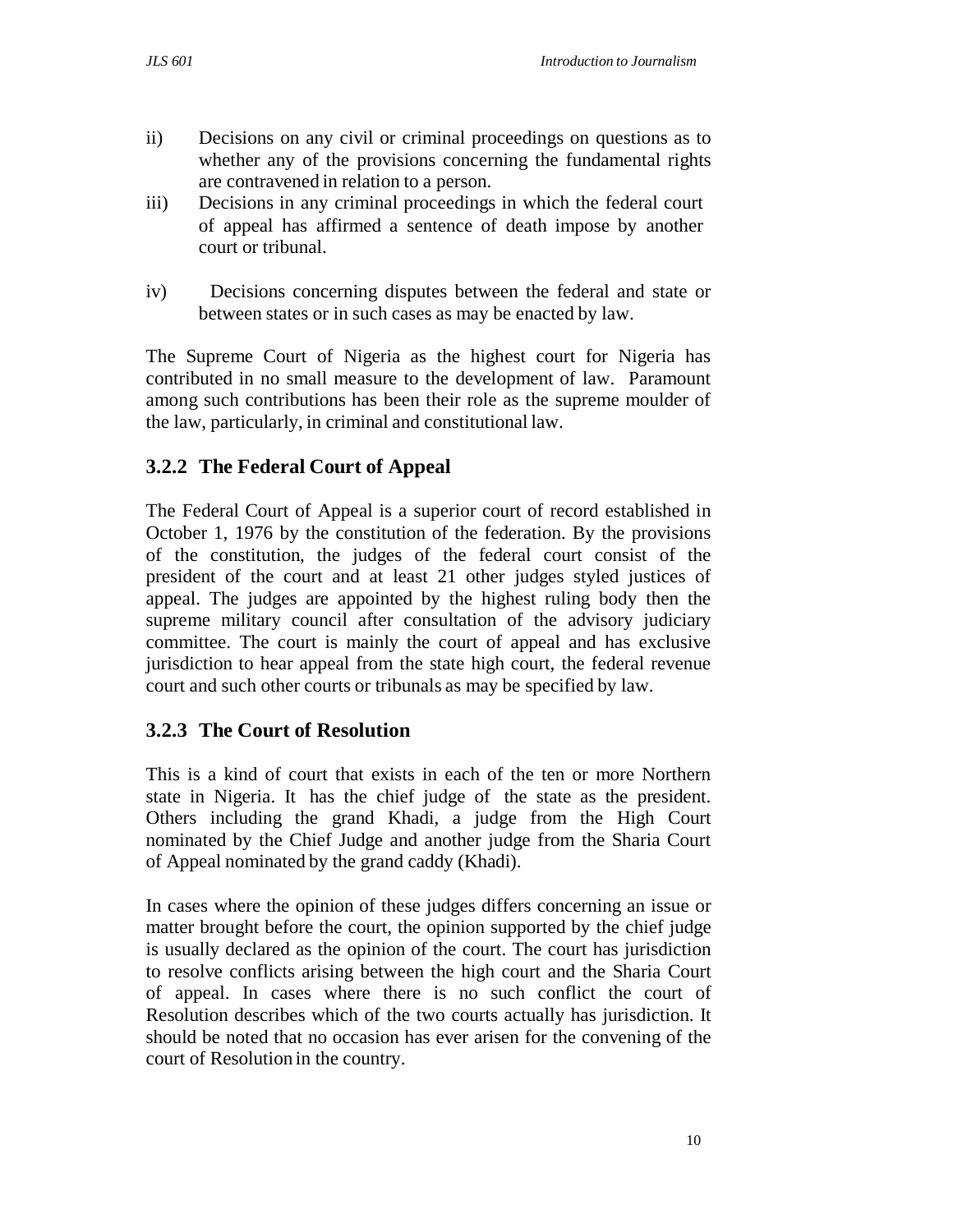#### **3.2.4 The Sharia Court of Appeal**

The Sharia Court of Appeal also applies to the ten or more Northern State of the Federation. It is seen as the superior customary court of records, which consider cases from the upper area court. Such cases involve Muslim personal laws. By definition, Moslem personal law consists of the Muslim Law of the Maliki school governing the following matters:

- i) Moslem laws concerning marriages constituted according to that law and including the dissolution of such marriages. It also concerns certain family relationship, which relate to the marriage under question or the guardianship of an infant equally connected to the marriages under question.
- ii) Moslem laws regarding gifts, will or succession where the endower, donor, testator or deceased person is a Muslim.
- iii) The court also considers matters concerning infants, prodigal or person of unsound mind who is a Moslem. It equally deals with the maintenance or the guardianship of a Muslim who is physically or mentally infirm.
- iv) The court also entertain question where all the parties to the proceedings (whether or not they are Moslem) have by writing under their hand requested the court that hears the case in the first instance to determine the case in accordance with the Moslem law.

The quorum for the sitting of the court is limited to two Judges and the eligibility of persons to be appointed, as a judge must include the following:

- (a) Must be a Moslem.
- (b) The person must not be less than 35 years.
- (c) Must have been in adviser on Moslem law in the service of a native authority for not less than 10 years.
- (d) Must be a holder of certificate showing that he is knowledgeable in the study of Sharia law.
- (e) Must be a distinguished scholar in Islamic study. It should be noted here that legal practitioners are not permitted to appear for any party before the court.

#### **3.2.5 The Federal Revenue Court**

This was established by the Federal revenue court decree of 1973 as a federal High Court of Justice. It has the president and usually four (4)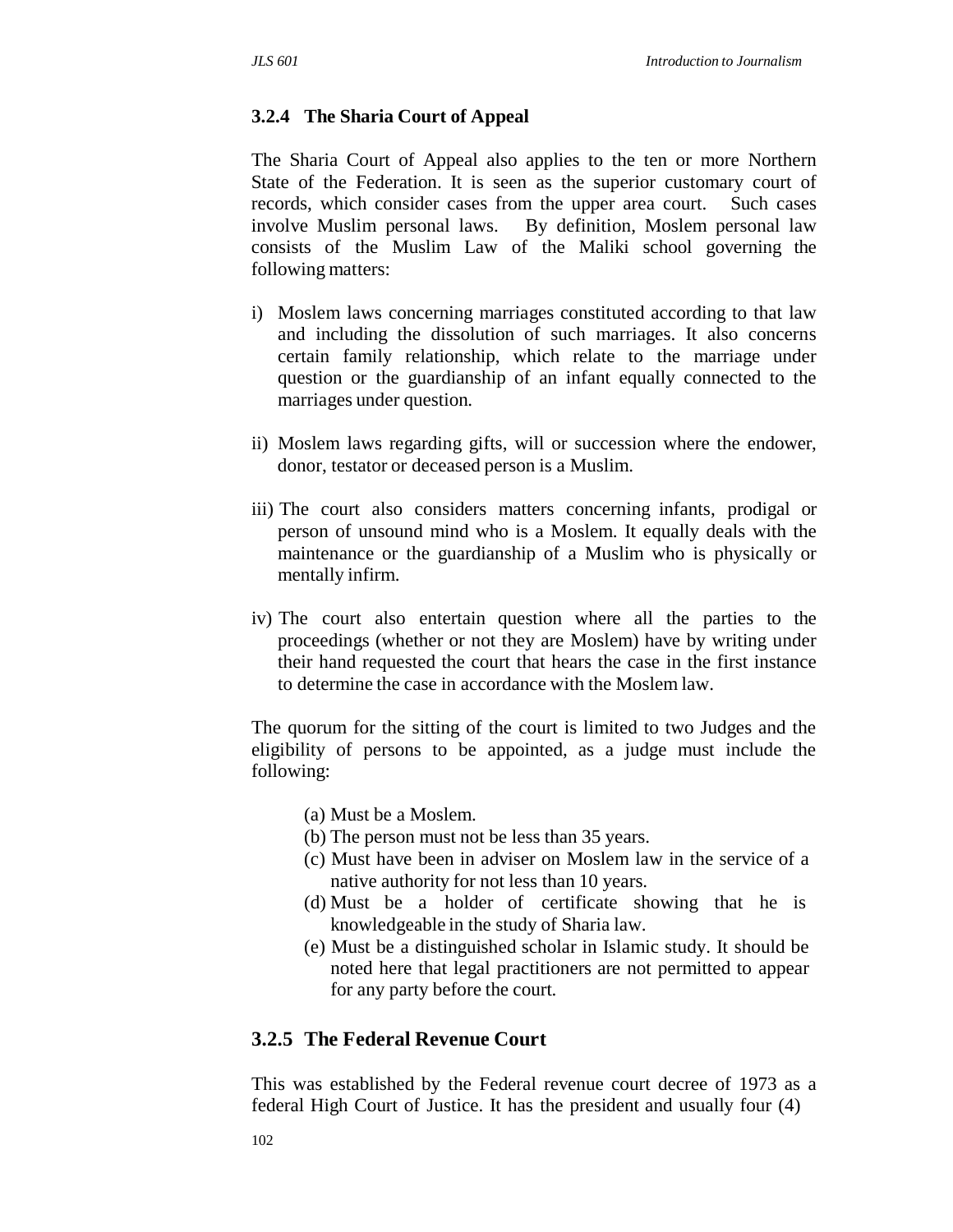other judges appointed by the head of state. Judges of the court are so appointed after consultation of the advisory judiciary committee. A single judge duly appointed can constitute the court.

The court has civil and criminal jurisdiction referring to the revenue of the federal government connected with or pertaining to the taxation of companies, payment of custom, excise duties, banking, foreign exchange, currency and other fiscal measures. Such areas of jurisdiction usually recognize the operation of the company decree of 1968 as well as other enactment that relate to the copyright, patterns, designs, trade mark etc.

The three other court that come after the Federal Revenue court are:

- a) State High Courts
- b) Magistrate Court
- c) Customary and Area courts.

## **3.2.6 High Courts**

On creation of Lagos state in 1967 a High Court was established by the constitution of the Federation as amended by the states decree, 1967. Similarly the constitution of Northern Nigeria as amended by the 1967 Decree established a high court for Kano and another for Kwara State. As amended by that same decree the constitution of Eastern Nigeria established a High Court for Rivers State in 1976. On creation of the new states, a High court for Bendel State was established by the court, for the Mid Western Nigeria as amended by the state Decree 1976. By the constitution of Western Nigeria a high court for each of the states of Ogun, Ondo, and Oyo was established as amended by the 1976 decree.

By that same decree a high court for each state of Anambra, Cross River, Imo and Rivers were established by the constitution of Eastern Nigeria and High court for the states of Bauchi, Benue, Borno, Gongola, Kaduna, Kano, Kwara, Niger, Plateau and Sokoto was established by the constitution of Northern Nigeria as amended by that same decree.

The structure, organization and jurisdiction of the state High courts are generally uniform. The High Court of each of the Northern states consists of the Chief Judge of the state and at least five other judges.

The high court of each of the states of Anambra, Bendel, Cross River, Imo, Ogun, Ondo, Oyo and Rivers consists of the chief judge of the state and at least 6 other judges.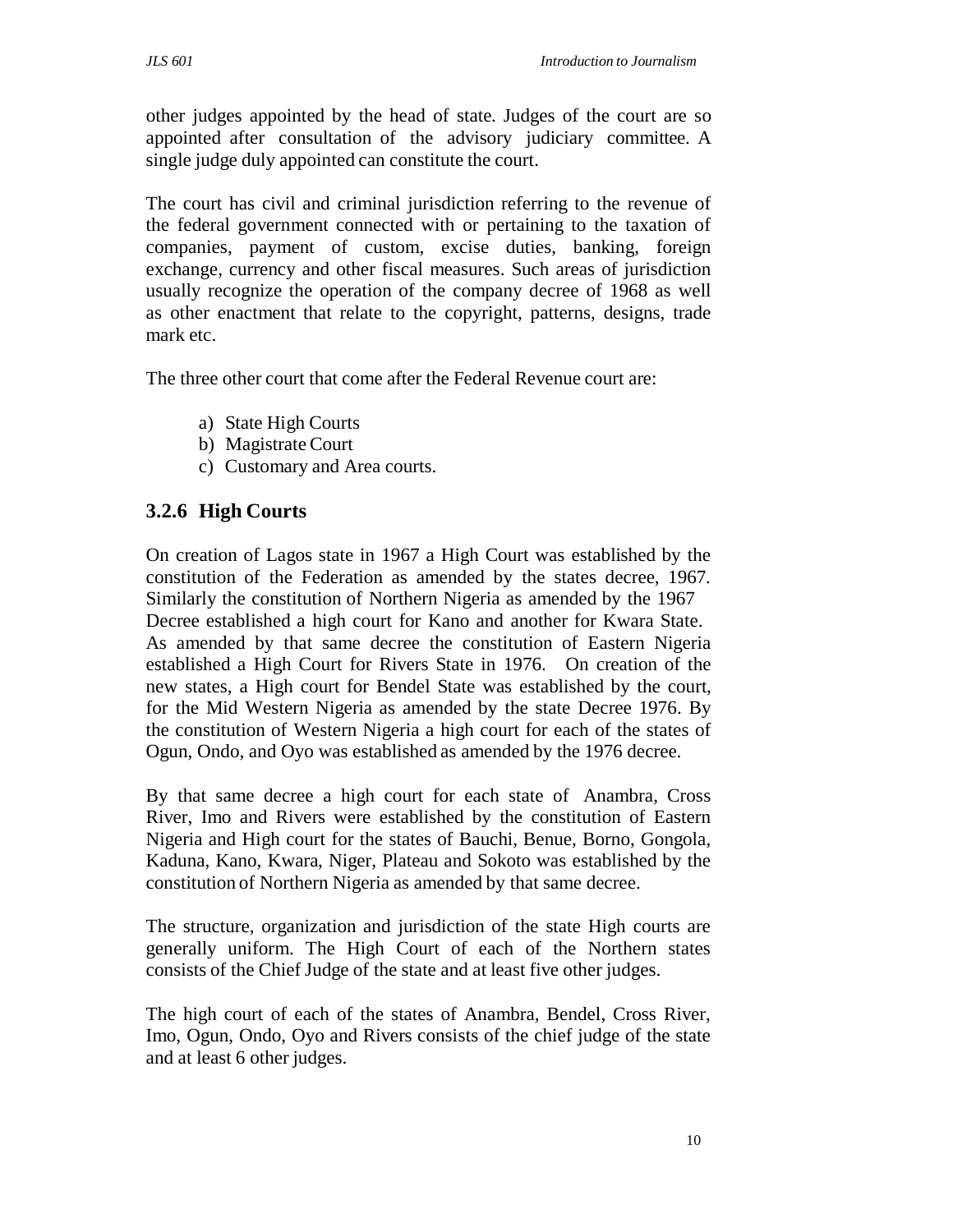Concerning jurisdiction, the High court of each of the Northern states is not empowered to issues in relation to any proceedings in any area court or in the Sharia court of Appeal an order of "Mandamus Certiorari' or prohibition or an injunction in lieu of 'quo warranto'.

There is no such prohibition in any of the southern states. In all the states where customary or area courts exist, the high court has no original jurisdiction to try customary law cases. Such are reserved for the customary courts versed with the power in the applicable law.

In each state, the high court in the exercise of its original jurisdiction is constituted by a single judge. In the northern states, the high court sitting, as a court of appeal is constituted by 2 judges except when sited in its notice Appellate Division such cases are constituted by 3 judges including a judge from the Sharia Court of Appeal.

In Southern states, High court constituted by a single judge in its jurisdiction but in Lagos State, it may be constituted by 3 judges. High courts generally are court of unlimited jurisdiction being unlimited with respect to the monetary value of the subject matter of the case.

## **3.2.7 The Magistrate Court**

It is constituted by a single Magistrate. Every state in Nigeria has a Magistrate court. Magistrates are divided into any of these classes, in each state i.e. the basis of defining the jurisdiction and powers of each magistrate.

In some states some persons are designated Magistrates of specified classes, which classes are not provided for under the law. Appointments to grades of Magistrate that are legally non-existent are irregular and do not confer any jurisdiction on appointee.

In each state, a person is appointed Magistrate, other than magistrate Grade III by the interim judicial Committee established for the state and the power to appoint a person magistrate Grade III is vested in the chief Judge of the state.

Under the law in force in some states, a person is not eligible for appointment as a magistrate unless he is qualified to practice as a barrister and solicitor in a court of unlimited jurisdiction in civil and criminal matters, and he has attained a specified minimum of postqualification experience expressed in terms of years.

Civil Jurisdiction of Magistrate (in Southern States) is generally uniform but as a governing rule, a Magistrate has no original jurisdiction in any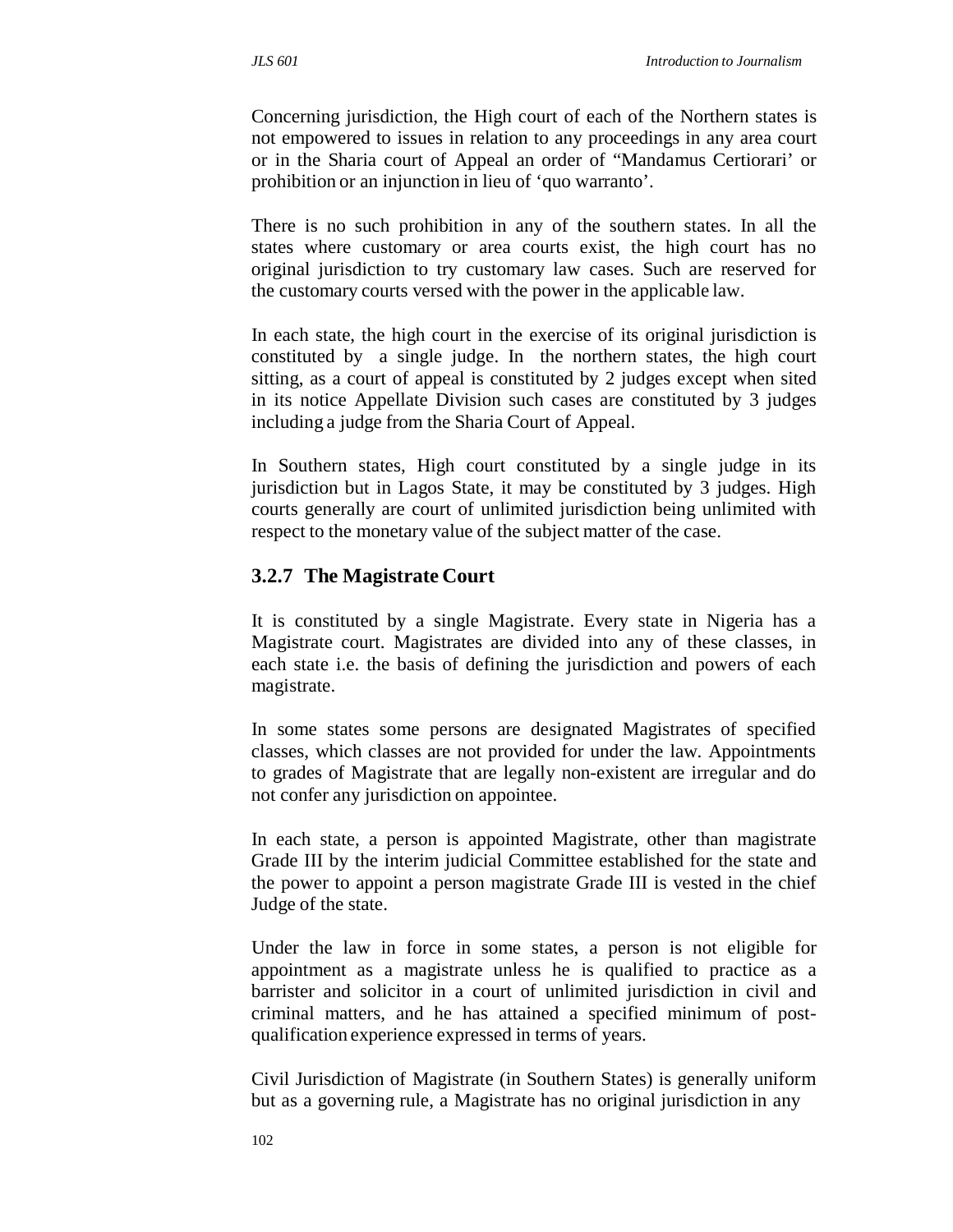civil case, which raises any issue as to the title to land or to any device, request or limitation under any will of settlement. Civil Jurisdiction in every other state varies from state.

Magistrate Courts have jurisdiction to deal with criminal cases summarily. There is no provision for authorising any magistrate to impose punishment greater than the maximum prescribed in relation of his grade. However adequate punishment provisions cover only cases punishable with fine or imprisonment or both, with or without whipping or less penalty. They do not cover capital offences and so Magistrates have not jurisdiction for the summary of trial of capital offences.

# **3.2.8 District Courts (Northern States)**

A District Court is a court of civil jurisdiction; it is an equivalent of a Magistrate Court in any of the Southern States. Its jurisdiction is similar to the civil jurisdiction of a magistrate court in any of the Southern States. As modified by the states decree of 1967 each of the then 6 Northern states, on creation of the states in 1967 had district courts established by the District Court Law. By virtue of the states Decree 1976, similarly each of the present 10 Northern states have district courts established by the district court law.

A district court is constituted by a single judge. The district court judges are divided in 4 classes namely Senior District Judge, District Judge Grade I, District Judge grade II, and District Judge Grade II. District Court judges other than district judges grade III are appointed by the interim judicial committee established for the state and district judges II are appointed by the chief Judge of the state.

The district court has jurisdiction subject to prescribed monetary value limits where the subject matter is money or is capable of estimation in terms of money.

# **3.2.9 Customary**

These are courts established essentially for the administration of customary law. In the then 19 states this court was established in 17 states but exceptions were in the then Bendel and Imo state.

In Lagos state, the customary court is governed by the customary courts law. Under the law Attorney General for the state is empowered to establish by warrant customary courts of a single grade outside the city of Lagos.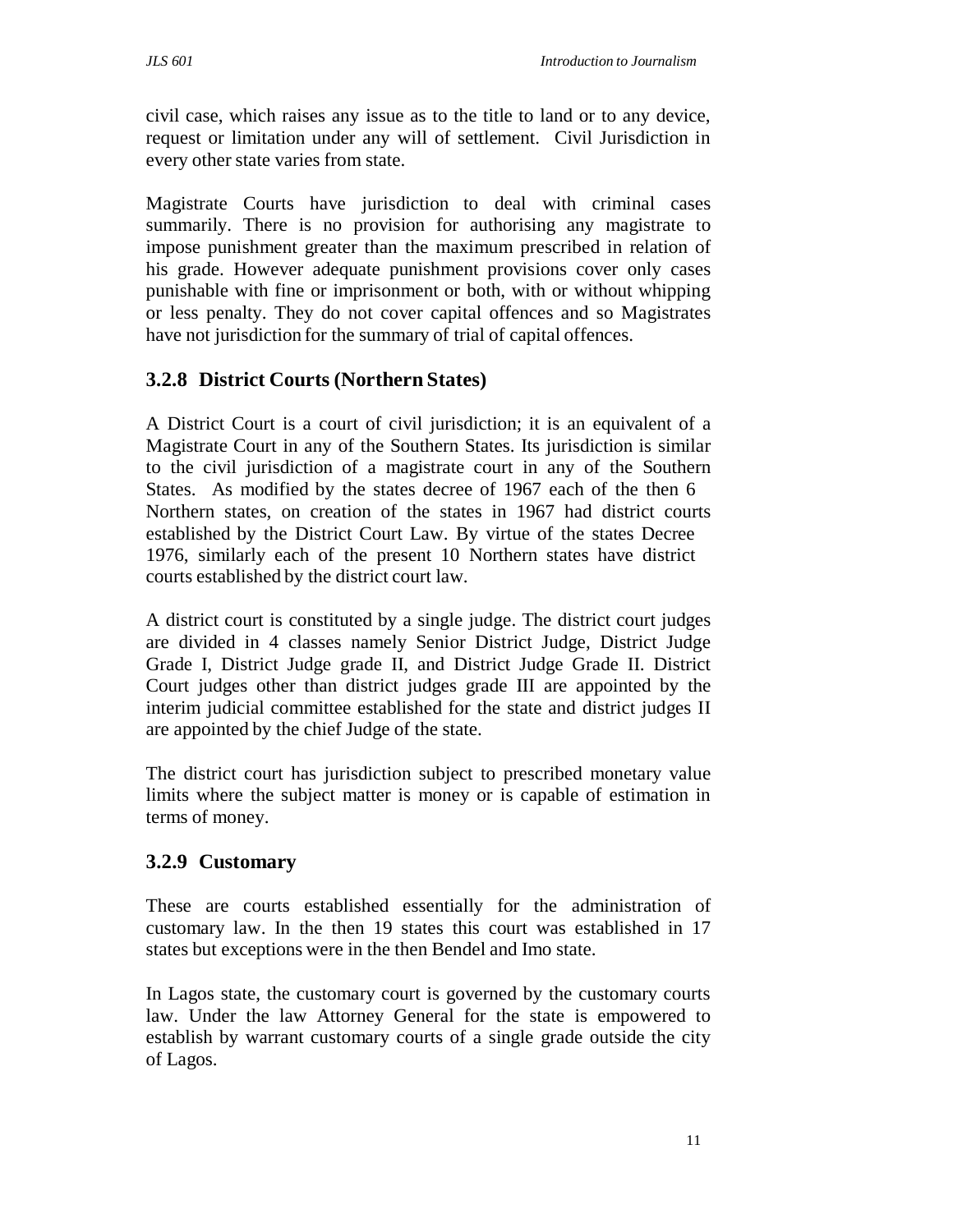There is no provision for the establishment of customary court in the city of Lagos. Section 2 of the law provides that a customary court shall consist of a president and at least two or four members as the case may be (The president and 3 other members to telling (4).

For the purpose of hearing any case in a customary court 2 or 3 members shall form a quorum where the court consist of 3 or 5 members respectively i.e. either the president and 2 other members or the president and 4 others members.

Customary Court members including the president, are appointed by the interim customary courts judicial service committee for the state.

Qualification for membership include:

- a) He is a literate in English language.
- b) He possesses at least primary and standard IV certificate or its equivalent and suitable experience.
- c) He is a native of the area of jurisdiction of the customary court.

A customary court in a state has civil and criminal jurisdiction in 2 classes of cases:

- a) Matrimonial cases and other related matters between persons married under customary law.
- b) Suits relating to guardianship and custody of children under customary law.

Jurisdiction over the following cases provided the monetary claimed or the subject matter claimed does not exceed  $\cancel{\text{N}}100$ .

a) Matters relating to inheritance upon intestacy and the administration of interstate estates under customary law.

The customary court has no jurisdiction in such cases, homicide, treason, any other capital offence, rape, procuration, defilement of girls and offences against the enactments relating to official secrets.

Maximum punishment, which a customary court is to impose, is as follows:

a) Imprisonment – as term of one month fine –  $\text{N200}$ .

Customary court has jurisdiction over all Nigerians under the general supervision and control of the Ministry of Justice of the state.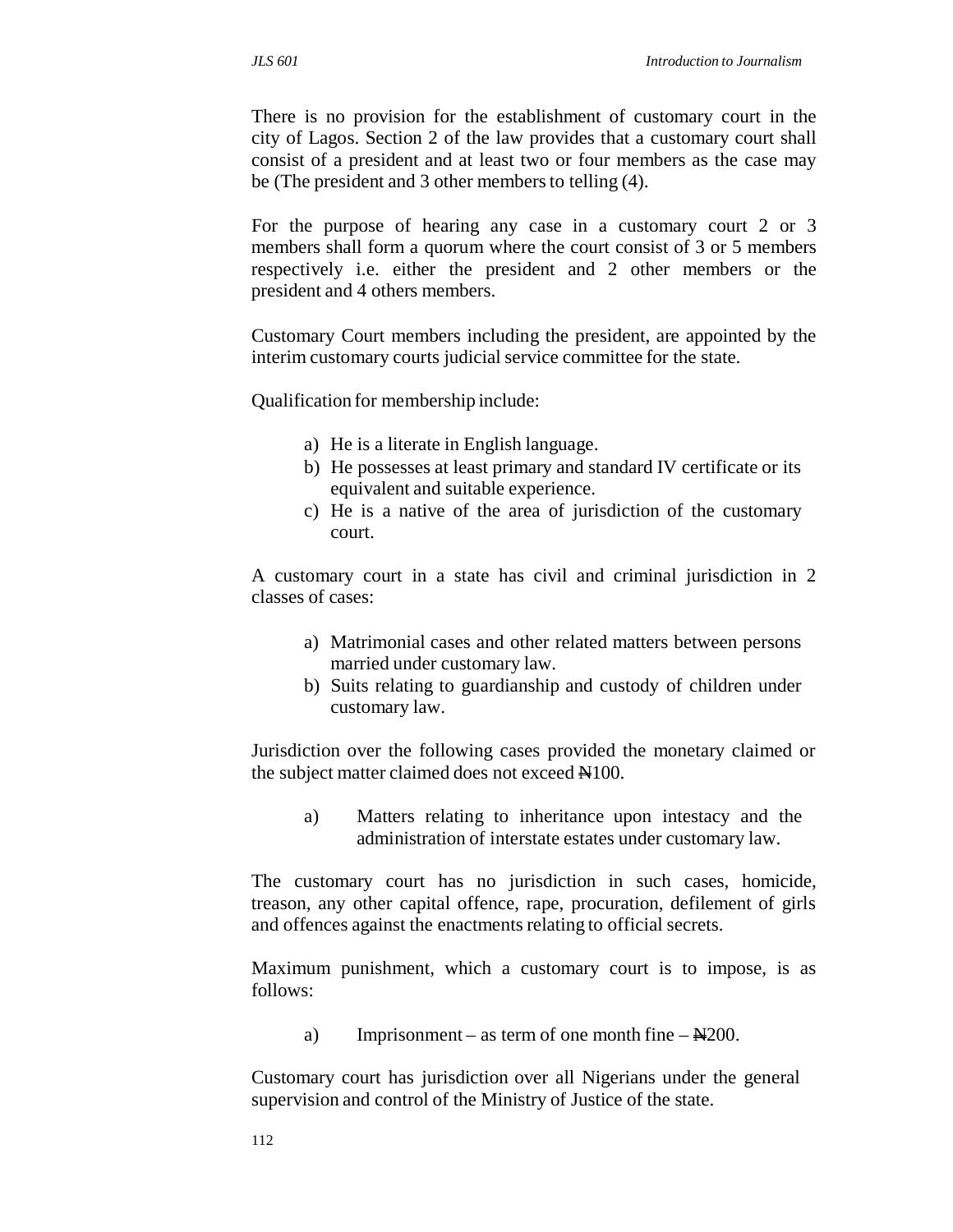Customary court rules consists rules of practise and procedure in the customary courts.

# **3.2.10 Area Court**

Area Court exists in most Northern States of the Federation. They are established by warrant of the state chief judge, they have civil and criminal jurisdiction as dictated by the edict establishing them. They particularly have unlimited jurisdiction in Matrimonial cases between persons married under customary laws as well as issues concerning guardianship.

# **3.2.11 Juvenile Court**

These are courts established for the trial of young offenders as well as for their relatives. These courts exist in the southern part of the country, they do not exist in Northern state, what exist in the northern states is normally treated under the children or young person's law, it has as it substance the protection of the young person.

A child by this law is one who attends the age of 14 (fourteen years) young persons are those who have attended the age of 14 but not attended the age of 17 or 18.

The juvenile court is constituted by the Magistrate sitting with other members appointed by other appropriate authorities.

- a) Juvenile Courts are not expected to be tried in public. Those that are permitted to be there should have the permission, for example, the journalist. This is done because the children are not supposed to mix up with the adult to avoid further corruption.
- b) No publication is expected to be made, but if it must be, the authority responsible do this should avoid exposing the identity of those involved (the children).
- c) All alternative punishment should be sort for to deal with such cases.
- d) No death sentence is permitted.
- e) It is not practicable in Nigeria.

## **Self Assessment Exercise 3.1**

Present in a tabular formant, the types, composition, jurisdiction of the courts operating in Nigeria.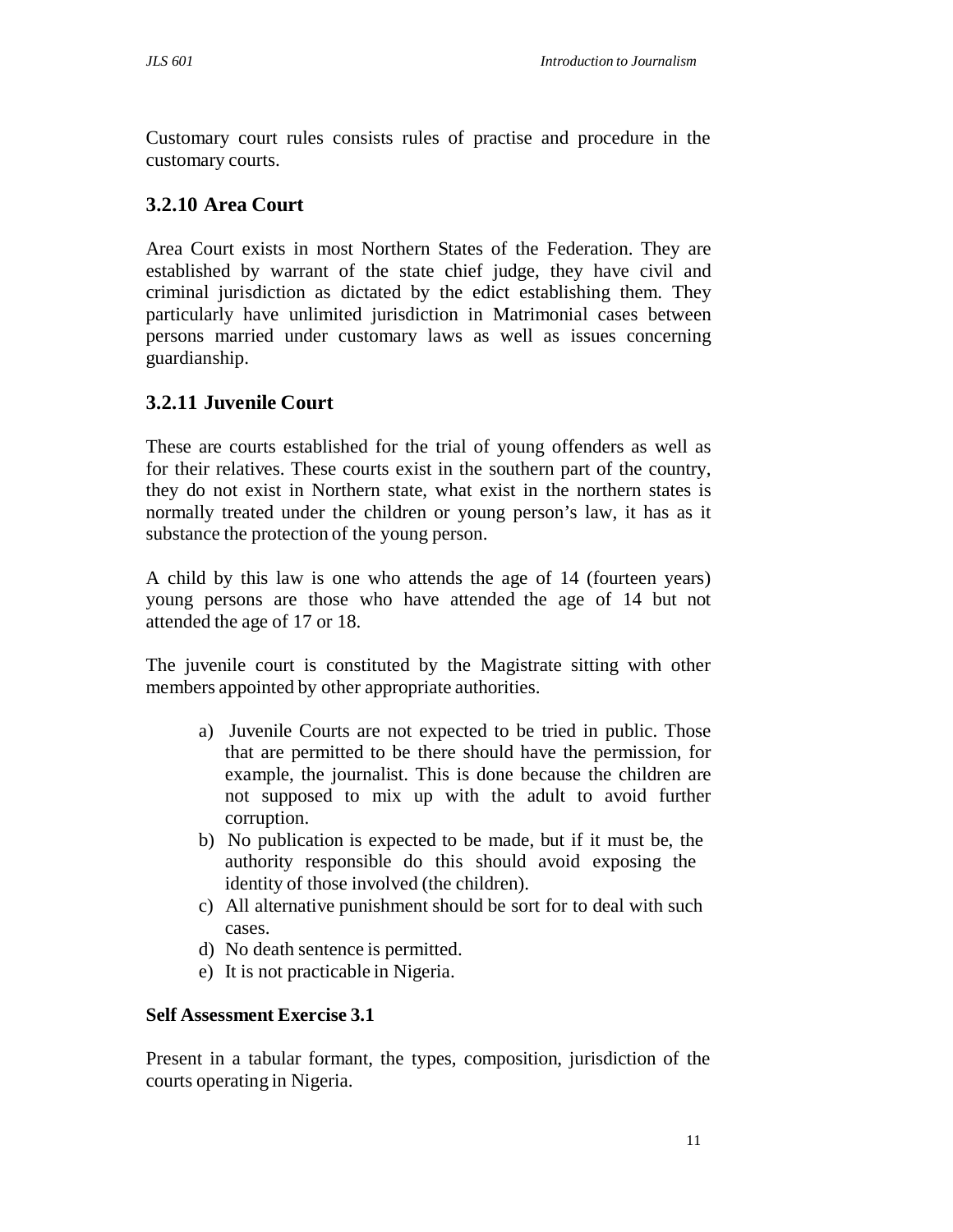## **4.0 CONCLUSION**

The study of the different Courts in Nigeria by the reporter is both an academic and professional exercise as it helps to make his reports exacting and rewarding.

## **5.0 SUMMARY**

In this unit, you have learnt about the (1) the kinds of courts operating in Nigeria (2) the composition of the courts, (3) the kinds of cases that are presented within such courts (4) the limitations of the courts in the scope of cases handled by then. It is hoped that this exposure would help the journalist approach his/her assignments responsibly.

## **6.0 TUTOR MARKED ASSIGNMENTS**

- 1. Account for the kinds and scope of jurisdiction of courts operating in Nigeria.
- 2. Discuss why the knowledge of these courts is essential for journalism practice

### **7.0 REFERENCES/FURTHER READINGS**

Elias, Teslim. A book on "Communication Law & Ethics".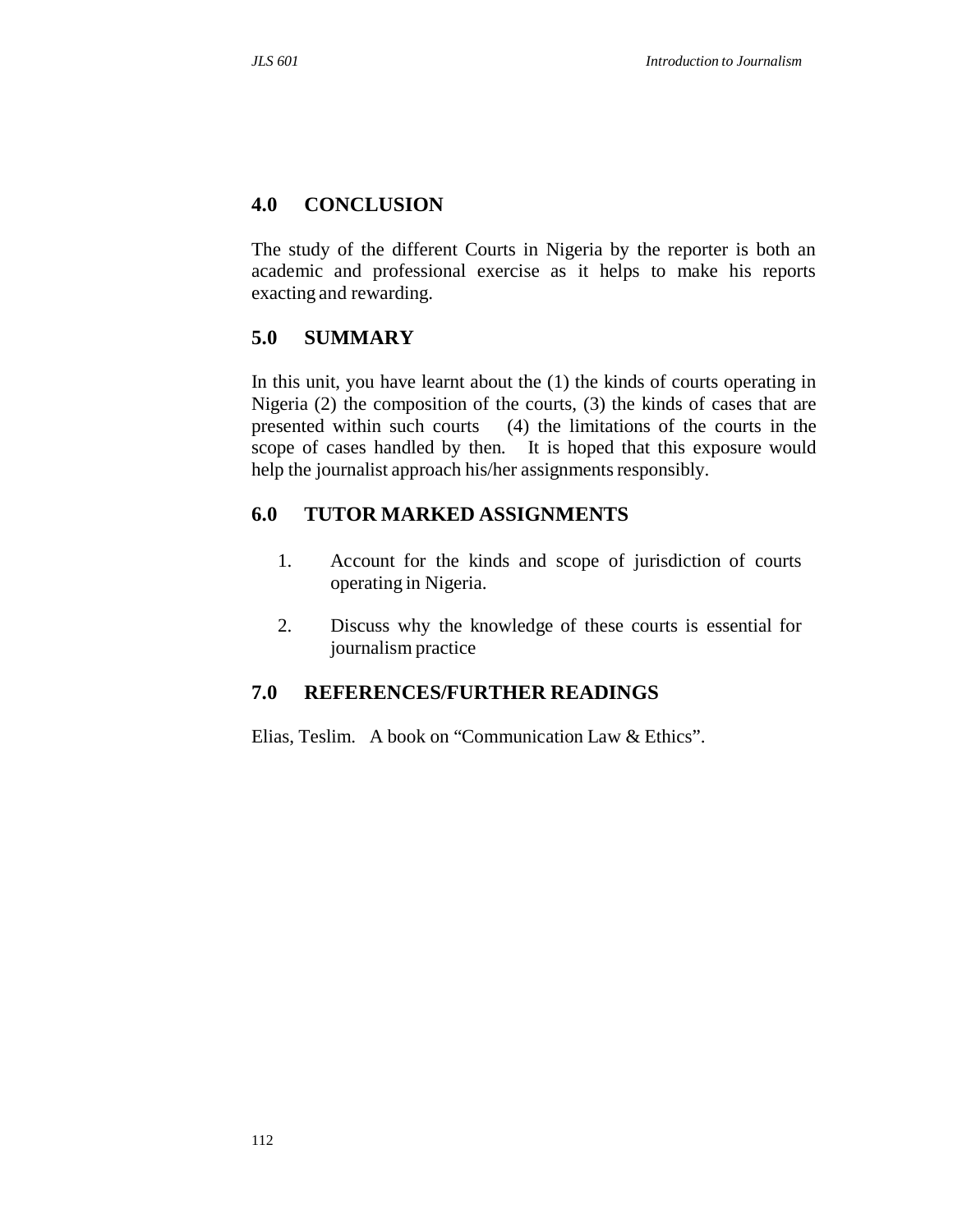# **UNIT 4 DEFAMATION LAW**

## **CONTENT**

- 1.0 Introduction
- 2.0 Objectives
- 3.0 Main Body
	- 3.1 The Tort of Defamation
	- 3.2 Libel Actionable per say
	- 3.3 Exceptional Cases in which Slander is Actionable per say
	- 3.4 Special Damage in Slander
	- 3.5 The Innuendo: Meaning and Types
	- 3.6 Defences to Defamation
		- 3.6.1 Justification (Truth)
		- 3.6.2 Fair Comment
		- 3.6.3 Absolute privilege
		- 3.6.4 Qualified Privilege
		- 3.6.5 Malice
- 4.0 Conclusion
- 5.0 Summary
- 6.0 Tutor Marked Assignment
- 7.0 References/Further Readings

## **1.0 INTRODUCTION**

The tort of defamation occupies a prominent place in Nigerian law as it does in the laws of most African countries in which the common law applies. The immediate post-independent period in Nigeria was characterised by vigorous political activity supported by an articulate and free press. It is significant that the plaintiffs in defamation actions in the early '60s' included most of the leading political personalities of the time and that there was barely a national newspaper which was not a defendant in at least one of such actions during the period.

# **2.0 OBJECTIVES**

On successful completion of this unit, you should be able to:

Define defamation law Identify the types of tort of defamation. Explain knowledge of Innuendo. Study some cases.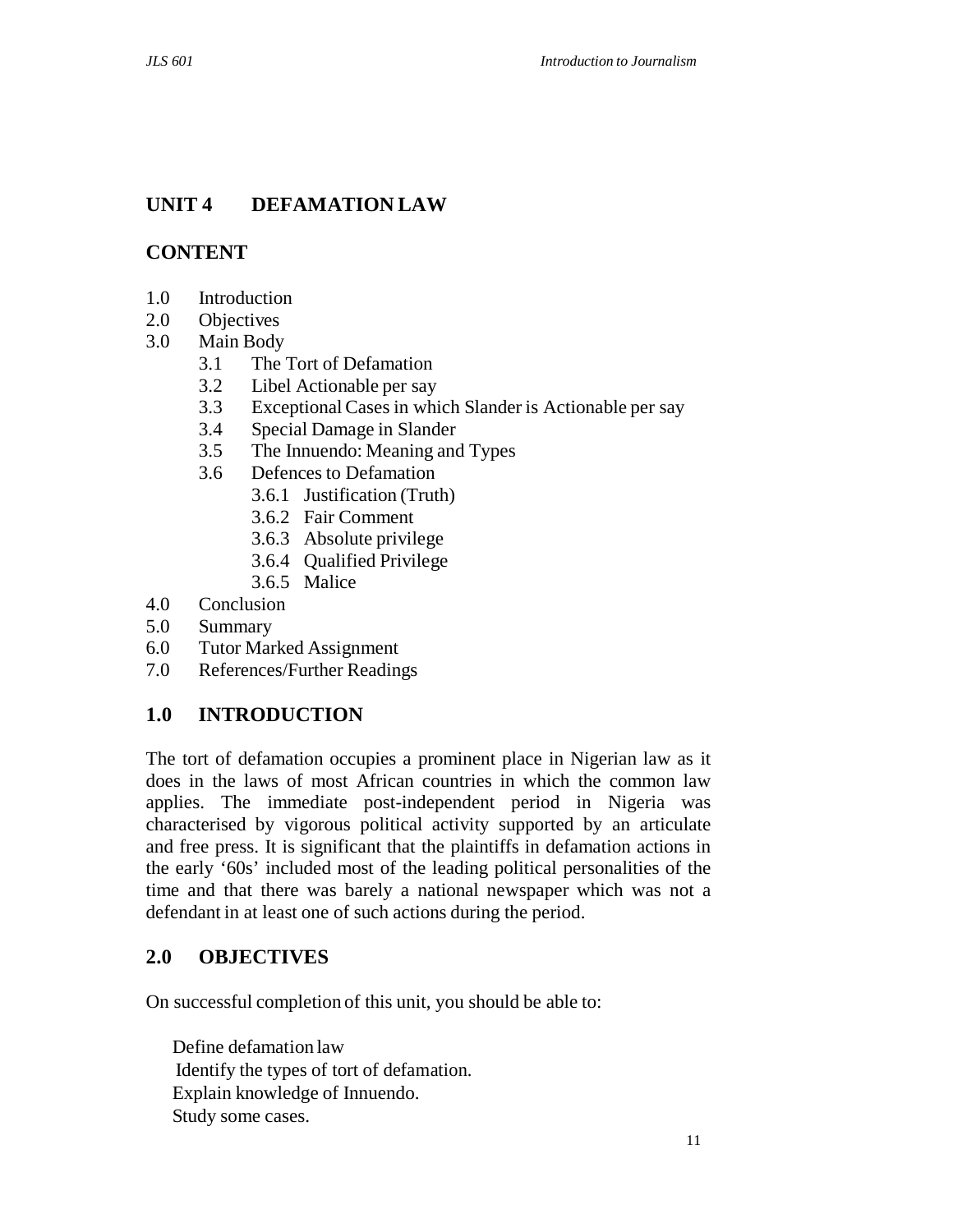## **3.0 MAIN BODY**

### **3.1 The Tort of Defamation**

Defamation is concerned with injury to reputation resulting from words written or spoken by others.

A defamatory statement may be defined as one, which tends to:

- i) Lower the plaintiff in the estimate of the right thinking members of the society or
- ii) To expose him to shame, contempt or ridicule or
- iii) To cause other persons to shun or avoid him or
- iv) To discredit him in his office, trade or profession
- v) To injure his financial credit.

The words contained of, must tend to injure the plaintiff/s reputation in the minds of right thinking people generally not merely in the minds of a particular section of the public. Any written or spoken words which fall within one or more of the five definitions listed above may be defamatory. The following are examples of statements held defamatory by the Nigerian courts:

- i) That a medical practitioner had a fake degree and that he exploited the public.
- ii) That a public official was corrupt or had been arrested on suspicion of corrupt practices.
- iii) That a legal practitioner had defrauded his clients.
- iv) That a university lecturer had committed adultery with a female student.
- v) That a female teacher was a bad woman etc.

It may be noted at this point that there is an initial presumption that a defamatory statement is untrue; but if the defendant can prove that the statement is substantially true, it will have a complete defence to an action for defamation. This is the defence of justification which will be considered later.

### **Libel and Slander**

There are two types of defamation: (a) Libel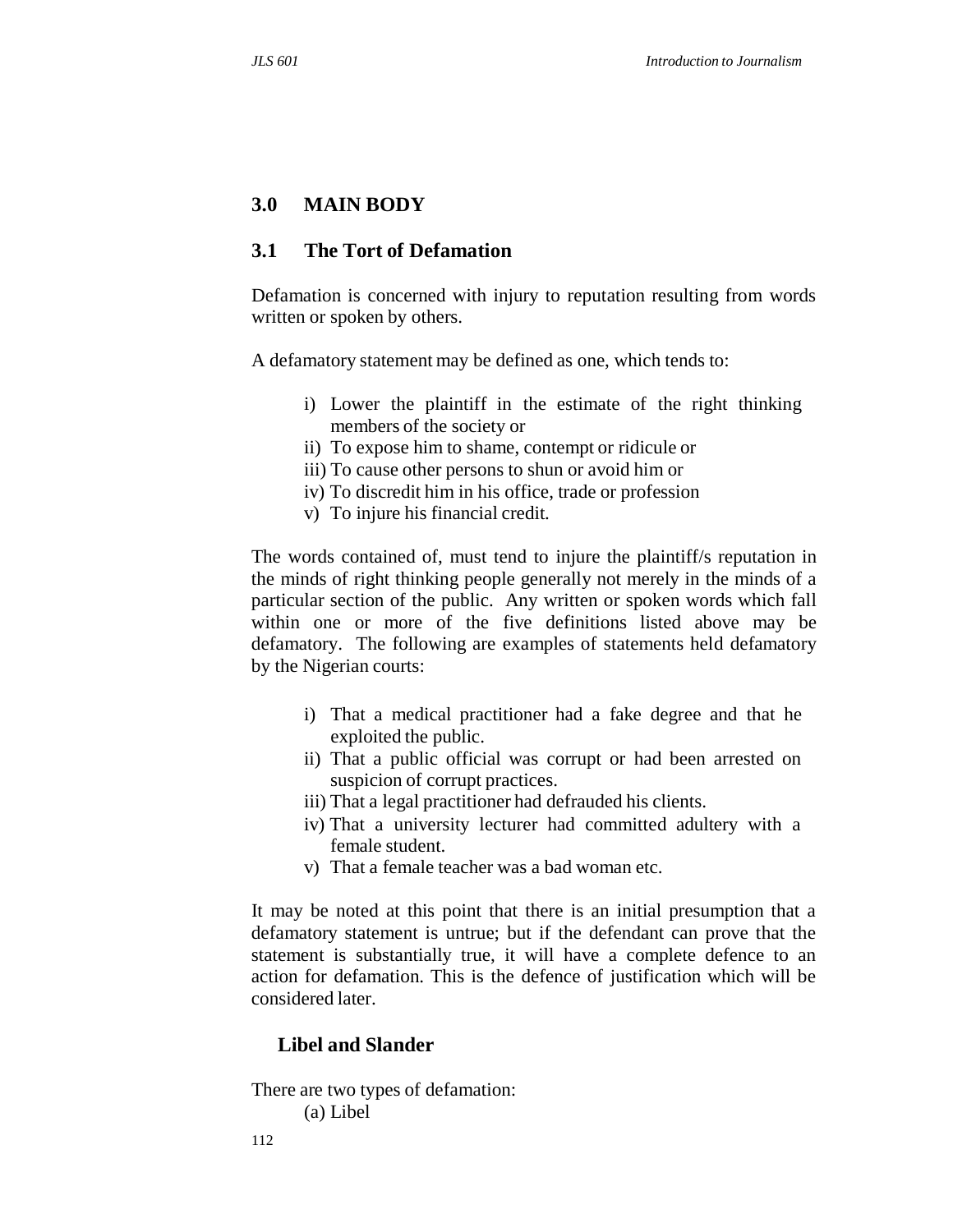### (b) Slander

Libel is defamation in a permanent form – the most common being written or printed words contained in a newspaper, a book, a letter, a notice and etc. Defamation is also in a permanent form if contained in a painting, a cartoon, a photograph, a statue or a film. Also by the defamation law of 1961, section 3 CAP 32 Laws of Lagos State, which is identical to Sec. 1 of the English Defamatory Act of 1952, defamatory words contained in a radio broadcast are to be treated as being in a permanent form.

Television broadcasts are also within the ambit of the sections, which define words as including pictures, visual images, gestures and other methods of signifying meaning.

The Defamation Law of the Eastern States expressly provide that broadcasting includes publication for general reception by means of a wireless telegraphy or television.

**Slander** is defamation in transients form most often through the medium of spoken words or gestures. It is sometimes said that libel is addressed to the eye while slander is addressed to the ear. The differences between libel and slander is that, whereas libel is always actionable per say, and that is, without the need to prove actual or special damage Slander is not actionable per say except in special cases.

## **3.2 Libel Actionable Per Say**

This means that whenever a libel is published, the law will presume that damage has been caused to the plaintiff's reputation and will award him by way of compensation.

In case of NTHENDA VS. ALADE reported in 1974, 4 East Central State Law reports (ECSLR) page 470, the plaintiff brought an action against the proprietor, the editor and a reporter of the Lagos weekend newspaper alleging that an article published in the newspaper was defamatory of him. The defendants argued that the plaintiff's action should fail, as he had not proved that he had suffered any actual damage as a consequence of the publication. Judge rejected this contention saying that in an action for libel, the plaintiff need not prove malice in law and need not prove that he has suffered any actual damage as a result of the publication.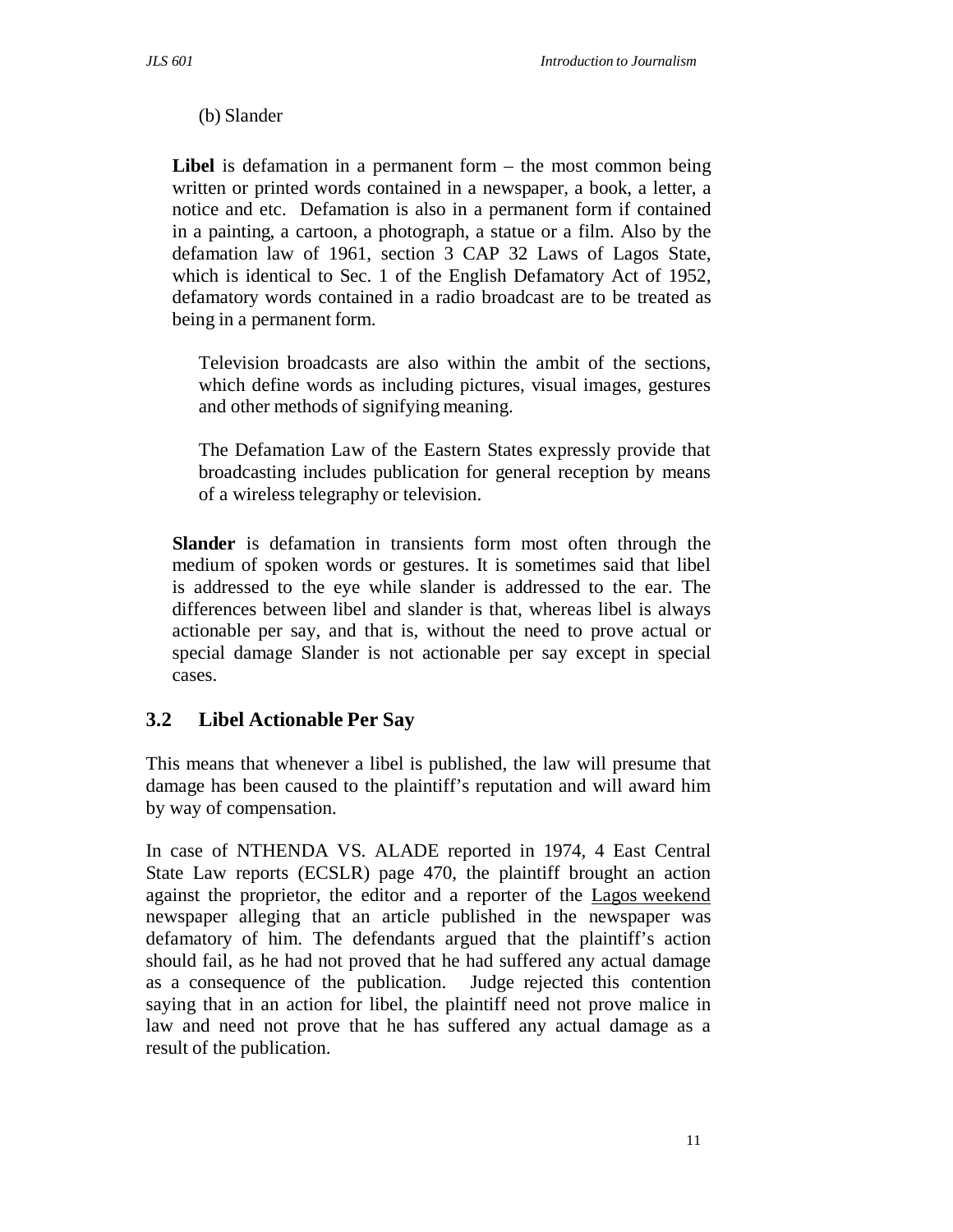Both malice and damage are presumed from the publication itself, in the absence of lawful excuse. In case of WILLIAMS VS. WEST AFRICA PILOT reported in 1961, NO 1, All Nigeria Law Report, Page 866 it was held that once a publication has been found to be libel, the law acknowledges damages. See also the case of CARONER VS. The Sketch Publishing Company Ltd, reported in 1979, 3 Law Reports of Nigeria (LRN), pg. 276). The plaintiff is entitled to recover a large sum if, in a libel action, he can prove that he suffered actual damage.

# **3.2 Exceptional Cases in Which Slander is Actionable Per Say**

Slander as we have seen is generally not actionable per say. This means that no action will lie unless the plaintiff can prove that he has suffered some actual loss. For example that he has been dismissed from his employment as a result of slander. However, slander is actionable per say in the following cases, and so will have the same effect as a libel:

- i) **Imputation of Crime:** It is slander actionable per say to allege that the plaintiff has committed a criminal offence punishable by imprisonment. For e.g to call the plaintiff a thief. In the case of AGOAKA VS. EJIOFOR, reported in 1972, 2 ECSNLR, Pg. 109. in that case for instance the defendant falsely accused the plaintiff in a village gathering of having stolen his cocoyams. It was clear from the evidence that the plaintiff had suffered no actual damage and ANIAGOLU (J) held that the plaintiff was entitled to recover general damages for slander. Note that to be actionable per say, there must be a direct assertion of the guilt. A mere allegation of suspicion is not sufficient and the crime alleged must be punishable corporally i.e by imprisonment etc. See the case of FARASHI VS YAKUBU, reported in 1970, Northern Nigeria Law Report, pg 17 where the plaintiff had committed adultery with defendant's sister-in-law. Actual damage was not proved but the court said: "It is well settled law that damage need not be proved where a person is accused of a crime".
- ii) **Imputation of Certain Disease:** it is actionable per say to say that the plaintiff is infected with certain infectious or contagious disease. Since this will tend to cause other persons to shun or avoid him.
- iii) **Imputation of Unchastity** or adultery concerning any woman or girl is actionable per say.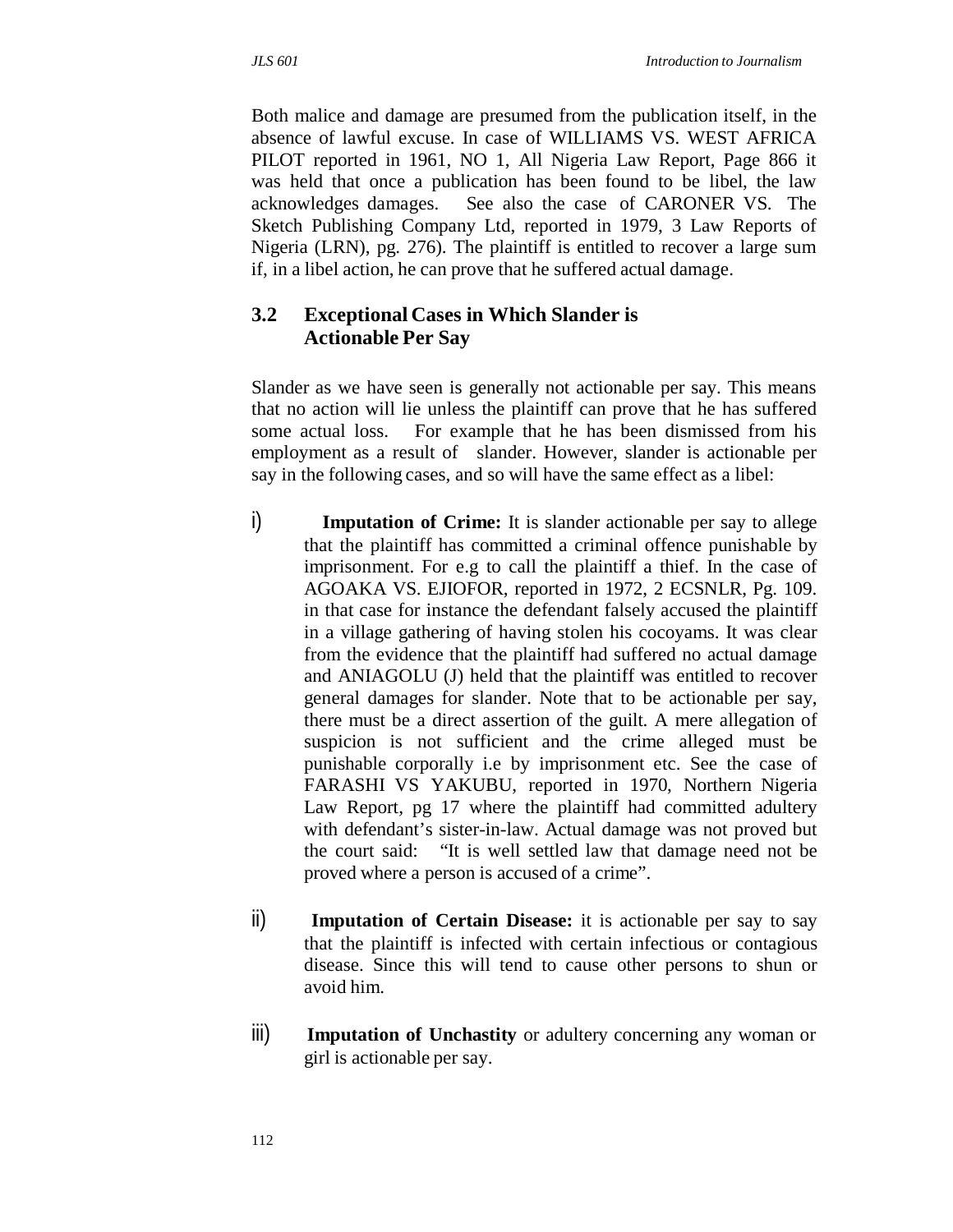iv) **Imputation Affecting Professional or Business Reputation** e.g that a surgeon is incompetent, a banker is fraudulent, and engineer has no technique, a lawyer knows no law, a trader is insolent etc.

## **3.4 Special Damage in Slander**

In cases of slander, which are not actionable per say, the plaintiff, cannot recover damages merely on account of his loss or reputation. He will be able to recover only if he can prove that he has suffered some special or actual damage. Special damage here means loss of money or of some material or temporal advantage such as loss of employment, loss of a client, refusal of credit, loss of the hospitality of friends who had provided material things like food, drinks etc.

It is well established that words spoken as mere vulgar abuse or insult are not actionable in slander. Whether particular words constitute slander or mere vulgar abuse depends upon the circumstances in which they are spoken. In the case of BENSOH VS. WEST AFRICAN PILOT LIMITED, reported in 1966 in Nigeria. Monthly Law Report III, IKPEAZU (J) rejected the contention that a report in the contention that a report in the defendant's newspaper to the effect that the plaintiff was an idiot was mere vulgar abuse and not actionable. What the plaintiff must prove is libel and slander:

- i) That the words were defamatory
- ii) That the words referred to the plaintiff
- iii) That the words were published to at least one person other than the plaintiff

## **3.5 The Innuendo**

Innuendos in the law of defamation are of two types:

- i) The True or Legal Innuendo
- ii) The False or Popular Innuendo.
- **i) True or Legal Innuendo:** Here, the plaintiff contends that although the words used are not defamatory on their face, they do convey a defamatory meaning to persons to whom they are published because of certain special facts or circumstances not set out in the words themselves but known to those persons.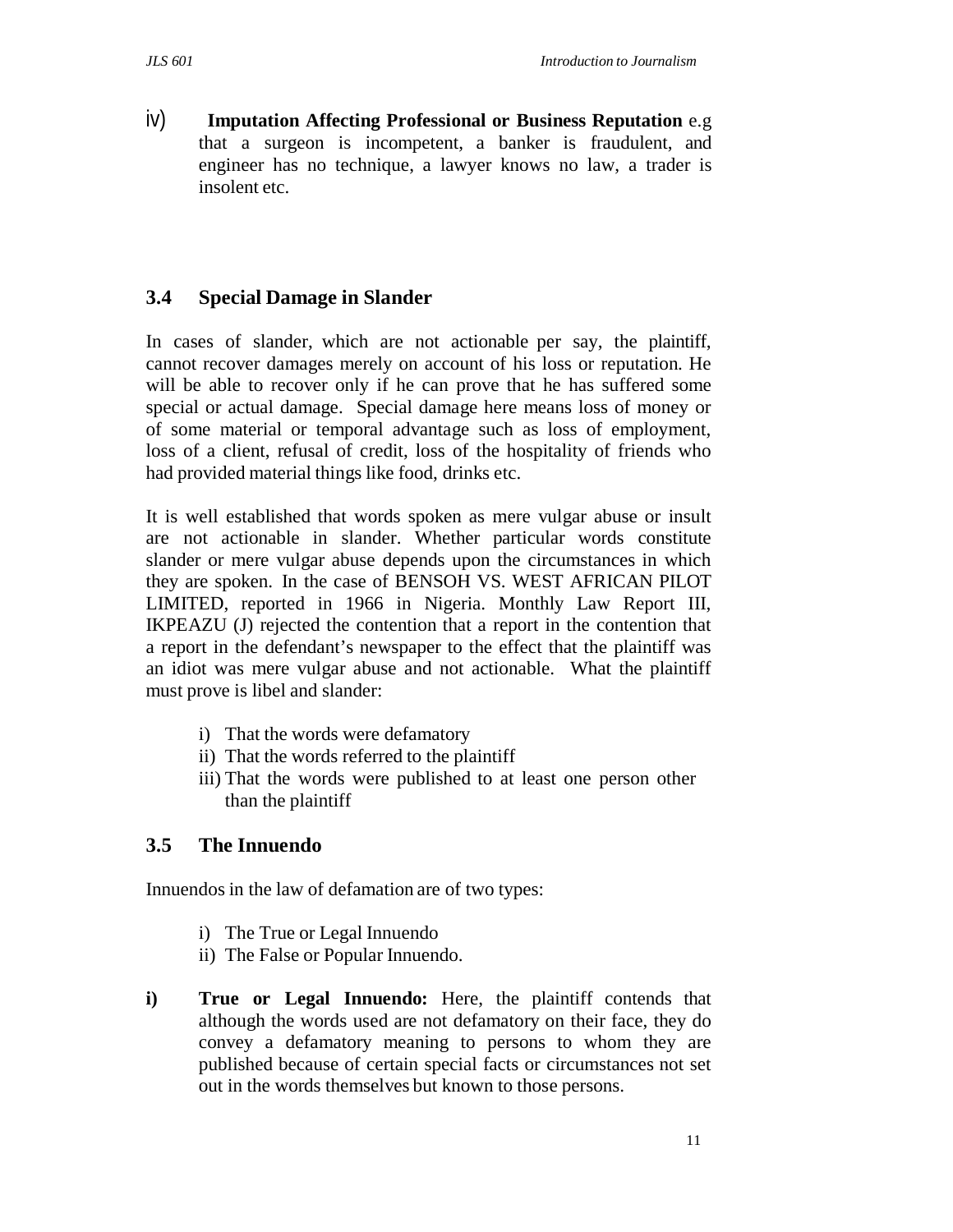For instance, a statement that Mr X was a frequent visitor to a house at No. 10 Lagos Street is perfectly innocent as its face, but it connotes other meanings, since it may be defamatory if it was published to other persons who knew the special facts that No. 10 was the special Headquarters of prostitutes or armed robbers etc.

**ii) False or Popular Innuendo:** Here the plaintiff contends that the words are defamatory not because of any special intrinsic facts or circumstances known to those to whom the words were published but because of some defamatory inference which reasonable persons generally would draw from the words themselves e.g. in a caricature, nick name. A false innuendo goes beyond the literal meaning of the word.

## **3.6 Defences to Defamation**

### **3.6.1 Justification (Truth)**

The defendant should not plead justification unless he has good reason to believe he will succeed as failure to establish the defences will usually inflate damage awarded.

### **3.6.2 Fair Comment**

On a matter of public interest based upon facts truly stated, made honestly, and not actuated by malice.

## **3.6.3 Absolute Privilege**

This is a complete defence to an action for libel or slander however false or defamatory the statement may be and however maliciously it may have been made. It arises in those circumstances such as proceedings in the legislature or in a court of law. Where public policy demands that persons should be able to speak or write with absolute freedom without fear or liability for defamation. This includes communication made by one officer of state to another in the course of his official duties.

## **3.6.4 Qualified Privilege**

Both absolute and qualified privilege exists for the same fundamental purpose and that is to give protection to persons who make defamatory statements in circumstances where the common convenience and welfare of society demands such protection. But whereas absolute privilege is limited to a few well-defined occasions, qualified privilege applies to a much wider variety of situations in which it is in the public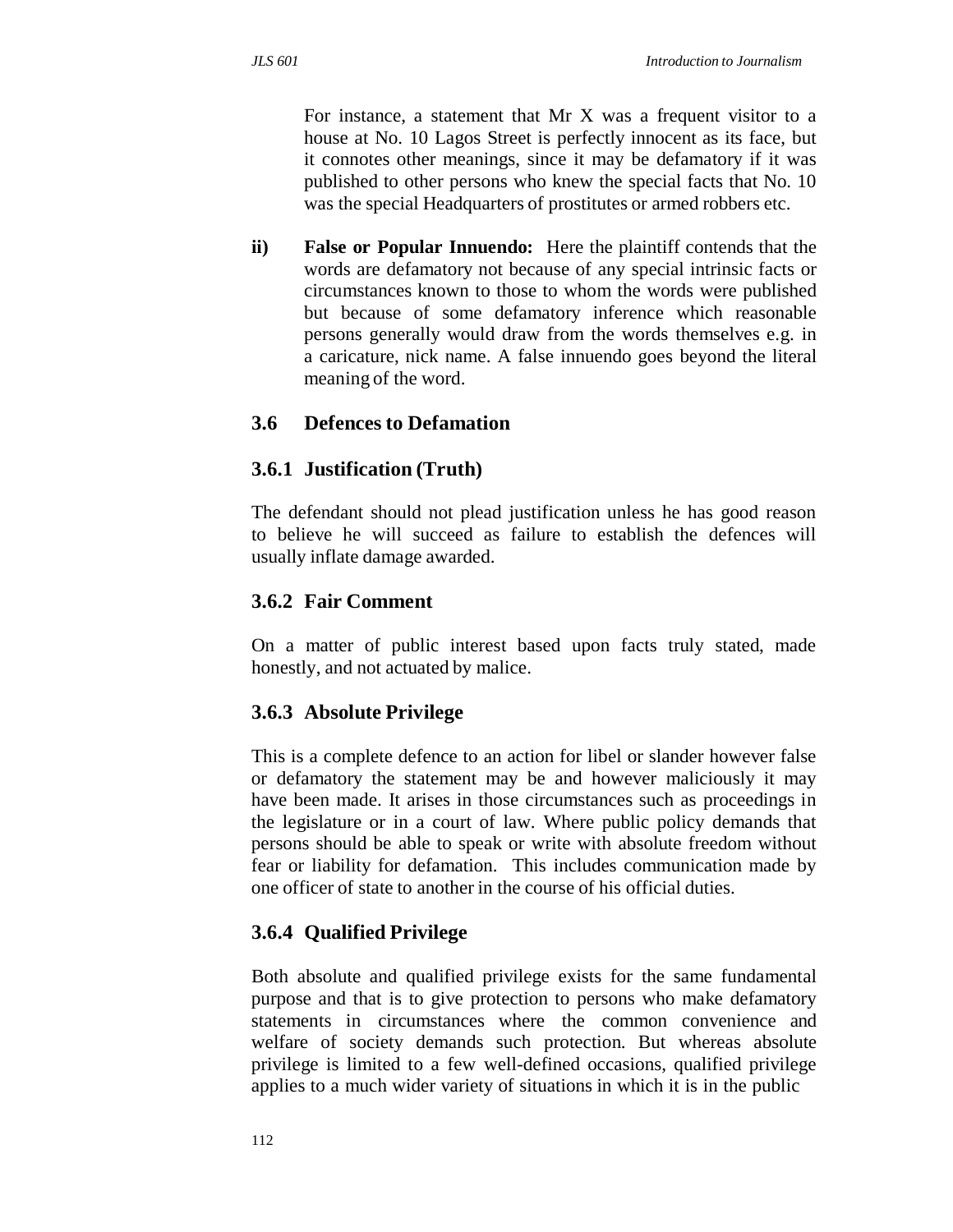interest that persons should be able to state what they honestly believe to be true without fear of legal liability.

The main difference between the two is that a plea of qualified privilege will be defeated if the plaintiff proves that the defendant in publishing the words complained of was actuated by express malice whereas in absolute privilege, the malice of the defendant is irrelevant.

# **3.6.5 Malice**

It destroys qualified privilege. See the case of OWEN VS. AMALGAMATED PRESS of Nigeria Ltd., reported in 1997, Lagos Law Report, Page 6.

## **Self Assessment Exercise 3.1**

- 1. Distinguish 'defamation' from 'libel and slander'
- 2. What are the three basic essential element of defamation?
- 3. Why are there exceptions in slander that is actionable per say?

# **4.0 CONCLUSION**

The role of the editor is relevant here. Technically, in law, he is liable along with the writer for any libellous or seditious material in his newspaper. Care must therefore be taken to avoid infringements.

# **5.0 SUMMARY**

In this unit, you have learnt that:

Defamation generally covers any statement made by someone towards another person or what the person does, with the established intent to disparage, or cause a person to be demeaningly estimated in the perception of right thinking people.

Defamation manifest in two forms namely, libel and slander

Justification, Fair comment, privileges (absolute and qualified and malice can be pleaded as defences to defamation.

# **6.0 TUTOR MARKED ASSIGNMENT**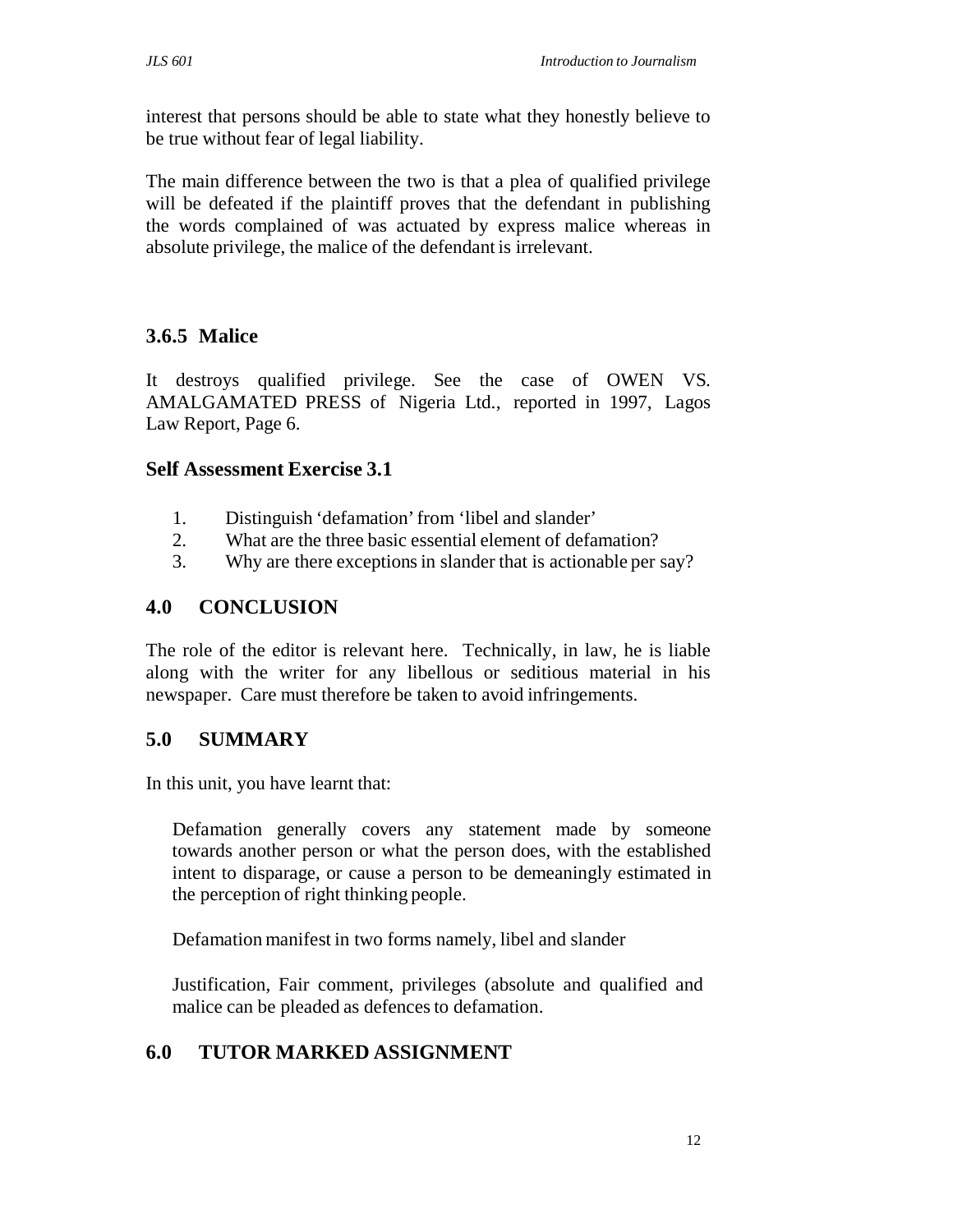Comment on the necessity or otherwise of the law of defamation to the practice of journalism in Nigeria. Not more than three pages, typewrite or typeset on an A4 size of a paper.

## **7.0 REFERENCES/FURTHER READINGS**

Elias, T. O (1969) NigerianPressLaw: Lagos, Unilag Press.

- Momoh, Tony (2002) Nigerian Media Laws. Lagos: Efua Media Associates Limited.
- Pember, Don R. (2002) Mass Media Law. New York: McGraw Hill Company
- Umoh, Peter (1990) "The Nature and Scope of Mass Communication Law" in Emmanuel Akpan (ed) CommunicationArtsPrinciples, PracticeandApplications, Uyo: Modern Business Press.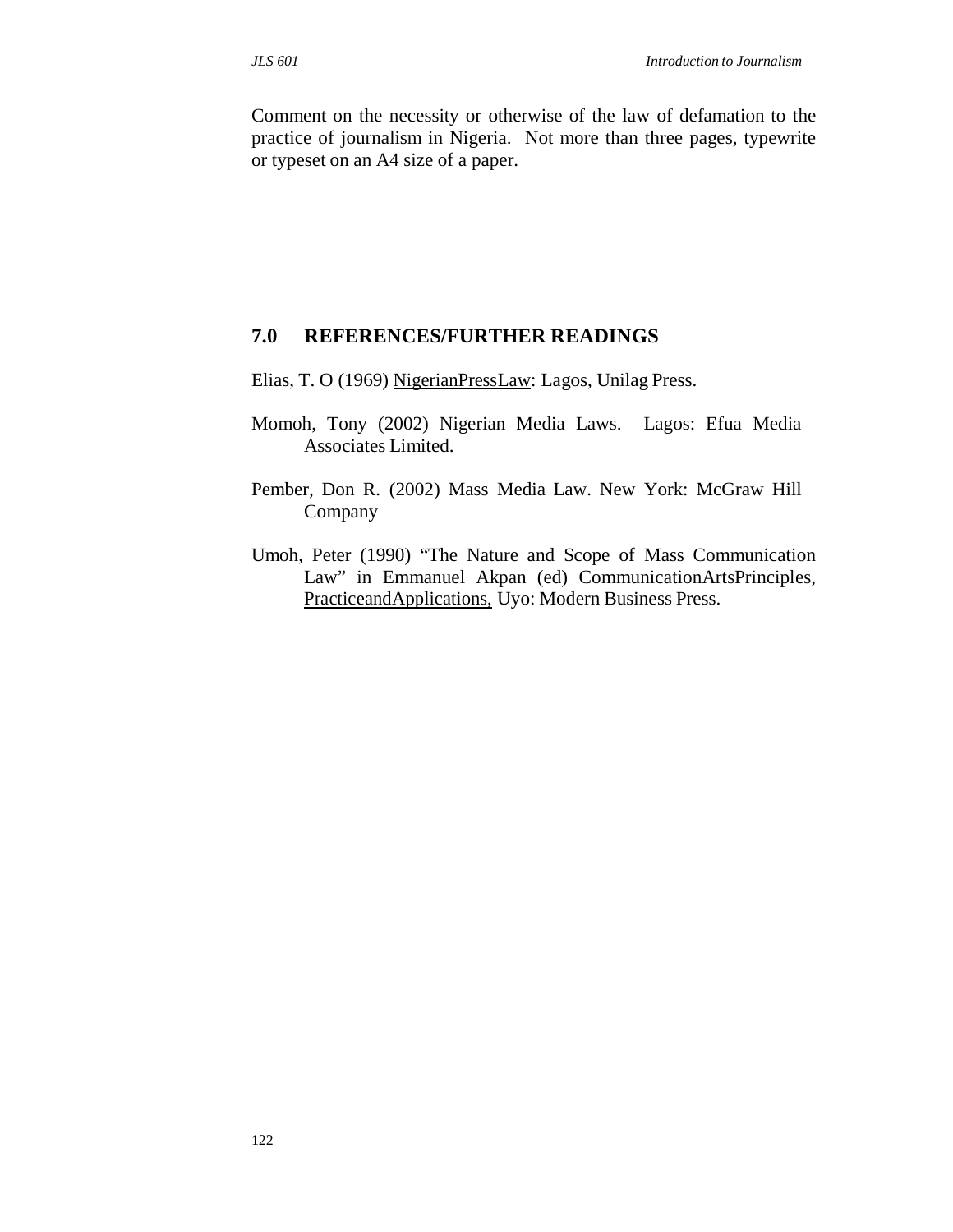# **UNIT 5 COPYRIGHT LAW**

### **CONTENT**

- 1.0 Introduction
- 2.0 Objectives
- 3.0 Main Body
	- 3.1 Copyright Law: What it Means
	- 3.2 Who is Entitled to Copyright
	- 3.3 What is entitled to copyright
	- 3.4 Conditions for Entitlement
	- 3.5 Infringement of Copyright
	- 3.6 Action for Infringement
	- 3.7 Duration of Copyright
- 4.0 Conclusion
- 5.0 Summary
- 6.0 Tutor Marked Assignment
- 7.0 References/Further Readings

## **1.0 INTRODUCTION**

The law of copyright is one of the most important legislature provisions that affect the journalists. The knowledge of such a law by the journalist, helps him/her to avoid making claims of ownership, of creative works that are not rightly and originally his or hers. This unit, therefore, takes you, the reader, through the basic provisions of the law of copyright in Nigeria. How the law affects you, will be best understood after you might have completed the study.

## **2.0 OBJECTIVES**

On successful completion of this unit, you should be able to:

Explain what copyright is Describe who is entitled to copyright Identify what is entitled to copyright List the conditions that govern copyright entitlement. Identify situations in which copyright is infringed Describe action for infringement Determine duration of copyright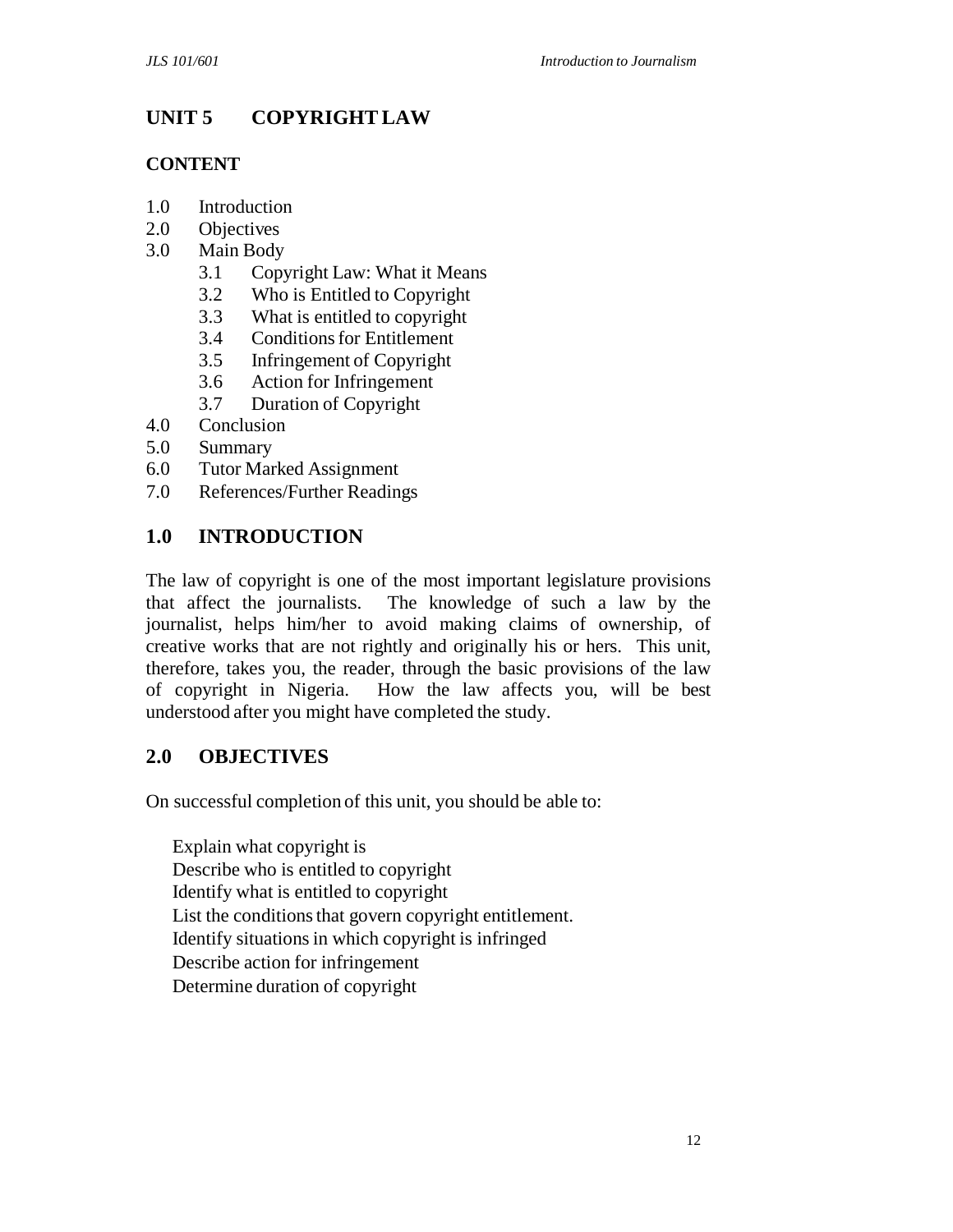## **3.0 MAIN BODY**

### **3.1 Copyright Law: What it Means**

The law of intellectual property protects things, which are created by people's skill, labour and investment of time and money. Parents protect scientific developments and trademarks prevent unfair advantage being taken of the goodwill of establishing businesses. The law of copyright protects two kinds of copyright in books script, etc. It also protects the investors who provide the technology necessary to produce broadcasts, films and records. Copyright is the exclusive right to use materials in certain ways. The law of copyright is important to journalists because it determines what they can quote or use in their reports. It is also important to establish what rights a journalist, newspaper or television has to prevent others from exploiting their own work and prevent other from taking the benefit of it.

The Nigerian copyright law was governed by the 1970 copyright Acts until was replaced by a new copyright Acts of 1988. Today it is governed by the copyright Acts, CAP 68 1990 laws. So the copyright law in Nigeria confers on the copyright owner /holder the exclusive right to control inter-alia the reproduction, production, publication, performance, broadcasting, adaptation and distribution of any of their literary, musical, graphic and architectural works in works in Nigeria. It is therefore the exclusive right of the owner of certain works, which qualify, for protection to reproduce, communicate to the public or broadcast / translate, or adapt the whole work or a substantial part of the work either in any other form, recognizably derived from the original.

The owner has a right to restrict others from using his work in any form without permission; unless such a user falls within certain recognized exception which amount to fair dealing, e.g. research, criticism and review. Copyright however, does not extend to ideas. It is confined to expression which are fixed in a definite / permanent medium, because copyright has been defined as a right which float in the air, only to crystallize, clutch or fasten unto and protect any work that satisfies the conditions for eligibility.

## **3.2 Who is Entitled to Copyright?**

Under our law, certain categories of people are entitled to copyright. These include; the owner, the author, the assignee, the likeness and the government. The author of a work is the first owner of the copyright. He is the person who actually writes, compiles, composes or draws the work in question. Although the idea of the work may have been subsisted by another. Where the work is that of a joint authorship. Then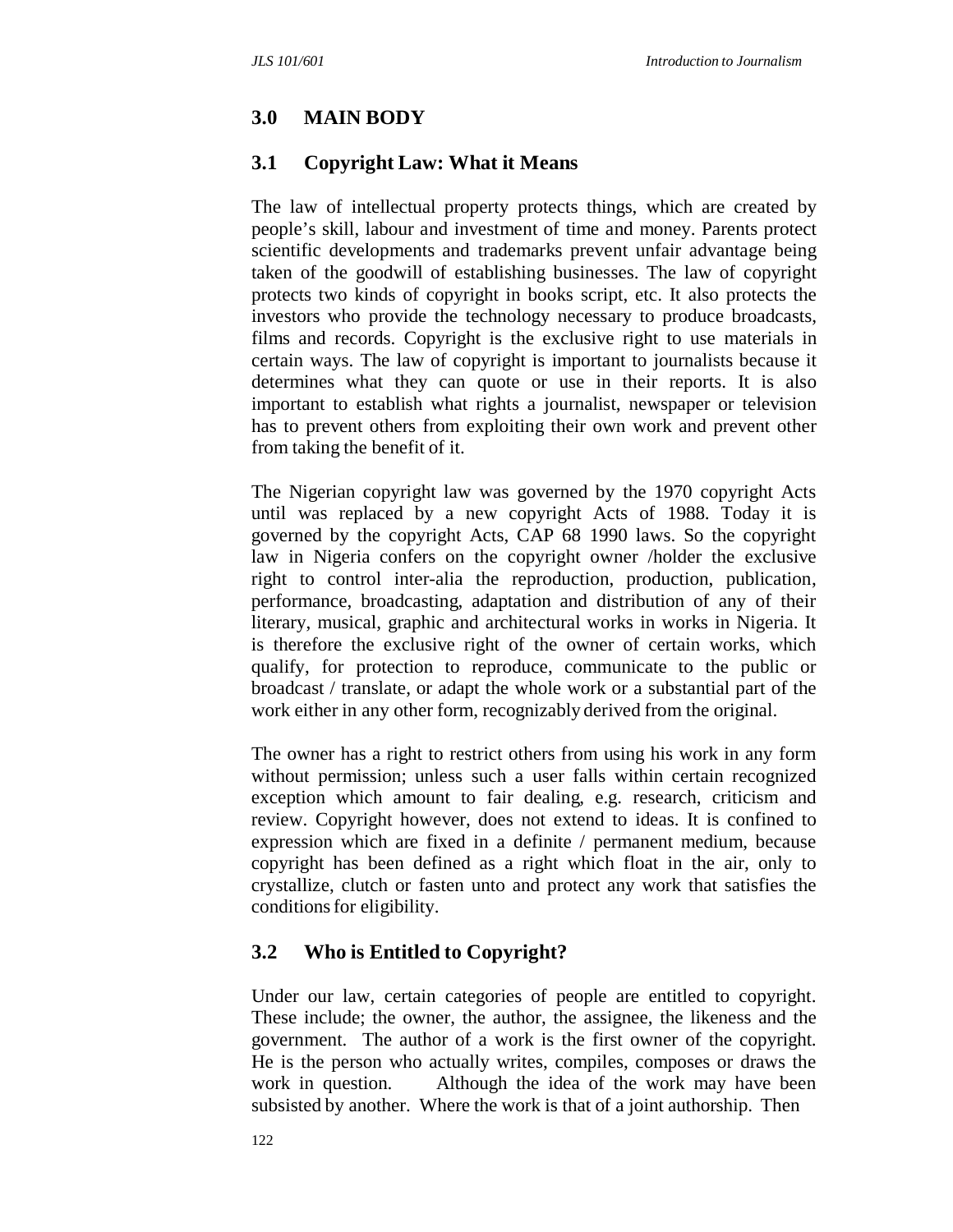both of them are at the same time entitled to copyright provided the conditions stipulated by law are fulfilled.

By Section 9 sub-section 2 of the Copyright Act of 1988, if the author of a work was in the employment of some other person under a contract of service, or apprenticeship, and the work was made in the course of his employment by that persons, he is nevertheless entitled to copyright as the first owner of copyright. Where any work has been prepared, published or made by or under the direction or control of either the government, state authority or prescribed international authority, the copyright in the work belongs in the absence of any contrary agreement, with the author.

# **3.3 What is Entitled to Copyright?**

Section1 of the Act stipulates the different kinds of works eligible for copyright. These are:-

- i) Literary works
- ii) Musical works
- iii) Artistic works
- iv) Cinematograph films
- v) Sound recordings
- vi) Broadcast.

# **3.4 Conditions for the Entitlement**

By the Act, both published and unpublished literary, musical or artistic works are covered, but such works must first be:

- i) Original and
- ii) Fixed in a definite medium.

# **3.5 Infringement of Copyright**

By Section 14 of the copyright act, copyright is infringed by any person who without the license or authorization of the owner of the copyright:

- (a) Does or causes any other person to do an Act, the doing of which is controlled by copyright.
- (b) Imports into Nigeria, otherwise than for his private or domestic use any articles under which infringement takes place under (a).
- (c) Exhibits in public in respect of which copyright is infringed under (a).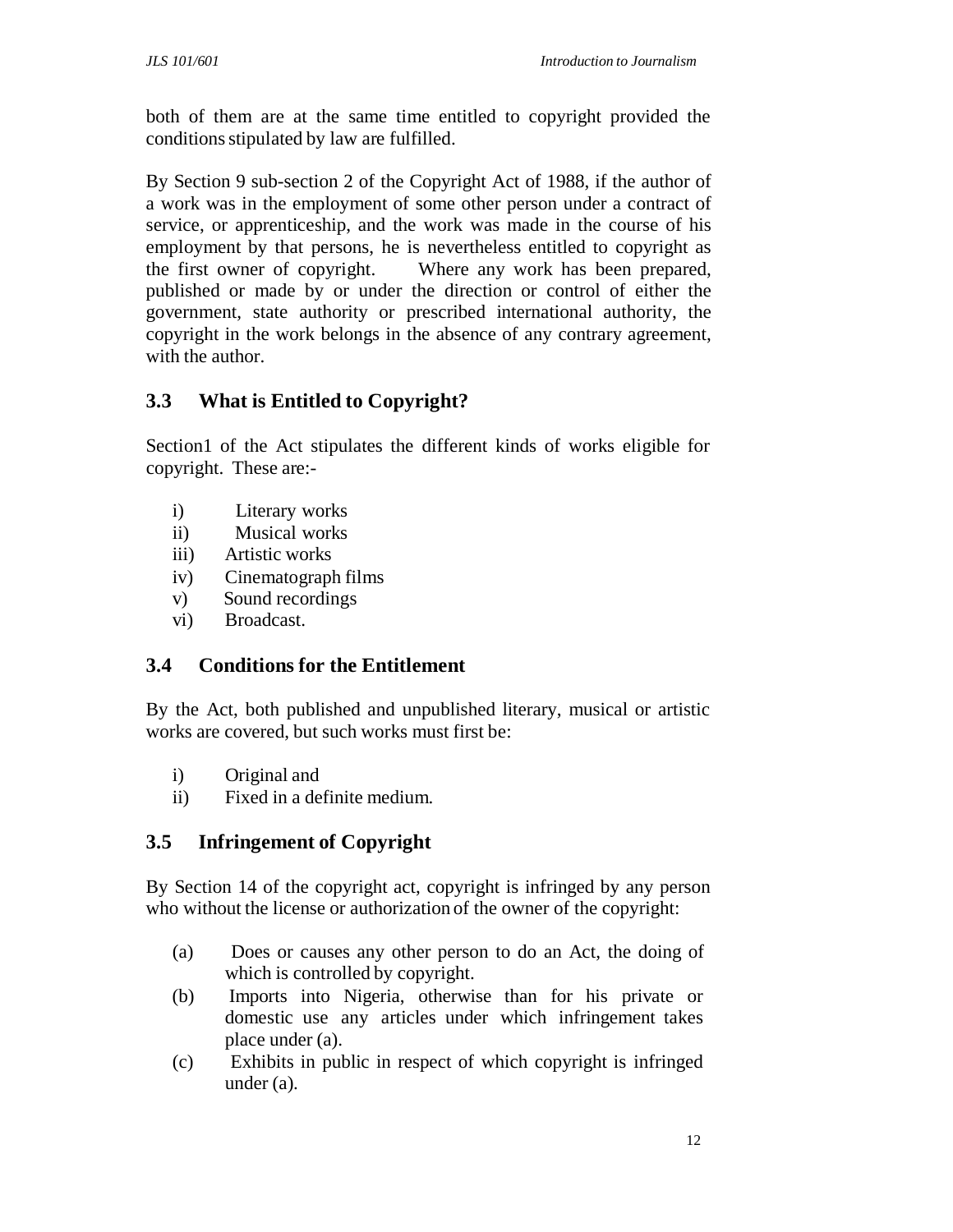- (d) Distributes by way or trade, offers for sale, hire or otherwise, or for any purpose prejudicial to the owner of the copyright any article in respect of which copyright is infringed under (a)
- (e) Makes or has in his possession, plates, master tapes, machines, or used for the purpose of making infringed copies of the work.
- (f) Permits a place of public entertainment or of business to be used for a performance in the public of the work. Where the performance constitutes an infringement of the copyright in the work; unless the person permitting the place to be so used was not aware and had no reasonable grounds for suspecting that the performance would be an infringement of the copyright.
- (g) Performed or causes to be performed for the purposes of trade or business or as supporting facility to a trade or business any work in which copyright subsists.

# **3.6 Action for Infringement**

Section 15, sub-section 1 of the 1988 Copyright Act says "subject to this Act, infringement of copyright shall be actionable at the suit of the owner, assignee or an examine licensee of the copyright as the case may be in the Federal High court, exercising jurisdiction in the place where the infringement occurred. And in any action for such an infringement, all such relief by way of damages, injunction, accounts or otherwise shall be available to the plaintiff as is available in any corresponding proceedings in respect of infringements of other proprietary.

# **3.7 Duration of Copyright**

Literary, musical or artistic works other than photographs last for 70 years after the end of the year the author dies and if the author was government or body corporate then it is 70 years after the end of the year, which the work was first published.

For cinematograph films and photographs, it lasts for 50 years after the end of the year the work was first published. For sound recordings, the duration is 10 years after the end of the year the recording was first made. For broadcast, it is 50 years after the end of the year the broadcast first took place. With regards to Performers rights, it is 50 years after the end of the year from which the performance first took place.

A reported case on Civil Remedies (as opposed to Criminal Remedies), a civil course of action on infringement of copyright arose in a Nigerian case named, *Plateau Publishing Co. & Others Vs. Adophy Reported* in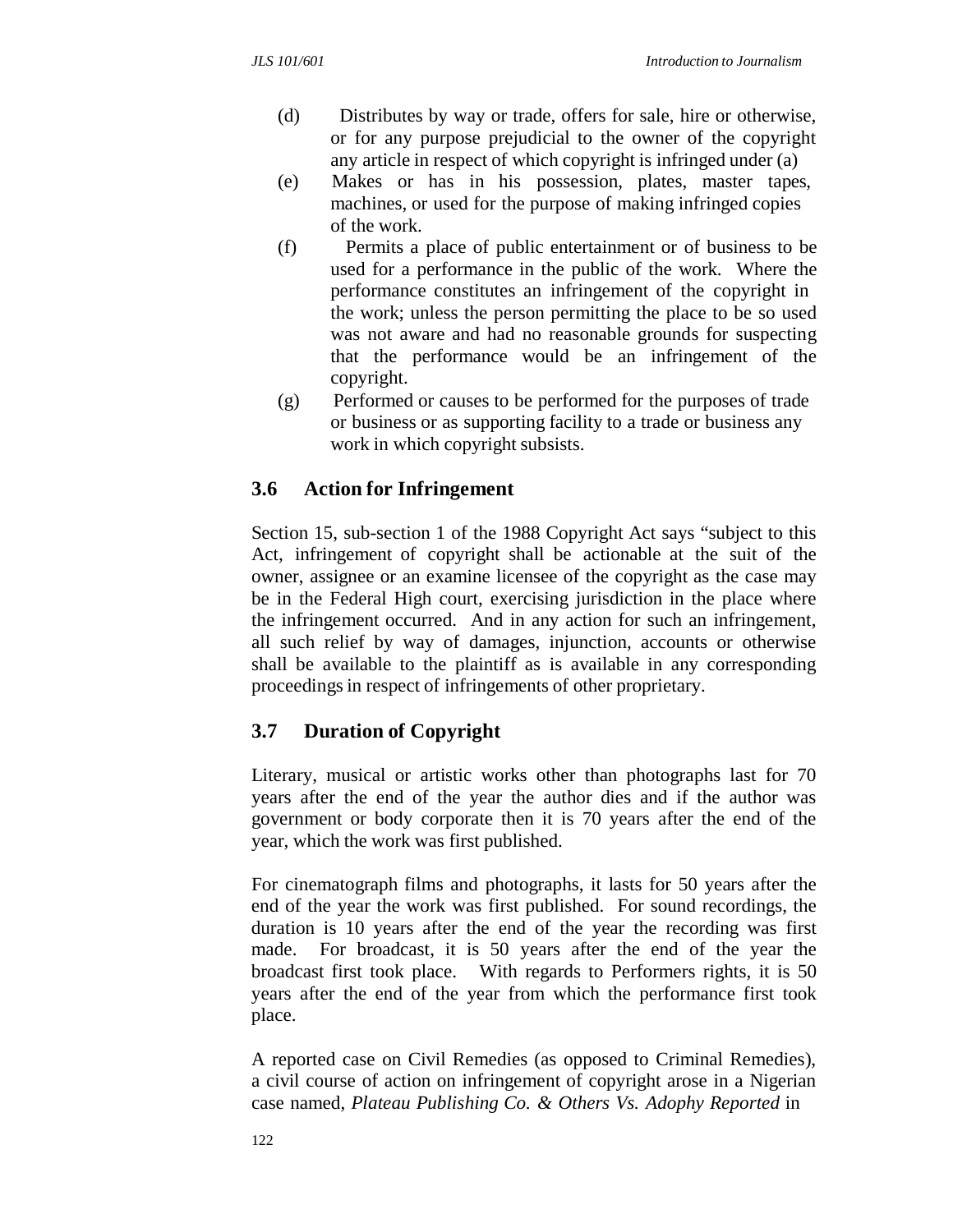1986 for Nigerian Weekly Law Reports, Parts 33 & 34. page 205. In this case which was finally decided by the Supreme Courts, originated from the Federal High Court in Sokoto and was equally heard by the Court of Appeal. The Plaintiff/Respondent (meaning the plaintiff was at the lower court while the defendant lost at the lower court) in an action filed at the Federal High Court Sokoto, holden at Jos, claimed against the defendants N200.000 being damages for the infringement of his copyright and N50,000 as special damages for the same infringement of copyrights. He also claimed an account of all profits made in the publication of the plaintiff's work and a perpetual injunction against the defendants from any further sale use or dealings in the plaintiff's work. The work which was allegedly infringed in an article titled "After Tarka, what Next". Special Tribute"; written by the plaintiff. The plaintiff alleged that he sent the article to the first appellant Plateau Publishing Co. for publication, but it was not published. The plaintiff again alleged that the same article was subsequently published by the first appellant under a different name of one Ymasin as the author and without any license or authority from him at all. The said Ymasin was sued as the Third Defendant, the publication was in the *Sunday Standard* of 4th May, 1980, and was headed "Lessons from Tancaism: A Tribute Feature from Ymasin". So the defendants were sued jointly by the plaintiff/respondent. The first Appellant, Plateau Publishing Company Ltd. Pleaded in the statements of Defense that the publication was not a reproduction of the article written by the plaintiff and that the publication was not the work of the plaintiff, and that they did not publish the plaintiff's work.

At the trial the first Appellant, being the Plateau Publication Company, led evidence to show that at the time of the publication of the said article, they did not know that copyright in the article existed in the plaintiff/respondent. They sought refuge under Section 12 of the Copyright Act 1970.

The trial Court found the plaintiff guilty, awarded him N25,000 damages and N10,000 as additional damages. The perpetual injunction sought was also granted. On Appeal, the award of additional damage of N10,000 was set aside, the Court of Appeal did not interfere with the award of N25,000 damages. On further Appeal to the Supreme Court, it was held unanimously dismissing the Appeal among others that the relief available to the owner of the copyright for an infringement of the Copyright under Section 12 of the Copyright Act 1970, is not damages but an account of profits in respect of the infringement whether any other relief is granted under the Section or not.